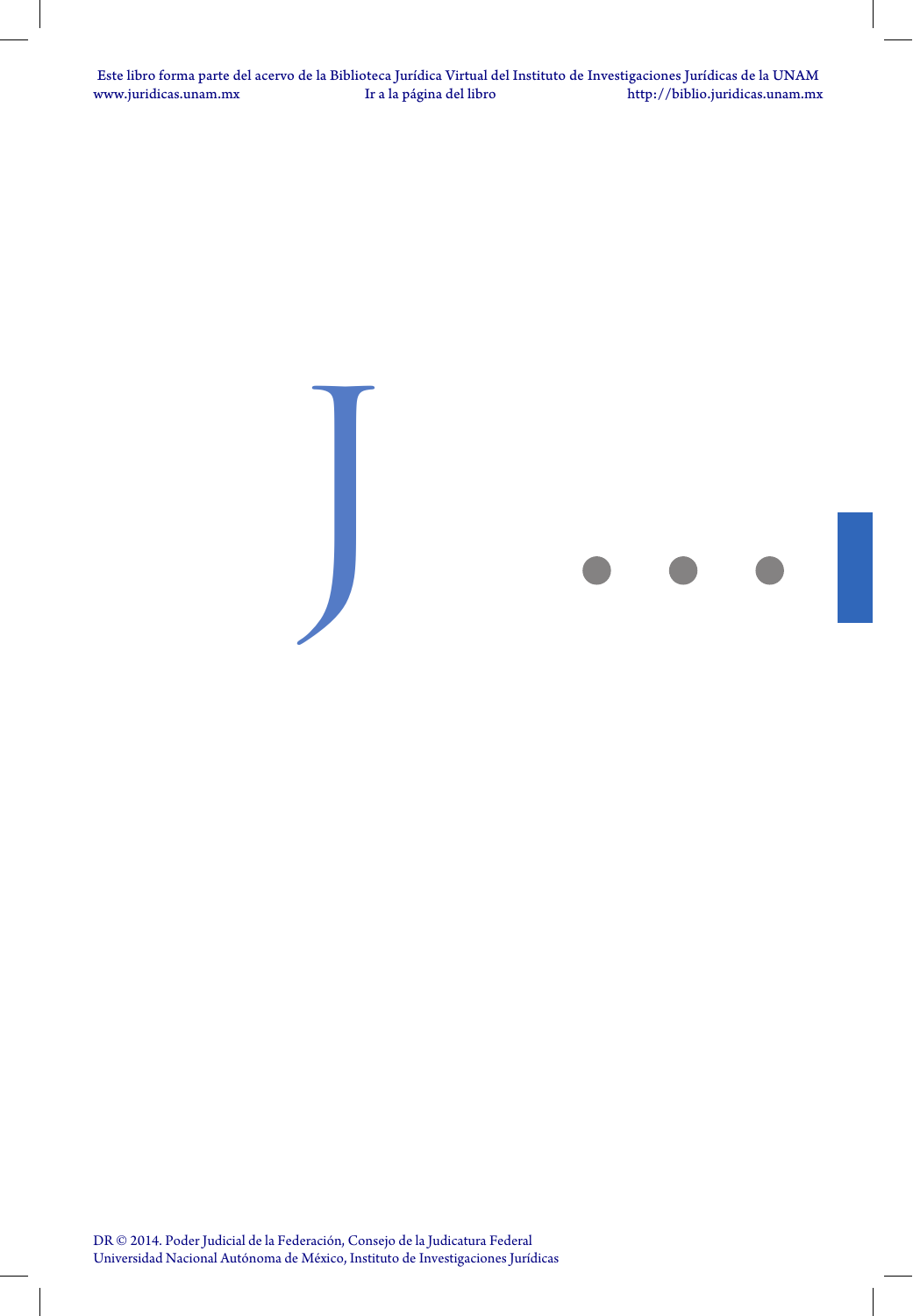### **Judicial review in the United States**

The power of judicial review is the authority of a court to declare invalid and set aside legislative or executive action that is deemed contrary to the Constitution. The power of judicial review is a vitally important element of the U. S. legal system and a defining characteristic of our federal judicial system. Over the more than two hundred years since the practice of judicial review was announced by the Supreme Court of the United States, a debate has raged over the breadth of this power as well as its constitutional underpinnings. But today, it remains robust and firmly established as a critical component of the U. S. constitutional order.

The power of judicial review in the United States is highly decentralized; virtually all courts in the United States, federal and state, may exercise the power of judicial review. The Supreme Court of the United States has the final decision about the constitutionality of specific action taken by public actors at the federal and state (and, by derivation, local) levels. Supreme Court decisions on constitutional matters can be modified only by the U. S. Supreme Court itself in reviewing the issue in a subsequent case, or by Constitutional amendment. The process for amending the U. S. Constitution is extremely cumbersome and has been achieved only rarely in the more than 200 years since the Constitution was adopted. For this reason, the process of judicial review plays an extremely important role in U. S. constitutional law.

Judicial review plays a particularly crucial role in the U. S. legal system for an additional reason: many of the important provisions of the U. S. Constitution are stated in broad and majestic terms devoid of meaning in the abstract. These include phrases such as "due process of law", "liberty", "equal protection", "establishment of religion", "free religion", "freedom of speech", "probable cause", and "cruel and unusual punishments", among others. The role of the judiciary in delineating and elaborating on what those terms mean in specific contexts and over time is a critical one.

Judicial review serves a number of functions in the U. S. legal system but they all relate to the same basic responsibility of the courts: to uphold the supremacy of the Constitution as the defining government charter. Primary among the role of the courts in this regard is the maintenance of the limited form of government envisioned by the Constitution. Judicial review includes the power to decide such fundamental questions as what basic rights are provided by the Constitution? What is the proper role of and balance between each of the three branches of our national government? What is the role of and the proper relationship between the federal government on the one hand and the state and local governments on the other hand? These questions have an enormous impact on the political life of the United States and on many issues that impact the lives of its inhabitants.

The power of judicial review is nowhere explicitly provided in the U. S. Constitution and is itself a product of judicial construction. There is, however, a textual basis to support the proposition that the federal judiciary has the power to review acts of coordinate branches and the states for their consistency with the Constitution. Under the supremacy clause, the Constitution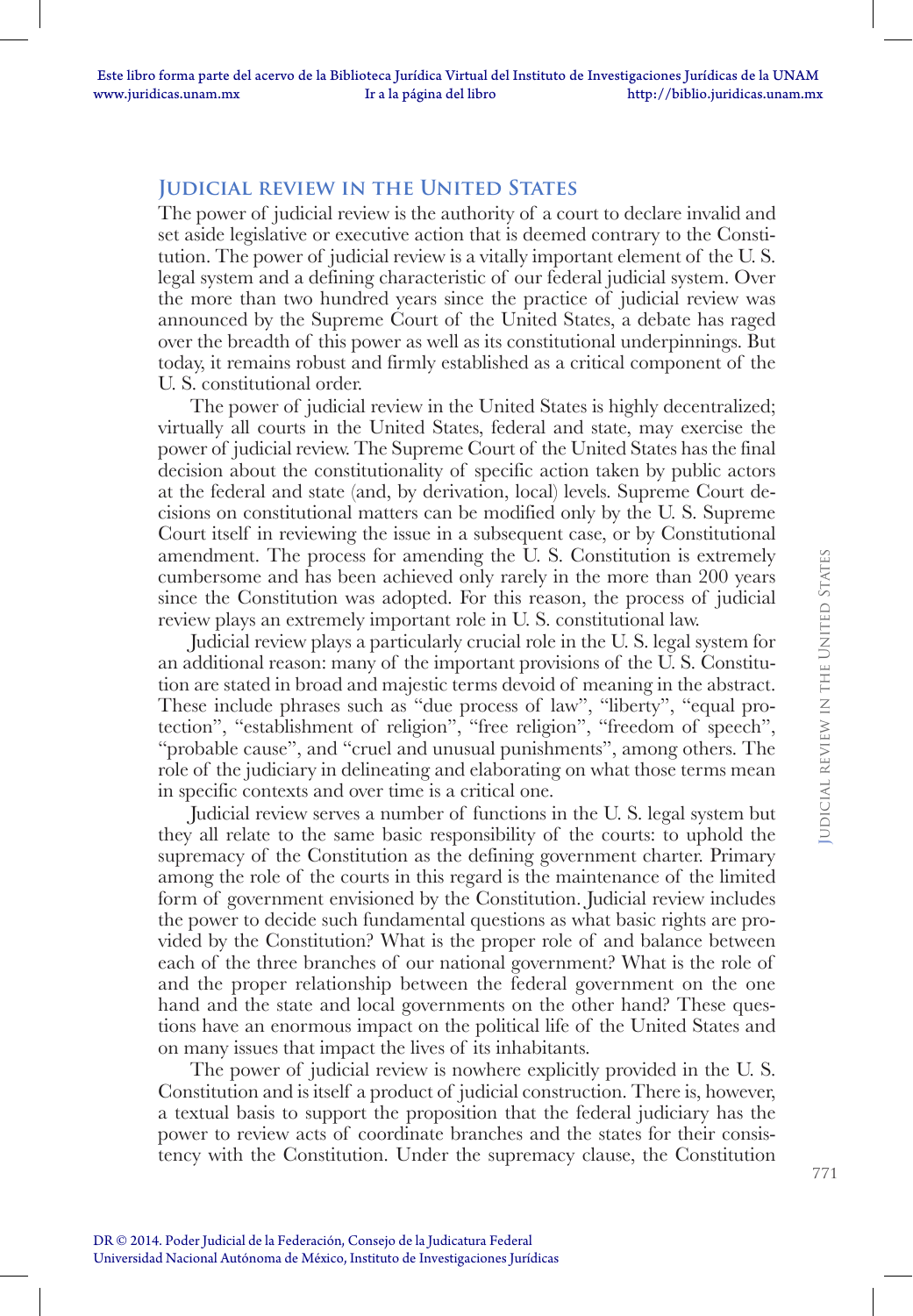and the laws made pursuant to the Constitution are to be "the supreme Law of the Land". This and other provisions suggest that the Supreme Court has the authority to ensure that other government actors comply with Constitutional mandates. The structure of the federal government set out in the Constitution, with its carefully crafted system of separation of powers and checks and balances, also supports the power of judicial review.

The Supreme Court's decision in *Marbury* v. *Madison* (1803) was and remains the Supreme Court's landmark decision confirming the power of judicial review. However, it was not created out of whole cloth. Despite the early history and seemingly broad acceptance of the power of judicial review, it was Chief Justice John Marshall's landmark decision of *Marbury* v. *Madison* that solidified the power of judicial review as a core component of our constitutional jurisprudence. To this day, *Marbury* remains one of the most celebrated and important decisions of the U. S. Supreme Court.

In his opinion for the Court, Chief Justice John Marshall explained and justified the exercise of judicial review to strike down as unconstitutional act of Congress: "Certainly all those who have framed written constitutions contemplate them as forming the fundamental and paramount law of the nation, and consequently the theory of every such government must be that an act of the legislature repugnant to the Constituting is void". In words that have by now become legendary, Chief Justice Marshall continued by stating that "[i]t is emphatically the province and duty of the judicial department to say what the law is. Those who apply the rule to particular cases, must of necessity expound and interpret that rule".

Shortly after *Marbury*, the Supreme Court affirmed that executive actions as well as legislative actions were subject to judicial review.

Very broadly speaking, there are three main areas over which the power of judicial review is exercised. They involve first, relations between the states and the national government (federalism); second, the relations among the three branches of government at the national level (separation of powers); and third, the protection of individual rights and protections as against abuses by government authorities.

Especially with regard to the third function mentioned above —the preservation of individual rights— judicial review serves as a protection against minority abuses by the majority. It is especially with regard to this particular aspect of federal court review —the role of the courts in protecting unpopular views— that has been the subject of a great deal of attack. The underlying basis for these attacks on judicial review resides in what Alexander Bickel famously called "the countermajoritarian difficulty", an issue that has been called "the central obsession of modern constitutional scholarship".

Most recently, debate over the appropriate scope and nature of judicial review has emerged on issues such as gay rights, right to die, abortion, and the death penalty. Much debate has also centered around the Court's decisions defining the power of the federal government —a power that is limited to those functions that are enumerated in the Constitution—.

Nonetheless, the judicial review function is extremely broad and its results define the most important of Constitutional doctrines. There are, however,

DR © 2014. Poder Judicial de la Federación, Consejo de la Judicatura Federal Universidad Nacional Autónoma de México, Instituto de Investigaciones Jurídicas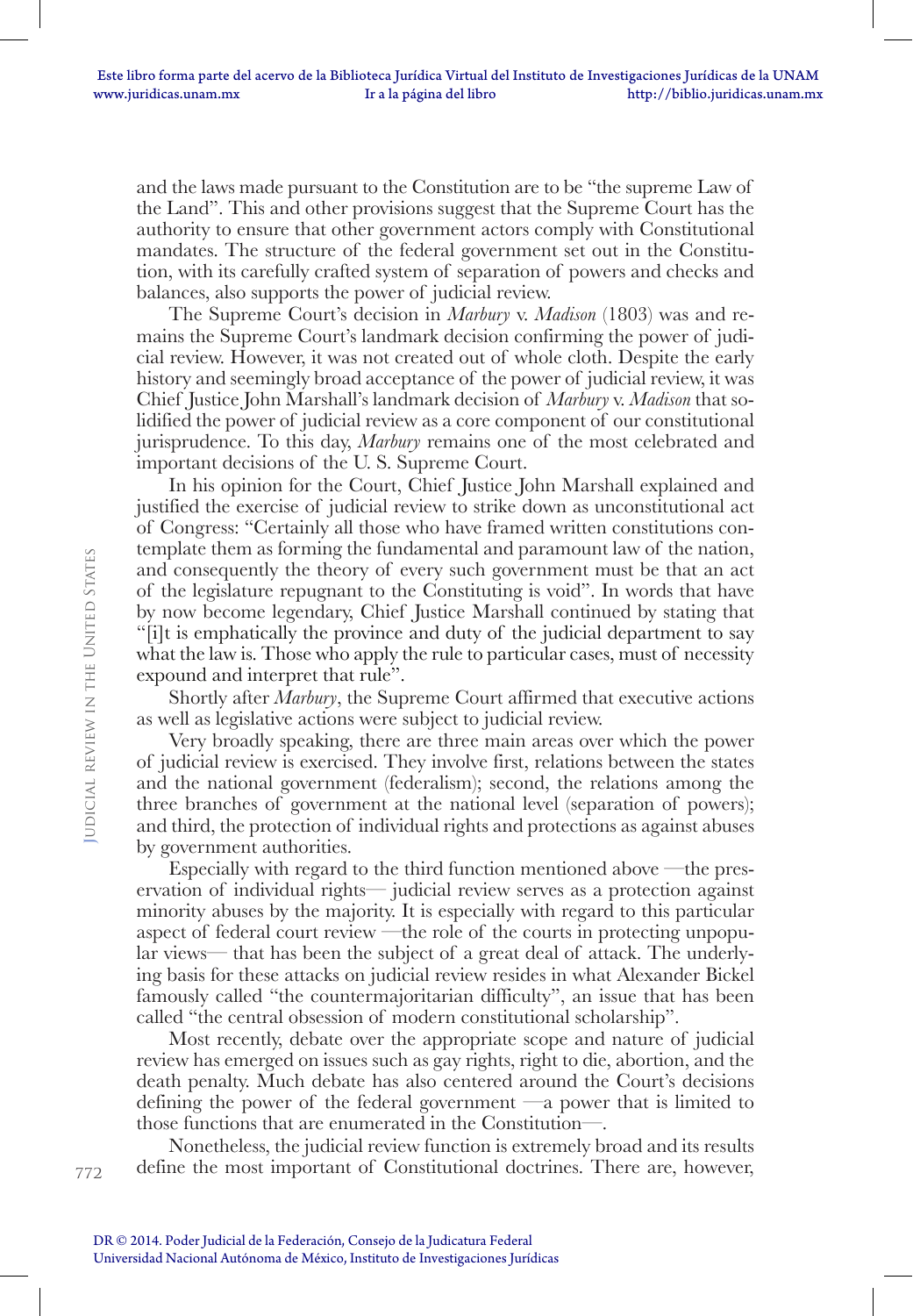limits to the exercise of the power of judicial review. First, the federal judicial power is limited to "cases" and "controversies". An exhaustive discussion of the justiciability doctrine exceeds the scope of this entry, but in general means that the federal courts will not render advisory opinions but will limit their review to cases that present actual disputes as to which the parties have a direct, personal, and legally protected interest. The harm complained of cannot be speculative or hypothetical but must be actual and concrete. The case and controversy requirement has been refined into a series of justiciability doctrines known as standing, mootness, ripeness, and exhaustion (a closely related principle is the "political question doctrine," under which federal courts may not hear a narrow category of cases as to which it has been determined that the Constitution has entrusted to the political branches).

Second, federal courts are courts of limited subject matter jurisdiction as defined in article III of the Constitution and detailed by federal legislation. Most commonly, cases go to federal court because they involve questions of federal law ("federal question jurisdiction") or disputes between a citizen of one state and a citizen of another state or a foreign country when, as Congress has provided, there is at least \$75,000 in controversy ("diversity jurisdiction").

Finally, as part of a common law system, federal courts abide by the doctrine of *stare decisis*, a principle that generally requires courts to follow principles of law announced in earlier decided cases when presented with similar facts and legal issues. Although this doctrine is not binding on the Supreme Court, and lower courts have discretion in determining the scope and reach of binding court decisions, the principle of *stare decsis* does have a moderating influence on the federal courts.

*Toni Jaeger-Fine*

#### **Juez constitucional en materia electoral**

Es el juzgador que tiene a su cargo la protección y conservación de los principios constitucionales en materia electoral, mediante la revisión, a través de un sistema de medios de impugnación, de los actos y resoluciones de las autoridades electorales. Se considera juez constitucional porque su principal elemento de confronta es la Constitución, con lo cual se convierte en un juez constitucional especializado. La actuación de estos juzgadores ha construido en México una muy interesante doctrina jurisprudencial, en ocasiones basada en argumentaciones derivadas de la interpretación y aplicación de instrumentos internacionales suscritos por el Estado mexicano.

La justicia constitucional electoral es de reciente desarrollo en nuestro país, deriva principalmente del reconocimiento a nivel constitucional de la complejidad electoral, toda vez que anteriormente los partidos políticos y las elecciones eran regulados fundamentalmente en leyes secundarias. Con el reconocimiento constitucional se generó también la exigencia de mecanismos jurisdiccionales para revisar el cumplimiento de los principios constitucionales en el actuar de las autoridades administrativas y jurisdiccionales en materia electoral.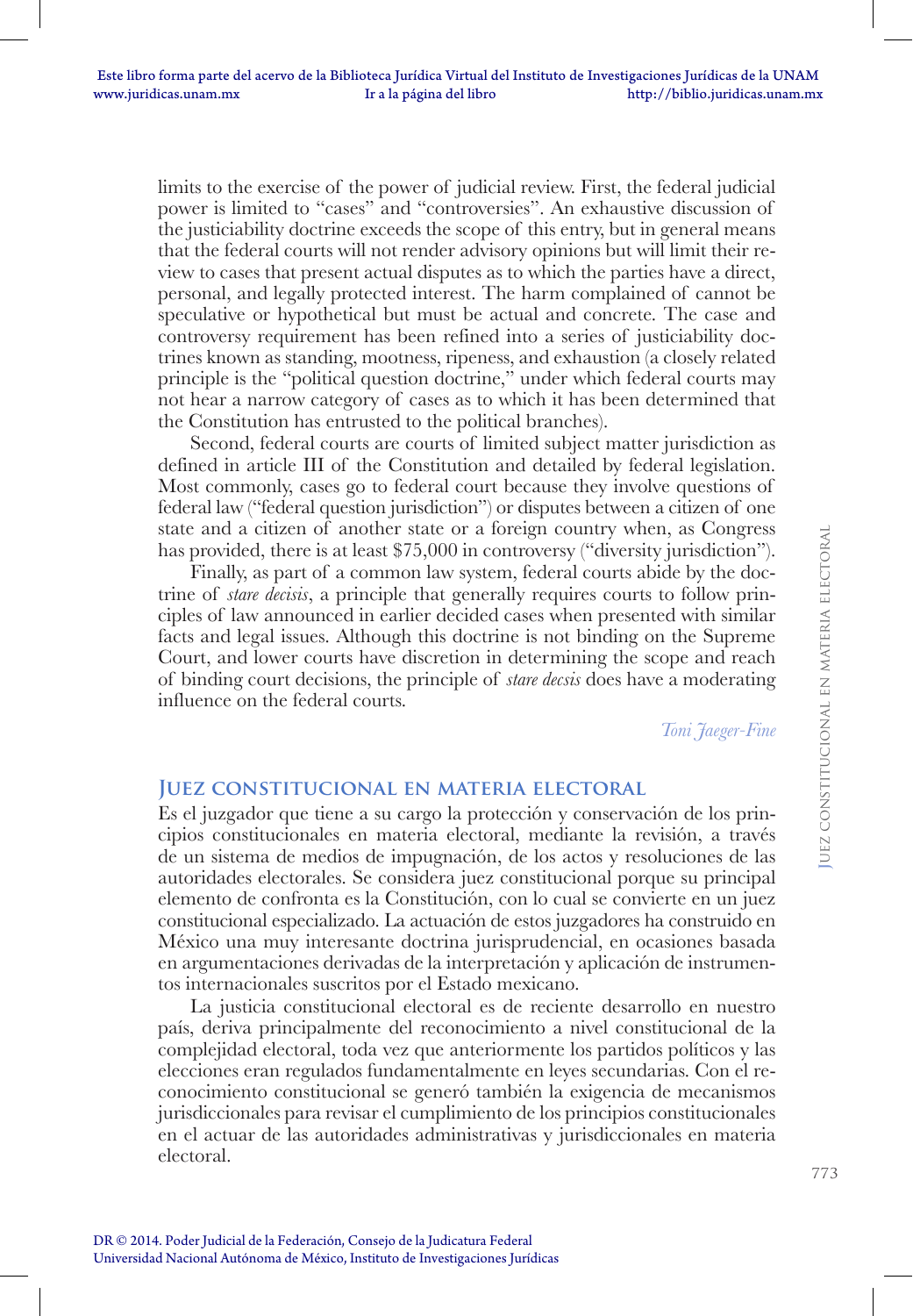En México, dada la organización federal y la existencia formal de un federalismo judicial, los jueces constitucionales pueden tener como ámbito de actuación la materia electoral federal o local. Esto significa que jurisdiccionalmente la materia electoral se organiza en una instancia federal, el Tribunal Electoral del Poder Judicial de la Federación, y 32 instancias locales, que pueden ser tribunales autónomos, salas especializadas o tribunales adscritos al Poder Judicial local. A pesar de que no se trata de una organización jerárquica, los jueces federales pueden llegar a revisar la actuación de los jueces locales, a través de los mecanismos procesales que se ponen a disposición de los justiciables en la materia.

En el caso de los jueces constitucionales electorales federales, estos pertenecen al Tribunal Electoral del Poder Judicial de la Federación, mismo que se integra por una Sala Superior y cinco salas regionales, que corresponden a cada una de las circunscripciones electorales en que se divide el país. Estos jueces constitucionales en materia electoral reciben el nombre de magistrados electorales. Los requisitos exigidos a los integrantes de la Sala Superior difieren de los de los integrantes de salas regionales; los primeros deberán satisfacer como mínimo los requisitos exigidos para ser ministro de la Suprema Corte de Justicia de la Nación, mientras que los integrantes de las salas regionales deberán cumplir al menos con los requisitos exigidos para ser magistrado de tribunal colegiado de circuito.

De acuerdo con la propia Constitución mexicana, para ser ministro de la Suprema Corte de Justicia de la Nación se requiere: ser ciudadano mexicano por nacimiento, en pleno ejercicio de sus derechos políticos y civiles; tener cuando menos treinta y cinco años cumplidos el día de la designación; poseer el día de la designación, con antigüedad mínima de diez años, título profesional de licenciado en derecho, expedido por autoridad o institución legalmente facultada para ello; gozar de buena reputación y no haber sido condenado por delito que amerite pena corporal de más de un año de prisión, pero si se tratare de robo, fraude, falsificación, abuso de confianza u otro que lastime seriamente la buena fama en el concepto público, inhabilitará para el cargo, cualquiera que haya sido la pena; haber residido en el país durante los dos años anteriores al día de la designación y no haber sido secretario de Estado, procurador general de la República o de justicia del Distrito Federal, senador, diputado federal ni gobernador de algún estado o jefe del Distrito Federal, durante el año previo al día de su nombramiento. Asimismo, se prevé que los nombramientos de los ministros deberán recaer preferentemente entre aquellas personas que hayan servido con eficiencia, capacidad y probidad en la impartición de justicia o que se hayan distinguido por su honorabilidad, competencia y antecedentes profesionales en el ejercicio de la actividad jurídica. Estos son requisitos que mínimamente deben considerarse en la designación de los jueces que integran la Sala Superior del Tribunal Electoral del Poder Judicial de la Federación.

En el caso de los magistrados de tribunal colegiado de circuito, la Ley Orgánica del Poder Judicial de la Federación señala de manera genérica que para poder ser designado magistrado de circuito se deben cumplir los siguientes requisitos: ser ciudadano mexicano por nacimiento, que no se adquiera otra

774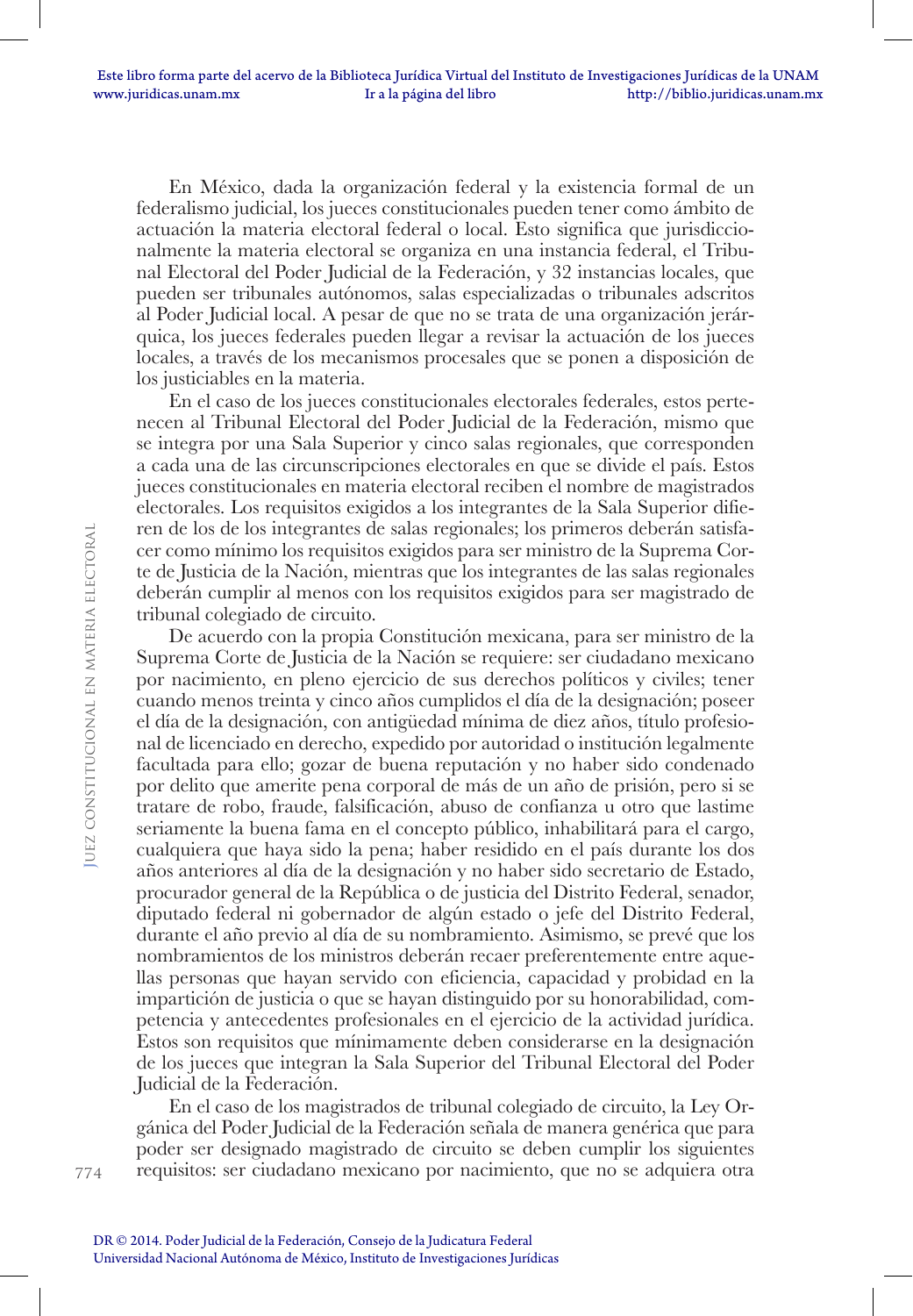nacionalidad y estar en pleno goce y ejercicio de sus derechos civiles y políticos; ser mayor de treinta y cinco años; gozar de buena reputación; no haber sido condenado por delito intencional con sanción privativa de la libertad mayor de un año; contar con título de licenciado en derecho expedido legalmente y práctica profesional de cuando menos cinco años, además de los requisitos previstos en la propia ley orgánica respecto de la carrera judicial. Estos son requisitos a considerar en la designación de los jueces que integran las cinco salas regionales del Tribunal Electoral del Poder Judicial de la Federación.

La Sala Superior se integra por siete magistrados, mientras que las cinco salas regionales se integran cada una por tres magistrados. En total, el Tribunal Electoral del Poder Judicial de la Federación cuenta con veintidós jueces constitucionales en materia electoral. Todos ellos son designados por la Cámara de Senadores del Congreso de la Unión a partir de ternas enviadas por la Suprema Corte de Justicia de la Nación, de manera que la injerencia del presidente de la República en dicho procedimiento ha sido excluida, con el objeto de garantizar la autonomía e independencia del Tribunal Electoral. Ello no obsta para que en la etapa final en el Senado exista una politización en la designación de los magistrados electorales.

En la actualidad los magistrados electorales son elegidos para ocupar su cargo nueve años, a excepción de quienes se elijan por tres o seis años, para conseguir el escalonamiento que se fijó en la reforma constitucional de 2007. En la elección por parte del Senado, la Constitución exige una votación calificada de las dos terceras partes de los miembros presentes de la Cámara de Senadores. La elección de los magistrados electorales será escalonada, de forma que cada tres años se renueven parcialmente la Sala Superior y las salas regionales.

El estatuto de los jueces constitucionales en materia electoral, por cuanto hace al Tribunal Electoral del Poder Judicial de la Federación, se encuentra establecido en la propia Constitución, en la Ley Orgánica del Poder Judicial de la Federación y en la Ley General del Sistema de Medios de Impugnación en Materia Electoral.

En el ámbito de las entidades federativas, la designación de los jueces constitucionales en materia electoral presenta diversas variantes, en algunos casos incluso se contemplan exámenes de conocimiento. La preponderancia del Poder Ejecutivo sobre el Poder Legislativo se ha hecho evidente en numerosas ocasiones, lo cual ha generado la impronta de parcialidad en la actuación de los órganos jurisdiccionales electorales locales. Con la reforma política de 2013 se prevé un sistema que garantice mayor imparcialidad en el desempeño de la función que les corresponde.

Asimismo, debe tenerse presente que el art. 116, frac. IV, incisos b) y c), de la Constitución mexicana, prescribe que en materia electoral las Constituciones y leyes de los estados garantizarán, por un lado, que las autoridades electorales ejerzan la función electoral bajo los principios de certeza, imparcialidad, independencia, legalidad y objetividad, y, por el otro, que las autoridades que tengan a su cargo la organización de las elecciones y las jurisdiccionales que resuelvan las controversias en la materia, gocen de autonomía en su funcionamiento e independencia en sus decisiones.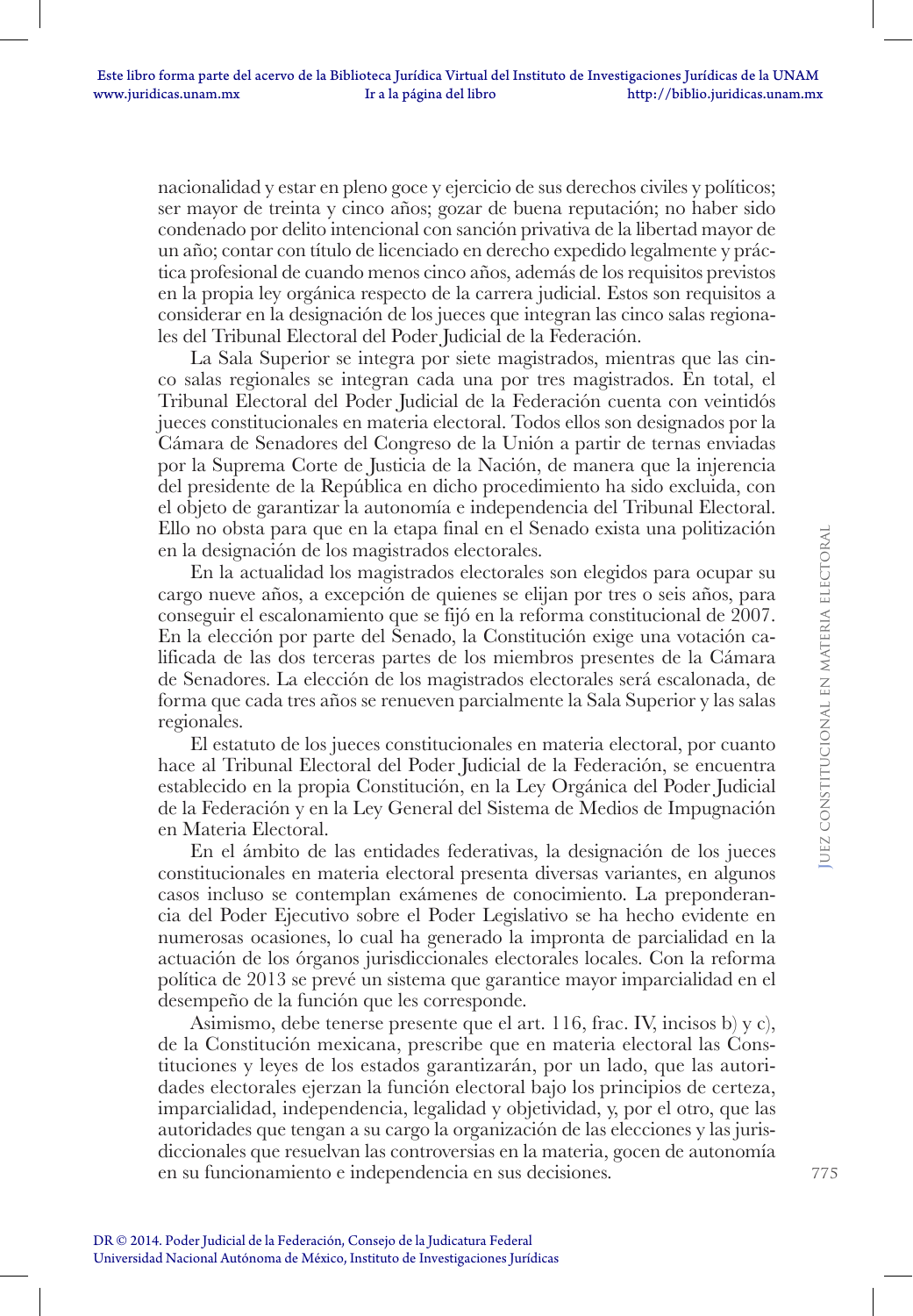El reconocimiento de los jueces electorales como jueces constitucionales está a tono con la pretensión de considerar que la justicia electoral es justicia constitucional.

Finalmente, dada la división existente entre el control abstracto y concreto de la constitucionalidad en México, debe señalarse que de manera específica también son jueces constitucionales en materia electoral, los ministros integrantes de la Suprema Corte de Justicia de la Nación, al fallar en las acciones de inconstitucionalidad que se presenten en materia electoral.

*David Cienfuegos Salgado*

#### **JUEZ CONTINENTAL**

Se puede entender por juez continental aquel juez propio del mundo europeo de tradición romano germánico que se contrapone al juez de tipo insular o del *common law*. Ese modelo de juez es común a los países del centro y sur de Europa, el que luego fue replicado en la mayoría de las repúblicas latinoamericanas.

El juez continental se caracteriza, en primer lugar, por reunir dos rasgos copulativos que se refieren a su calidad de profesional del derecho y funcionario público. Profesional del derecho por cuanto para ser nombrado juez se requiere tener el título de abogado. Funcionario público puesto que ese abogado ejerce un cargo y función pública de carácter permanentes. Una vez seleccionado y designado por los órganos estatales competentes, desarrolla su trabajo jurisdiccional dentro de una estructura estatal permanente.

Es habitual que el juez continental sea un profesional del derecho que comienza tempranamente su labor como juez, una vez que se ha titulado de abogado y posteriormente ha sido designado en el cargo. Nombrado como juez, se mantiene en la estructura judicial inamoviblemente hasta su jubilación desempeñando distintos cargos y funciones dentro de la estructura judicial. Es decir, es común que el juez continental desarrolle una carrera judicial. La idea de carrera judicial está ligada a la existencia de una estructura judicial con diversos grados jurisdiccionales, que en mayor o menor medida se estructura de un modo jerárquico, teniendo los jueces que se encuentran en la cúspide de la organización poderes de control sobre el trabajo jurisdiccional desarrollado por los jueces inferiores. Esos jueces, que se acostumbra a denominarlos jueces superiores, tienen gran prestigio social, mayor estatus y reciben una remuneración acorde con él. Debido a esta estructura jerárquica del Poder Judicial, el juez continental recibe claros incentivos para hacer carrera judicial intentando llegar a la cúspide de la estructura.

En segundo lugar, el juez continental se caracteriza por su carácter preeminentemente técnico y no político. El modelo sobre el que se basa su función supone un rol aplicador antes que creador de derecho. Derivado de este carácter esencialmente técnico de los jueces continentales, la defensa de la Constitución nunca se les ha encargado a ellos.

Solo desde 1920 se opta en Europa por la idea de una defensa de la Constitución en manos de jueces, pero no de cualquier juez, sino a cargo del juez

**J**uez continental

**JUEZ CONTINENTAL**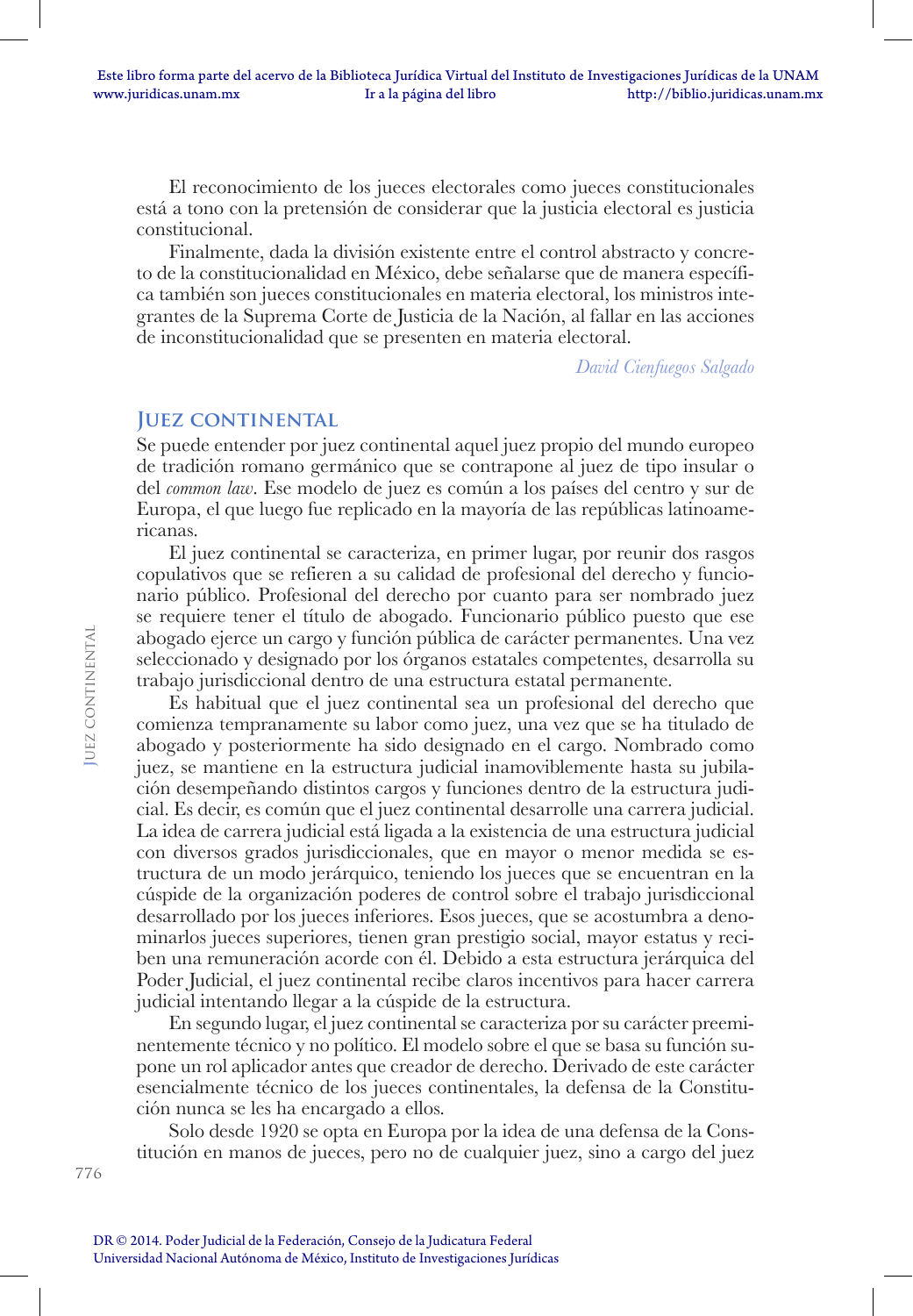constitucional que no corresponde a ese modelo de juez funcionario y de carácter eminentemente técnico. Se puede distinguir entonces entre un juez continental ordinario y un juez continental de carácter constitucional. Este último en exclusiva defiende la Constitución.

La razón para excluir al juez continental ordinario de la defensa de la Constitución obedece a las siguientes razones: en primer lugar, porque la Constitución en el siglo XIX no era una norma jurídica que había que defender judicialmente. La Constitución para los jueces continentales constituía solo un horizonte normativo de carácter programático y político. En segundo lugar, porque la ley en ese periodo era expresión de libertad, así como manifestación de la soberanía popular. De acuerdo con esta concepción ideológica, el pueblo que se expresa libre y racionalmente en la ley no se equivoca ni puede vulnerar la Constitución. En tercer lugar, los jueces no podían anular leyes o derogarlas porque ello habría comportado una supresión del principio de separación de poderes. Y finalmente, porque existía una desconfianza hacia los jueces, debido al arraigo al mundo aristocrático de ellos que los llevaba a rechazar cualquier innovación liberal. Tal adscripción social y política de los jueces explica que luego en la Francia postrevolucionaria no se les permitiera ejercer ningún control sobre las acciones legislativas. Tampoco tenían la facultad para controlar los actos administrativos.

Los jueces europeos postrevolucionarios debían limitarse a aplicar la ley, y si tenían dudas de cómo interpretarla, como estos no eran otra cosa que los "labios que pronuncian las palabras de la ley, ó seres inanimados que no pueden moderar ni su fuerza, ni su rigor" (Montesquieu), debían reenviar el caso al Parlamento para que este interpretara y revisara autorizadamente el rigor de la ley (*référé legislatif*). Por otra parte, la infracción de la ley por los jueces era una tarea que controlaba el Parlamento vía casación. Con el tiempo esa función anulatoria o de casación se convierte en actividad propia de los jueces de casación. El paso que siguió durante el siglo XIX fue que jueces especiales (Consejo de Estado) pudieron también enjuiciar los actos de la administración. El juez continental poco a poco conquistó su lugar en el Estado de derecho europeo.

En Europa, el control de constitucionalidad de las leyes solo se concreta a partir de1920, fecha en que se crean los tribunales constitucionales austriaco y checoslovaco. De este modo, a diferencia de los jueces estadounidenses, en Europa la labor de defensa de la Constitución, con la posibilidad de anular o derogar leyes contrarias a la Constitución, era tarea exclusiva de tribunales especiales denominados tribunales constitucionales. Esa labor de defensa de la Constitución no correspondía a los jueces ordinarios.

¿Cuál es entonces la relación del juez continental ordinario con la Constitución? Desde fines del siglo XVIII y hasta la primera mitad del siglo XX, la Constitución para los jueces continentales constituía solo un horizonte normativo de carácter programático y político. Esto quiere decir que el juez continental no aplicaba la Constitución como norma jurídica, ni podía anular ni derogar leyes contrarias a la Constitución, así como tampoco interpretarlas en un sentido constitucional.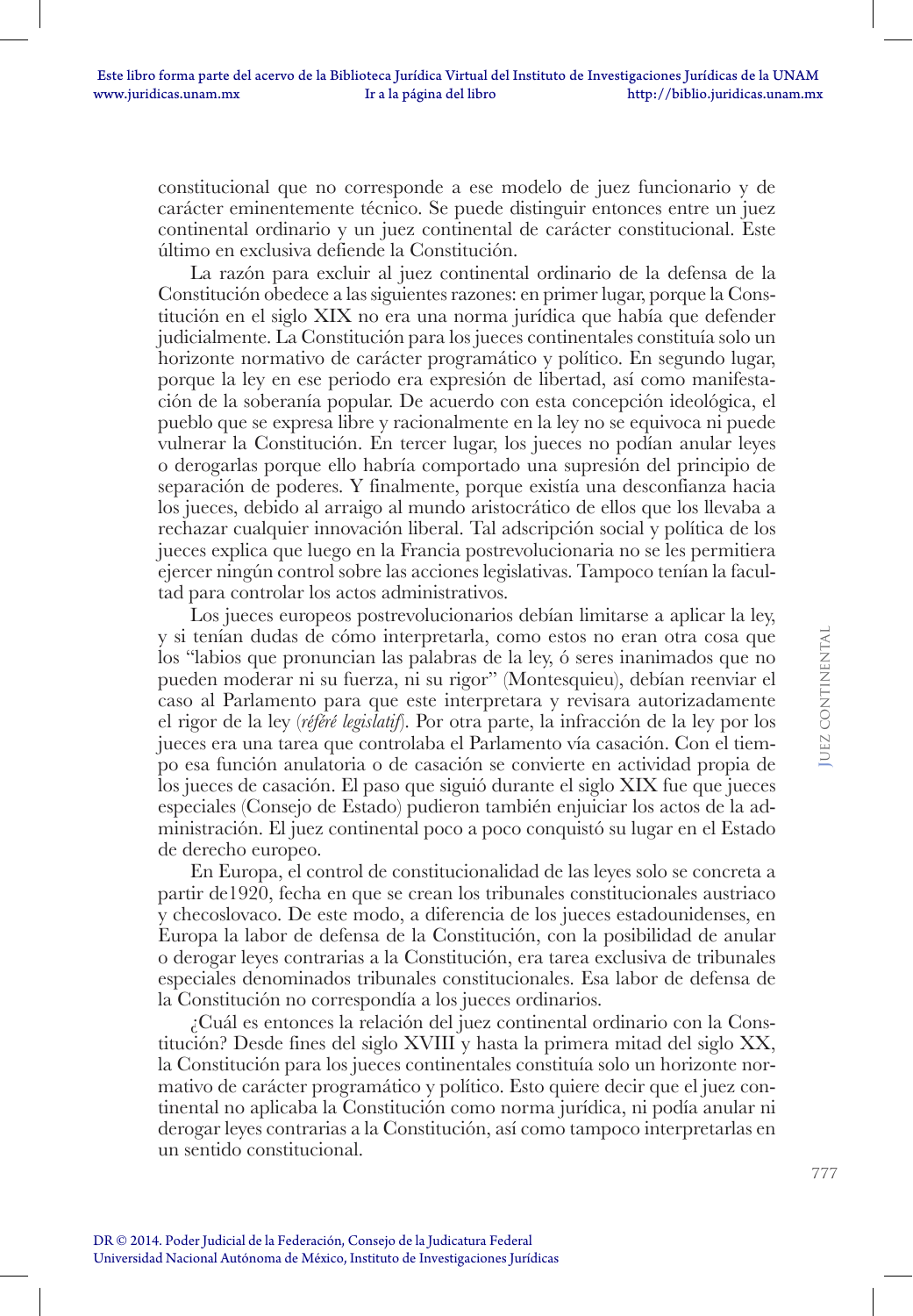Esta situación comienza a cambiar en 1929 cuando se reforma la Constitución austriaca y se crea la figura de la cuestión de inconstitucionalidad. Esto significó implicar a los jueces ordinarios con la defensa de la Constitución cuando esta se veía contrariada por una ley inconstitucional, pero no para que ellos practicaran ese acto anulatorio o derogatorio, sino para que plantearan la cuestión al Tribunal Constitucional, único órgano autorizado para realizar tal cometido. La cuestión de inconstitucionalidad se realiza en el contexto de un proceso judicial pendiente ante los jueces ordinarios, pasando a ser una cuestión incidental dentro de ese proceso judicial principal.

Después de la Segunda Guerra Mundial la situación cambia, siempre en el sentido de implicar más activamente a los jueces ordinarios con la defensa de la Constitución. Además de la atribución de deducir la cuestión de inconstitucionalidad ante el Tribunal Constitucional, al juez ordinario continental se le atribuyó el poder de interpretar la ley de conformidad con la Constitución. Esto supone un amplio poder de interpretación de la ley en clave constitucional, cuestión que el modelo de juez continental del siglo XIX nunca supuso. Por lo demás, ese amplio poder interpretativo que se le dio al juez ordinario comportó para este la posibilidad de operar con los principios constitucionales y aplicarlos a situaciones concretas que antes solo podían ser resueltas por la ley o en su defecto por la equidad. La Constitución pasa de este modo a configurarse en norma jurídica aplicable directamente por los jueces, muchas veces en forma de reglas jurídicas constitucionales, pero, la mayoría de las veces, a través de principios constitucionales que permiten solucionar situaciones jurídicas donde se ven implicados derechos fundamentales, o bien, con el fin de coordinar los intereses tutelados por la ley con los derechos de las personas implicados en una controversia jurídica.

Actualmente, el juez continental aparece fuertemente vinculado a la Constitución que la concibe como la primera norma jurídica del ordenamiento jurídico. Sin embargo, pese a ese carácter de norma jurídica y a la concepción que ella debe ser aplicada en las controversias judiciales, el juez continental ordinario no aparece facultado para anular, derogar, así como tampoco inaplicar una ley contraria a la Constitución. Esta labor es exclusiva de los jueces continentales constitucionales: de los jueces del Tribunal Constitucional.

> *Andrés Bordalí Salamanca Felipe Paredes Paredes*

### **Juicio de amparo (mexicano)**

El juicio de amparo mexicano es un medio de control constitucional a través del cual se protege a las personas frente a normas generales, actos u omisiones por parte de los poderes públicos o, en ciertos casos, de particulares. Su ámbito de protección se extiende a la tutela de todo el orden jurídico nacional, pues comprende las funciones de *habeas corpus* o tutela de la libertad personal*,* la protección de los derechos fundamentales de fuente nacional e internacional, el control de constitucionalidad de leyes, así como el control de legalidad de los actos de las autoridades administrativas y de las sentencias judiciales.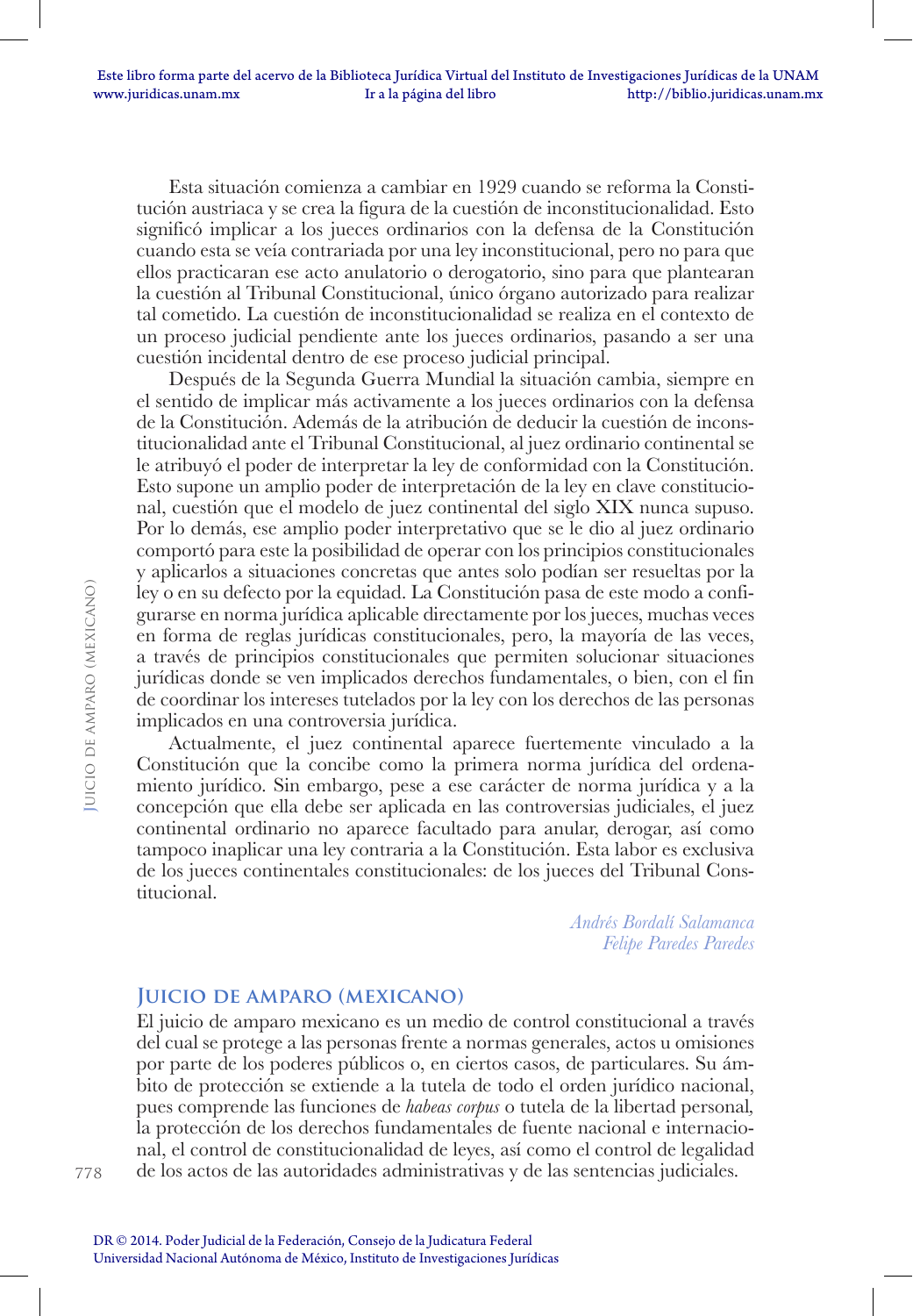Sus bases están contenidas en los arts. 103 y 107 de la Constitución Política de los Estados Unidos Mexicanos, cuya reforma de 6 de junio 2011, complementada por la de 10 de junio siguiente en materia de derechos humanos, transformó significativamente a esta institución procesal paradigmática del derecho procesal constitucional mexicano. La implementación de tales reformas incluyó la expedición de la Ley de Amparo, publicada el 2 de abril de 2013, que abrogó la de 1936, la cual completa el entramado normativo que rige al juicio.

La restructuración del juicio de amparo obedeció a la circunstancia advertida, por gran parte de la doctrina, en el sentido de que este proceso, cuyo origen se remonta a mediados del siglo XIX, se había vuelto innecesariamente técnico y rigorista y que tenía limitaciones que no le permitían cumplir eficazmente con su función esencial de proteger a las personas frente a las violaciones de sus derechos fundamentales.

En su regulación actual, los órganos competentes para conocer del juicio de amparo son: la Suprema Corte de Justicia de la Nación; los tribunales colegiados de circuito; los tribunales unitarios de circuito; los juzgados de distrito, y los órganos jurisdiccionales de las entidades federativas, en auxilio de la justicia federal. Se tramita en vía directa cuando se impugnan sentencias definitivas, laudos y resoluciones que pongan fin al juicio, dictadas por tribunales judiciales, administrativos o del trabajo; y en vía indirecta, contra actos u omisiones en juicio cuya ejecución sea de imposible reparación, fuera de juicio o después de concluido, contra actos que afecten a personas extrañas al juicio, contra normas generales y contra actos u omisiones de autoridad administrativa. Tratándose del amparo directo, la parte que haya obtenido sentencia favorable puede presentar amparo en forma adhesiva al que promueva cualquiera de las partes que intervinieron en el juicio, lo que constituye una figura novedosa, tendente a dar celeridad al juicio en tanto propicia el análisis de todas las violaciones procesales en un mismo fallo.

Las partes en el juicio son el quejoso, la autoridad responsable, el tercero interesado y el Ministerio Público Federal. Es en este ámbito de la legitimación procesal en donde se verificaron algunos de los cambios más trascendentales para la eficacia del amparo: por cuanto hace a la legitimación activa, ya no se exige la demostración de un interés jurídico, sino de un interés legítimo individual o colectivo derivado de una afectación a la esfera jurídica del promovente, ya sea de manera directa o en virtud de su especial situación frente al orden jurídico, manteniéndose la exigencia de un derecho subjetivo afectado de manera personal y directa, únicamente para la impugnación de actos de autoridades jurisdiccionales. Respecto a la legitimación pasiva, se privilegia un criterio de identificación material, al señalarse que tiene el carácter de autoridad para efectos del amparo la que con independencia de su naturaleza formal intervenga en el acto que crea, modifica o extingue situaciones jurídicas en forma unilateral y obligatoria; u omita el acto que de realizarse crearía, modificaría o extinguiría dichas situaciones, con lo que el ámbito de protección se amplió a las omisiones. Además, se establece que los particulares tendrán la calidad de autoridad responsable cuando en ejercicio de funciones determinadas por una norma general, realicen actos equivalentes a los de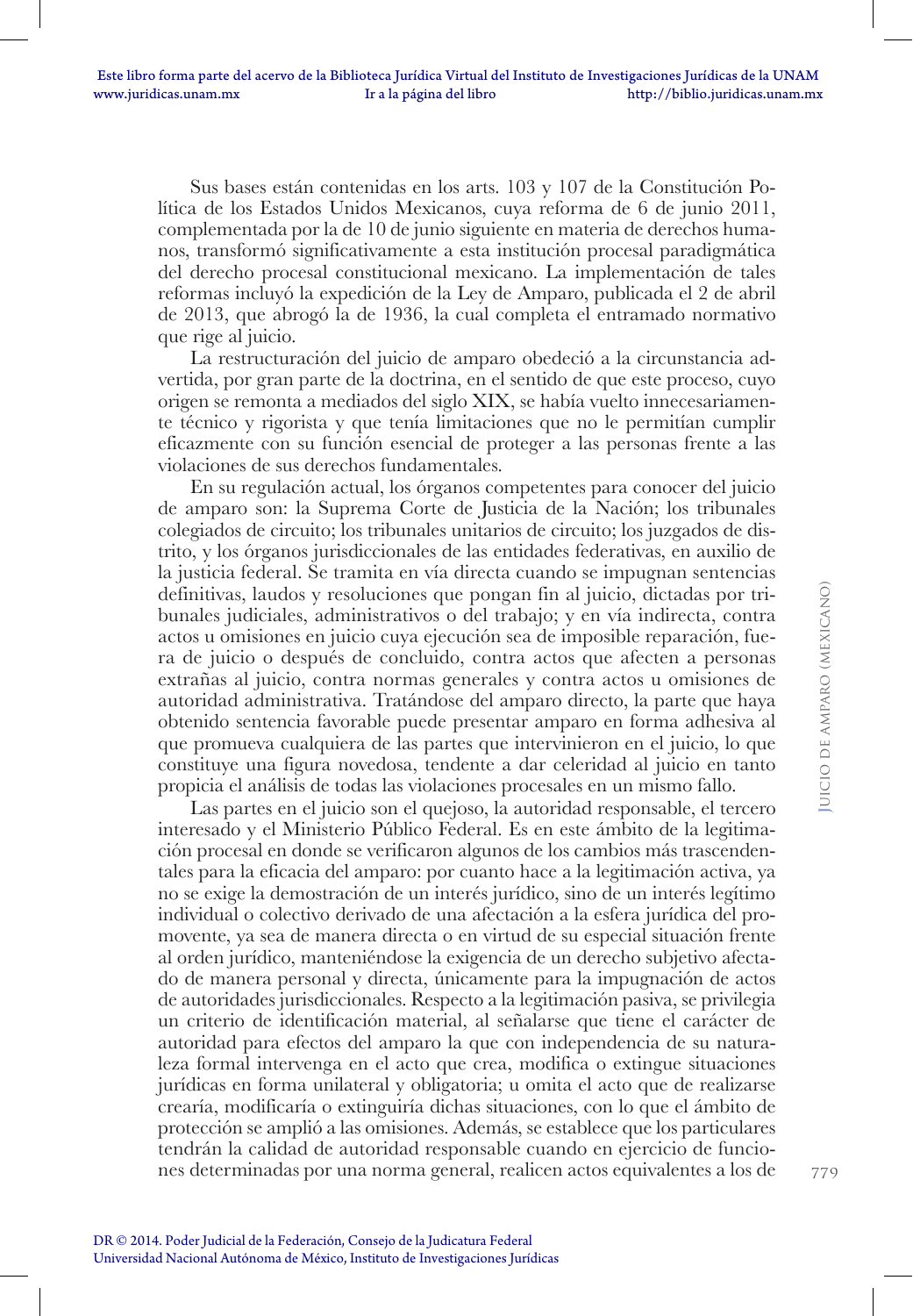autoridad que afecten derechos, previsión con la que se logra una protección horizontal de los derechos fundamentales.

Como medida cautelar, los actos que se impugnen en amparo pueden ser objeto de suspensión, para lo cual el órgano jurisdiccional de amparo deberá realizar una ponderación entre la apariencia del buen derecho y el interés social.

Las sentencias que se pronuncien en los juicios de amparo solo se ocuparán de las personas que lo hayan solicitado, limitándose a ampararlos y protegerlos en el caso especial sobre el que verse la demanda; sin embargo, cuando el Pleno o las salas de la Suprema Corte de Justicia de la Nación o los tribunales colegiados de circuito emitan jurisprudencia por reiteración en la que se declare la inconstitucionalidad de normas generales no tributarias, la Corte emitirá una declaratoria general de inconstitucionalidad, siempre que fuere aprobada por una mayoría de al menos ocho votos. En amparo directo, las sentencias deben contener el pronunciamiento respecto de todas las violaciones que se hayan hecho valer y aquellas que se adviertan en suplencia de la queja, cuando proceda, además de los términos precisos en que deba pronunciarse la nueva resolución. Los efectos de la concesión del amparo, tratándose de actos positivos, consistirán en restituir al quejoso en el pleno goce del derecho violado, restableciendo las cosas al estado que guardaban antes de la violación; tratándose de actos negativos o que impliquen una omisión, la autoridad estará obligada a cumplir lo que el derecho violado exija. En amparo contra leyes, de declararse la inconstitucionalidad, los efectos se extenderán a todas aquellas normas y actos cuya validez dependa de la propia norma invalidada. Procede la suplencia de la queja en cualquier materia, cuando el acto reclamado se funde en normas generales declaradas inconstitucionales por jurisprudencia de la Suprema Corte de Justicia de la Nación o de los plenos de circuito; en favor de los menores o incapaces, o en aquellos casos en que se afecte el orden y desarrollo de la familia; en favor del inculpado o sentenciado, así como en favor de ofendido o víctima en los casos en que tenga el carácter de quejoso adherente; en materia agraria, tratándose de actos de privación de bienes o derechos agrarios, a los núcleos de población ejidal o comunal, así como a los ejidatarios y comuneros en particular; en materia laboral, en favor del trabajador; en otras materias cuando se advierta una violación evidente de la ley que haya dejado sin defensa al quejoso o particular recurrente; así como en favor de quienes por sus condiciones de pobreza o marginación se encuentren en clara desventaja social para su defensa en el juicio.

El sistema de recursos fue simplificado, de manera que solo se admiten los de revisión, queja y reclamación, y tratándose del cumplimiento de sentencias, el de inconformidad.

Son muchos los aspectos novedosos del juicio de amparo, pero el cambio más profundo provino, por un lado, de la reforma al art. 1o. constitucional que establece una serie de principios interpretativos —interpretación conforme, principio pro persona, principios de interdependencia, indivisibilidad, universalidad— que obligan a todas las autoridades del Estado, incluyendo a los órganos jurisdiccionales, a resolver adoptando la interpretación más favorable al derecho de que se trate, de manera tal que se logre dar operatividad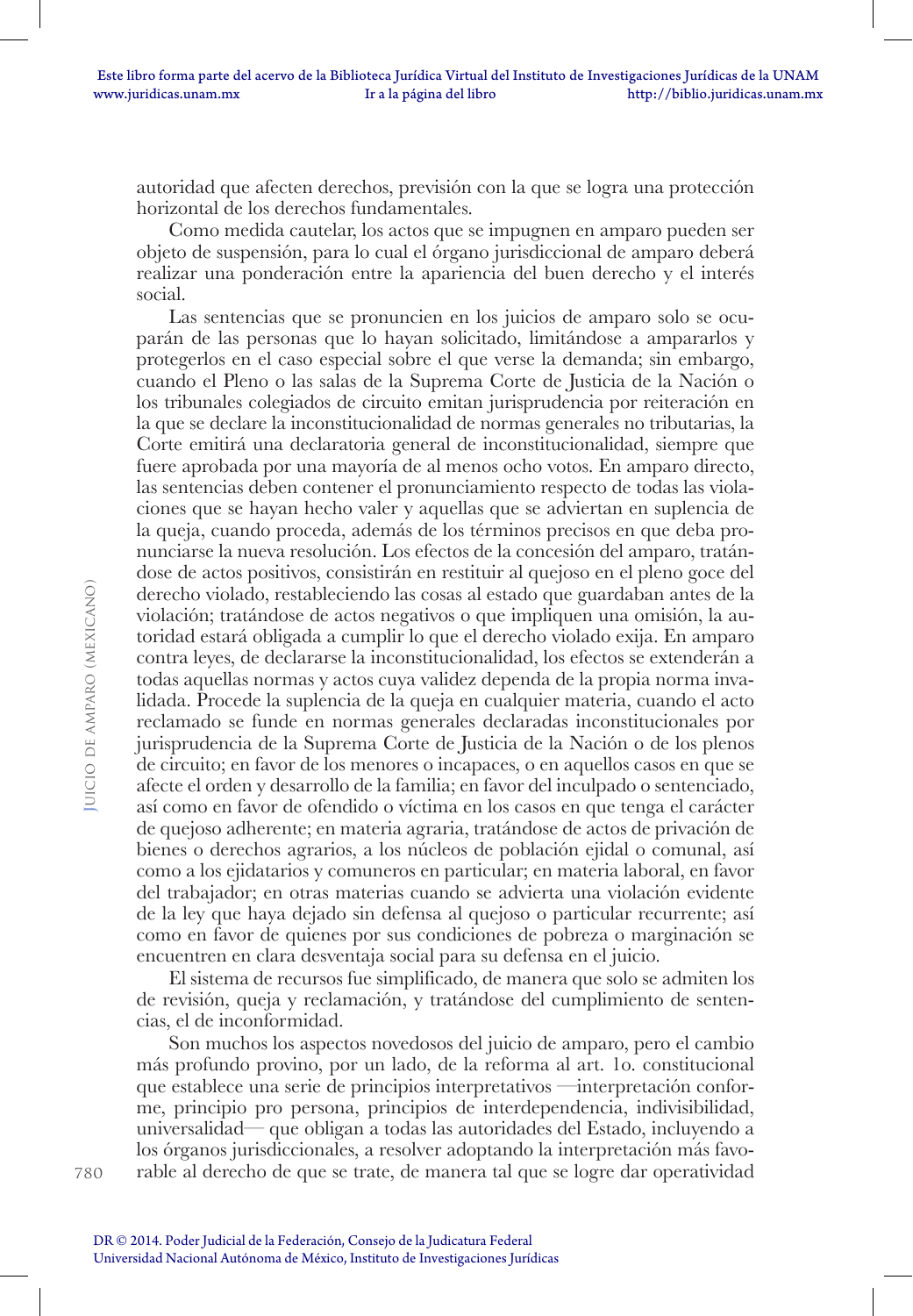a los derechos fundamentales en juego. Por otra parte, la apertura del ordenamiento jurídico mexicano al derecho internacional de los derechos humanos permite que el juicio de amparo se conciba como un instrumento protector de los derechos fundamentales consagrados también en los tratados internacionales de los que el Estado mexicano es parte, en tanto conforman junto con la Constitución el parámetro de validez de todo el orden jurídico mexicano.

*Arturo Zaldívar Lelo de Larrea*

### **Juicio de legitimidad constitucional**

1. La justicia constitucional representa la superación de las teorías de la c. d. "defensa política" de la Constitución, alimentadas por el constitucionalismo francés del periodo revolucionario.

Con base en estas últimas, el respeto de la Constitución debía ser asignado —en obsequio al principio de la soberanía nacional— a órganos políticamente representativos (como el Senado, el Tribunal de *censores* o una *jurie constitutionnaire*), a órganos internos al Poder Legislativo o a órganos consultivos (como el Consejo de Estado). Contrariamente, en las experiencias de justicia constitucional, la revisión de la conformidad de una ley a la Constitución está conformada por un órgano externo al procedimiento legislativo, dotado de los requisitos de imparcialidad y de profesionalidad.

Por otro lado, el proceso constitucional se distingue de otros procedimientos jurisdiccionales por algunas peculiaridades, como un elevado grado de flexibilidad en la utilización de los procedimientos; en resumen, los jueces constitucionales adoptan autónomamente las normas procesales complementarias, pueden modificar una práctica anterior o derogar a la normativa vigente.

Tal "discrecionalidad" está justificada por la naturaleza de la actividad desarrollada por los jueces constitucionales, la cual se distingue de los jueces comunes por una intrínseca taza de *politicidad*, derivada del efecto de sus decisiones. Viene considerado que el proceso constitucional posee la peculiaridad de concluirse con decisiones, cuyos dispositivos y las *rationes decidendi* son vinculantes para los poderes públicos, incluidos los jueces del orden común.

2. Históricamente, las experiencias de justicia constitucional se han inspirado a dos prototipos —el norteamericano y el austriaco— que datan, el primero, de inicios del siglo XIX, y el segundo, de inicios del siglo XX.

La revolución norteamericana aspiraba a un legislador limitado por la Constitución, e individualizaba en los juicios el poder más idóneo a contrastar sus eventuales abusos. En particular, Hamilton sostiene en *The Federalist* que la función de "freno" ejercida por los jueces se debía manifestar, principalmente, declarando nulos todos los actos contrarios al evidente entendimiento de la Constitución: tal principio fue precisado sucesivamente por la Corte Suprema de los Estados Unidos de América, la cual, al momento de la controversia *Marbury* vs. *Madison* de 1803, afirmó que un acto legislativo contrario a la Constitución debe tenerse por nulo, toda vez que los poderes del legislador son definidos y limitados por la Constitución.

Las características esenciales del control de constitucionalidad como se ha consolidado en los Estados Unidos de América, pueden ser resumidos del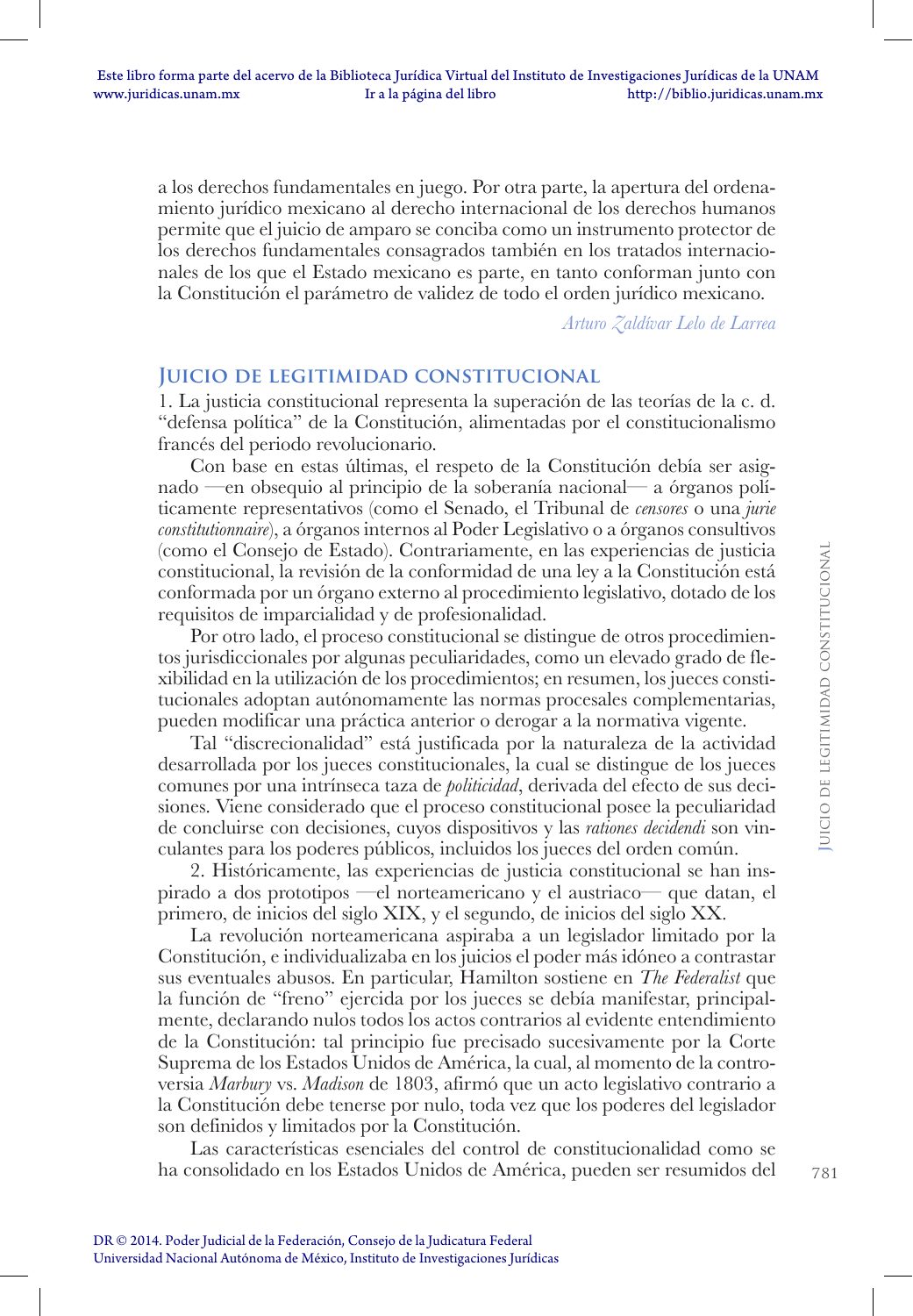siguiente modo: se trata de un control difuso, concreto, eventual, con efectos *inter partes* en sus decisiones.

Respecto a su carácter difuso, compete a todos los jueces desaplicar las normas incompatibles a la Constitución. Consecutivamente, la decisión del juez no tiene efectos generales (*erga omnes*): distinta es la hipótesis en la cual la incompatibilidad con la Constitución sea declarada por la Corte Suprema, ya que en este caso la *ratio decidendi* constituye un "precedente" y vincula *pro futuro*  a los jueces.

Por otro lado, el control de constitucionalidad se debe manifestar en el ámbito de un juez relativo a *cases and controversies*; en otros términos, debe existir una contención. Como consecuencia queda excluido que la Corte Suprema pueda pronunciarse sobre cuestiones abstractas —previstas, por ejemplo, mediante recursos preventivos— o ejercitar un poder consultivo sobre la forma de *advisory opinions* o de *references*.

Una característica ulterior del sistema consiste en el hecho de que el control de constitucionalidad por parte de la Corte Suprema es eventual: de hecho, la Corte puede seleccionar los casos (*certiorari)*, o ya sea abstenerse de juzgar sobre cuestiones de naturaleza propiamente política, de tal modo para no alterar el principio de la separación de poderes (*political question*).

Además, con algunas limitadas experiencias en Europa (Noruega, Dinamarca, Suecia), este tipo de justicia constitucional ha ejercido influencia principalmente en algunos sistemas pertenecientes al *Commonwealt* (como Canadá e Israel) y en América Latina (como referentes se encuentran Argentina, México y Brasil).

3. Por el contrario, en Europa continental se ha asentado una idea de justicia constitucional contrapuesta, que tenía su realización práctica, primero en el sistema constitucional checoslovaco, y posteriormente en la Constitución austriaca de 1920. A su institución contribuyó en gran medida la aportación teórica dada por dos respetables juristas, Jellinek y Kelsen.

En su planteamiento inicial la justicia constitucional se caracterizaba como un sistema centralizado y abstracto: el primer elemento fue enfatizado de la prohibición para los jueces de controlar las leyes posterior a su promulgación; el carácter abstracto derivaba del hecho que el juez constitucional podía ser accionado solamente a través de un recurso por parte de los órganos supremos del Estado y de los *Länder*. Por otra parte, el recurso podía ser presentado solamente en los tres años sucesivos a la entrada en vigor de la ley. Para acentuar la característica de la justicia constitucional como "legislador negativo", la normativa preveía que las sentencias de deslegitimación producían un efecto *ex nunc*, equiparable a la abrogación legislativa.

El sistema austriaco de justicia constitucional ha manifestado una indudable capacidad expansiva en Europa, al punto que diversos autores califican las formas de control centralizado y abstracto de constitucionalidad como "modelo europeo" de justicia constitucional.

Inicialmente, el control centralizado de constitucionalidad fue introducido también en las Constituciones italiana (1948) y de la República Federal Alemana (1949); entonces, al final de los años setenta, fueron instalados tri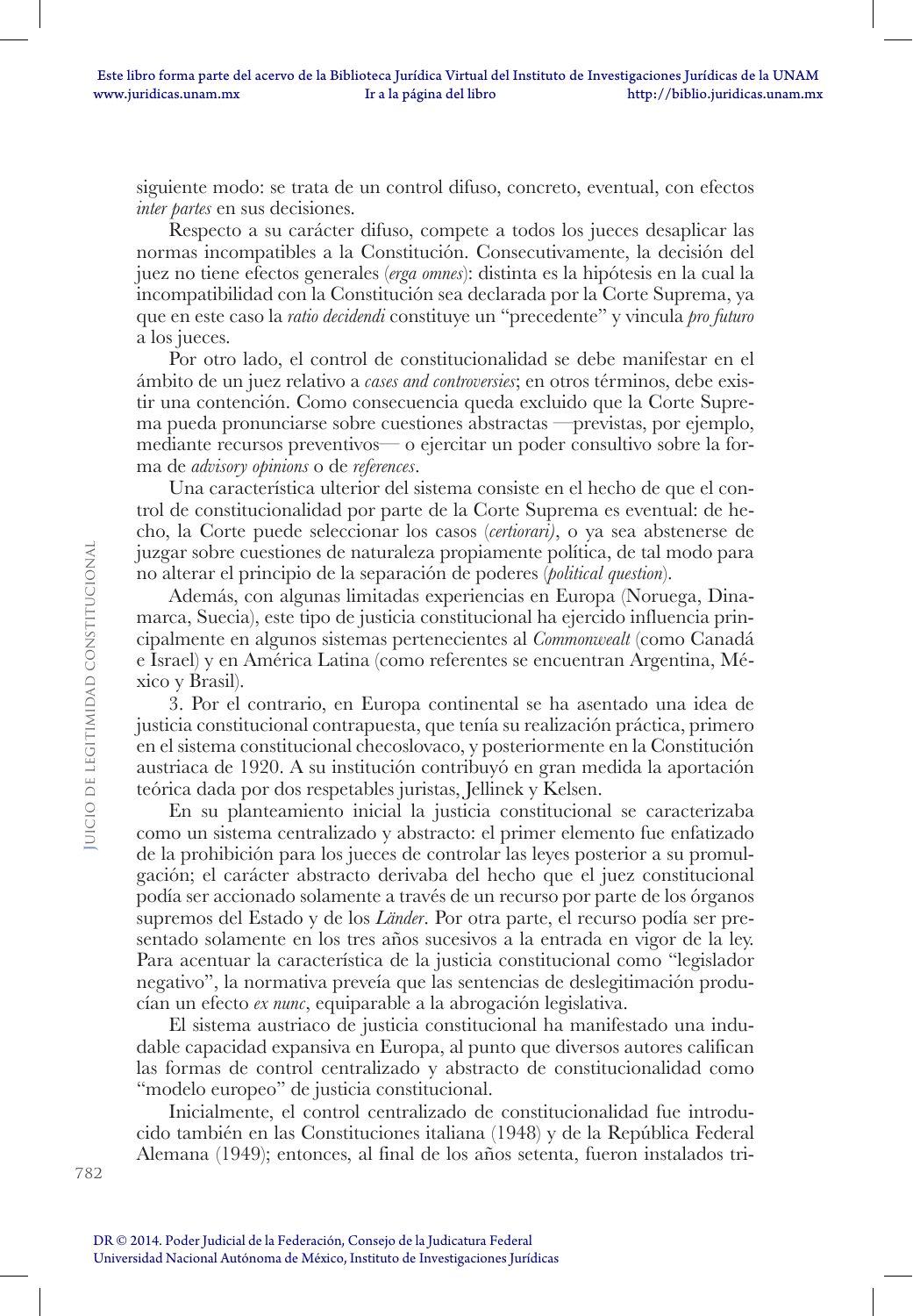bunales constitucionales en España y en Portugal, apenas consolidados sus regímenes democráticos. Por último, después de la crisis de los regímenes comunistas, experiencias similares se expandieron en diversos sistemas de la Europa oriental.

La experiencia comparada evidencia cómo la circulación de las experiencias jurídicas favorece un acercamiento entre sistemas contrapuestos de justicia constitucional, pero al mismo tiempo favorece formas de contaminación. Al respecto es particularmente interesante la experiencia de América Latina, que representa fórmulas peculiares de justicia constitucional. Por ejemplo, referente a la variedad de modelos de acceso a la justicia constitucional, se tiene la coexistencia de formas de control difuso y concreto (Colombia, Guatemala, Perú, Bolivia, Ecuador, Brasil, Argentina), así como de control preventivo y sucesivo (Bolivia, Colombia, Chile).

4. En general, el juez de legitimidad constitucional puede ser activado mediante recurso o seguido de una cuestión planeada por un juez dentro de un proceso (véase Control de constitucionalidad en vía incidental).

El recurso de constitucionalidad representa un procedimiento típico de los sistemas abstractos de justicia constitucional, desde el momento en que el juez constitucional puede ser activado por un número predeterminado de órganos y dentro de un periodo de tiempo predefinido: para estos efectos, el recurso puede ser interpuesto de forma preventiva —anterior a la publicación y entrada en vigor de las normas— o de forma sucesiva.

Los recursos preventivos de constitucionalidad están previstos en Europa (Francia, Rumania, Hungría, Eslovenia y Lituania), así como en América Latina (Chile, Ecuador, Bolivia y Colombia). En general, tales recursos tienen por objeto las leyes y los actos con fuerza de ley, las leyes orgánicas, las leyes de revisión constitucional, los tratados internacionales y los reglamentos parlamentarios. Mientras, desde el punto de vista subjetivo, los recursos pueden ser presentados por órganos constitucionales o por un cierto número de parlamentos.

En los recursos sucesivos de constitucionalidad, un rol particular es reservado a los grupos parlamentarios. Tal competencia pretende asegurar una garantía a las oposiciones políticas contra decisiones legislativas tomadas por la mayoría en contraste con las normas de la Constitución. Recursos sucesivos de constitucionalidad están previstos en España, en la República Federal de Alemania, en Austria, en Bélgica y en Italia.

En algunos sistemas está permitida la coexistencia tanto de un limitado recurso preventivo, como de un recurso sucesivo de constitucionalidad (Portugal, Sudáfrica).

*Giancarlo Rolla*

### **Juicio de responsabilidad**

El vocablo "responsable" aparece recogido por primera vez en 1737 en el *Diccionario de autoridades*, descrito literalmente como: "adj. de una term. El que está obligado à responder, ò satisfacer por algun cargo". La noción respon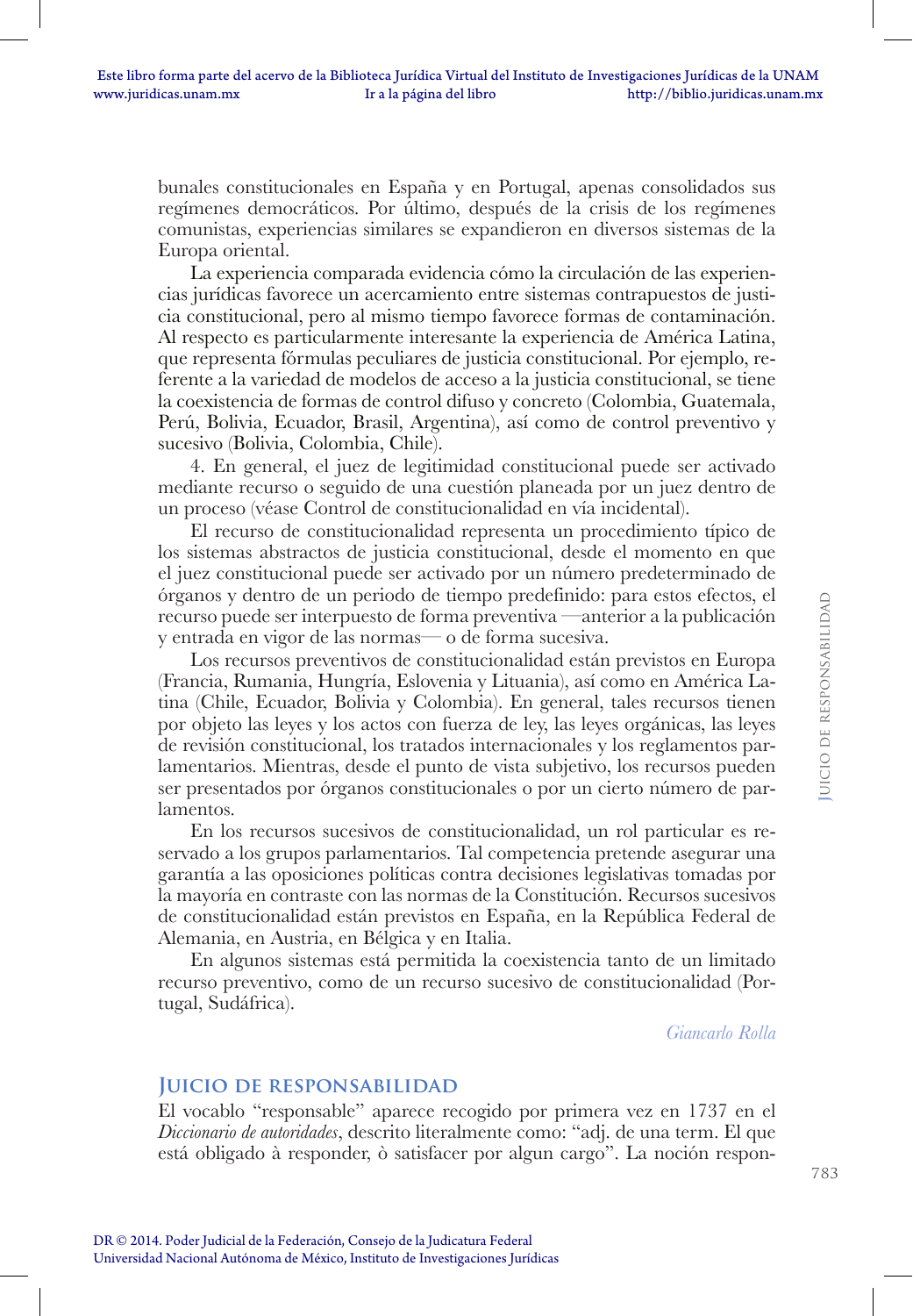sabilidad deriva del verbo latino *respondere*, que significa responder*.* Denota la cualidad de aquel que reconoce y acepta las consecuencias de un hecho realizado libremente y es capaz de responder por sus compromisos.

El "juicio de responsabilidad" o "juicio político", las denominaciones más utilizadas en los diversos textos constitucionales, es un proceso materialmente jurisdiccional mediante el cual se sanciona a los servidores públicos, tanto de elección popular como de designación (directa e indirecta), por violaciones a la Constitución y a las leyes secundarias. El órgano que juzga puede ser o no formalmente jurisdiccional, pues algunos documentos supremos encomiendan esta atribución a los parlamentos, y en otros, a los tribunales; pero en todos los casos se exige como requisito de procedibilidad que la acusación provenga de la representación popular, debido al carácter representativo de los sujetos cuya conducta se cuestiona y a la sanción que se impone: la destitución y/o la inhabilitación en el servicio público de 1 a 20 años.

En el mundo antiguo se encuentran antecedentes de la institución desde el siglo XVIII a. C. en el Código de Hammurabi (Procedimiento, parágrafo 5), que menciona la posibilidad de inhabilitar jueces por actuar de forma ilícita. En época moderna, la referencia se sitúa en la Inglaterra del siglo XIV, pero es hasta el siglo XV cuando se consolida como mecanismo para frenar el abuso del poder, con el juicio seguido por el Parlamento contra Carlos I con motivo de los abusos en que incurrió, cuya sentencia ordenó su decapitación. Esta facultad del Parlamento, en la lucha contra el autoritarismo y la preservación de las libertades, se trae a las colonias inglesas en América como *impeachment,* donde hasta la fecha se reglamenta para que el Senado juzgue y destituya al presidente, vicepresidente y cualquier funcionario civil de la rama ejecutiva, culpable de traición a la patria, cohecho y otros delitos y faltas graves (art. II, sección 4).

A pesar de que la institución cayó en desuso en Inglaterra, debido a la vigencia del sistema parlamentario, que juzga la responsabilidad política del primer ministro y del gabinete mediante la censura, en otros países de sistema presidencial sigue manteniendo vigencia. A continuación se muestra un listado de carácter enunciativo que lo ejemplifica, así como los numerales de cada texto constitucional que lo regulan.

En Argentina bajo la denominación de "juicio político", el Senado juzga y destituye al presidente y otros servidores de la función ejecutiva (arts. 53, 59 y 60); en Brasil, la Cámara de Diputados autoriza y el Senado juzga al presidente, vicepresidente y ministros (arts. 51 y 52); en Chile, como "juicio de responsabilidad", el Senado juzga al presidente y demás miembros de la función ejecutiva, previa acusación de la Cámara de Diputados (arts. 49, 52 y 53); en Colombia, bajo la "moción de censura", el Senado juzga y destituye al presidente, y la Cámara de Representantes hace lo propio con los otros servidores de la función ejecutiva (arts. 135, 174 y 175); en Ecuador, con el "enjuiciamiento político", la Asamblea Nacional destituye al presidente y demás miembros de la función ejecutiva (arts. 129-131); en México, con el "juicio político", la Cámara de Diputados acusa y el Senado juzga a servidores de alta jerarquía de los tres poderes públicos, pero el presidente es irresponsable políticamente de sus actos (arts. 108-111); en Panamá, la Asamblea Legislativa

784

**J**uicio de responsabilidad

UICIO DE RESPONSABILIDAD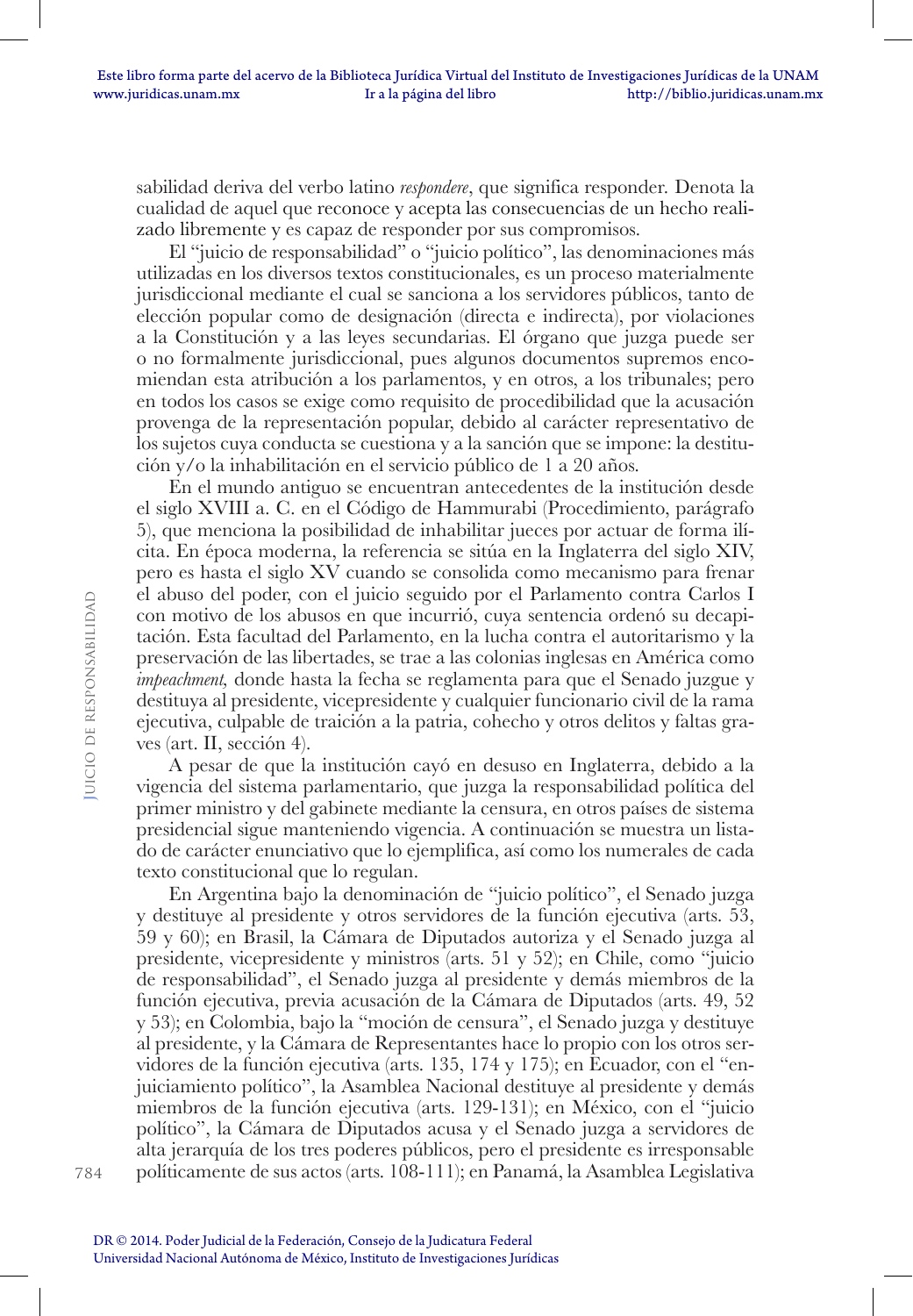conoce y juzga de las acusaciones contra el presidente y los magistrados de la Corte Suprema (art. 154); en Venezuela, el procedimiento para sancionar al presidente es formal y materialmente político: la revocación popular de su mandato por la Asamblea Nacional (arts. 233 y 266).

En los países del continente europeo predominan los procedimientos formalmente jurisdiccionales. En Alemania, mediante la "moción de enjuiciamiento", el Tribunal Constitucional priva del cargo al presidente a petición de la Cámara (art. 61); en Austria, el Tribunal Constitucional conoce de las acusaciones de "responsabilidad constitucional" del presidente federal a pedido de la Asamblea (arts. 57, 63, 68 y 142); en España, la responsabilidad del presidente y de los demás miembros del gobierno se plantea ante el Tribunal Supremo a iniciativa del Congreso (art. 102); en Francia, se destituye al presidente mediante propuesta del Parlamento constituido en Alto Tribunal de Justicia (art. 68), y en Italia, el presidente es acusado ante el Tribunal Constitucional por los miembros del Parlamento (arts. 90 y 134). En Asia, bajo la figura de "juicio político" en Japón se juzga la responsabilidad de los miembros de la función judicial, pues el primer ministro y demás servidores de la función ejecutiva se sujetan a la "moción de censura" de la Cámara de Representantes (arts. 69, 70, 78 y 90). En la India, el jefe de Estado se sujeta al *impeachment* y se remueve por el Parlamento (arts. 56, 61, 67 y 75). En Uganda, en el continente africano, la responsabilidad del presidente se analiza por jueces *ex profeso* y si estos determinan, *prima facie,* la procedencia de la remoción, esta la decreta el Parlamento (art. 107), y en Sudáfrica, constituida como República en 1996 que se completó el proceso de democratización e igualdad, si la Asamblea Nacional aprueba una moción de falta de confianza en el gabinete, que excluya al presidente, este debe reconstituirlo; pero si la moción es para él, entonces debe renunciar junto con todo el gabinete (arts. 52, 92 y 102).

Dentro del derecho procesal constitucional, el "juicio de responsabilidad" o "juicio político" se incorpora como una garantía constitucional de carácter instrumental que tiene como objetivo la defensa de la Constitución, al sancionar a los servidores públicos de alta jerarquía que defraudan la confianza que se puso en ellos y violentan sus disposiciones. Normativamente representa un mecanismo de limitación del ejercicio del poder de la función ejecutiva por la representación popular, que se deriva del principio de división de poderes para exigir responsabilidad al mandatario, y políticamente constituye un límite a la concentración del poder en manos del Ejecutivo.

La justificación del juicio parte de la premisa de que el Estado tiene a su cargo la realización de ciertos fines que requieren del desarrollo de actividades por medio de sus órganos. Estos actúan a través de personas físicas elegidas por diversos sistemas de representación, en quienes se deposita el alto honor de ser uno de sus mandatarios. Debido a ello, deben sujetar su actuación a las normas reguladoras que rigen la función pública en todo Estado constitucional de derecho. Y si bien el cargo conferido puede considerarse un privilegio, quien lo asume no puede desligarse del cúmulo de obligaciones y responsabilidades que conlleva, por ello queda obligado a rendir cuenta de sus actos y a responder por ellos.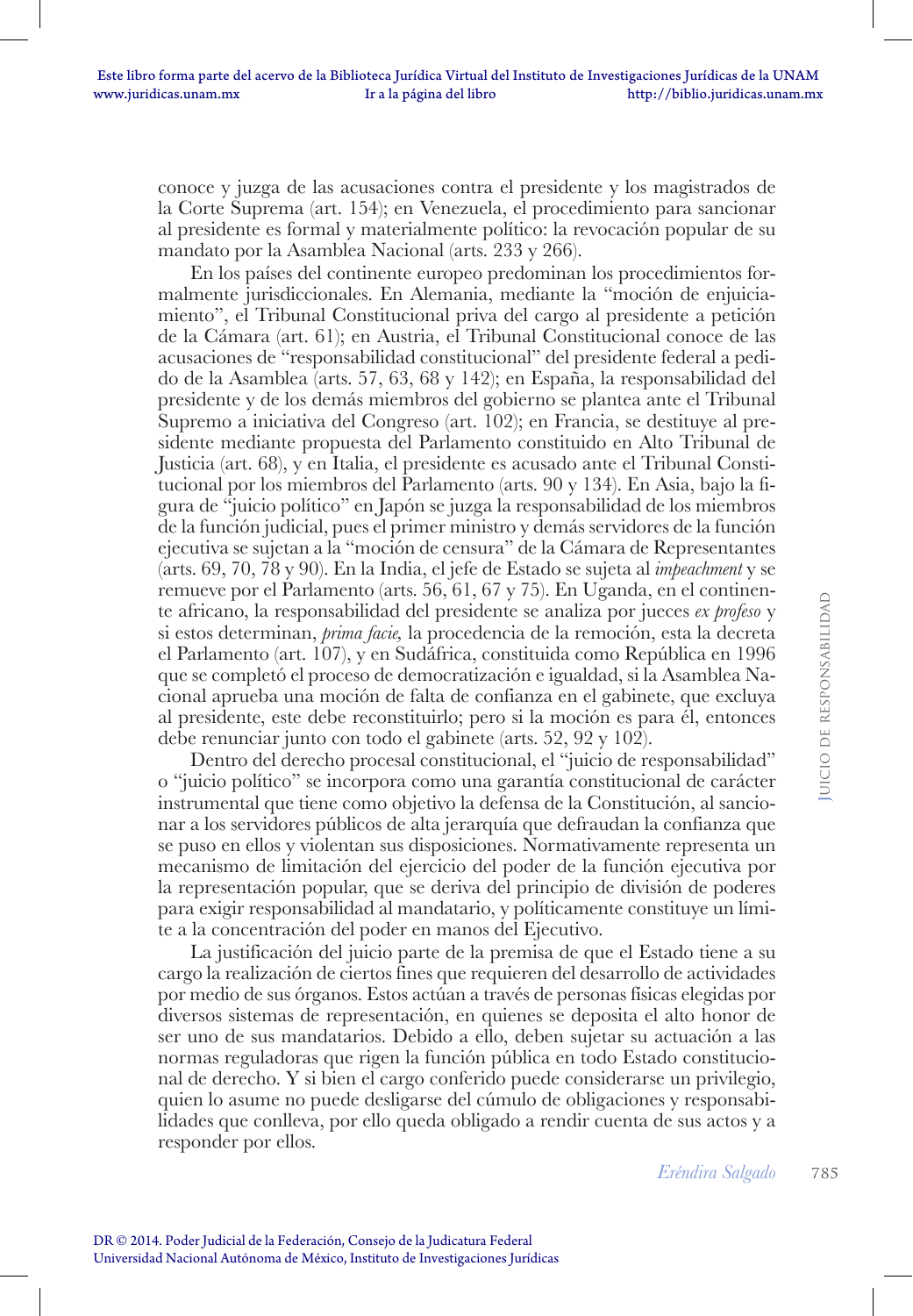# **Juicio de revisión constitucional electoral**

I. Definición. Medio procesal de control constitucional en materia electoral a través del cual se verifica la constitucionalidad y legalidad de los actos y resoluciones definitivos de las autoridades competentes en las entidades federativas para organizar y calificar los comicios, que sean determinantes para el desarrollo del proceso electoral o el resultado final de las elecciones.

II. ANTECEDENTES. El juicio de revisión constitucional electoral (en lo subsecuente JRC) es creado mediante el decreto de reformas constitucionales de 22 de agosto de 1996, que se materializaría a nivel secundario con la expedición de la Ley General del Sistema de Medios de Impugnación en Materia Electoral del 22 de noviembre de ese mismo año. Es resultado de un proceso de negociación entre las fuerzas políticas nacionales, cuyo objetivo fue detener la creciente falta de credibilidad de las autoridades electorales locales en situaciones de alta competitividad electoral. En específico, por los conflictos post electorales de Tabasco, Yucatán y Huejotzingo, Puebla, entre otros.

III. Requisitos especiales de procedibilidad. El JRC tiene requisitos de procedibilidad generales (aplicables a todos los medios de impugnación en materia electoral) y especiales. Entre los primeros se encuentran los formales: presentar la demanda por escrito, hacer constar el nombre del autor, señalar el domicilio para oír notificaciones, identificar el acto o resolución combatido (o la omisión, en su caso), mencionar los hechos y agravios, ofrecer y aportar las pruebas, acreditar la personería de la parte actora (siempre un partido político, coalición o, en su caso, candidatos independientes) y, por supuesto, hacer constar el nombre y firma autógrafa del actor.

Para acreditar la personería de la parte actora, por regla general, se debe presentar ante el órgano jurisdiccional la copia certificada del registro de los representantes de los partidos políticos ante los órganos electorales administrativos, con los nombramientos de los dirigentes partidistas o con los documentos que acrediten que la persona cuenta con facultades estatutarias para representar al instituto político. La Sala Superior ha considerado que cuentan con personería los representantes de los partidos políticos registrados ante los órganos electorales materialmente jurisdiccionales, aunque estos no sean formalmente autoridades responsables ni sus actos sean impugnables directamente en el JRC. En el caso de que en una demanda aparezca una pluralidad de promoventes, es suficiente con que uno solo la acredite para tener por satisfecho el requisito. Asimismo, debe tenerse por acreditada la personería cuando conste en el expediente respectivo.

Entre los requisitos especiales del JRC se encuentran que los actos sean definitivos y firmes, es decir, no susceptibles de modificarse mediante ulterior recurso en la cadena impugnativa local. La Sala Superior del Tribunal Electoral del Poder Judicial de la Federación ha sostenido que el JRC solo procede contra aquellos actos en los que no exista posibilidad alguna de revocación, nulidad o modificación, porque no existan medios ordinarios para conseguir la reparación constitucional. Sin embargo, la propia Sala Superior ha desarrollado una línea jurisprudencial en la que estableció una causa de excepción a esta regla, la cual consiste en la vía *per saltum*, esto es, si el agotamiento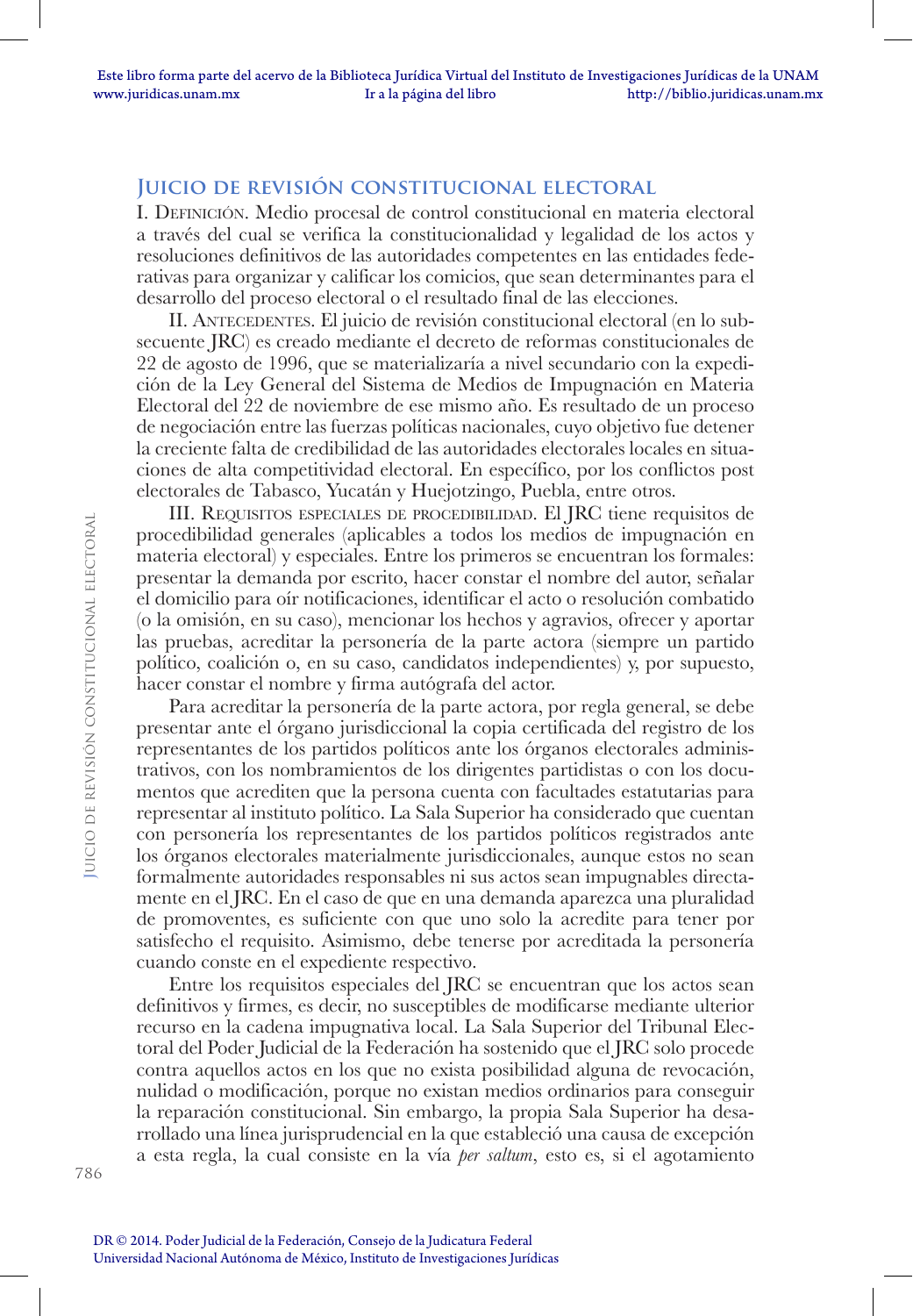de los medios de impugnación ordinarios implican la merma o extinción del derecho de la parte actora, debe tenerse por cumplido el requisito. Si bien la Sala Superior ha ido matizando la procedencia *per saltum* en varios medios de impugnación, señalando que debe promoverse el medio local y después desistirse para promover ahora el medio de impugnación federal dentro del plazo de procedencia, este mecanismo resulta muy efectivo para reducir irregularidades, como en los casos en que los plazos son reducidos, la autoridad no se encuentre instalada, no existan reglas procesales o la actitud de la autoridad sea contraria a los principios de imparcialidad o independencia.

Respecto al requisito de procedibilidad de que se viole algún precepto de la Constitución Política de los Estados Unidos Mexicanos, este debe entenderse de manera formal, es decir, que la demanda señala que se vulneró un precepto constitucional, con independencia de si, en el fondo, la violación constitucional se acredite.

En relación con la determinancia, el JRC resulta procedente solo en aquellos supuestos en que la violación resulte determinante para el desarrollo del proceso electoral o el resultado final de las elecciones. El objetivo de este medio de impugnación es que solo lleguen al conocimiento del Tribunal Electoral del Poder Judicial de la Federación aquellos casos de verdadera importancia, que tengan la posibilidad de cambiar o alterar el proceso electoral, es decir, que la infracción tenga la posibilidad racional de producir una alteración, como podría ser que uno de los contendientes tuviera una ventaja excesiva, o de producir una modificación del ganador. Se trata de un ejercicio hipotético, solo como mecanismo de análisis de procedencia, no que en realidad se encuentre acreditado, lo que corresponderá al fondo del asunto. Este requisito se ha ido ampliando de manera gradual, no solo para casos propiamente del proceso electoral, sino también por la imposición de sanciones fuera de este o el daño a la imagen de los partidos.

Finalmente, la reparación solicitada debe ser material y jurídicamente factible antes de la fecha constitucional o legalmente fijada para la instalación de los órganos o la toma de posesión de los funcionarios electos. Nuevamente con una excepción, cuando de la fecha de la elección a la toma de protesta no existe el tiempo suficiente para el desahogo de la cadena impugnativa.

IV. El JRC ha sido uno de los medios de impugnación de mayor efectividad a nivel nacional. A partir del JRC, en el caso Tabasco, se generó la causal abstracta de nulidad de elección, en 2000, misma que sería eliminada del diseño constitucional mexicano con la reforma de 2007, pero cuyos principios prevalecen en la invalidez de la elección por violación a principios constitucionales (casos *Yurecuaro* SUP-JRC-604/2007, *Acapulco* SUP-JRC-165/2008, *Huazalingo* ST-JRC-34 y 36/2008, *Morelia* ST-JRC-117/2011, entre otros).

*Santiago Nieto Castillo*

### **Juicio para la protección de los derechos político-electorales del ciudadano**

I. Definición. Medio de control de constitucionalidad, convencionalidad y legalidad en materia electoral del que conoce el Tribunal Electoral del Po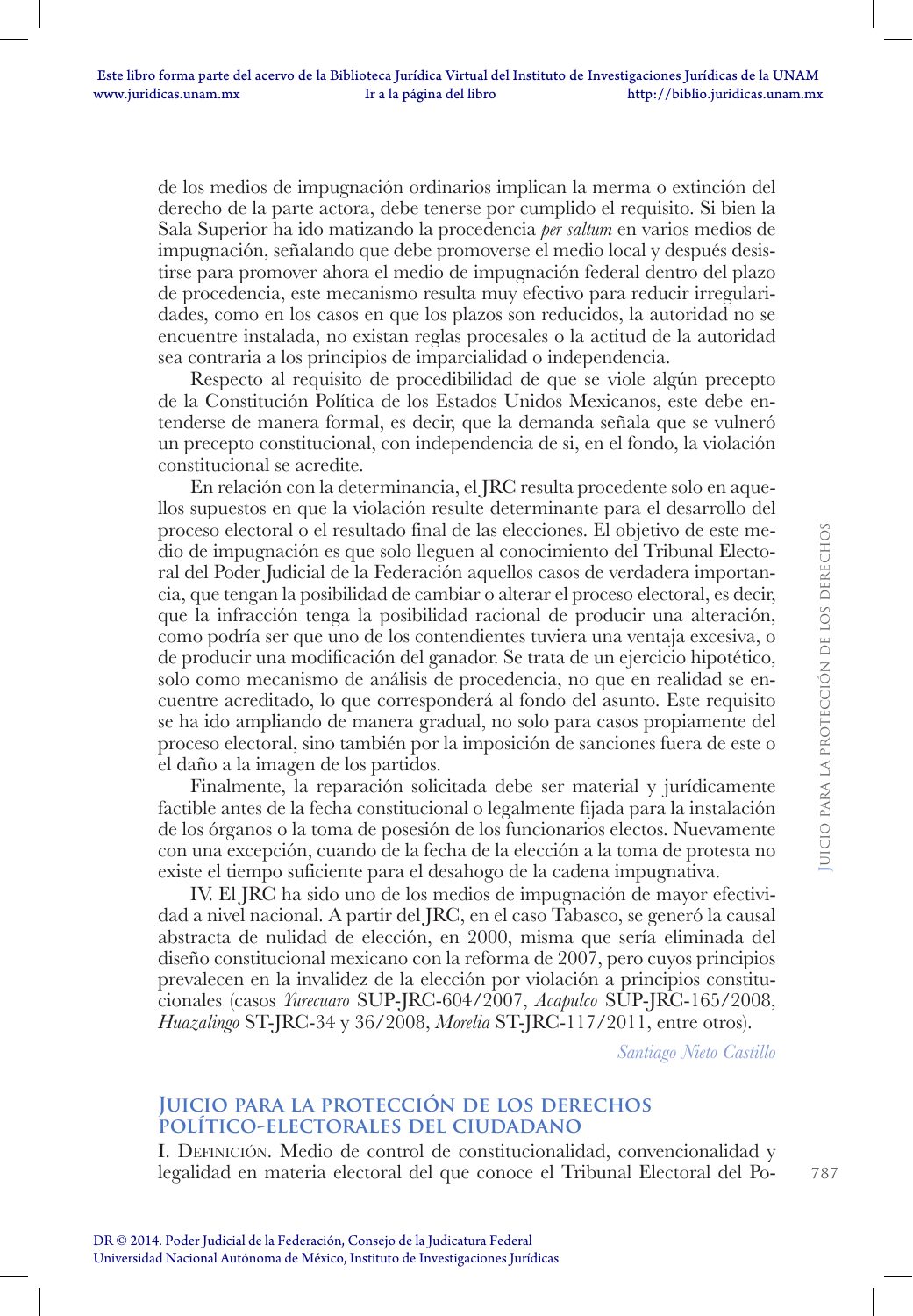der Judicial de la Federación (en lo subsecuente TEPJF) para la protección de los derechos político-electorales de los ciudadanos, de votar, ser votado, asociación y afiliación, integración de las autoridades electorales y cualquier derecho fundamental vinculado con los anteriores.

II. Desarrollo. El juicio para la protección de los derechos políticoelectorales de los ciudadanos (en lo subsecuente JDC) surge con la reforma constitucional de 22 de agosto de 1996 y legal de 22 de noviembre de 1996 con la expedición de la Ley General del Sistema de Medios de Impugnación en Materia Electoral. Surge para proteger a los ciudadanos de las decisiones de la autoridad administrativa electoral de inclusión o exclusión en los listados nominales de electores, registro de partidos políticos u organizaciones electorales y, principalmente, por la no expedición de la credencial para votar con fotografía. La jurisprudencia electoral ha sido particularmente garantista en la expansión de la protección de los derechos político-electorales a través de este medio de impugnación, abarcando hoy en día temas tan diversos como el control de convencionalidad (SUP-JDC-695/2007 o ST-JDC-463/2011 y acumulados), derechos de los pueblos y comunidades indígenas (SUP-JDC-11/2007) o cuotas de género (SUP-JDC-461/2009 o SUP-JDC-12641/2011).

III. Requisitos de la demanda. La demanda debe cubrir los requisitos formales: constar por escrito, ser presentada ante la autoridad responsable, constar el nombre y firma autógrafa del actor, domicilio para oír y recibir notificaciones, acompañar los documentos para acreditar la personería, precisar el acto reclamado, enunciar los hechos y agravios, señalar los preceptos violados, ofrecer y aportar las pruebas. Asimismo, deberá ser presentada ante la autoridad responsable (en caso de que la autoridad responsable se encuentre cerrada o no le reciban, acreditando dicha circunstancia, podrá presentarse ante el propio Tribunal Electoral) dentro de los cuatro días siguientes a que haya tenido conocimiento del acto o resolución impugnado. Debe presentarse cuando se hayan agotado todas las instancias legales y estatutarias a la mano de los ciudadanos para revocar o modificar el acto o resolución combatido. La excepción a estas últimas reglas es el *per saltum*. En los casos *per saltum*, cuando se encuentre en riesgo de merma o extinción del derecho, puede promoverse (una vez desistida la parte actora en el juicio primigenio) directamente a la instancia federal, para efectos de evitar que el daño sea irreparable. Asimismo, cuando se salta la instancia intrapartidaria, la demanda tiene que promoverse dentro del plazo que señale la norma intrapartidaria, que puede ser menor a los cuatro días. El JDC puede ser promovido por el ciudadano agraviado, por sí mismo y en forma individual, o a través de sus representantes legales. La legitimación procesal es un presupuesto que debe ser analizado de oficio por el órgano jurisdiccional.

IV. Partes. En materia electoral las partes procesales son las siguientes: el actor, que será quien estando legitimado presente el medio de impugnación por sí mismo o, en su caso, será quien haya sufrido la lesión en el ejercicio de sus derechos; la autoridad u órgano partidista responsable, que será quien haya realizado el acto o resolución que se impugna; el tercero interesado es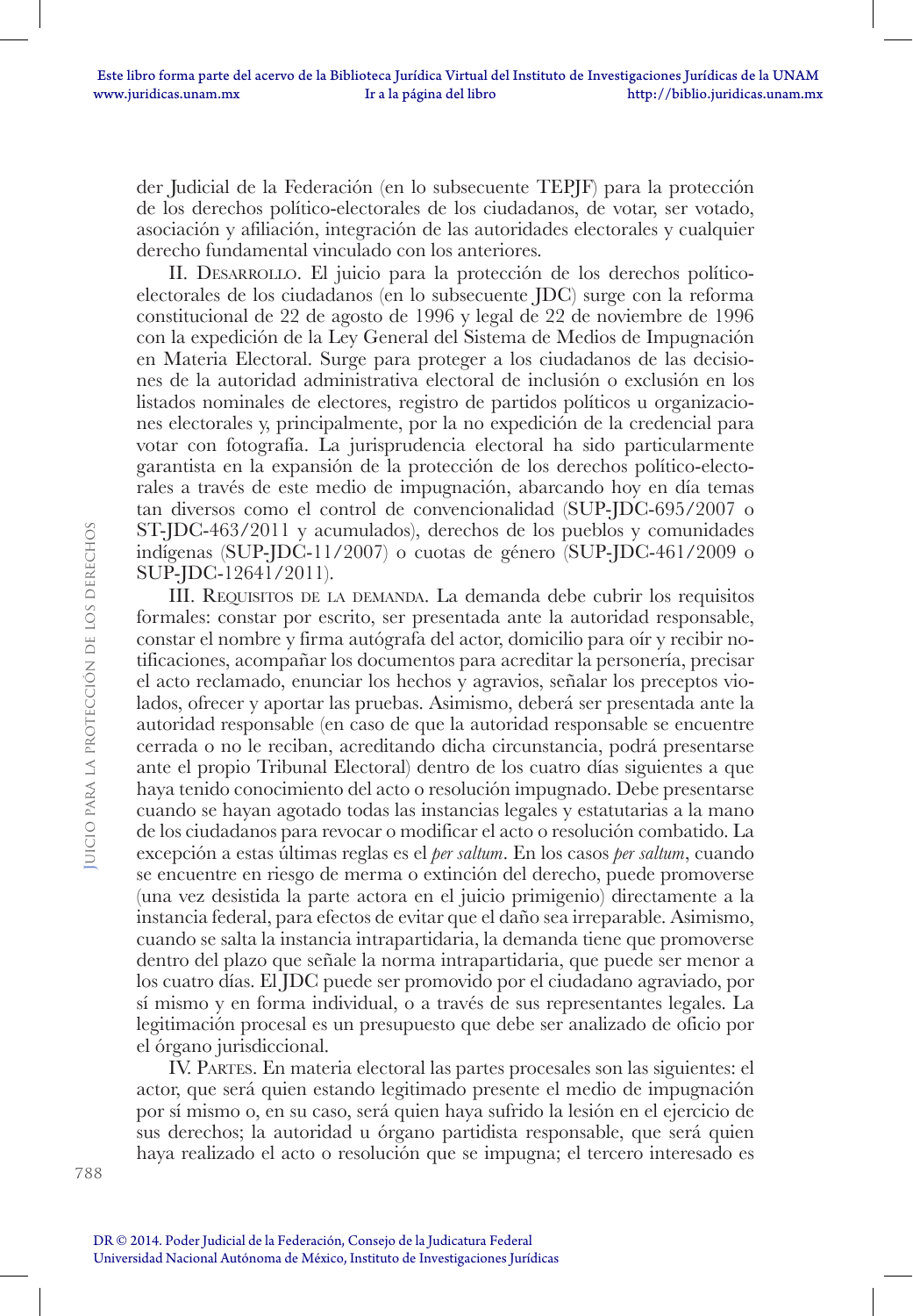el ciudadano, partido político, coalición, candidato, organización política que tenga un interés incompatible con el actor.

V. Competencia. La reforma constitucional del 13 de noviembre de 2007 y legal de 2008 estableció la competencia de las salas del Tribunal (la Sala Superior y las salas regionales) para conocer del JDC. La Sala Superior en los casos de violación a los derechos político-electorales del ciudadano, en los casos de presidente de la República, gobernadores o legisladores federales de representación proporcional, afiliación, así como por la negativa para registrarse como partido político o agrupación política. Por su parte, las salas regionales en los casos de votar (negativa de expedición de credencial, o inclusión o exclusión indebida de los listados nominales), derecho al voto pasivo (en los casos de candidatos a presidencias municipales, diputados locales, órganos auxiliares de los ayuntamientos y legisladores federales de mayoría relativa). Cabe señalar que al ser un medio en el que se ejerce de manera cotidiana el control de constitucionalidad y convencionalidad, las sentencias de las salas regionales pueden ser combatidas vía recurso de reconsideración ante la Sala Superior.

VI. Trámite <sup>y</sup> sustanciación. La demanda debe presentarse por escrito ante la autoridad responsable. Esta debe dar aviso de inmediato sobre la presentación de la demanda a la sala competente para conocer y hacer del conocimiento público mediante cédula que se fija en estrados durante 72 horas. Dentro de dicho plazo podrán comparecer los terceros interesados. Vencido el plazo anterior, dentro de las 24 horas siguientes, deberá remitir ante la sala competente para conocer el expediente respectivo (demanda, pruebas, acto reclamado, escritos de tercero e informe circunstanciado). La sustanciación es la manera de conducir procesalmente un juicio hasta ponerlo en estado de resolución. El presidente de la sala regional deberá turnar la demanda a uno de los magistrados que será el ponente. El magistrado ponente deberá revisar el expediente y, en su caso, requerir la información necesaria para resolver el asunto. En caso de que no se cumpla con los requisitos de procedibilidad, se presenta a consideración del Pleno el proyecto de resolución desechando la demanda. En caso de que sí se cumplan los requisitos de procedencia, se admitirá la demanda, se desahogarán las pruebas y se presentará a consideración del Pleno el proyecto de sentencia correspondiente. Los magistrados podrán votarlo por unanimidad o por mayoría. En caso de que la posición mayoritaria sea contraria al proyecto presentado por el magistrado, uno de los integrantes de la mayoría elaborará el engrose correspondiente, y la posición minoritaria podrá quedar como voto particular.

VII. Casos relevantes. El JDC ha sido uno de los instrumentos más importantes de protección de derechos políticos en México. En los casos que dieron origen a la jurisprudencia "JDC. PROCEDE CONTRA ACTOS DEFINITIVOS <sup>e</sup> irreparables de los partidos políticos", la Sala Superior amplió la interpretación sobre la procedencia del JDC para permitir el control de la constitucionalidad y legalidad de los actos En el caso de acceso a la información (SUP-JDC-040/2004), la Sala Superior amplió la procedencia del JDC por violación a derechos fundamentales vinculados con los políticos. En otro caso, el derecho de un periodista de conocer los montos de los salarios de los pre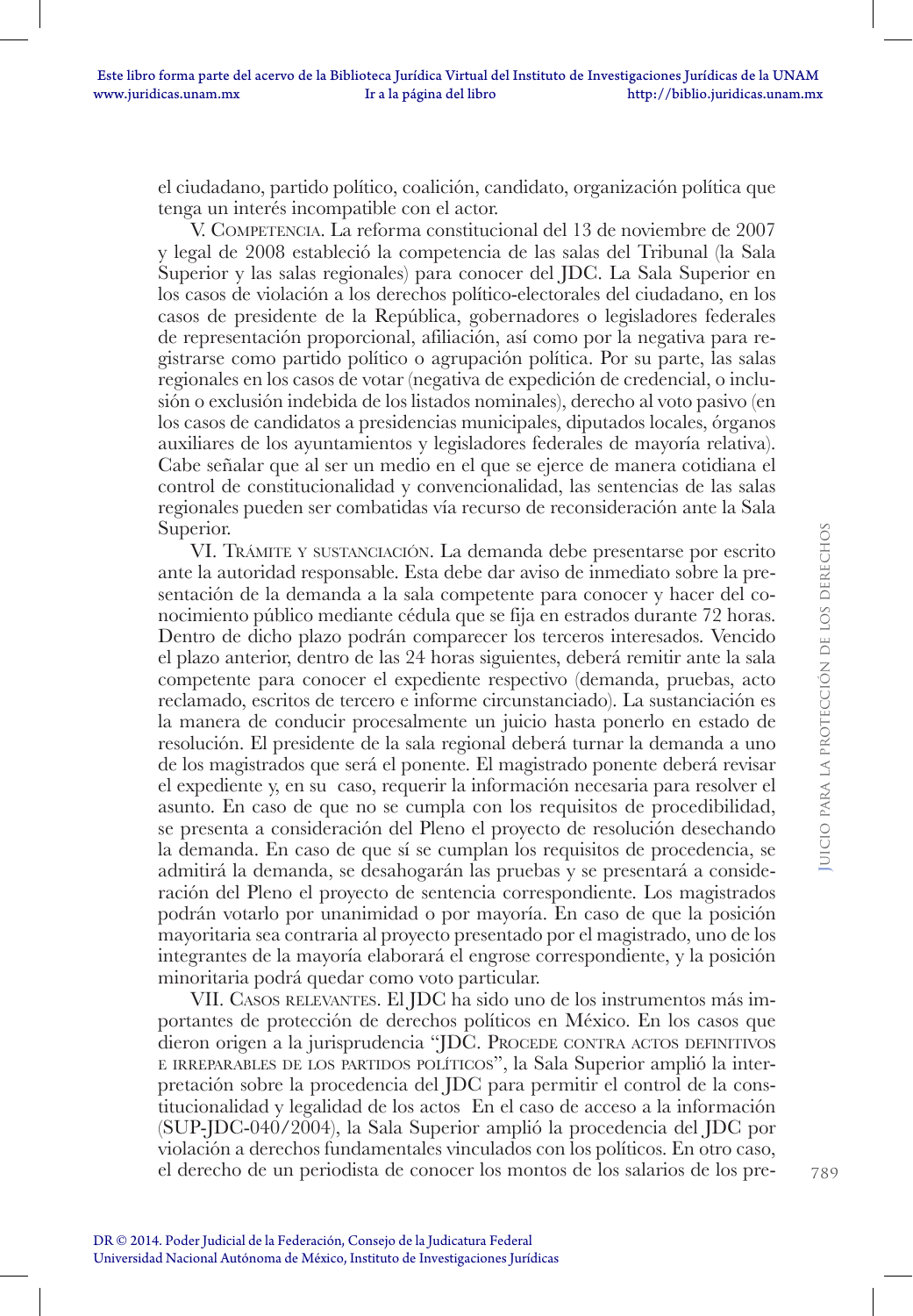sidentes de los partidos político en México. En el *Caso Monzón* se determinó que el derecho a ser votado es de base constitucional y de configuración legal, por lo que las candidaturas independientes podrían ser reguladas de conformidad con la decisión soberana de cada estado. En el SUP-JDC-713/2004 (*Caso Vigas de Ramírez*), respecto a la decisión del voto de candidatos no registrados (los votos habían sido considerados como nulos y había más votos nulos que los votos del primer partido político en la elección), la mayoría de la Sala Superior consideró que los votos de candidatos no registrados no podían ser considerados como válidos. La minoría, por el contrario, sostuvo que en atención al principio de soberanía popular, debían tomarse en consideración. En el SUP-JDC-695/2007, *Caso Hank*, se desaplicó una norma constitucional de Baja California por considerarla contraria a la Convención Americana sobre Derechos Humanos. En el ST-JDC-10/2008 se revocó la decisión de un tribunal electoral local de desechar una demanda por haber sido interpuesta el último día del plazo a las veintidós horas (el Tribunal alegó que sus horas hábiles concluían a las veinte horas), ejerciendo control de convencionalidad para permitir un mejor acceso a la justicia. En el SUP-JDC-11/2007 se ordenó al Congreso local y al Instituto Electoral de Oaxaca a efectuar elecciones en un municipio indígena que no había tenido elecciones desde 2002. En el *Caso Cherán*, la Sala Superior consideró que debía consultarse a la comunidad purépecha si quería desarrollar elecciones por partidos o por el sistema normativo interno indígena. En los expedientes SUP-JDC-461/2008, ST-JDC-295/2008, SUP-JDC-12464/2011 se protegieron los derechos de las mujeres. En el ST-JDC-463/2011 y acumulados se declaró la inconstitucionalidad e inconvencionalidad de una disposición que impedía a los partidos de oposición incorporar a un tercer regidor de representación proporcional en Michoacán.

*Santiago Nieto Castillo*

# **Juicio político**

El juicio político es el término utilizado comúnmente para designar el procedimiento para fincar responsabilidad política u oficial a un servidor. Puede afirmarse al respecto que el juicio político es el conjunto de actos procesales previstos en la ley, que tiene como finalidad la aplicación de sanciones específicas atribuidas a conductas determinadas, es decir, es el vínculo procesal para la aplicación de la norma sustantiva en materia de responsabilidad política.

La existencia del juicio político está estrechamente relacionada con el cumplimiento de las labores correspondientes al servicio público, lo cual puede exigirse en regímenes distintos al republicano. Ejemplo de ello sería que en México, entre las leyes vigentes en la época colonial, existió el juicio de residencia, procedimiento de responsabilidad al que estaban sujetos los altos funcionarios de la Monarquía, incluidos los propios virreyes y gobernadores. Este juicio de residencia tenía como propósito principal el de determinar, previa investigación pormenorizada, si los servidores habían obrado bien o mal durante el tiempo de su servicio. El juicio de residencia se realizaba luego de la terminación del cargo del funcionario público, y se tramitaba mediante

790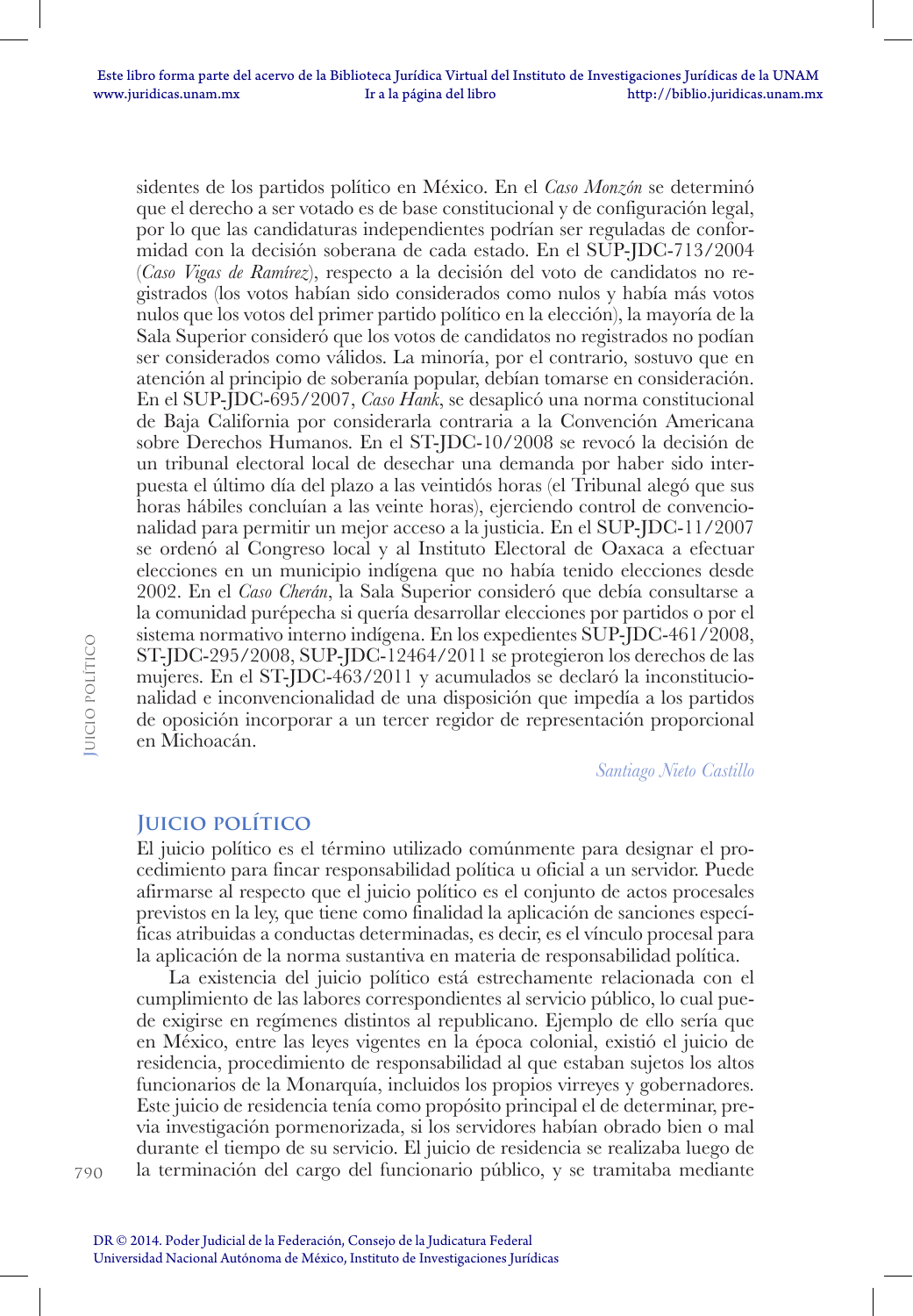tribunales especiales establecidos para conocer de ese solo juicio, otorgando acción a cualquier gobernado que considerara que el funcionario lo había perjudicado en ejercicio de la función que tenía encomendada.

En México, entre los constituyentes de 1856-1857, predominó la idea de que el juicio político es el juicio de la opinión, de la conciencia pública y de la confianza, porque existen funcionarios que sin haber cometido hechos delictivos, propiamente dicho, pierden la confianza pública constituyéndose en un estorbo para las mejoras y progresos de la colectividad, cumpliendo el juicio político la tarea de facilitar el medio para destituir al funcionario cuando ya no merece la confianza pública. Este último concepto (confianza pública) está íntimamente ligado con el concepto de Alexander Hamilton respecto del juicio político en Estados Unidos de América, quien hace mención de este procedimiento refiriendo: "el objeto de esta jurisdicción (del juicio político) son aquellas ofensas que proceden del mal comportamiento de los hombres públicos o, en otras palabras, del abuso o violación a la confianza pública depositada en ellos. Estas ofensas son de una naturaleza que puede ser definida, con cierta propiedad, como política porque se refieren principalmente a daños infringidos directamente a la sociedad misma". No resulta obvia la referencia que hace Hamilton al poder absoluto del monarca, pero debe tenerse presente que la tradición inglesa había construido a lo largo de los siglos la idea del control de los excesos del rey o reina en turno, así como de sus colaboradores o allegados. Los legisladores reunidos en Filadelfia aprobarían una Constitución, el 17 de septiembre de 1787, que hacía eco de dicha preocupación.

Esta relación con la confianza pública permite advertir otro elemento característico del juicio político: su materia jurídica está constituida por la responsabilidad política de los servidores públicos, quedando al margen que la conducta u omisión pueda ser materia de otro tipo de procedimientos, por ejemplo, administrativos, civiles o penales.

En su configuración tradicional, en México, el juicio político es una facultad del Congreso de la Unión para resolver los casos en que ciertos funcionarios de alto nivel son acusados de haber incurrido en el desempeño de sus labores, en actos u omisiones que hayan redundado en perjuicio de los intereses públicos fundamentales, o de su buen despacho, y que por tanto, contravengan a la Constitución federal.

De acuerdo con el marco constitucional mexicano, los servidores públicos podrán ser responsables por violaciones a la Constitución y a las leyes federales, así como por el manejo indebido de fondos y recursos federales, pudiendo cualquier ciudadano presentar denuncia. Dada la naturaleza dual del Congreso mexicano, la Cámara de Diputados tendrá la función de ser órgano fiscal o de acusación y la Cámara de Senadores será jurado u órgano resolutor.

Este mecanismo de control es el único instrumento que posee el Poder Legislativo para hacer prevalecer la Constitución contra actos que la contravienen. A través de este, el Legislativo cuenta con un procedimiento de naturaleza cuasi-jurisdiccional para fincar responsabilidad política a un servidor público que ha infringido la Constitución. No debe obviarse que la naturaleza jurisdiccional reside en un juez de naturaleza política que juzga las faltas de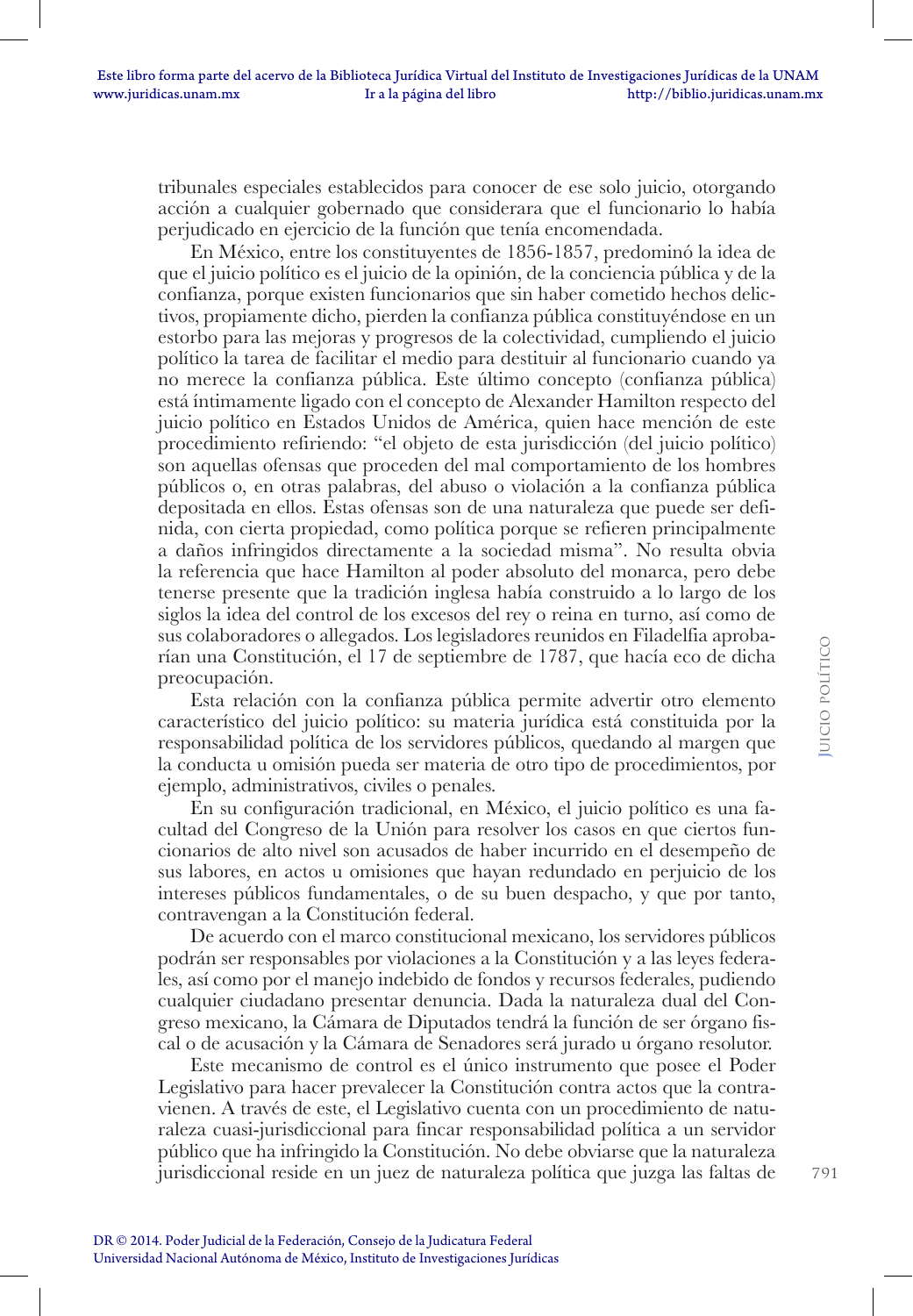orden público de ciertos servidores públicos. Así, el juicio político tiene la intención de sancionar políticamente a los funcionarios públicos sobre sus faltas, y cobra gran interés el análisis desde su dimensión de control constitucional, dado que su materia está referida al análisis de las violaciones a los derechos humanos, a la división de poderes y a la forma de gobierno, plasmadas y protegidas por la propia Constitución.

En México, los arts. 108, 110 y 120 de la Constitución señalan que los gobernadores de los estados, los diputados locales y magistrados son responsables por violaciones a la Constitución y a las leyes federales, así como por el manejo de fondos federales; estas causales específicas resultan más concretas a la genérica causal de la frac. I del art. 109 constitucional, respecto de los demás funcionarios federales: "…en el ejercicio de sus funciones incurran en actos u omisiones que redunden en perjuicio de los intereses públicos fundamentales o de su buen despacho", o bien, del aún más ambiguo de Hamilton, de "violación a la confianza pública".

El elemento referente a la responsabilidad varía entre los funcionarios que pueden ser sujetos a juicio político, toda vez que el presidente de la República no es sujeto a este procedimiento durante su encargo y únicamente puede ser declarado responsable penalmente por traición a la patria y delitos graves del orden común. Al respecto, no es claro si el presidente puede ser sujeto a la justicia militar, en su calidad de comandante en jefe de las fuerzas armadas, toda vez que dicho ordenamiento contempla penas más severas para el delito de traición a la patria.

Sin embargo, los funcionarios federales distintos al presidente son responsables, aunque las causales no están claramente delimitadas, pues únicamente cubre, como se mencionó, actos u omisiones que afecten los intereses públicos fundamentales o su buen despacho, sin extenderse a situaciones o criterios como el contemplado por la jurisprudencia norteamericana que se refiere a la "confianza pública", que contempla hasta la esfera privada del servidor público, extendiéndose a hábitos, costumbres o preferencias.

Es también de importancia mencionar que la Constitución contempla que la expresión de ideas relacionadas con el cumplimiento de las funciones del encargo no es procedente para entablar juicio político a un servidor público. Por ello, la libre manifestación de ideas en el desempeño de funciones públicas, tanto de ministros, magistrados o jueces del Poder Judicial de la Federación, etcétera, se podría equiparar a la inmunidad parlamentaria de los legisladores.

La resolución en un juicio político es inatacable, como lo establece el art. 110 de la Constitución mexicana, lo anterior quizá sea en razón de la jurisprudencia de la Corte durante la Quinta Época, en la que negó competencia al Poder Judicial para intervenir en la resolución de un juicio político.

En los modelos de jurisdicción política contemporáneos se advierten ya ciertos cambios. Algunas entidades federativas mexicanas han establecido esquemas donde la acusación corresponde al órgano legislativo y la resolución del juicio político queda a cargo de un órgano judicial, como lo son los tribunales superiores de justicia en cada caso. Este diseño mejora la confianza en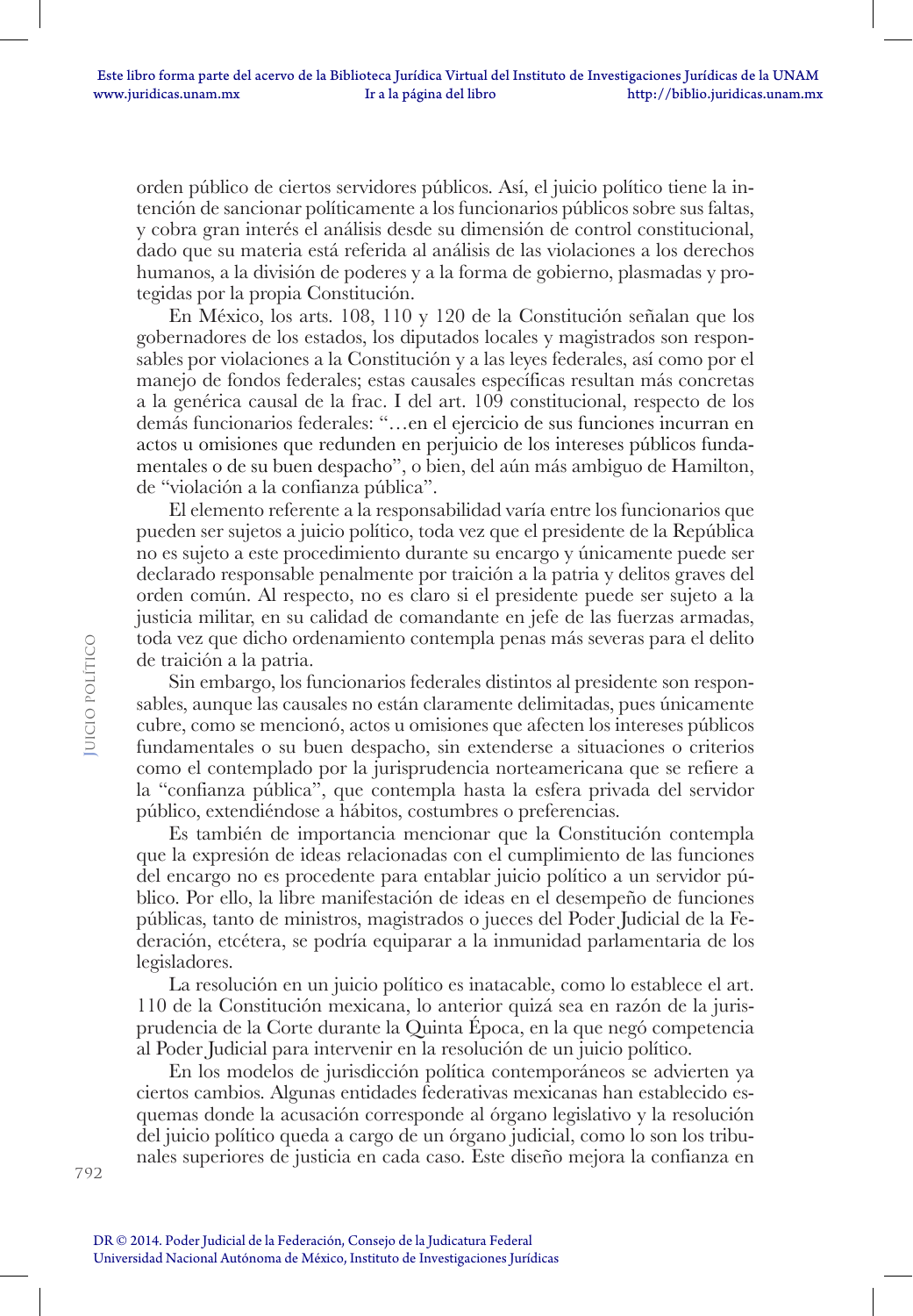el régimen de responsabilidades, pero deja también algunas dudas, especialmente desde la perspectiva de la independencia judicial de dichos órganos judiciales.

*Manuel González Oropeza*

# **Juicio sumarísimo de amparo**

En la época virreinal, a partir del interdicto de amparo, que fijaba una forma clara y rápida de proceder para la defensa incontestable de la posesión, de un modo expeditivo y eficaz, se fue desarrollando en el seno de la Real Audiencia y Chancillería de México —tribunal superior de justicia novohispana— una nueva modalidad de amparo que se apartada de la anterior en una cuestión de técnica jurídica: se trataba ya de un juicio, de un proceso, y no simplemente de un interdicto (en la etapa novohispana los tribunales superiores tenían una atribución *quasi* legislativa, a través de los "autos acordados"). Ello suponía la existencia de ciertas garantías y actuaciones de las partes que no se daban con el anterior mecanismo, tales como la contradicción de propuestas de ambas partes, la existencia de demanda y de contestación, la propuesta y realización de materiales probatorios, los alegatos y la sentencia final con efectos restringidos, pues se trataba de un proceso sumario.

Como consecuencia de ese estilo o práctica procesal propia, gestada en dicha Real Audiencia de México, lo lógico era la evolución del antiguo interdicto hacia formas más complejas de protección; es decir, que rebasasen la simple consideración de interdicto y se sumasen al selecto grupo de los juicios sumarios. El paso se hará en una fecha concreta, que es considerada tradicionalmente como la fecha de nacimiento del juicio sumarísimo de amparo: del 7 de enero de 1744, en que se expidió el Auto Acordado por parte de la Real Audiencia y Chancillería de México, que se dio vida jurídica a dicho juicio sumarísimo (Beleña, *Recopilación sumaria de todos los autos acordados de la Real Audiencia y Sala del Crimen de esta Nueva España*).

De dicho texto se pueden extraer los siguientes elementos identificadores de la institución: el juicio sumarísimo podía ser empleado por cualquier persona —español, mestizo o indígena— con la finalidad de ser restituidos en la posesión de "tierras, aguas u otras cosas"; el demandante debería plantear la demanda en forma pormenorizada, indicando "aquello de lo que se quejan despojados, y piden la restitución", con señalamiento precisamente de los límites materiales del objeto del que han sido desposeídos y la persona o personas que hubieran realizado las actividades perturbadoras, así como los terceros que pudieran resultar afectados: "Como también las personas que dicen los despojaron y demás colindantes"; en todo caso, el juicio es de tipo sumario, frente a las anteriores prácticas caracterizadas por ser "incitativas", es decir, simplemente interdictos.

Iniciado el procedimiento, se daba traslado a la otra parte y comenzaba la fase contradictoria, que no existía lógicamente en el interdicto de amparo. Hay un auténtico contraste de las alegaciones y opiniones de los sujetos interesados; una real defensa procesal: "Con cuya previa judicial citación y señalamiento de prefijo competente término justifiquen el despojo y posesión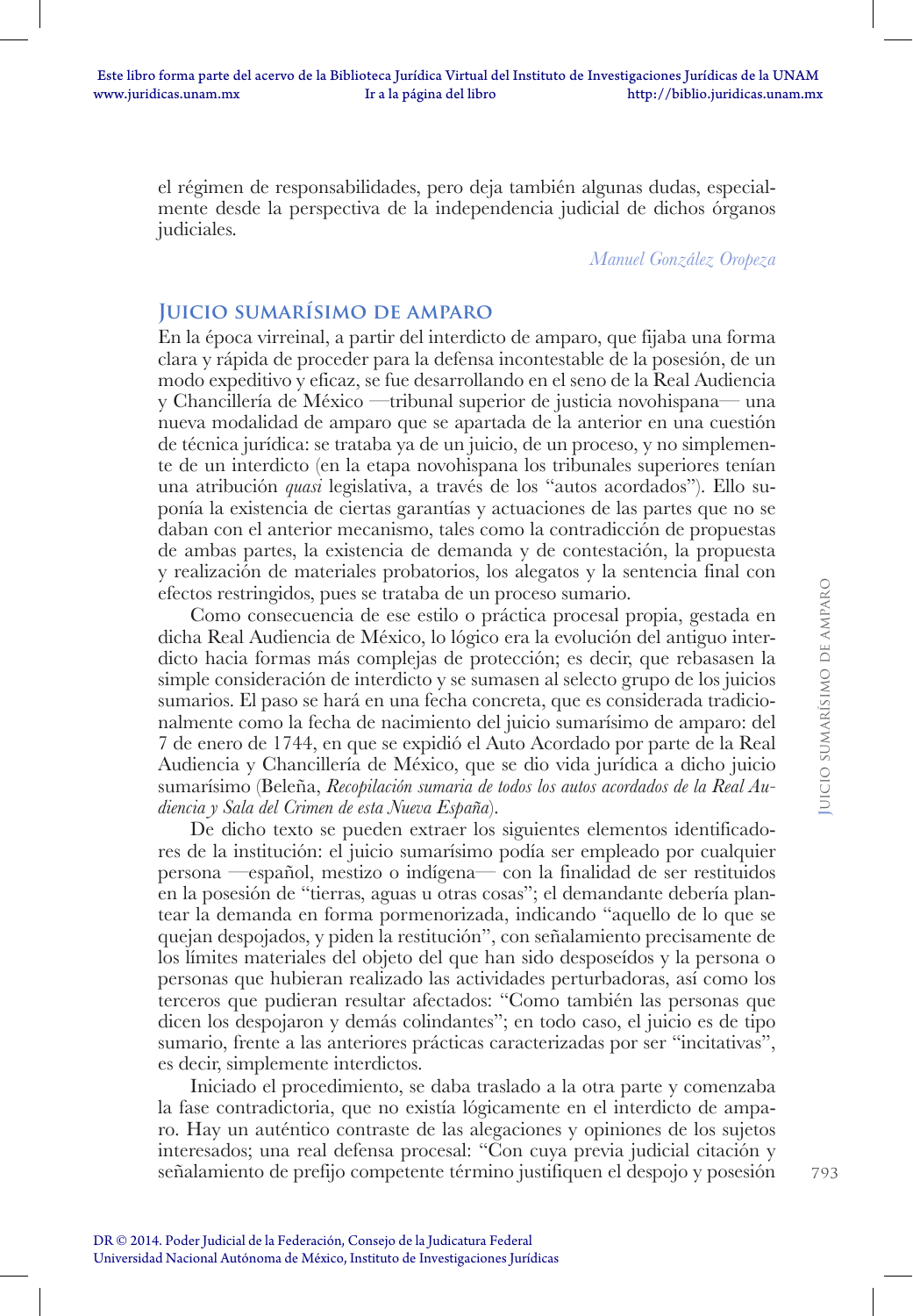que tenían al tiempo y quando se les causó, y si el despojante ó colindantes quisieren con nueva igual citación dar justificación en contrario, se le admitirán los Justicias del Partido, y demás á quienes se cometieren dichas Reales Provisiones de despojo".

A la vista de todo lo expuesto, el justicia de partido (no necesariamente la Real Audiencia), o sea, el juez de primera instancia, expediría la correspondiente real provisión resolutoria del conflicto planteado, con arreglo a justicia (no a derecho) y con la necesaria asistencia de un asesor letrado para la resolución de las dudas que se pudiesen plantear: "Y luego con vista de todo determinarán y executarán sobre ello sumariamente lo que tuvieron por mas conforme á justicia, consultando las dudas con Asesor Letrado", ya que en esa época los jueces no tenían que ser necesariamente profesionales del derecho.

Este auto acordado prácticamente fue reproducido en sus líneas magistrales por otro auto de la misma Real Audiencia, fechado el 7 de junio de 1762, asimismo recogido por el mismo Beleña, que sanciona idénticas medidas de protección a las ya expuestas.

De ahí tenemos que trasladarnos al siglo XIX, a las Cortes de Cádiz, y analizar concretamente el Decreto CCI, del 9 de octubre de 1812, que llevaba por título Reglamento de las Audiencias y Juzgados de Primera Instancia. En dicho cuerpo legal se consignaba la protección especial dispensada por medio de un amparo recogido en el capítulo II, art. I, párrafo XII. También se rechazaban anteriores recursos de raigambre hispánica, como es el caso del ya mencionado auto ordinario de la Real Audiencia de Galicia o las firmas del derecho aragonés, para adoptar otra modalidad de protección mediante un juicio sumarísimo, denominado también de amparo, de inspiración novohispana.

El precedente era claramente ese conjunto de actuaciones que se había generado en la Audiencia de México, mas el legislador gaditano introdujo una serie de novedades sustanciales que hacía a esta figura similar, en parte, a su precedente novohispano. Primeramente, debe destacarse la universalidad de la protección que se extiende a la posesión de toda clase de bienes, tanto los profanos como los espirituales. Frente a posibles exenciones procedentes de los fueros privilegiados (entre los cuales destacan el militar y el eclesiástico), la solución gaditana se manifiesta extensiva, general, global, puesto que trasmite esa modalidad de protección a toda suerte de bienes con independencia de su calificación o de su calidad. Pero esa universalidad se proclama, asimismo, cuando se trata de precisar quiénes son los sujetos contra los que se puede iniciar este procedimiento: de nuevo aflora esa visión general, puesto que tampoco es factible la aparición de exenciones de tipo procesal por razón del fuero. Sea el perturbador eclesiástico, lego o incluso militar, el juicio sumarísimo es posible contra toda clase de personas. Por lo demás, aquel seguía conservando su carácter procesal estricto (no era, pues, un interdicto) y su naturaleza sumarísima, que lo hacía inútil para ventilar cuestiones como la titularidad del derecho de posesión o del de propiedad.

La gran novedad fue la extensión de esta figura a la totalidad de los territorios y audiencias de la monarquía española, lo que no se había producido con anterioridad al quedar circunscrito a un solo territorio virreinal de la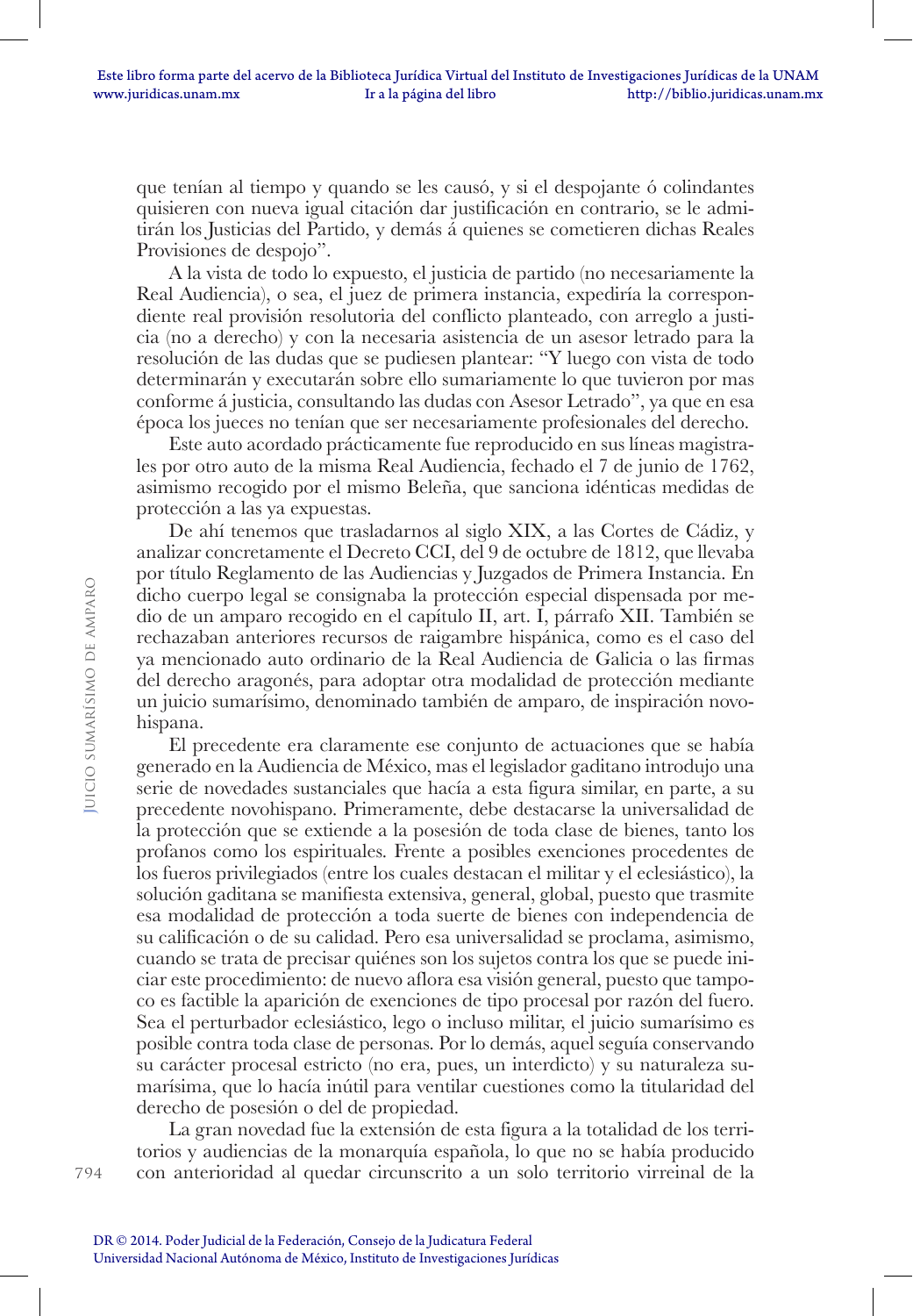América hispana. El juicio sumarísimo de amparo se convirtió así en el remedio procesal general para la defensa de la posesión, sin perjuicio de posibles acciones ejercitadas con posterioridad para dilucidar perfectamente los derechos de posesión, los derechos reales y los propiamente dominicales, objeto del debate procesal. Tuvo una gran utilización los primeros cincuenta años de vida independiente en nuestra patria, como lo demuestra la doctrina procesal de la época, y fue abandonado cuando se creó el juicio constitucional de amparo, precisamente para que no hubiese confusiones.

*José Luis Soberanes Fernández*

# **Juntas de conciliación y arbitraje**

Conciliación deriva de *conciliatio,* que significa congregar y de ahí conciliar. Conciliar es una autocomposición por la cual las partes de un conflicto resuelven sus diferencias mediante un acuerdo satisfactorio para ambas partes. La conciliación se ha tratado como preliminar a la resolución de conflictos sometidos al arbitraje y en materia laboral se privilegia principalmente por la celeridad en las resoluciones. El arbitraje viene del latín *arbiter,* juez perito; es una heterocomposición porque se da solución a un conflicto a través de un tercero neutral, imparcial, sin investidura judicial; el árbitro puede ser designado de común acuerdo por las partes y su resolución tiene carácter obligatorio. Tanto la conciliación como el arbitraje son formas de resolver las diferencias y los conflictos laborales; en el derecho mexicano estas funciones se realizan por las juntas de conciliación y arbitraje (JCA), órganos especializados para impartir justicia laboral. Su primer antecedente en México se localiza en un proyecto de ley de 1913 para reformar dos arts. del Código de Comercio (la relación de trabajo se consideraba un contrato mercantil) en que se proponía la creación de unas juntas de integración paritaria para resolver los problemas entre trabajadores y patrones, proyecto que no prosperó. Un año más tarde, en 1914, en Veracruz se crearon las juntas administrativas civiles para oír los conflictos entre patrones y trabajadores; en 1915 se propuso la creación de las juntas de avenencia también de composición paritaria y ese mismo año se creó el Consejo de Conciliación y el Comité de Arbitraje en Yucatán. Posteriormente se expidió la Ley de Trabajo y se crearon las juntas de conciliación y el Tribunal de Arbitraje, competentes para aplicar dicha ley y resolver los conflictos de manera expedita. En Jalisco, en 1916 se instituyeron las juntas municipales, mineras, agrícolas e industriales. Promulgada la Constitución de 1917, que inicia el constitucionalismo social, se expide la Ley del Trabajo de Veracruz de 1918 que creó las juntas municipales de conciliación y la Junta Central de Conciliación y Arbitraje para resolver todos los conflictos entre patrones y trabajadores, establecidas en Yucatán con autoridad para hacer cumplir sus determinaciones y ejecutar sus sentencias. Estas dos leyes tuvieron importante influencia en la reglamentación de las JCA. En todos los casos la integración era paritaria con representantes de los trabajadores, de los patrones y del gobierno. Como antecedentes de derecho extranjero para la creación de las juntas están las legislaciones de Inglaterra, Alemania, Francia y Bélgica, de Estados Unidos y Nueva Zelanda, aunque señala el doctor Fix-Zamudio que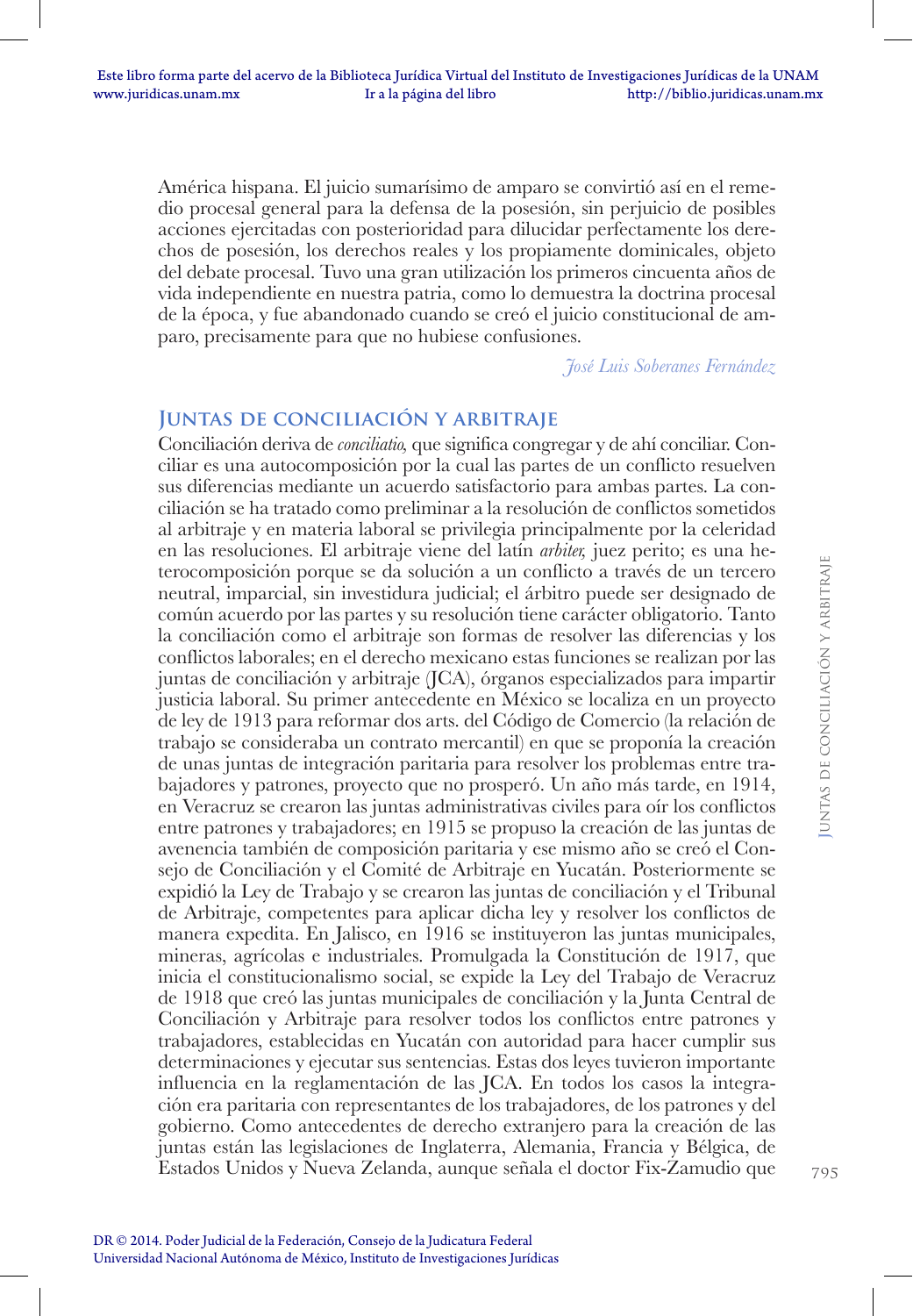los constituyentes no tenían idea de los órganos paritarios que establecieron, y el doctor Mario de la Cueva dice que no se tenía conocimiento suficiente del derecho extranjero. Con fundamento en el art. 123, frac. XX, los estados empiezan a crear las juntas de conciliación y arbitraje (JCA), sustituyendo a los distintos tribunales que funcionaban en ellos; en el Distrito Federal se creó en diciembre de 1917 y en 1927 la Junta Federal de Conciliación y Arbitraje (JFCA). Desde entonces y a la fecha, su funcionamiento y su naturaleza jurídica, su autoridad como tribunales y su autonomía misma han sido cuestionados; incluso se les llegó a considerar como tribunales especiales y por lo tanto contrarios al art. 13 de la Constitución. Un estudio de la Suprema Corte de Justicia de la Nación (SCJN) (Cuadernos de Jurisprudencia, núm. 2, enero 2008) sobre las JCA resume los criterios de las ejecutorias emitidas en esa época que rechazaba su carácter de tribunales, pero las reconocía como autoridades contra las que procedía el amparo; que el arbitraje operaba solo para conflictos colectivos (de naturaleza económica) y que por tratarse de arbitraje público su validez solo obligaba a las partes cuando estas lo aceptaban, ya que las juntas no podían imponer sus determinaciones, mismas que debían homologarse judicialmente. Estas consideraciones dejaban claro que las JCA no eran tribunales; sin embargo, en 1924 dos importantes ejecutorias de *La Corona S. A. y de la Compañía de Tranvías y Luz y Fuerza de Puebla S. A.* fueron el parteaguas, al reconocerlas la SCJN como autoridades administrativas con funciones jurisdiccionales y como tribunales competentes para resolver tanto conflictos individuales como colectivos con autoridad para imponer sus resoluciones. El doctor Mario de la Cueva las consideró tribunales de equidad; por el contrario, el doctor Jorge Carpizo, en un estudio sobre el tema, apreció que no son tribunales de equidad, que razonan su fallo, que no son transitorios ni sustituyen al legislador y al mismo tiempo les reconoció naturaleza *sui generis*, lo cual es razonable en virtud de que la naturaleza misma del derecho del trabajo es *sui generis.*

De acuerdo con la frac. XX del art. 123, la formación de la JCA es tripartita y paritaria, y es la primera Ley Federal del Trabajo de 1931 (LFT) la que establece la Junta Federal de Conciliación y Arbitraje (JFCA), las juntas centrales de conciliación y arbitraje en cada estado (juntas locales en la LFT de 1970), así como las juntas de municipales y federales de conciliación, desaparecidas en la reforma a la LFT de 30 de noviembre de 2012. La LFT de 1931 recogió la reglamentación de 1926 que posteriormente se incorporó a la segunda LFT de 1970. La competencia de las JCA y la JFCA se amplió para conocer y resolver los conflictos que se susciten entre trabajadores y patrones (empleadores), entre los trabajadores mismos o entre los patrones, que se deriven de las relaciones de trabajo o hechos relacionados con las mismas; se detalla su integración y la designación de los representantes: uno del gobierno, que las preside, y de los trabajadores y los empleadores (patrones), designados por ramas de industria y otras actividades de acuerdo con la clasificación y convocatoria que emita la Secretaría del Trabajo y Previsión Social (STPS). En la JFCA debe haber un secretario general más los secretarios auxiliares que sean necesarios y el personal jurídico que se designe de acuerdo con su Reglamento Interior; conoce de los asuntos que corresponden a la jurisdicción

796

**J**untas de conciliación y arbitraje

**UNTAS DE CONCILIACIÓN Y ARBITRAJE**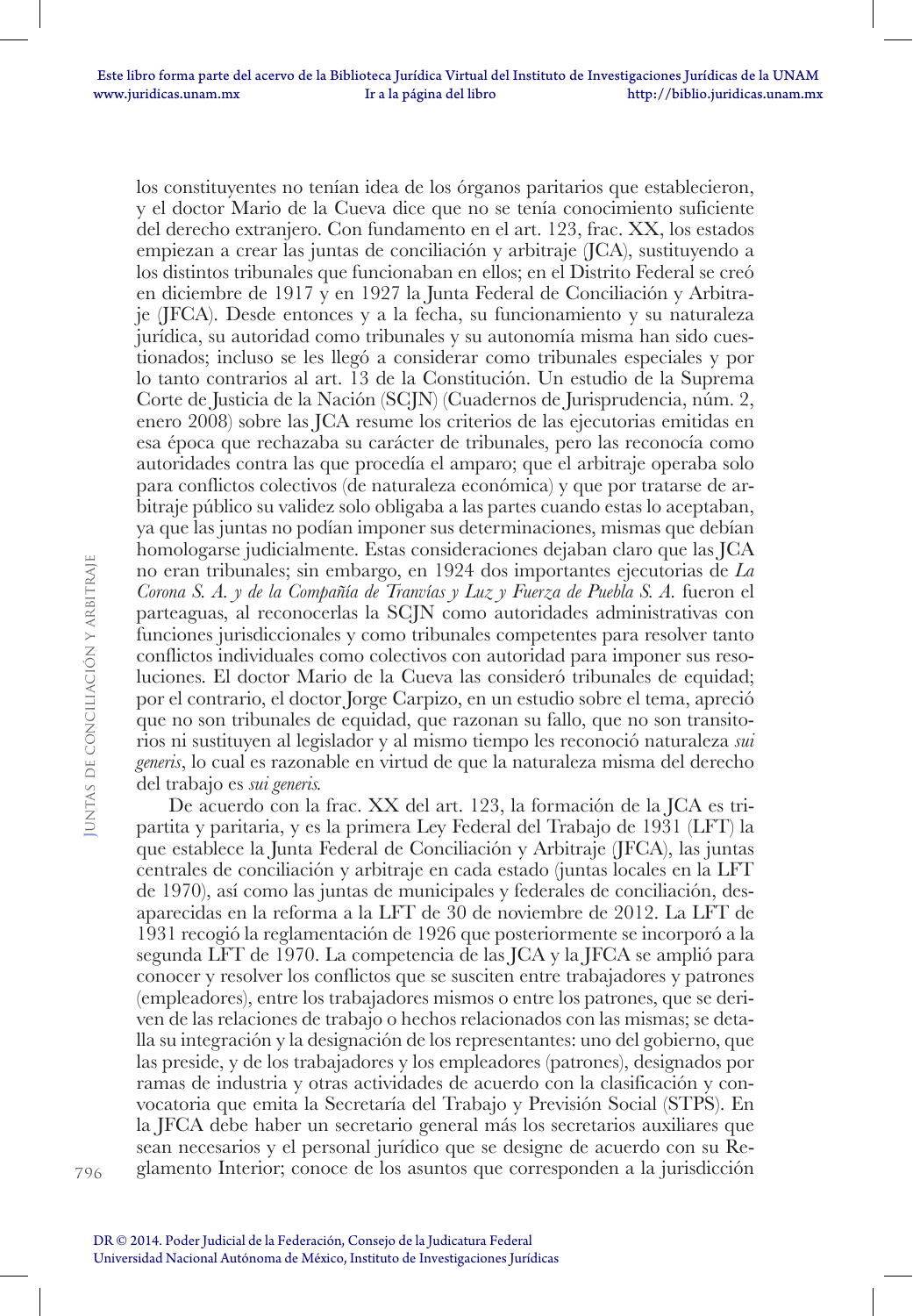constitucional de acuerdo con lo dispuesto en la frac. XXXI del mismo art. 123; funciona con el auxilio de juntas especiales que en el Distrito Federal se establecen por ramas de actividad y de industria en tanto que en otras ciudades de la República se establecen de acuerdo a la jurisdicción territorial que se les asigne por el titular de la STPS, las cuales conocen de todas las materias en el orden federal. Este órgano jurisdiccional funciona en Pleno o por juntas especiales. Las juntas locales de conciliación y arbitraje funcionan en cada una de las entidades federativas con composición y funcionamiento similares a la de la JFCA. El gobernador del estado y el jefe del Distrito Federal, igualmente, pueden crear juntas especiales de acuerdo con las necesidades del capital y del trabajo a las que le fijan su residencia y competencia territorial. Conforme al art. 123 constitucional, frac. XXXI, la aplicación de las leyes del trabajo corresponde a las autoridades de los estados, en sus respectivas jurisdicciones y se dejan para la competencia exclusiva de las autoridades federales, asuntos en distintas materias así como en las empresas de administración federal, en conflictos que afecten a dos o más entidades federativas y contratos colectivos obligatorios para más de una entidad federativa; en organismos descentralizados, obligaciones patronales en materia educativa, de capacitación y adiestramiento de sus trabajadores, así como de seguridad e higiene en los centros de trabajo. La JFCA y las JCA son depositarias de los contratos colectivos, y a las últimas les corresponde la función del registro de los sindicatos. Su ejercicio como tribunales de derecho queda fuera de duda y su dependencia del Poder Ejecutivo en el orden administrativo no impide su funcionamiento como órganos autónomos. Una discusión permanente en el foro jurídico versa sobre la sustitución de las JCA por juzgados unipersonales que formen parte del Poder Judicial.

*Patricia Kurczyn Villalobos*

# **Jurisdicción constitucional**

El vocablo "jurisdicción constitucional" está compuesto de dos voces claramente diferenciadas y que tienen larga data. La "jurisdicción" es un atributo del Estado para decir el derecho, es decir, declararlo, aplicarlo y hacerlo efectivo, referido generalmente a conflictos, diferencias o acciones que buscan la paz social. Así entendida lo ha sido desde Roma, si bien es relativamente nuevo el hecho de que ella esté atribuida o entregada a un cuerpo o ente judicial. Por otro lado, lo "constitucional" también es nuevo, pues las primeras Constituciones se dan a fines del siglo XVIII con la llamada revolución atlántica y que aparece en dos documentos célebres: la Constitución de los Estados Unidos de 1789, precedida por la declaración de independencia de 1776, y la Constitución francesa de 1791, que siguió a la Declaración de los Derechos de Hombre y del Ciudadano de 1789. Pero la conjunción de ambas voces solo ocurre después, cuando Europa adopta el modelo jurídico de Constitución y deja de lado el modelo político que lo acompañó en todo el siglo XIX. Aparece así el concepto de "jurisdicción constitucional" primero en Francia y de uso extendido —si bien por poco tiempo— y luego en el mundo germano, por iniciativa y gestión de Kelsen. En efecto, la Quinta Conferencia Alemana de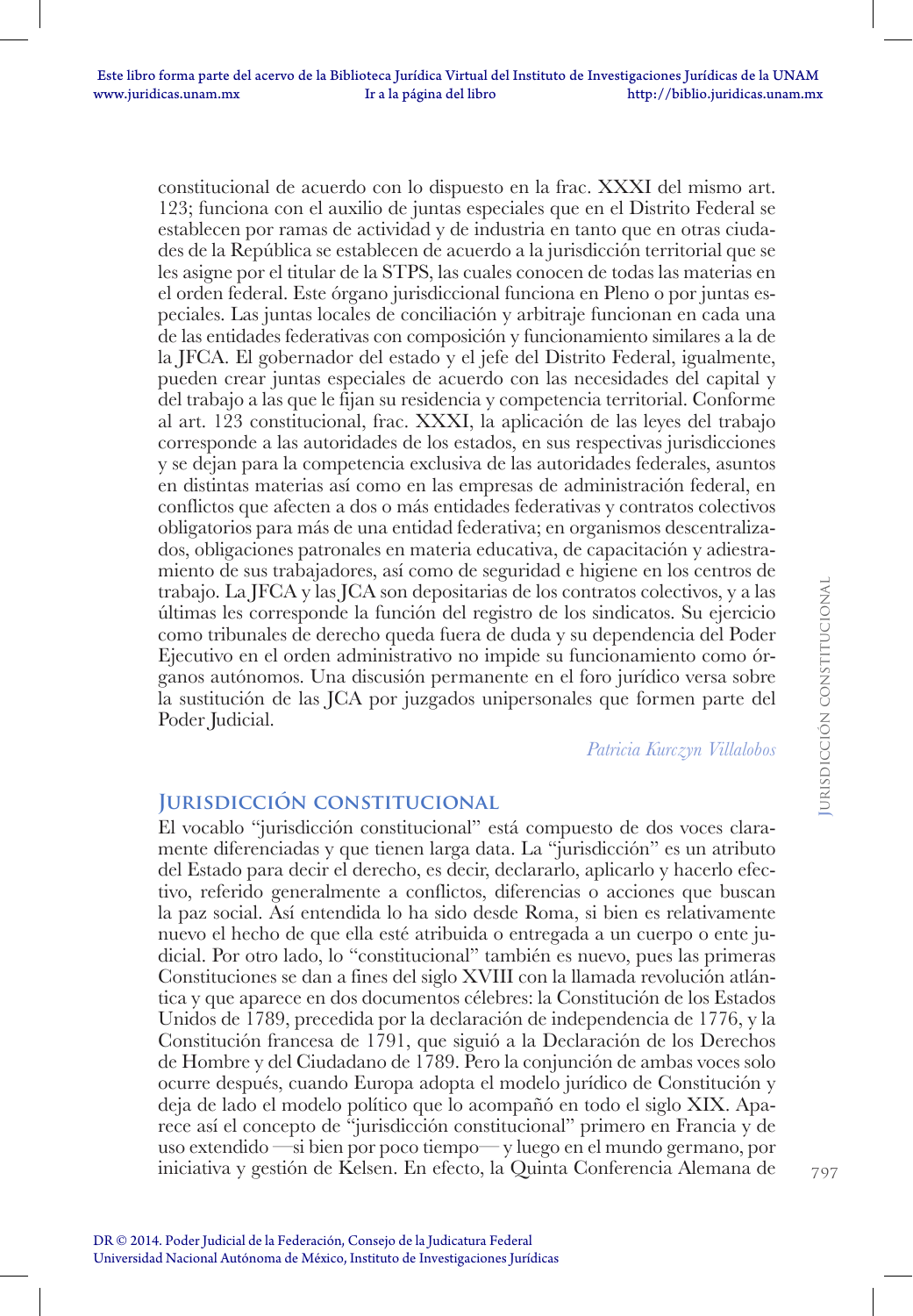Profesores de Derecho Público, que se lleva a cabo en Viena del 23 al 25 de abril de 1928, está dedicada a la "jurisdicción estatal" y es ahí donde Kelsen presenta una larga como meditada ponencia sobre el tema que, curiosamente, no tiene título alguno. Pero el tema central de Kelsen va a ser doble: *a*) por un lado llamar la atención de que lo que está en juego es la "jurisdicción constitucional", o sea, la defensa jurídica de la Constitución, y *b*) que para ello lo mejor, vistas las circunstancias de la época, es un órgano *ad hoc* que es un Tribunal Constitucional, del cual el más notable que existía en ese momento era el austriaco, del que era juez y relator en aquel momento y al cual había contribuido a crear. Este texto de 1928 es, sin lugar a dudas, un clásico que habrá de tener larga influencia, pero no en la versión alemana, que se publica en 1929, sino en la versión francesa que, traducida por su discípulo Charles Eisenmann, se publicará en 1928, arreglada y con título específico: "La garantía jurisdiccional de la Constitución". En su traducción, si bien fidedigna, Eisenmann se tomó, sin embargo, algunas licencias: Kelsen usó en la versión alemana el concepto "jurisdicción constitucional" y Eisenmann, seguramente sin entender mayormente la diferencia, utilizó indistintamente dos vocablos: jurisdicción constitucional y justicia constitucional como si fueran sinónimos. Aquí, pues, se introdujo la primera distorsión, explicable en el contexto francés, en donde se hablaba de administración de justicia, justicia civil y otras por el estilo.

Ahora bien, Kelsen, sin lugar a dudas, dio un paso audaz y renovador y puso las bases de una futura disciplina que él no alcanzó a diseñar. Así, el concepto de jurisdicción constitucional se sigue usando, pero por influencia de la versión francesa se empleó también lo de "justicia constitucional", como algo equivalente. Curiosamente, ambas se usaron indistintamente hasta que a mediados de la década del sesenta del siglo pasado, empezó a predominar el de "justicia constitucional", sobre todo en Francia, Italia y España, no así en los países germanos. Por muy explicables motivos, esta cuestión pasó a la América Latina, en donde se usaban ambas y también las de "control constitucional", "defensa de la Constitución" y otras parecidas.

Lo que pasó luego es curioso. Un joven, pero promisorio profesor de derecho procesal, Niceto Alcalá-Zamora y Castillo, conocedor de las grandes corrientes del procesalismo científico, sobre todo el desarrollado en Alemania e Italia —Francia andaba muy atrasada en esto— pergeñó, si bien en forma algo dubitativa, la existencia de una justicia política, justicia constitucional y también de una nueva disciplina llamada "derecho procesal constitucional". Así lo expuso en su Programa del Curso de Derecho Procesal de 1933, que dictaba en la vieja Universidad de Santiago de Compostela. Más tarde, con motivo de su largo exilio, lo terminó de fijar y precisar en publicaciones hechas en Buenos Aires, durante 1944-1945. Lo reiteró en México en 1947, a donde viajó para enseñar en la UNAM y en donde permaneció más de 30 años. El tema, sin embargo, no le atrajo del todo, pues no lo vuelve a tocar sino muy esporádicamente, dedicándose más bien a difundir la nueva ciencia del proceso en un medio académico como el mexicano, que lo desconocía.

Fue uno de los discípulos de Alcalá-Zamora y Castillo el que recogió la posta: Héctor Fix-Zamudio, quien dedicó al tema su tesis de licenciatura, *La*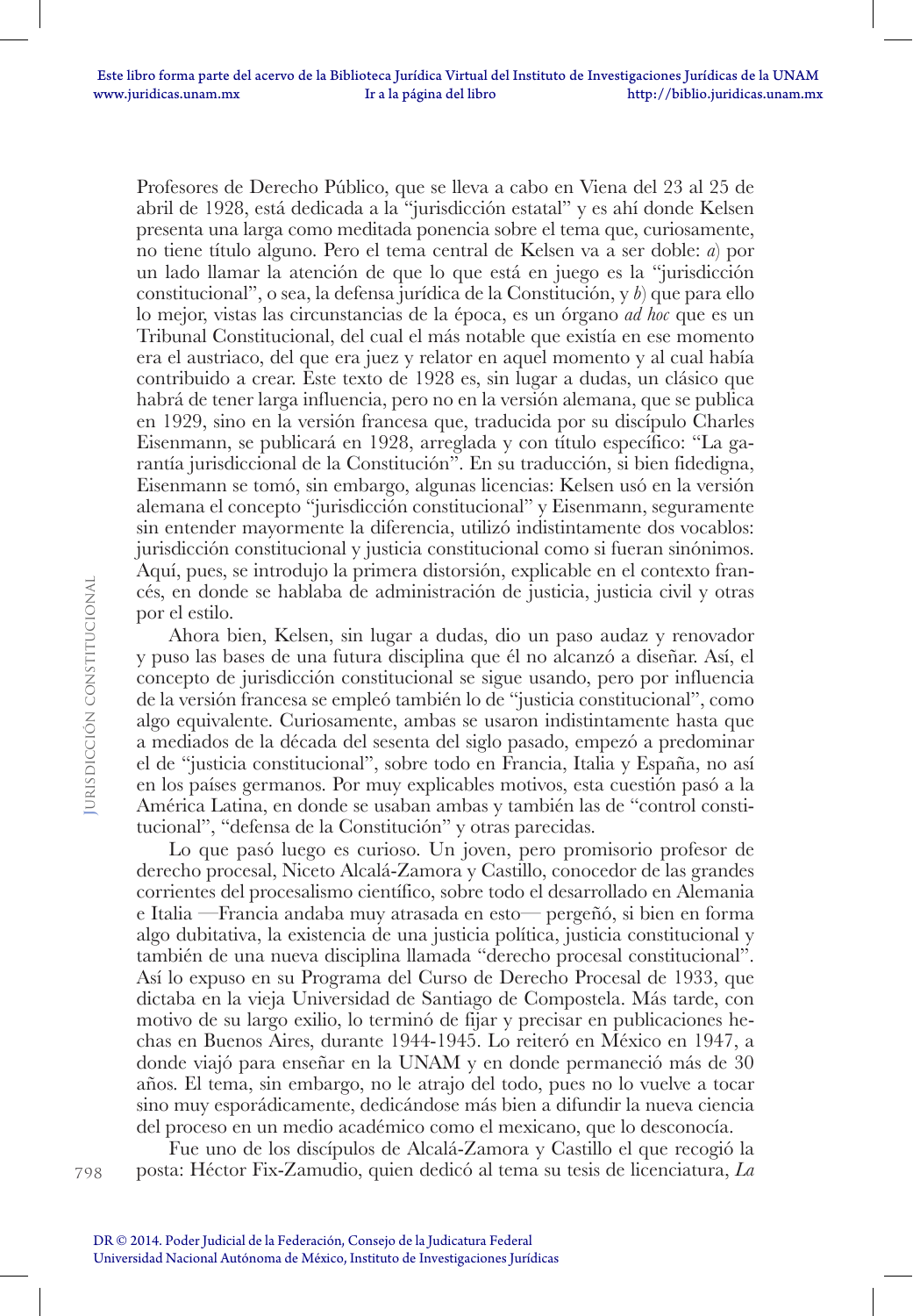*garantía jurisdiccional de la Constitución mexicana,* que publica en 1955, en muy corto tiraje, y la defiende en 1956. Su difusión se hará en forma parcial hasta que lo recoge íntegramente en un libro que publica en 1964 junto con sus otros ensayos de la época: *Juicio de amparo*. A partir de ahí es que se da la consolidación científica del "derecho procesal constitucional" que, como es obvio, envuelve o desarrolla la jurisdicción constitucional, al igual que el derecho procesal civil desarrolla e incluye la jurisdicción civil.

 Hoy en día, por lo menos en el Occidente europeo —salvo excepciones y en nuestra América Latina, es pacífico el uso de estos términos, si bien en Europa hay la tendencia —no definitiva— de emplear el de "justicia constitucional". En América Latina, hay preferencia por el uso de "jurisdicción constitucional", con tendencia a englobarlo en una disciplina que pertenece al derecho público y además de carácter procesal: derecho procesal constitucional. Si bien la parte teórica y de fundamentos no anda del todo clara ni es pacífica.

En el caso de Italia, la "justicia constitucional" se enseña en las universidades con ese nombre e incluso hay doctorados y una gran cantidad de manuales. Por tal se entiende lo que hace la Corte Constitucional italiana y nada más.

La jurisdicción constitucional nació en un momento para proteger la pirámide jurídica, o sea, la jerarquía normativa, pero luego se amplió a los derechos fundamentales, dependiendo esto también del modelo o sistema que cada país ha creado o adoptado. También esto tiende a ser supranacional, pero entiendo que cuando trasciende las fronteras del país, estamos ya en un derecho distinto, como es el derecho internacional, que puede ser sustantivo o instrumental (procesal). En nuestro caso, son conocidos, tratándose de derechos humanos, la Corte Interamericana de Derecho Humanos, con sede en San José, y el Tribunal Europeo de Derechos Humanos, con sede en Estrasburgo. Existe otro tipo de tribunales supranacionales que afectan o protegen otro tipo de derechos e indirectamente la jerarquía normativa.

En los Estados Unidos, el modelo emblemático en esta materia desde el célebre caso *Marbury* vs. *Madison* de 1803, la ruta ha sido diferente. El planteo doctrinario que existe en esa célebre sentencia, y que todavía sigue siendo de enorme interés, está tomado en parte de la tradición constitucional inglesa interrumpida parcialmente a partir de Lord Coke, y en el ejemplo de algunas colonias. Pero en los Estados Unidos lo que se hizo no fue crear un órgano *ad hoc* ni una temática especial que desembocase en una disciplina, sino la mera aplicación del principio de supremacía constitucional, que por actos reiterados, daba lugar a un cuerpo de doctrina sólida, que constituía una prerrogativa judicial llamada "judicial review", y que era una técnica de control más que un proceso, y que se ejercía en cualquier caso o controversia. No existe, pues, en los Estados Unidos nada parecido a una disciplina o temática que pudiera llamarse jurisdicción o justicia constitucional, pues son términos ajenos a su tradición y a su uso. En el caso concreto de "jurisdicción", si bien con orígenes romanistas, tiene en el ámbito sajón un sentido muy laxo que se aplica a todo poder que ejerce cualquier autoridad, incluso policial, y no necesariamente judicial. De lo que se concluye que en los Estados Unidos, existen medios y figuras procesales para defender adecuadamente los dere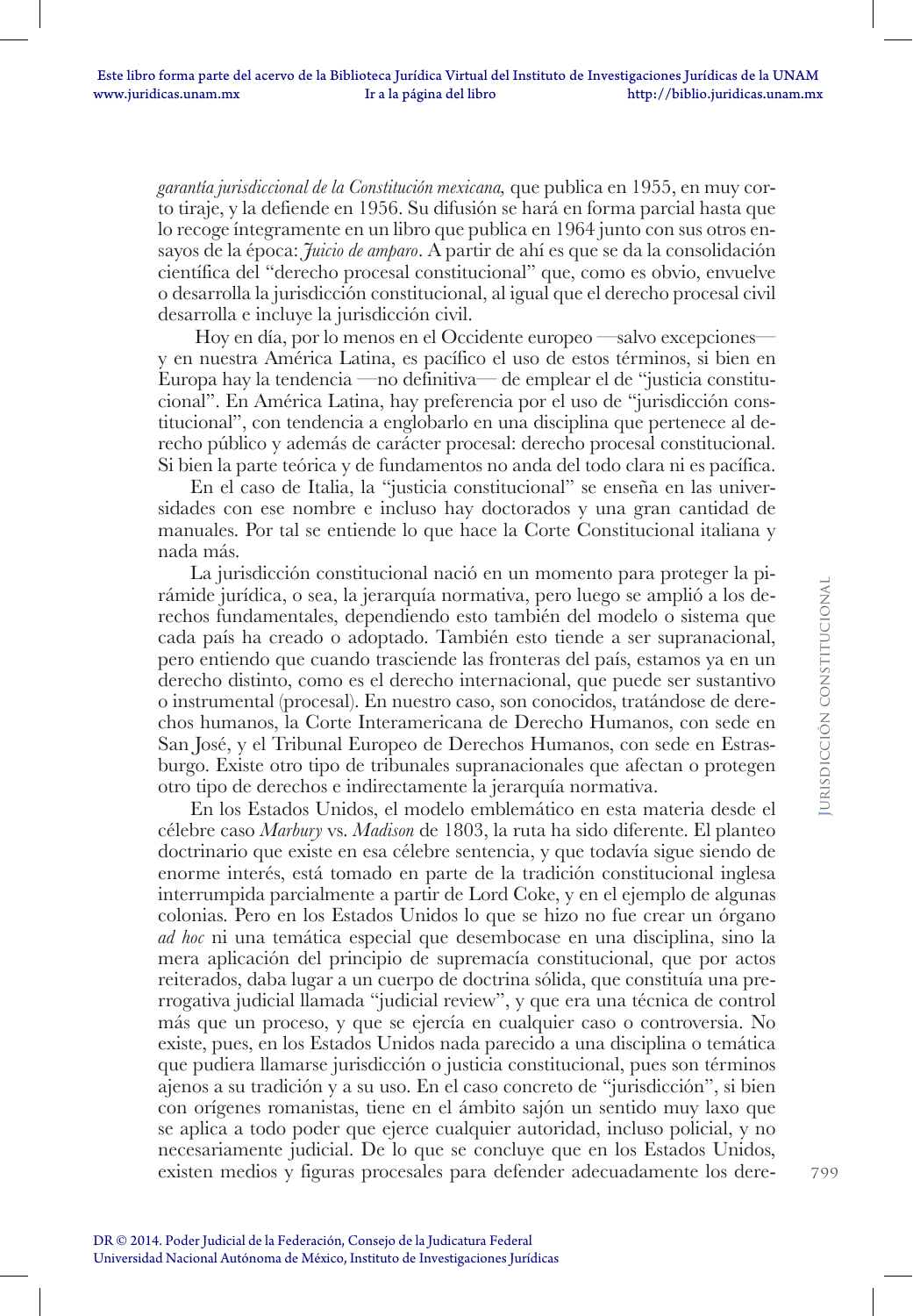chos humanos y a la supremacía constitucional, pero ello se hace de manera diferente e indistinta en el Poder Judicial. Los Estados Unidos constituyen un modelo especial y diferente, fruto de su propia historia jurídica y de la familia del *common law* a la cual pertenece. No obstante, ha recibido influencias de fuera y, a su vez, ha influenciado en los sistemas romanistas.

En síntesis, y para solo referirnos a Occidente, tenemos mecanismos e instrumentos de defensa de la Constitución y de los derechos humanos, pero solo en el área romanista ha sido objeto de atención especial, independiente y con pretensiones de autonomía.

*Domingo García Belaunde*

### **Jurisdicción constitucional (clasificaciones)**

Las claves de lectura propuestas hasta ahora son sustancialmente de dos tipos. Por una parte, una vez diferenciados los modelos con base en el carácter jurisdiccional del órgano que promueve y en la fase del control, se ha desarrollado una teoría de los modelos (jurisdiccionales) clásicos, progresivamente adaptada e integrada, que hace uso de un criterio fundamental para la identificación de los elementos determinantes conforme a la naturaleza concentrada o difusa del modelo, a las modalidades de acceso y a la eficacia (declarativa o constitutiva) del pronunciamiento. Por otra parte, algunos han subvertido dicho esquema para la identificación de los elementos que son determinantes, asumiendo diferentes criterios para construir clases.

El elemento representado por la naturaleza jurisdiccional o no del órgano está en la base, por ejemplo, de la primera y decisiva dicotomía identificada por Cappelletti, pero se encuentra también difusamente en otros autores, como en N. Sagüés, en C. Blanco de Morais y en muchos estudiosos franceses (Favoreu, Fromont, Russeau, entre otros).

La estructura del órgano, en cada caso, se señala *siempre* como un elemento esencial de la clasificación, no solo para distinguir los sistemas "políticos" de los "jurisdiccionales", sino sobre todo para marcar la gran división entre sistemas difusos y concentrados, presentes en casi todos los autores, incluyendo aquellos que toman en consideración otros elementos (por ejemplo, H. Nogueira Alcalá), aunque no pocos señalan cómo las progresivas hibridaciones tienden a disminuir su importancia a efectos de clasificación (por ejemplo, F. Fernández Segado, E. McWhinney). Divisiones más sofisticadas se apoyan en la jurisdicción territorial del órgano de control constitucional, a veces internacional, transnacional, nacional (N. Sagüés) o federal/estatal. Además, el análisis estructural del órgano de control de la ley induce a alguno, como Brewer Carias, a enfatizar como un factor clasificatorio el origen judicial o no del mismo, o bien la influencia parlamentaria en el nombramiento de los jueces (N. Sagüés, A. von Brünneck, L. Favoreu).

La fase temporal del control —considerada determinante para fines clasificatorios por buena parte de la doctrina francesa, pero también por estudiosos de diversos países— generalmente se pone de relieve junto con otros elementos, como la naturaleza política o jurisprudencial del control, la eficacia de las decisiones o su carácter abstracto o concreto.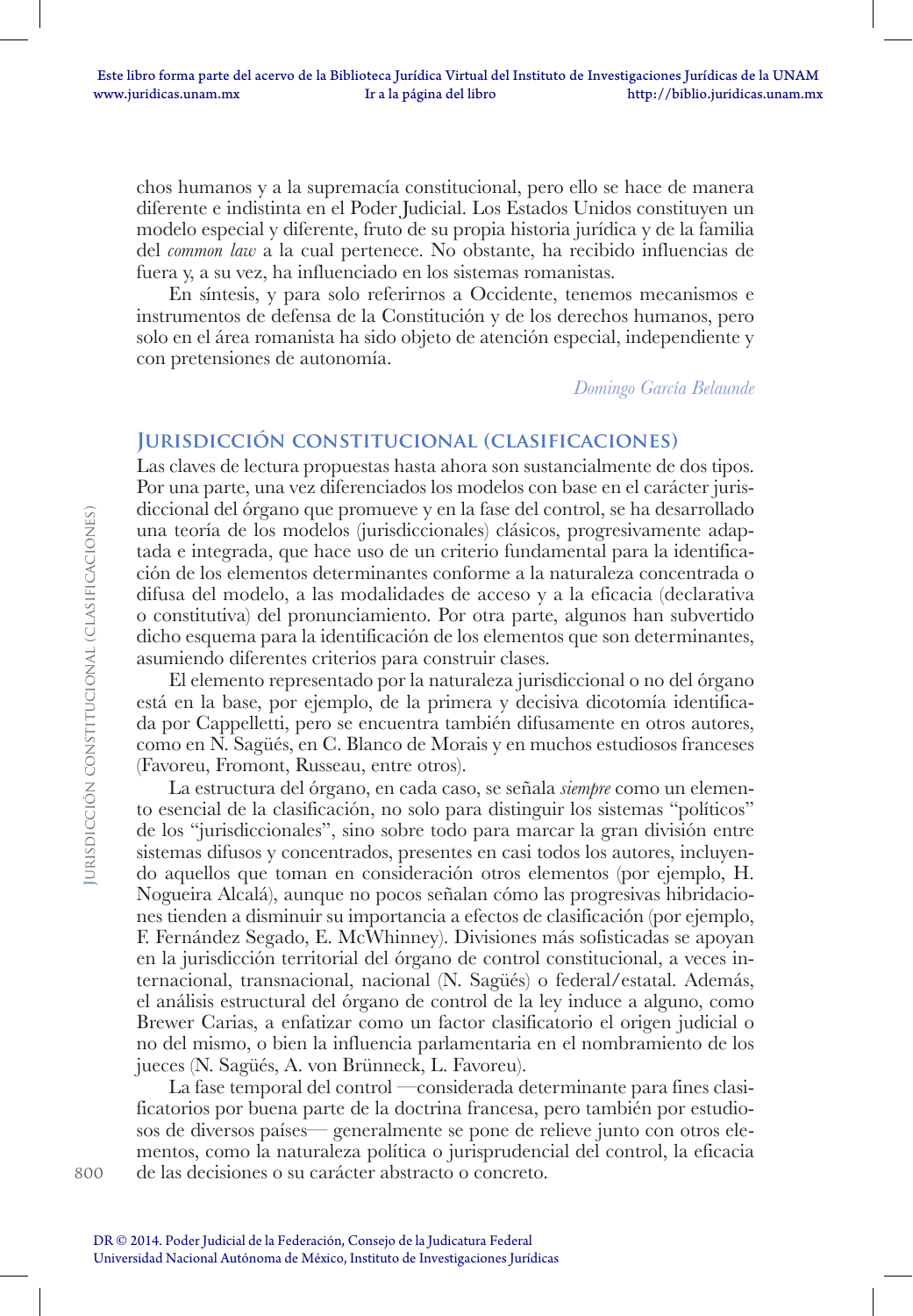Casi siempre se indica como elemento imprescindible de las clasificaciones la forma de acceso a las cortes o tribunales. Mientras que en las reconstrucciones tradicionales se pone énfasis sobre el instrumento procesal (recurso o incidente), en otras se toma en cuenta la calidad de los actores: a veces las minorías parlamentarias, ciudadanos o jueces (P. Pasquino).

La naturaleza declarativa o constitutiva de las decisiones representa un pilar de las clasificaciones de Calamandrei y después de Cappelletti (junto con la estructura concentrada o difusa y con la modalidad de acceso); así como otros aspectos de las decisiones —efectos vinculantes o no, *erga omnes* o *inter partes*, *ex nunc* o *ex tunc*— son valorados para proponer ulteriores distinciones (Brewer Carías, Sagüés, Nogueira Alcalá), también en relación con el rol positivo (normativo) o negativo de los pronunciamientos y en general de la actividad de las cortes en el sistema (N. Sagüés, A. Pizzorusso).

Dichos elementos determinantes recurrentes no son ignorados por quien identifica los pilares de las clasificaciones en factores más amplios y los utiliza para subdividir los modelos según el tipo de concreción o abstracción de los diversos sistemas (A. Pizzorusso). A soluciones no diferentes —aunque por caminos completamente diversos— llega también quien, como F. Fernández Segado, asume como elemento diferencial la naturaleza de la función ejercitada, de modo que el control se efectúa de manera diferente en atención a si se realiza sobre la ley o en la aplicación de la ley.

Por el contrario, quien propone de manera incisiva abandonar los elementos determinantes tradicionales para clasificar, y centrarse precisamente en la función, es F. Rubio Llorente, quien divide los sistemas según si (concretamente) tutelan las libertades o (abstractamente) la ley. Otros autores, como Weber, toman como análisis el objeto del control por considerarlo relevante para la clasificación, distinguiendo según si las cortes tutelan la ley, los derechos o las competencias de órganos y entes territoriales. Respecto a la clasificación de los modelos incidentales, Silvia Bagni ha sugerido considerar la capacidad de la corte o tribunal para incidir directamente en los conflictos de las partes mediante los efectos de la decisión.

El relieve dado por varios autores a los elementos hasta ahora indicados es diferente de acuerdo con la función de algunas variables, en particular del grado de simplificación/complicación de la clasificación. Con la intención de simplificar las clasificaciones hay quienes eligen elementos determinantes "macro", como en los casos anteriormente señalados (concreción, abstracción, etcétera), aunque acompañados a veces por subdivisiones, y quienes, por el contrario, se basan en elementos más pragmáticos, positivos (estructura, modalidad de elección, elemento procesal de acceso, eficacia del pronunciamiento, bien tutelado, y así sucesivamente hasta factores aparentemente más marginales), dándoles un mayor o menor peso.

Ciertos elementos no son considerados esenciales para algunos estudiosos (por ejemplo, Cappelletti no considera el bien tutelado); no siempre es evidente cuál de los elementos analizados puede ser considerado determinante y cuál fungible o accesorio.

Las clasificaciones tradicionales, que se desarrollan a partir de pocas experiencias históricas, están muy presentes en la yuxtaposición del mode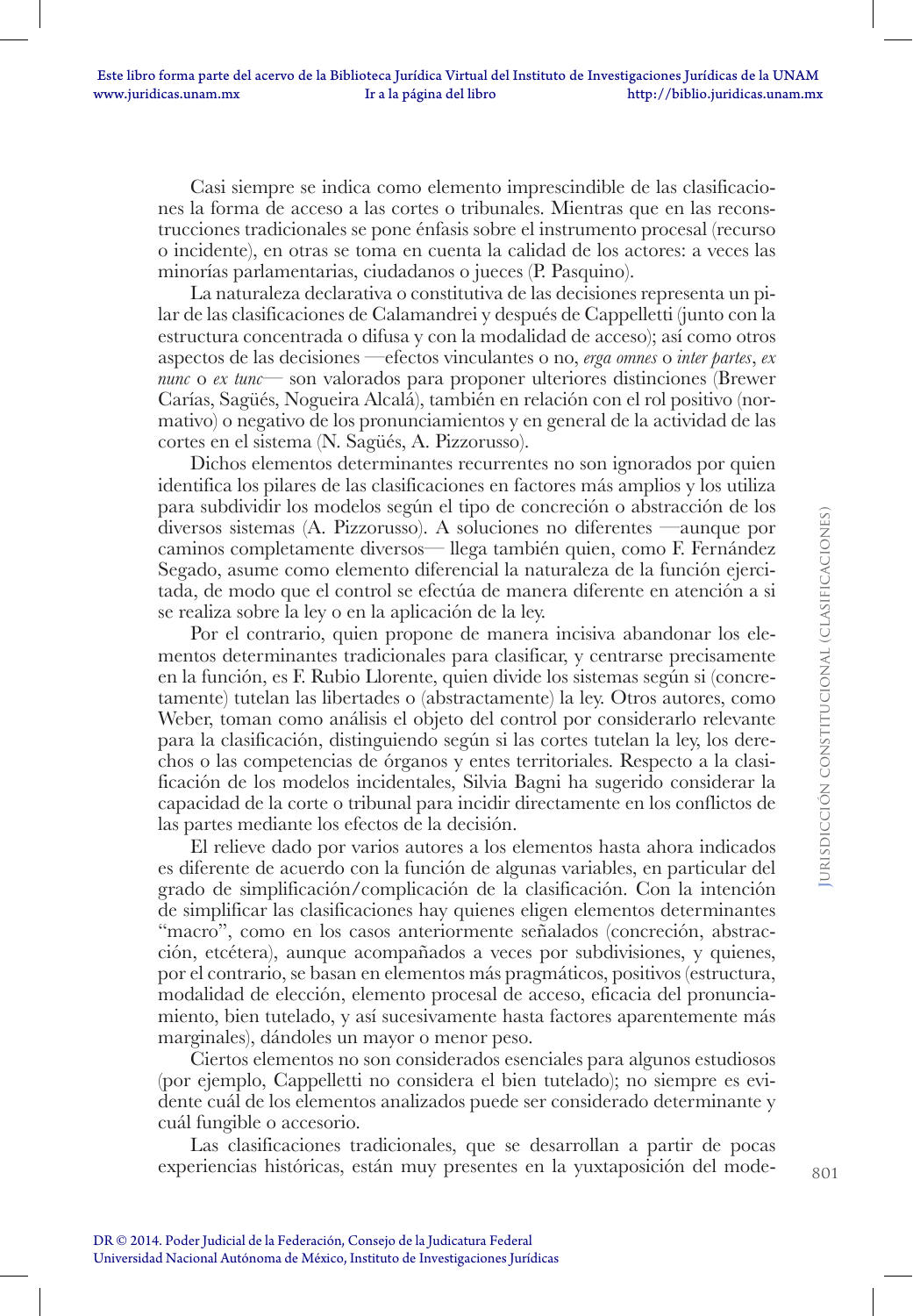lo americano sobre el austriaco (a los que se agrega el francés). Hoy, hacer referencia a la teoría tradicional de los modelos parece contraproducente, y la reciente doctrina somete a críticas radicales este criterio clasificatorio, así como aquellos que enfatizan la derivación de los modelos de experiencias híbridas: un ensayo de G. Tusseau, cuyo título en la versión francesa significativamente se denomina *Contre les "modèles" de justice constitutionnelle. Essai de critique méthodologique*, no niega que sea provechoso construir modelos. Sin embargo, rechaza la idea de que los sistemas de justicia constitucional sean herederos de dos modelos —el estadounidense y el de Kelsen— porque el derecho positivo demuestra que cada ordenamiento constituye casi un elemento aislado, evidenciando caracteres propios bajo todo punto de vista que pueda ser considerado: del perfil subjetivo (control difuso *vs*. control concentrado) al modo (tipos de acceso); de los efectos (tipo de eficacia) a las funciones (el bien protegido), entre otros.

Teniendo en consideración que gran parte de los ordenamientos utilizan *más* modalidades para controlar las leyes, parece conveniente realizar, en caso de que sea necesario, *más* clasificaciones, basadas sobre elementos determinantes diversos. Por ejemplo, H. Nogueira Alcalá basa su clasificación en siete elementos: el órgano que lleva a cabo el control, las competencias del tribunal, la fase de control, los sujetos legitimados para solicitarlo, el tipo de procedimiento utilizado, el tipo de parámetro y los efectos de las decisiones, en referencia tanto a los sujetos como a la fase temporal. A su vez J. J. Fernández Rodríguez, valiéndose de las contribuciones de otros autores, emplea distintos criterios clasificatorios (sistemas concentrados y difusos, mixtos y "duales" o "paralelos", sobre la constitucionalidad de la ley o sobre los derechos, abstractos y concretos, objetivos y subjetivos). Del mismo modo, N. Sagüés enriquece la lista tradicional de elementos determinantes, muchos de los cuales ya fueron mencionados unas líneas atrás, con nuevos factores dignos de atención, entre otros, la estabilidad de los órganos de control constitucional, las formas de desarrollo del control (con referencia, por ejemplo, al procedimiento del *certiorari*), los sujetos que lo accionan, el radio de acción del juicio de constitucionalidad.

A su vez, en la búsqueda de la "pertinencia" de los factores esenciales en la clasificación, he señalado aquellos que, en mi opinión, son los elementos determinantes a tener en cuenta, a fin de construir clases que permitan hacer comparaciones fructíferas para la comprensión de la justicia constitucional. Algunos son los clásicos, aunque a veces los he utilizado desde una perspectiva diferente a la tradicional: el contexto estructural en el cual operan las cortes y los tribunales constitucionales; las modalidades de acceso a las cortes; las funciones realizadas; los efectos de las sentencias, en relación con los otros poderes del Estado; la calidad de los sujetos involucrados; hoy añadiría también a los bienes tutelados. Sin embargo, para mí son determinantes también la amplitud del parámetro de control (especialmente en relación con la incorporación de los tratados y convenios internacionales), y del objeto del juicio de constitucionalidad (especialmente en relación con el poder de controlar las leyes de reforma constitucional, lo que cambia totalmente la naturaleza del juicio de constitucionalidad), que deberán aparecer como verdaderos y

802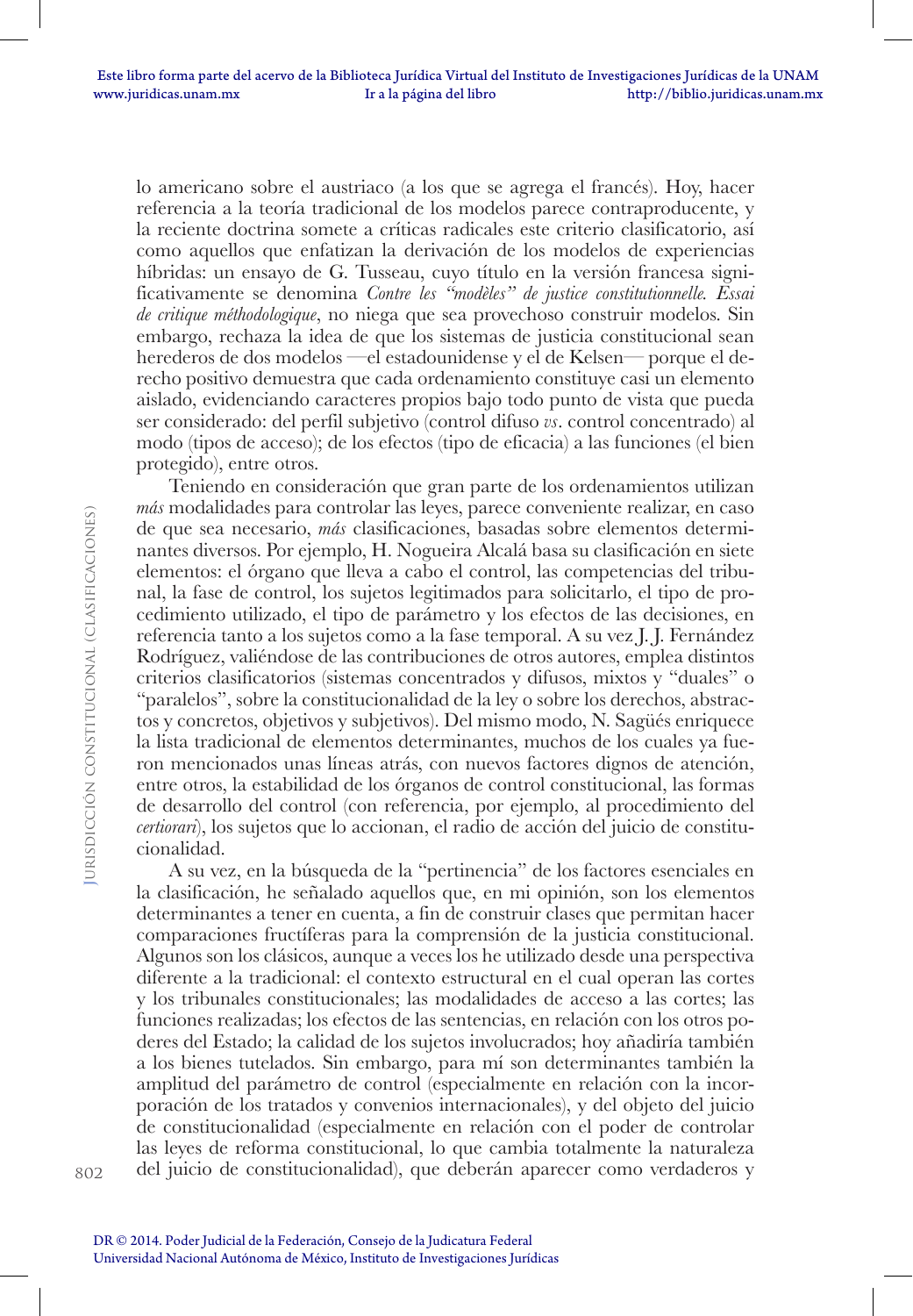propios factores de transformación o incluso de subversión de los sistemas: señales de tendencia evolutiva destinadas a dejar huellas profundas en el sistema, factores característicos del núcleo duro de cada modelo.

> *Lucio Pegoraro (traducción de Giovanni A. Figueroa Mejía)*

### **Jurisdicción constitucional (material)**

I. Alcances de esta jurisdicción material. Constituye una jurisdicción constitucional material la que en principio corresponde administrar justicia, en nombre de la nación y este es el Poder Judicial.

II. El Poder Judicial <sup>a</sup> cargo del control constitucional de actos <sup>u</sup> omisiones. Los países latinoamericanos, particularmente Chile, Perú, Ecuador y Colombia, tienen un sistema llamado paralelo, pero que en realidad es mixto, pues las instancias del Poder Judicial tramitan las acciones de hábeas corpus, amparo, hábeas data y acción de cumplimiento, y el Tribunal Constitucional resuelve en definitiva y última instancia.

En el caso de Perú, el control constitucional de normas administrativas, cuando contradicen a normas legales o normas constitucionales, está a cargo únicamente del Poder Judicial en dos instancias.

III. Control constitucional dentro del Poder Judicial. Los países centroamericanos han asimilado el control de constitucionalidad, originado en el modelo austriaco (que es de sistema totalmente concentrado y que sirvió de paradigma para los modelos europeos y las experiencias latinoamericanas), pero lo han adaptado a su particular realidad, de tal manera que dentro de su Poder Judicial, cuentan con salas constitucionales. Así, por ejemplo, Costa Rica, cuenta con una sala especializada dentro de su Corte Suprema; de manera semejante en Nicaragua, el control de constitucionalidad, de actos como de normas, corre a cargo de su Corte Suprema. En el caso de Argentina, que no cuenta con un tribunal o corte constitucional, tanto el control de actos como de normas inconstitucionales, se tramitan ante las cortes provinciales y en vía de alzada o instancia superior, las acciones correspondientes son resueltas por su Corte Suprema.

La visión general de esta jurisdicción constitucional, particularmente en América Latina, es que el control de constitucionalidad cada vez es más efectivo, el cual se traduce en una importante jurisprudencia, en buen número de casos vinculantes para los órganos jurisdiccionales inferiores y para la propia ciudanía.

IV. Jurisdicción supranacional. En el caso de Perú, cuando un agraviado no encuentra protección de sus derechos constitucionales en la jurisdicción interna o nacional, puede recurrir a la denominada jurisdicción supranacional, que para el ámbito universal funciona un Comité de Derechos Humanos, en Washington, y para el ámbito regional o continental cuenta primero con la Comisión Interamericana de Derechos Humanos, que funciona en Washington, y de no resolverse favorablemente las peticiones, se puede recurrir a la Corte Interamericana de Derechos Humanos, que funciona en San José de Costa Rica, organismo que tiene competencia contenciosa y por tanto expide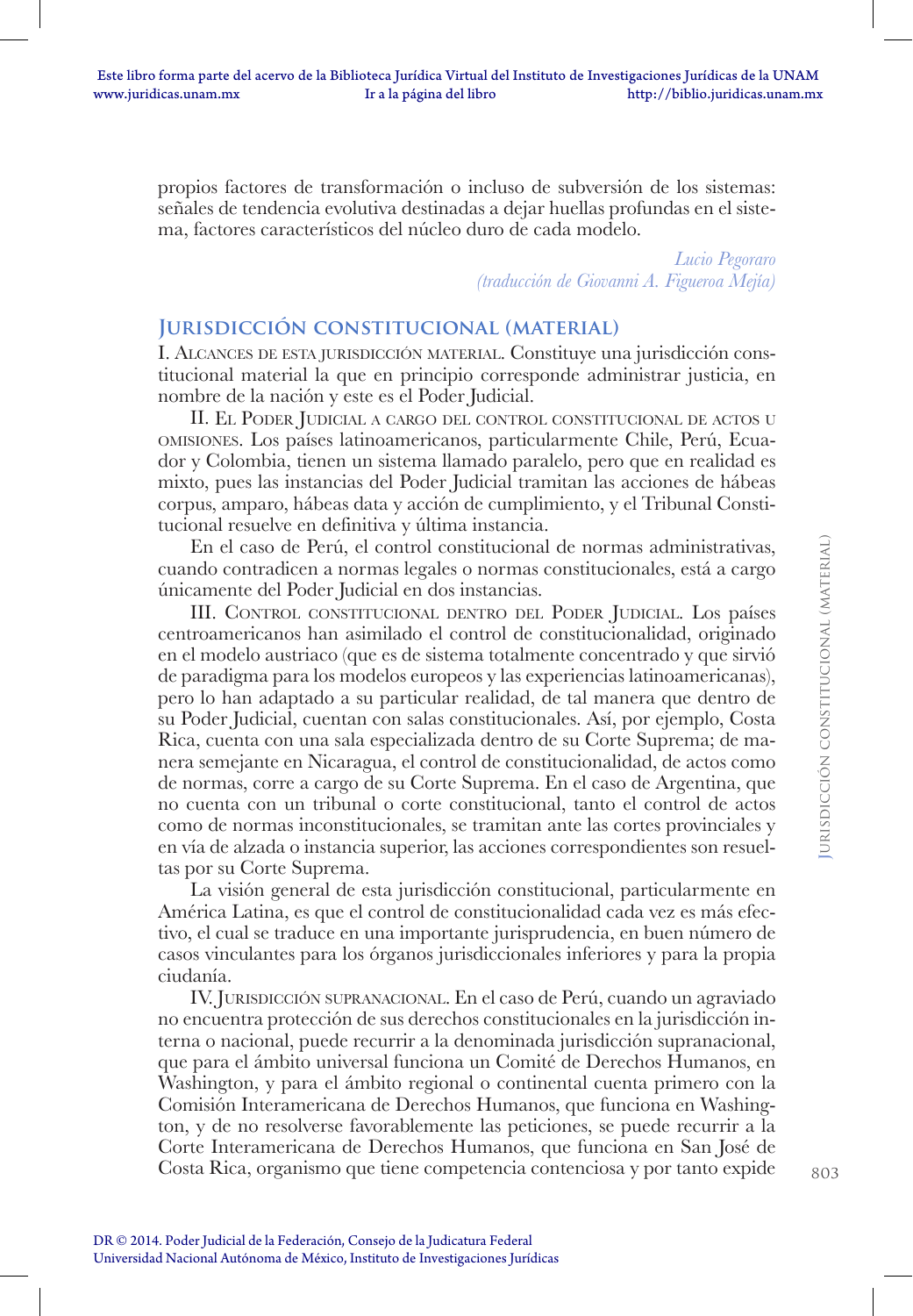sentencias. Estas, luego de ser expedidas, regresan al país de origen para que sus órganos jurisdiccionales de origen ejecuten tales sentencias. Cuando estas sentencias, además de disponer el restablecimiento de los derechos constitucionales vulnerados, disponen la reparación económica por el daño producido, corresponde al Poder Ejecutivo, mediante su Ministerio de Justicia, coordinar el pago de tal indemnización.

Pero lo que denominamos en el Perú una jurisdicción supranacional, en sentido internacional, efectivamente corresponde a un control de convencionalidad. Debemos entender este término de convencionalidad, al marco jurídico que está dado por las convenciones o tratados multinacionales de derechos humanos (Declaración Universal de Derechos Humanos; Pactos Internacionales de Derechos Civiles y Políticos y de Derechos Económicos Sociales y Culturales; Declaración Americana de los Derechos del Hombre, y Convención Americana de Derechos Humanos o Pacto de San José de Costa Rica).

 Bien sabido es que el control convencional es de dos clases: convencionalidad vertical y horizontal.

*Víctor Julio Ortecho Villena*

### **Jurisdicción constitucional (modelos clásicos)**

La referencia a un "modelo" implica en sí algo ejemplar en sentido positivo, algo que merece ser imitado. De esta manera, se habla de "modelos" clásicos en la jurisdicción constitucional.

Esta expresión no alude, pues, a algunos antiguos precedentes del mundo clásico griego o latino [como por ejemplo, el remedio procesal llamado *grafé paranomòn*, con el cual se aseguró en el derecho ático que los decretos de la asamblea ciudadana (*psefìsmata*) fueran conformes a las leyes (*nomoi*)]; ni tampoco al considerado el precedente más inmediato de jurisdicción constitucional, el famoso caso *Bonham*, debatido ante el Tribunal de los *Common Pleas* en 1610, donde el magistrado inglés Sir Edward Coke sostuvo que el monarca estaba sometido a la *lex terrae*, identificándola substancialmente con los principios del *common law*.

Estos dos ejemplos no pueden ser considerados "modelos". El primero, porque se desarrolló en un contexto totalmente distinto al del mundo contemporáneo; el segundo, porque al emigrar a las colonias inglesas en el Norte de América fue la *idea* de *higher law* y de *judicial review*, no tanto los mecanismos institucionales las que prevalecieron. Para ser tal, un modelo tiene que ser ejemplar en su conjunto, aunque se pueden distinguir entre modelos ideales y modelos empíricos.

Entre los primeros se encuentra, por ejemplo, el forjado por Carl Schmitt —el presidente del *Reich* es el guardián de la Constitución: *Der Hüter der Verfassung*— que no tuvo éxito, aun cuando en muchos países el presidente tenga un limitado poder de control de la constitucionalidad de las leyes, a través del veto legislativo o el reenvío de los proyectos de ley al Parlamento. Por el contrario, se realizaron en la experiencia histórica dos principales modelos de control de la constitucionalidad de las leyes: el primero político, el segundo jurisdiccional.

804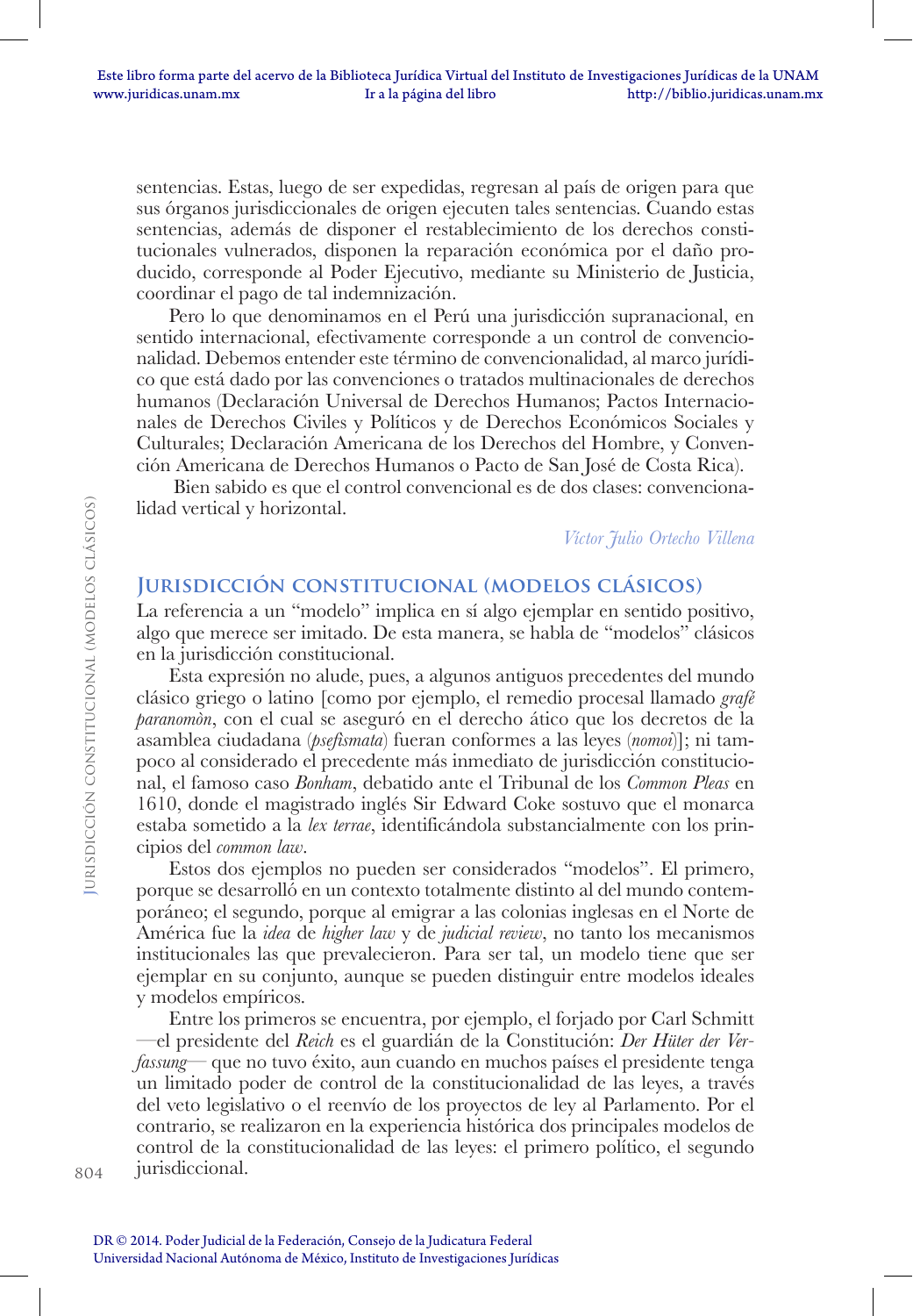El *control político* se realizó en Francia debido a la filosofía de la Ilustración de la superioridad del Poder Legislativo, lo que no permitía a los jueces, *bouche de la loi*, controlar los actos de los representantes del pueblo. Por eso, el control —limitado y facultativo— podía desarrollarse solo en el ámbito del procedimiento legislativo (y así fue hasta la reforma de Sarkozy, 2008). Además, este modelo se encuentra en los ordenamientos del llamado socialismo real, a causa de la idea de la unidad del poder popular.

El modelo jurisdiccional encuentra dos variantes importantes históricas —la estadounidense y la austríaca—. La primera, teorizada por Hamilton en *El federalista*, pero más conocida por su concreción en un caso judicial, el famoso *Marbury* vs. *Madison* de 1803 (aunque precedido de algunas sentencias coloniales); la segunda, elaborada por Hans Kelsen, y traducida en la Constitución de Austria de 1920.

En la variante estadounidense se señala ante todo el carácter difuso del control de constitucionalidad practicado en este país, es decir, la circunstancia de que cada juez está habilitado para controlar la conformidad de las leyes con la Constitución en el ejercicio de su actividad ordinaria de juzgar; el Tribunal Supremo no posee verdaderamente el monopolio de la *judicial review*, sino que lo ejerce como órgano en la cima del sistema judicial de los Estados Unidos.

La Constitución concede de manera taxativa a la *Supreme Court* la llamada jurisdicción originaria (que, por otra parte, con base en las leyes federales, también puede ser no exclusiva), o sea, esta juzga, en primer y único grado, una serie circunscrita de casos relativos a embajadores, cónsules y otros representantes diplomáticos, además de las controversias en las cuales un Estado sea parte. En otros casos, el Tribunal Supremo se pronuncia sobre los recursos que provienen de los tribunales de distrito y de los tribunales de circuito con tres procedimientos alternativos: en vía de apelación, mediante el *writ of certiorari* o, finalmente, mediante *certification of questions*. Además, puede acudirse a la *Supreme Court* con *writ*, contra las sentencias de los más altos tribunales estatales que hayan objetado la constitucionalidad de leyes federales, o bien que hayan declarado la constitucionalidad de leyes estatales consideradas contrarias a la Constitución federal, a las leyes federales o a los tratados.

Cada vez más, en los últimos años, el Tribunal Supremo se ha transformado en un verdadero y auténtico tribunal constitucional, o sea, en un órgano dotado de competencias especializadas. Esto se produjo como consecuencia de dos reformas procesales que, en 1988, eliminaron de hecho su jurisdicción de apelación —que tenía naturaleza obligatoria—, también con respecto a los tribunales federales, permitiéndoles elegir *ad libitum* el propio *docket*, es decir, las cuestiones de constitucionalidad a resolver.

Desde luego se permite una selección totalmente discrecional de los casos a examinar por el procedimiento que origina el *writ of certiorari*, con el que una de las partes del proceso principal pide al Tribunal Supremo que reexamine el caso: cada año se presentan millares de *writs*, pero el Tribunal decide solo sobre unos cuantos centenares.

Rara vez los tribunales federales inferiores, en caso de incertidumbre jurisprudencial, solicitan al Tribunal Supremo pronunciarse mediante la deno-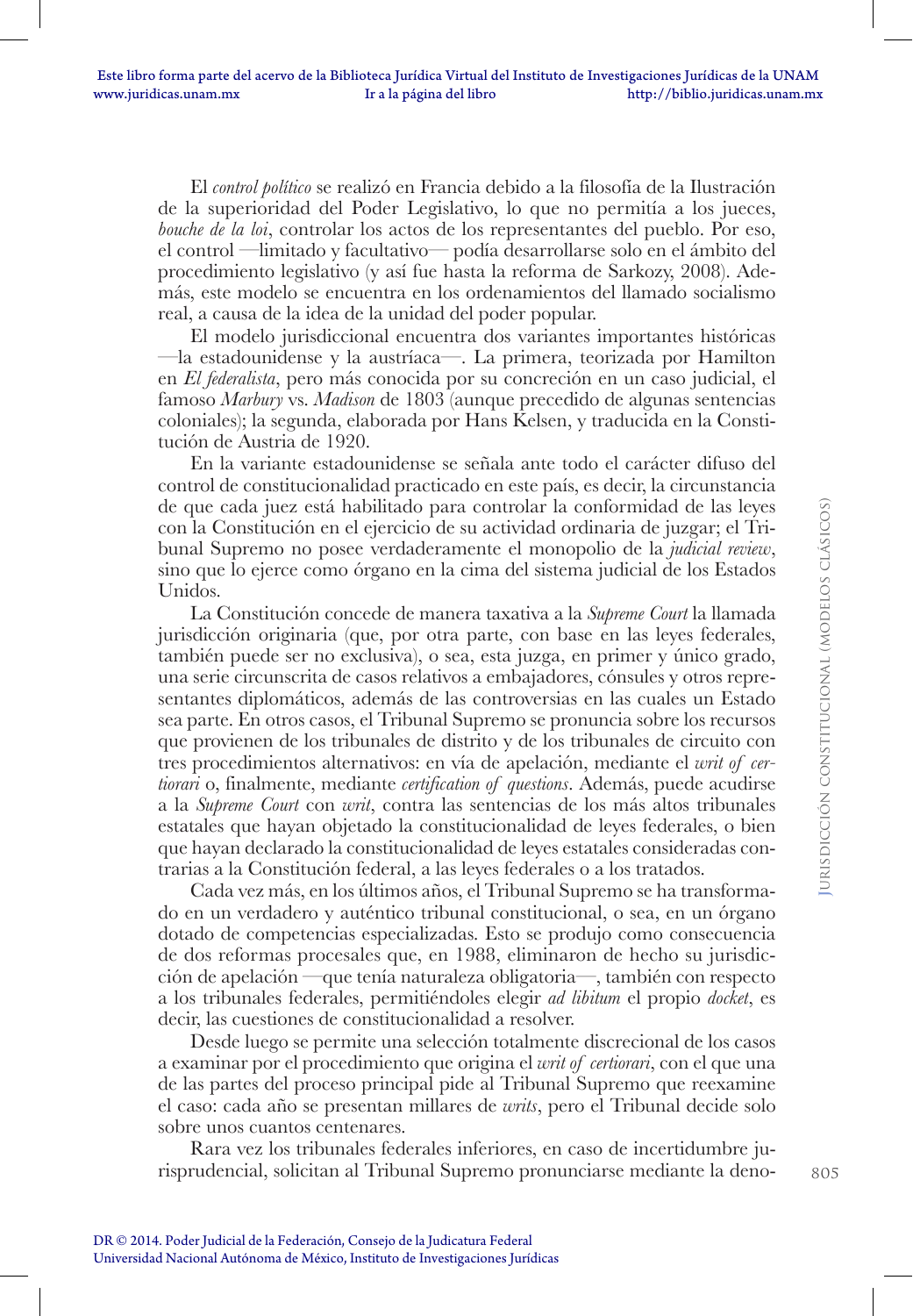minada *certification*, que implica la posibilidad de avocar la causa o un mero reenvío con instrucciones vinculantes (*binding instructions*). Semejante procedimiento se pone en marcha cuando el tribunal inferior tiene necesidad de alguna indicación, bien porque los precedentes del Tribunal Supremo se muestran inconciliables (como cuando su jurisprudencia está evolucionando), bien cuando el caso resulta hasta tal punto nuevo y singular que parece no poder hacerse referencia en modo alguno a los precedentes a fin de llegar a un pronunciamiento.

Desde los albores de su propia actividad, la *Supreme Court*, por el contrario, ha rehusado desarrollar una actividad de mero asesoramiento en materia constitucional, hasta que las denominadas *advisory opinions* fueron explícitamente rechazadas en 1911 con la sentencia *Muskrat* vs. *United States*, en la que se reforzó la propia naturaleza jurisdiccional (que, sin embargo, le permite pronunciar sentencias de mera verificación o *declaratory judgements*).

En relación con la variante austriaca, Kelsen, al igual que Hamilton y Marshall, partía del concepto de Constitución como norma "positiva" superior a todas las otras, pero en un contexto dogmático —el de la construcción por grados del ordenamiento (*Stufenbau*) y de los criterios conexos para comprobar la invalidez de las normas inferiores—, ignorado casi por completo en los Estados Unidos. ¿Quién debe ser el guardián de la Constitución? ¿De qué forma se desarrolla el control? ¿A quién compete activarlo? ¿Y en relación con qué actos? ¿Qué eficacia deben asumir, por último, las decisiones sobre la constitucionalidad de las leyes? —se preguntaba entonces el maestro de la Escuela de Viena—. Sus respuestas fueron las siguientes.

Kelsen responde que la comprobación de la conformidad de las leyes con la Constitución debe ser hecha por un órgano organizado en forma de tribunal, cuya independencia esté garantizada por la inamovilidad.

El control de constitucionalidad podría ser activado también mediante una acción popular, pero, según Kelsen, tal solución es desaconsejable, porque se presta fácilmente a abusos. Es, por el contrario, preferible atribuir a todas las autoridades públicas (o solo a algunas autoridades superiores —ministros, tribunales supremos— o bien a los jueces), llamadas a aplicar una ley que presumen que sea inconstitucional, el poder de suspender el procedimiento e interponer la cuestión al tribunal constitucional. Sin duda, en los Estados federales, del derecho a recurrir deben ser titulares los gobiernos de los Estados miembros contra los actos inconstitucionales de la Federación, y viceversa.

Kelsen no excluye además un derecho de recurso a favor de una minoría cualificada del Parlamento, como tampoco una intervención de oficio del tribunal constitucional mismo. Objeto del juicio deberían ser, además de las leyes, los reglamentos dotados de fuerza de ley, es decir, inmediatamente subordinados a la Constitución (en la práctica, decretos-leyes y decretos legislativos), pero también los simples reglamentos de ejecución, los actos normativos generales y los tratados internacionales. En caso de que el tribunal constitucional constate un vicio de forma —es decir, relativo al procedimiento de creación del acto— o de fondo, por conflicto con el contenido de la Constitución, procederá a la anulación de la ley o de sus disposiciones concretas, con eficacia *pro futuro*, salvo un limitado efecto retroactivo.

806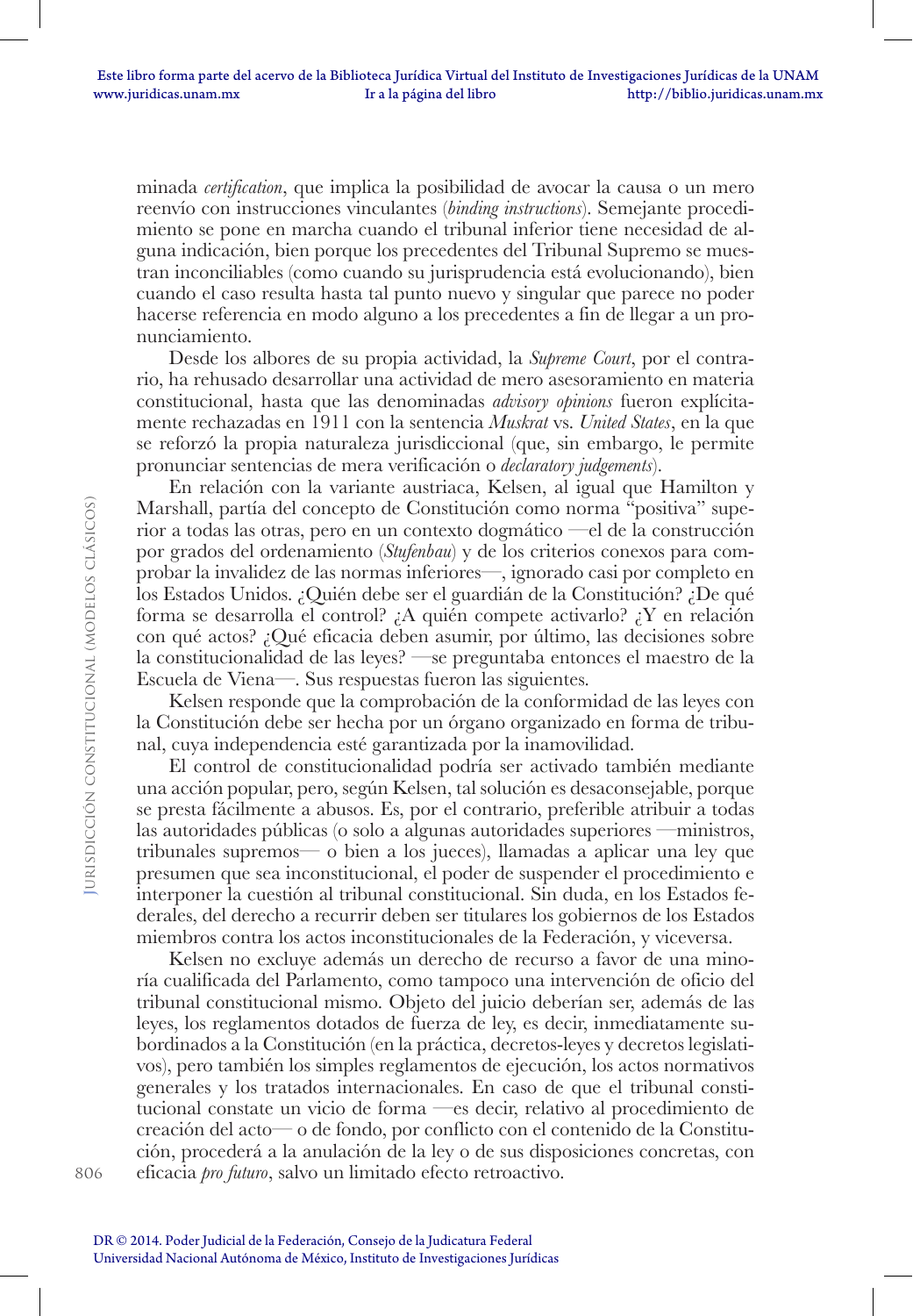Las propuestas de Kelsen acerca de la configuración, las funciones y la eficacia de las sentencias del tribunal constitucional constituyen el núcleo de un "modelo" abstracto elaborado a lo largo del tiempo por el maestro de Praga, e incluso fueron influenciadas por los análisis de varios ordenamientos a medida que eran dotados de una corte o tribunal constitucional.

Los dos modelos descritos obtuvieron un éxito sobresaliente en todo el mundo, aunque adaptados, hibridados, mezclados. Hay quien dice que estos ya no existen en su forma "pura", tampoco en los dos países que primero los introdujeron: incluso en EE.UU., el control no es solo difuso y concreto, sino también concentrado y abstracto (por ejemplo en caso de conflicto entre estados, y entre estados y Federación); en Austria, a partir de la reforma de 1929, los tribunales superiores fueron autorizados a interponer recursos, mostrándose entonces perfiles de difusión y concreción.

> *Lucio Pegoraro (traducción de Giovanni A. Figueroa Mejía)*

## **Jurisdicción electoral**

La materia electoral es amplia y ha tenido un importante avance en cuanto a la organización y realización de los comicios por un órgano integrado por ciudadanos y no por autoridades nombradas o subordinadas al Poder Ejecutivo; la absoluta autonomía e independencia, tanto en la designación de los miembros del órgano administrativo comicial, de los magistrados del Tribunal Electoral del Poder Judicial de la Federación, como en su funcionamiento; la integración de un sistema legal de justicia electoral plasmado en la Ley General de Sistema de Medios de Impugnación en Materia Electoral, además de la consecuente creación de dos juicios que han adquirido gran relevancia: el de protección de los derechos político-electorales del ciudadano y el de revisión constitucional electoral, así como la existencia de un régimen de fiscalización de los recursos otorgados a los partidos políticos para el financiamiento de sus actividades, entre otros, son aspectos que permiten la viabilidad de consolidar el modelo democrático.

Relativo a la justicia electoral, con su implementación se creó un nuevo orden y contexto político y jurídico, pues a partir de entonces toda la conflictividad electoral tuvo como cauce la instauración de juicios y procedimientos. Una nueva realidad se vislumbraba en el panorama de la vida nacional, ya no sería la decisión unipersonal del Poder Ejecutivo. La incorporación del Tribunal Electoral implicó la oportunidad para darle cabal contenido a los derechos político-electorales y las figuras con ellos vinculados.

El Tribunal Electoral, a partir de su implementación, ha asumido una postura más moderna en la interpretación y argumentación jurídica, propia de tribunales constitucionales. Este tipo de argumentación se conjugó en un contexto en el que se necesitaba esta manera de resolver los conflictos, pues en muchas ocasiones la realidad político-electoral rebasa los supuestos previstos en las leyes, circunstancia que obligó a quienes integraban las salas del Tribunal Electoral a asumir una actitud creativa. Esta visión ha privilegiado, conforme a los principios constitucionales, los derechos políticos, postura que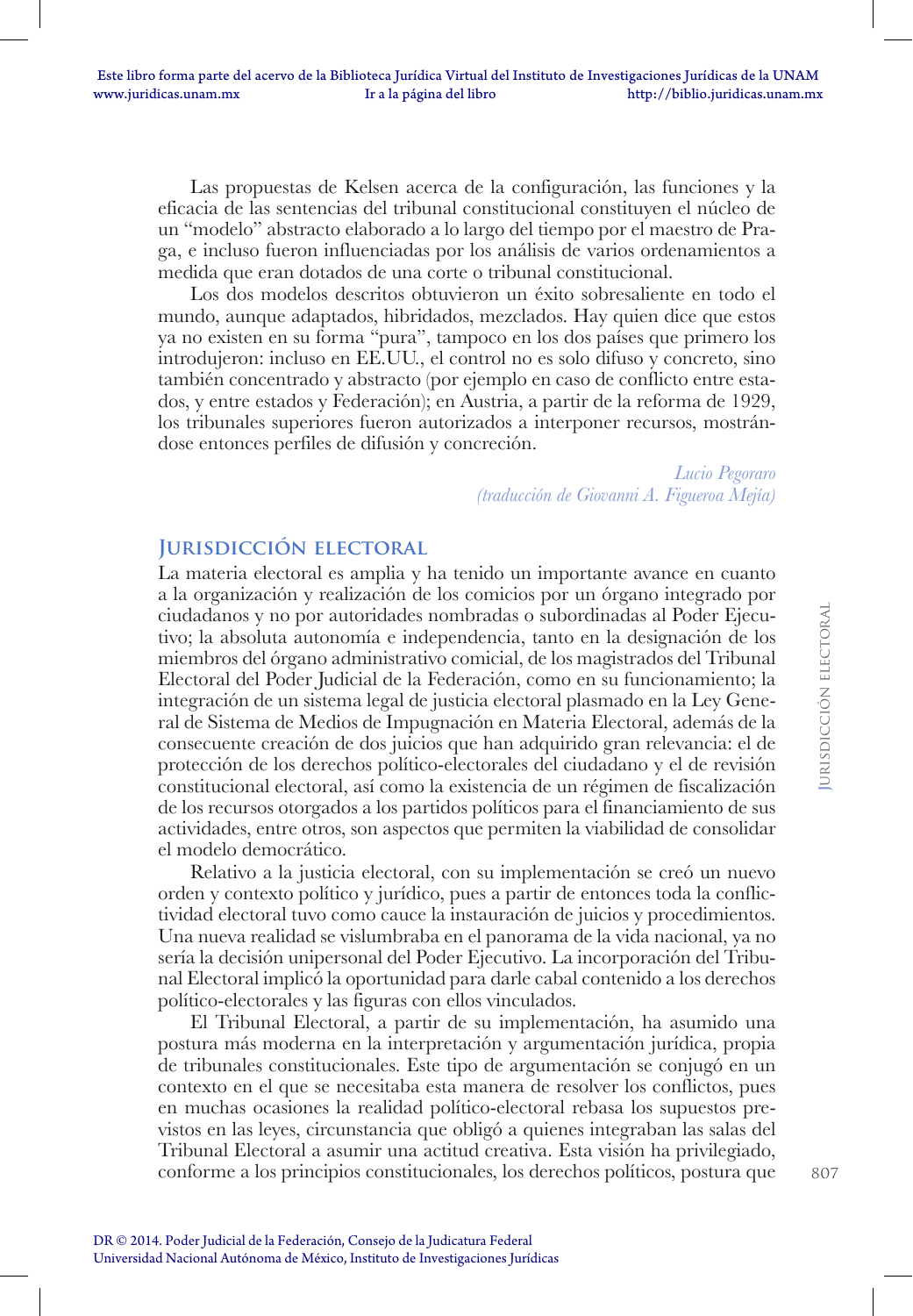identifica el actuar institucional con el garantismo jurídico, y de hacer valer los principios constitucionales relacionados.

El conjunto de normas orientadoras de la función jurisdiccional electoral se integra por principios, reglas o criterios de razón de distinta entidad jurídica, puesto que del examen minucioso del sistema jurídico electoral de nuestro país, se han identificado tres tipos o grados de principios que rigen u orientan la función pública de impartición de justicia electoral, a los cuales debe sujetarse el funcionario judicial electoral a fin de cumplir con el mandato constitucional que se le ha confiado y alcanzar, a su vez, los valores que se pretende proteger dentro del complejo acto electoral como actividad del Estado.

Los tres conjuntos de principios son los siguientes:

En un primer apartado, es posible identificar el conjunto de principios generales de naturaleza abstracta, relativo a las aspiraciones que se persiguen mediante el establecimiento de la función jurisdiccional especializada en materia electoral, ordinariamente integrados por ciertos valores que se pretenden alcanzar o proteger relativos al fenómeno judicial en general y el político electoral en lo particular.

En segundo lugar, encontramos los principios rectores que determinan las bases procesales y las reglas técnicas que, conforme a nuestro sistema jurídico, se han adoptado a fin de encausar procesalmente las controversias jurídico-electorales; asimismo, para hacer posible el alcance de los valores tutelados por los principios generales antes descritos.

El tercer conjunto lo integran los principios que regulan el acceso de la función judicial electoral, las garantías para el ejercicio independiente de la misma y el sistema de responsabilidad de los funcionarios judiciales especializados en la materia electoral, los cuales operan como parte de los principios rectores de esta función estatal, en tanto que los mismos no tienen otro fin más que hacer efectivos y auténticos los dos conjuntos anteriormente mencionados.

Los principios generales que orientan el ejercicio de la función jurisdiccional electoral se integran con una serie de valores, fines o aspiraciones de carácter abstracto, que constituyen la base estructural de un sistema jurídico y que, eventualmente, sirven de guía en la aplicación del derecho positivo.

A su vez, los principios generales que orientan el ejercicio de la función jurisdiccional electoral pueden clasificarse en dos grupos: *a*) directos, que son aquellos que apuntan directamente a los fines o valores que se persiguen o tutelan mediante la existencia propiamente dicha de esta función especializada de los órganos de gobierno del Estado, esto es, los que guían la actuación del juez *per se*, y que la doctrina identifica como los principios dirigidos a los órganos aplicadores; y, *b*) los indirectos, que se refieren a los valores o fines generales que dan estructura y sentido al derecho positivo electoral.

Sobre los principios directos podemos referirnos a los principios de justicia y equidad (justicia, como producto de la aplicación invariable de una norma exacta al caso controvertido, y equidad como un criterio orientador en la búsqueda del valor supremo "justicia"), de igualdad (se traduce en que

DR © 2014. Poder Judicial de la Federación, Consejo de la Judicatura Federal Universidad Nacional Autónoma de México, Instituto de Investigaciones Jurídicas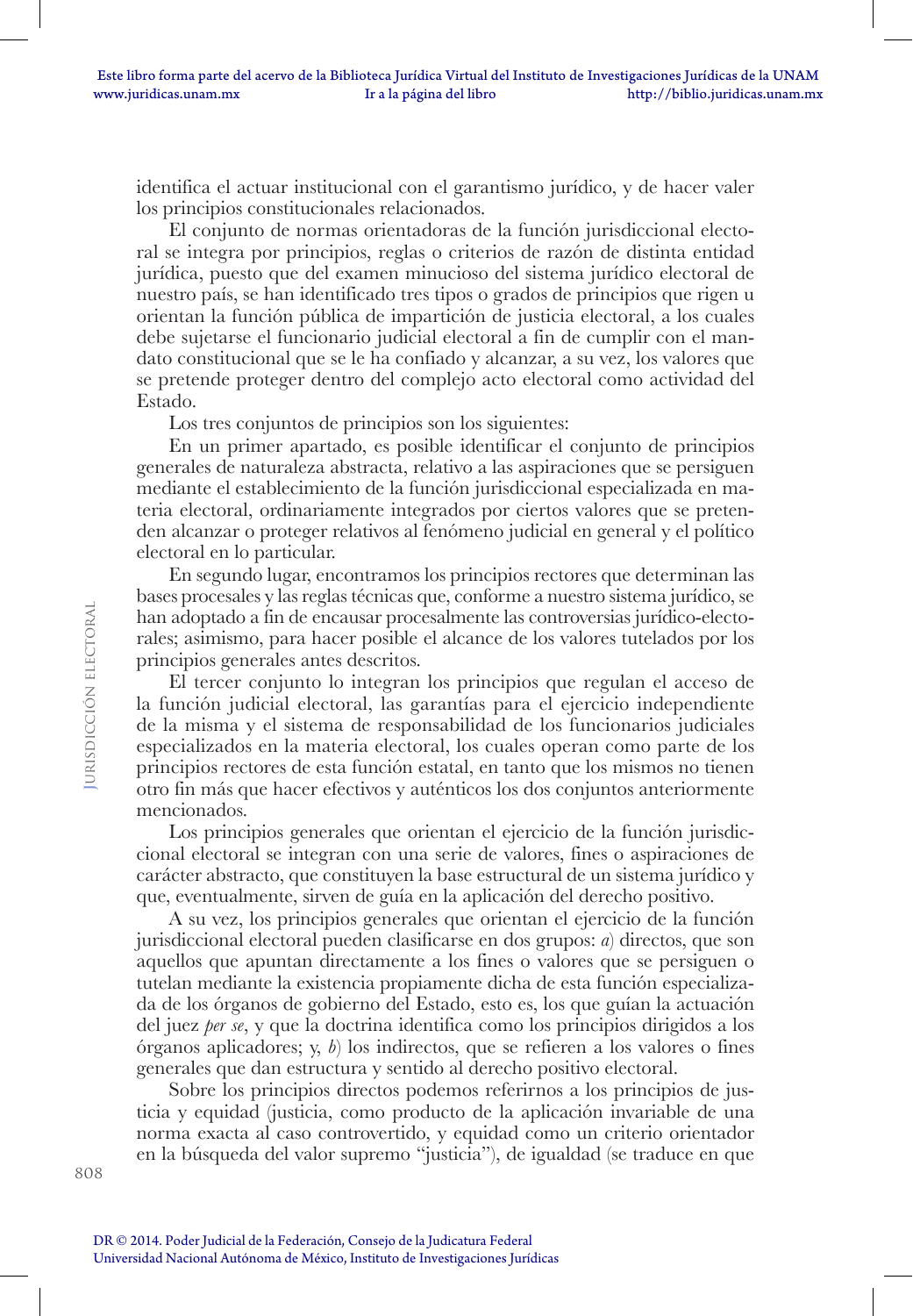varias personas, que se encuentren en una determinada situación, tengan la posibilidad y capacidad de ser titulares cualitativamente de los mismos derechos y de contraer las mismas obligaciones que emanen de dicho estado), tutela judicial (como el derecho público subjetivo que toda persona tiene para acceder a tribunales independientes e imparciales, con el fin de plantear una pretensión o defenderse de ella, a través de un proceso justo y razonable, en el que se respeten los derechos que corresponden a las partes; así como para que dichos tribunales emitan una decisión jurisprudencial sobre la pretensión o la defensa y, en su oportunidad, ejecuten esa resolución), de imparcialidad (se traduce en la cualidad con que deben actuar los jueces en el ejercicio de su función, consistente en su posición trascendente respecto de los sujetos jurídicos afectados por dicho ejercicio; en otras palabras, de su neutralidad respecto de quien solicita una concreta tutela jurídica y respecto de aquel frente a quien esa tutela se solicita), de probidad (como cualidad que deben perseguir los juzgadores en el ejercicio de la función jurisdiccional y que se traduce en una rectitud, moderación, integridad, honradez y honestidad en el obrar), de legalidad (que consiste en que las autoridades no tienen más facultades que las que les otorguen las leyes, y que sus actos únicamente son válidos cuando se funden en una norma legal y se ejecutan de acuerdo con lo que ella prescribe), de certeza y seguridad jurídica (la certeza jurídica consiste en el conocimiento que nos proporciona la ley para determinar nuestros derechos y saber en consecuencia el límite de nuestra posibilidad de actuar jurídicamente, esto con independencia de la intervención de los órganos coactivos del Estado para hacer respetar nuestros derechos, y la seguridad jurídica se manifiesta como un atributo esencial del Estado de derecho, en tanto se concibe como un valor moral y democrático que postula obedecer lo que dispone la norma positiva vigente como los principios generales del derecho), de supremacía constitucional (referente a la cualidad de la Constitución de fungir como norma jurídica positiva superior, que da validez y unidad a un orden jurídico nacional), de objetividad jurídica (es poner en relieve todo aquello que, formal o materialmente, reconoce mayor grado de autonomía e independencia en relación con las estructuras mentales, actividades psicológicas y facultades valorativas de los sujetos del derecho; esto es, tratar de prescindir, en las reglas jurídicas y en su interpretación, de cuanto sea subjetivo, a la búsqueda de criterios realistas de validez general y de identificación demostrable), de profesionalismo y excelencia jurisdiccional (exigen que la función estatal de la impartición de justicia sea prestada con conocimiento, habilidad y ética de servicio; condiciones del ejercicio jurisdiccional que se obtienen con la creación de un cuerpo de funcionarios especializados en la materia y práctica jurídica), y de independencia jurisdiccional (implica, entre otras cosas, que el juzgador es emancipado, imparcial, no afiliado a bando ni partido alguno y que mantiene sus convicción; en consecuencia, el principio de independencia implica que las decisiones de los órganos de gobierno que gozan de dicha cualidad, emitidas en el ejercicio de sus funciones, no están sometidas o influidas por distinta autoridad).

Los principios generales que de manera indirecta rigen el ejercicio de la función jurisdiccional electoral, son aquellos que integran los valores o fines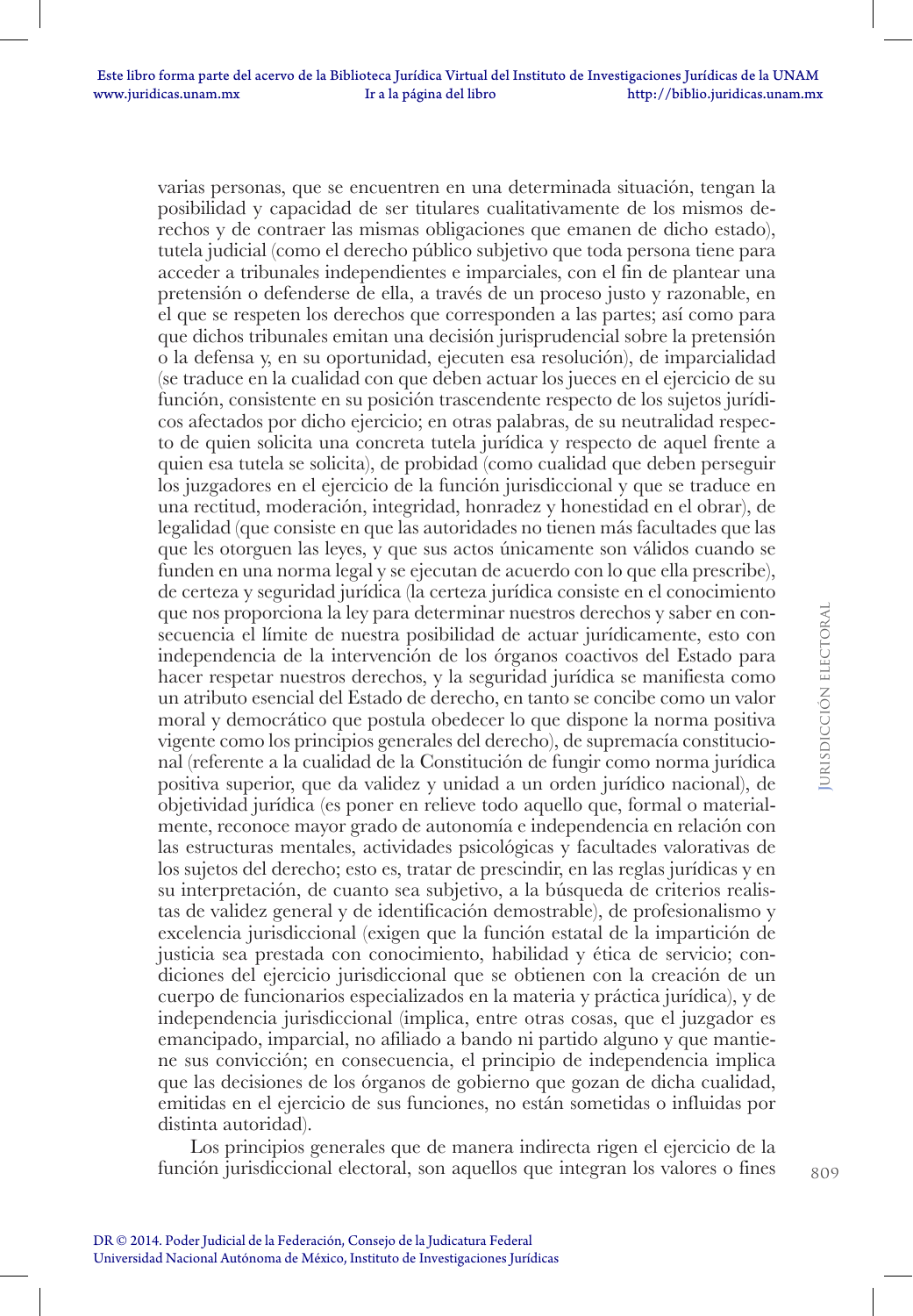generales que dan estructura y sentido al sistema jurídico electoral de nuestro país, puesto que son, precisamente, las controversias derivadas de los procesos electorales y del ejercicio de los derechos político-electorales de los ciudadanos, las que corresponde resolver, en última instancia, a las autoridades jurisdiccionales electorales. Ejemplos de estos son: la soberanía nacional (la cualidad del poder del Estado que consiste en el derecho de mandar en última instancia en forma inapelable —autodeterminación— o de hacerse obedecer en el territorio estatal, fijando las normas a las cuales circunscribe su actuación —autolimitación— y afirmando su independencia respecto de los demás Estados); el principio democrático (en la adopción de un régimen político en el que el pueblo tiene la doble faceta de gobernante y gobernado; donde se dan elecciones populares de los gobernantes; donde hay garantías individuales; se da el principio de división de poderes, existe un régimen de partidos, pluralismo ideológico y alternancia en el poder); la división de poderes (consiste en que cada una de las tres funciones del Estado —ejecutiva, legislativa y judicial—, se ejerzan separadamente por órganos de gobierno diferentes, de tal forma que su ejercicio no se concentre en un ente político, en contraposición a los regímenes monárquicos absolutistas o autocráticos o dictatoriales).

En el ámbito electoral relativo a las entidades federativas, el art. 116 constitucional prevé que las Constituciones y leyes de los estados garantizarán que en el ejercicio de la función electoral a cargo de las autoridades electorales sean principios rectores los de legalidad, imparcialidad, objetividad, certeza, independencia, así como que las autoridades que tengan a su cargo la organización de las elecciones y las jurisdiccionales que resuelvan las controversias en la materia, gocen de autonomía en su funcionamiento e independencia en sus decisiones, para lo cual se debe establecer un sistema de medios de impugnación para que todos los actos y resoluciones electorales se sujeten invariablemente al principio de legalidad. Por lo que las resoluciones que emitan los tribunales electorales locales constituirán el medio natural, desde el punto de vista constitucional, para la solución de las controversias que surjan dentro de su ámbito.

La reforma constitucional de 2007 confirmó que el Tribunal Electoral es la máxima autoridad jurisdiccional en la materia y órgano especializado del Poder Judicial de la Federación, con excepción de lo previsto en la frac. II del art. 105 de la Constitución federal relativo a la intervención de la Suprema Corte en el control de constitucionalidad de normas de carácter electoral a través de la acción de inconstitucionalidad. Sin embargo, con el propósito de fortalecer al Tribunal Electoral, la reforma le otorgó expresamente la facultad para decidir sobre la no aplicación de leyes electorales contrarias a la Constitución, dando así solución a los casos en los cuales un ciudadano, que carece de legitimidad procesal para ejercer la acción de inconstitucionalidad, pueda impugnar la constitucionalidad de una norma electoral que le ha sido aplicada y que considera contraria a la ley suprema; precisa la reforma constitucional que las salas del Tribunal podrán resolver la no aplicación de leyes sobre materia electoral contrarias a la Constitución, convirtiendo así al Tribunal con el carácter de constitucional, precisando que las resoluciones

**J**urisdicción electoral

**JURISDICCIÓN ELECTORAL**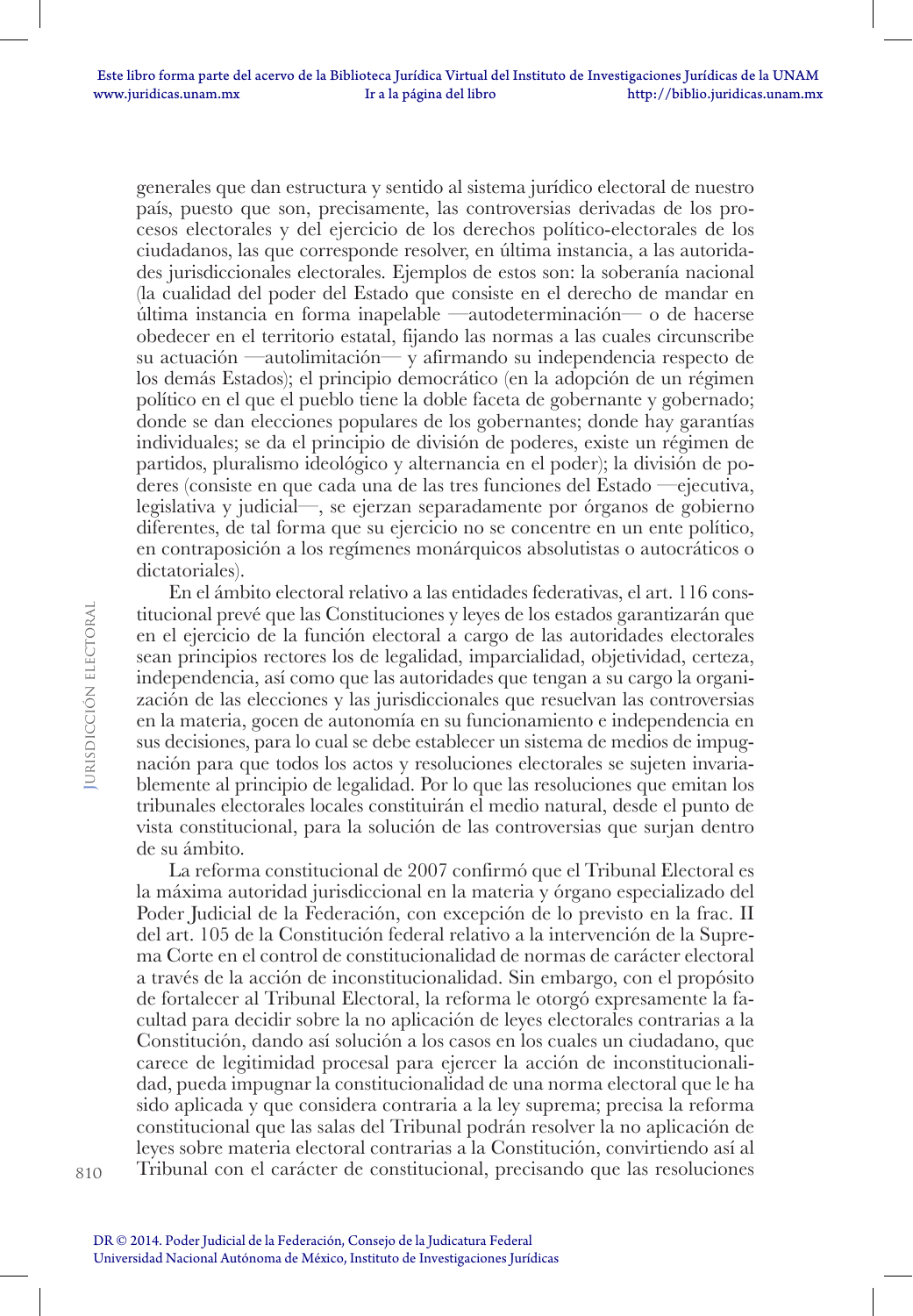que se dicten en ejercicio de esta facultad, solo se limitarán al caso concreto sobre el que verse el juicio, generando efectos en el caso específico y concreto, a diferencia de la inconstitucionalidad decretada por la Suprema Corte, cuyos efectos son de carácter general y abstracto. Sin embargo, no hay que soslayar cómo justificar que una ley declarada inconstitucional puede seguir vigente para el resto de la población sin afectar el principio de igualdad ante la ley.

No obstante lo anterior, en virtud de que las salas regionales actualmente ya funcionan de forma permanente, y por lo tanto su competencia se ha ampliado para conocer de asuntos en los cuales con anterioridad conocía la Sala Superior, esta última también ha ampliado su competencia, mediante el recurso de reconsideración de las sentencias de fondo dictadas por las salas regionales en las que hayan determinado la no aplicación de una norma electoral por considerarla contraria a la Constitución.

Derivado de la reforma antes mencionada, la Sala Superior dejó de conocer del control de la legalidad y constitucionalidad de las elecciones para diputados locales y para la integración de los ayuntamientos, así como de los procesos de selección de candidatos que dentro de los partidos políticos se lleven a cabo respecto de tales elecciones, únicamente constriñéndose vía recurso de reconsideración de litigios relacionados con las elecciones mencionadas solo en los casos en que la sala regional competente declare con efectos *inter partes*, la inconstitucionalidad de una norma y consecuentemente la inaplique. Sin menoscabo de la variación de la competencia jurisdiccional de las salas del Tribunal Electoral, las normas de la Ley Orgánica del Poder Judicial de la Federación que regulan la jurisprudencia de dicho tribunal no fueron alteradas con la reciente reforma, por lo que se mantiene la prescripción de que para el establecimiento de jurisprudencia por reiteración de las salas regionales, se requiere la emisión de cinco sentencias no interrumpidas por otra en contrario, que sostengan el mismo criterio de aplicación, interpretación e integración de una norma, adicionada a la ratificación de la Sala Superior previa determinación de "si procede fijar jurisprudencia"; a diferencia de la jurisprudencia por reiteración formada por la Sala Superior que solo requiere de tres sentencias no interrumpidas.

A fin de evitar contradicciones o conflictos entre las salas regionales y la Sala Superior, la reforma en comento estableció las bases para la facultad de atracción de la Sala Superior de los juicios que conozcan las salas regionales, bajo los siguientes supuestos: *a*) *de oficio* cuando se trate de medios de impugnación que a consideración de la Sala Superior, por su importancia y trascendencia, así lo ameriten; *b*) *previa solicitud*, razonada por escrito, de alguna de las partes en el procedimiento del medio de impugnación, fundamentando la importancia y trascendencia del caso; *c*) *cuando la sala regional que conozca del medio de impugnación lo solicite,* precisando las causas que ameritan esa solicitud. Las determinaciones que emita la Sala Superior respecto al ejercicio de dicha facultad son intachables. La exigencia de que sea justificada la utilización de esta facultad requiere de la explicación de las razones que motivan la voluntad del juzgador en un determinado sentido, así como la justificación, exigiendo que la decisión sea sostenida con argumentos que la tornen aceptable. Esta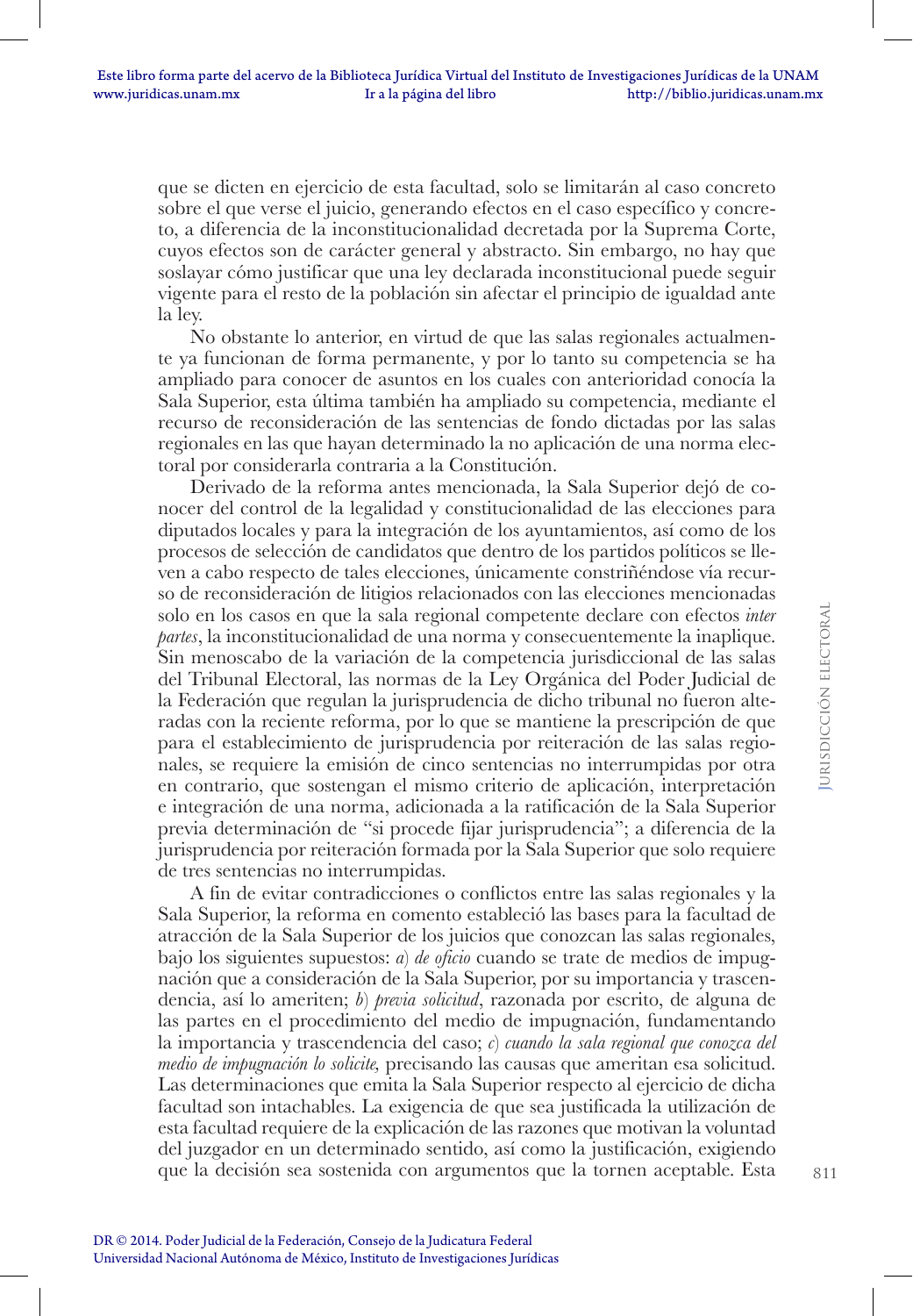nueva facultad de atracción es similar a aquella con la que cuenta la Suprema Corte, respecto de los amparos directos y recursos de apelación en contra de sentencias de jueces de distrito.

Los tribunales electorales son tribunales constitucionales y desde 1977 la Constitución federal y las de los estados son las normas que establecen los principios electorales, por lo que los principios que rigen las elecciones no se reducen únicamente al ámbito de la ley, sino que tienen su sustento en la Constitución. No se puede concebir a la Constitución como un instrumento programático político como si fuera un plan de gobierno o un catálogo de buenos deseos; es una norma jurídica, la ley fundamental.

*Manuel González Oropeza*

## **Jurisdicción internacional**

La función jurisdiccional es un dato característico del Estado moderno. Este tiene a su cargo, entre otras tareas que se hallan en su origen natural, en su desenvolvimiento y en sus fines, la interpretación y aplicación de las normas jurídicas y la solución de controversias, sea entre particulares, sea entre estos y los órganos del propio Estado. En consecuencia, incumbe a este, como manifestación de soberanía, conocer y resolver litigios en el ámbito de sus atribuciones territoriales, materiales y personales, con exclusión de otros Estados. Así se ha entendido tradicionalmente, hasta la aparición y el desenvolvimiento del nuevo derecho internacional público y de los órganos que este genera, con facultades que trascienden las fronteras nacionales.

La existencia de órganos jurisdiccionales internacionales, supranacionales o transnacionales —caracterizaciones que no examinaré en esta "voz"— es relativamente reciente. En otro tiempo —que no ha cesado— los conflictos entre Estados quedaban sujetos a soluciones pacíficas, mediante el ejercicio de la diplomacia, o a presiones políticas y medidas de fuerza, bélicas inclusive. En muchos casos, sobre todo a propósito de diferencias por cuestiones fronterizas o territoriales, los Estados litigantes sometían sus querellas al conocimiento de árbitros, designados por acuerdo entre las partes, cuyos laudos revestían eficacia vinculante con respecto a aquellos en los términos del convenio arbitral correspondiente. Esto ocurrió, por ejemplo, en litigios territoriales suscitados entre México y otros países, cuya culminación no favoreció al Estado mexicano, al menos en un primer momento; así, los conflictos entre Francia y México por la Isla Clipperton, en el Océano Pacífico, sujeto al arbitraje del rey de Italia, y entre Estados Unidos y México, por el territorio de El Chamizal, sometido a una comisión arbitral binacional.

Actualmente han variado intensamente las relaciones internacionales y se han multiplicado los órganos llamados a atender conflictos derivados de aquellas. Se ha dicho, inclusive, que se halla en curso una redistribución del poder mundial (como ha operado un fenómeno semejante en el interior de los Estados, entre los órganos que tienen a su cargo el ejercicio de la soberanía y los entes jurisdiccionales, anteriormente escasos o desprovistos de verdadera influencia), que comparten ese poder con los Estados y con otros órganos generados en el marco de las relaciones bilaterales, regionales o universales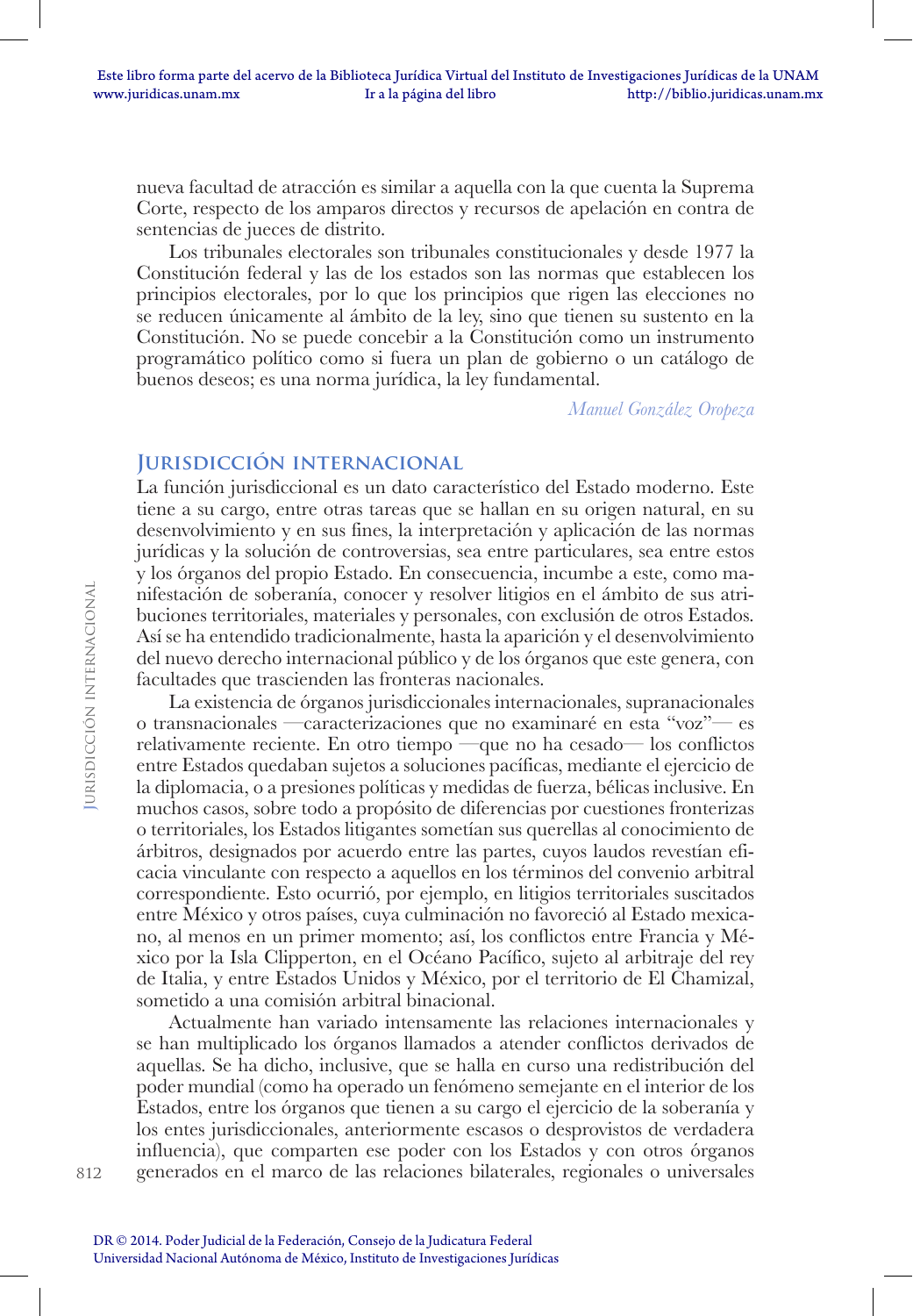(M. Delmas-Marty). Vivimos, pues, una "era de tribunales", manifiesta en la recomposición de las relaciones entre los poderes clásicos.

En la comunidad de las naciones apareció en primer término, cronológicamente, la Corte Centroamericana de Justicia, por mediación de México y los Estados Unidos, desplegada en la Conferencia de Washington, en diciembre de 1907, para solucionar conflictos entre los países del área. Poseía jurisdicción obligatoria y admitía el acceso de particulares. Su primera sede estuvo en la ciudad de Cartago; posteriormente, en San José. Ha tenido un desempeño discontinuo, pero apreciable. Subsiste y actúa en el ámbito de sus facultades regionales, regida por el Protocolo de Tegucigalpa, la Carta de la Organización de Estados Centroamericanos y el Estatuto de la propia Corte. La nueva Corte inició funciones en 1994. Su ámbito jurisdiccional abarca El Salvador, Honduras y Nicaragua.

El órgano jurisdiccional de mayor relevancia en el plano mundial, que abrió el camino por el que han transitado las jurisdicciones internacionales, fue la Corte Permanente de Justicia Internacional, creada al término de la Primera Guerra, competente para dirimir conflictos entre los Estados. Este alto tribunal, que produjo una jurisprudencia notable, aún relevante e invocada, cesó en la Segunda Guerra y cedió el espacio al nuevo órgano jurisdiccional mundial, la Corte Internacional de Justicia (CIJ), instituida en el marco de la Organización de las Naciones Unidas bajo la Carta de esta y dotada de un Estatuto que fija su integración y atribuciones.

El art. 92 de la Carta de las Naciones Unidas manifiesta que la CIJ es "el órgano judicial principal de las Naciones Unidas". Las disposiciones que rigen su desempeño se hallan en el capítulo XIV de la Carta, en el Estatuto anexo, firmado, como esta misma, el 29 de junio de 1945, y en el Reglamento expedido por la propia Corte. Está constituida por quince jueces, electos para un periodo de nueve años. Estos componen un "cuerpo de magistrados independientes", que por lo tanto no ostentan la representación de los Estados de su nacionalidad, sino actúan al servicio de la justicia internacional, en forma objetiva e imparcial y conforme al derecho internacional.

Este órgano posee competencia contenciosa y consultiva. Según el art. 59 del Estatuto, las sentencias de la Corte, dictadas en asuntos contenciosos, tienen efecto de cosa juzgada con eficacia relativa: obligatoria para los Estados litigantes y en relación con el caso concreto sujeto al conocimiento del tribunal. La función consultiva se ejerce a solicitud de los órganos de las Naciones Unidas y organismos especializados autorizados para solicitar el ejercicio de esa competencia respecto de cuestiones jurídicas.

No es posible analizar en detalle, en una nota de estas características, la organización y competencia de todos los órganos jurisdiccionales dotados con atribuciones específicas (competencia material) en diversos espacios de las relaciones internacionales o de los conflictos entre Estados y particulares. Por ello me referiré someramente a algunos tribunales permanentes o con temporalidad amplia, que poseen gran relevancia y revisten especial interés para los estudiosos de la jurisdicción internacional.

La Corte Europea de Derechos Humanos, con sede en Estrasburgo, está organizada dentro del Consejo de Europa y cuenta con 47 jueces: uno por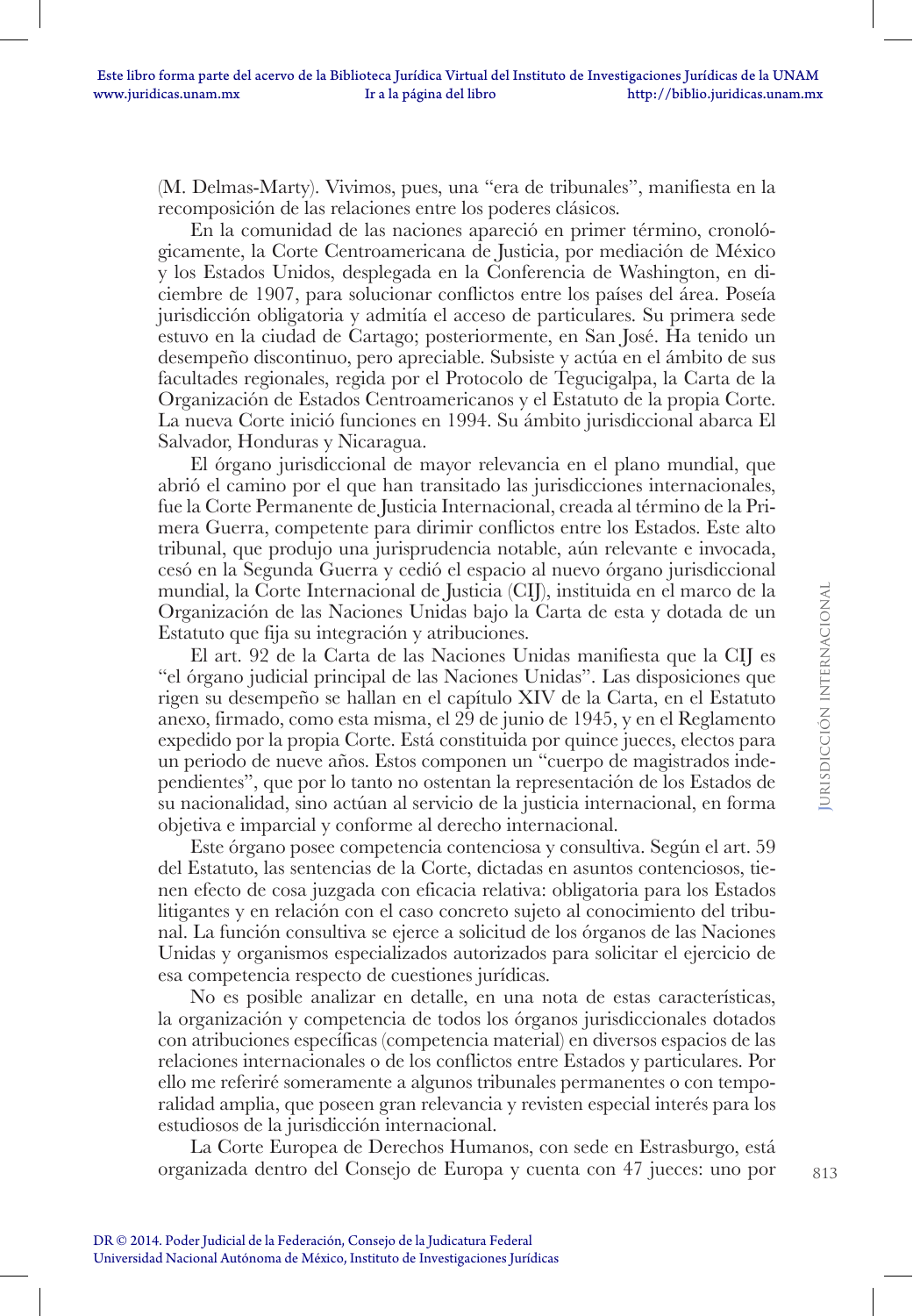cada Estado participante en el Consejo. Fue instituida a partir de la Convención para la Protección de los Derechos Humanos y Libertades Fundamentales de 1950. Se planteó con el propósito de constituir —junto con la extinta Comisión Europea de Derecho Humanos— un instrumento para brindar garantía colectiva a los derechos humanos y las libertades fundamentales en el ámbito europeo. Actualmente —a partir del Protocolo 11, adoptado en 1994 y vigente en 1998— cualquier persona puede recurrir, en vía contenciosa, ante ese tribunal. Posee competencia subsidiaria para la atención de litigios que surgen a propósito de la observancia de los derechos humanos reconocidos en la Convención o en sus protocolos. El Convenio otorga a la Corte, asimismo, facultades consultivas.

En el ámbito americano funciona la Corte Interamericana de Derechos Humanos, integrada por 7 jueces, con base en la Convención Americana sobre Derechos Humanos o Pacto de San José, vigente en 23 Estados de América, de los que 20 han reconocido la competencia contenciosa de ese tribunal. La Corte Interamericana tiene atribuciones consultivas, que ejerce a través de un importante número de opiniones de esta naturaleza; contenciosa, que despliega en procesos instados por la Comisión Interamericana de Derechos Humanos, una vez agotadas las vías de solución internas; preventivas, a través de medidas provisionales, y ejecutivas, mediante facultades de supervisión de cumplimiento. La jurisprudencia de la Corte —particularmente en materia contenciosa— es vinculante para los Estados parte en la Convención Americana, en tanto aquella constituye el órgano de interpretación oficial de ese instrumento —y, en diversa medida, de sus protocolos y de las convenciones especializadas en determinadas cuestiones concernientes a derechos humanos, vigentes en el área—, que a su vez ha sido "recibido" por los ordenamientos internos de un buen número de Estados americanos. Este tribunal, cuya sede es San José, Costa Rica, celebra audiencias públicas en diversas ciudades del área, práctica establecida a partir de 2004-2005.

En la misma línea de tutela judicial de los derechos humanos, figura las Corte Africana de Derechos Humanos y Derechos de los Pueblos, con 11 jueces, atribuciones consultivas y contenciosas. Fue establecida mediante el Protocolo de la Carta Africana de Derechos Humanos y de los Pueblos, adoptada por los Estados integrantes de la Organización de la Unidad Africana, convertida posteriormente en Unión Africana. El Protocolo entró en vigor el 25 de enero de 2004.

El antiguo propósito de sancionar por la vía penal las más graves violaciones de derechos humanos, consideradas en su condición de delitos o crímenes que afectan a la humanidad en su conjunto, ha determinado el establecimiento del orden internacional penal, del que son instrumentos —además de los antecedentes registrados con posterioridad a la Primera y a la Segunda Guerras mundiales— los tribunales penales dispuestos por el Consejo de Seguridad de las Naciones Unidas para la ex-Yugoslavia y Ruanda, y especialmente la Corte Penal Internacional, con sustento en el Estatuto de Roma del 17 de julio de 1998, vigente en 2002. La Corte Penal Internacional está integrada por 18 magistrados, cuenta con diversas salas, una Fiscalía y varias dependen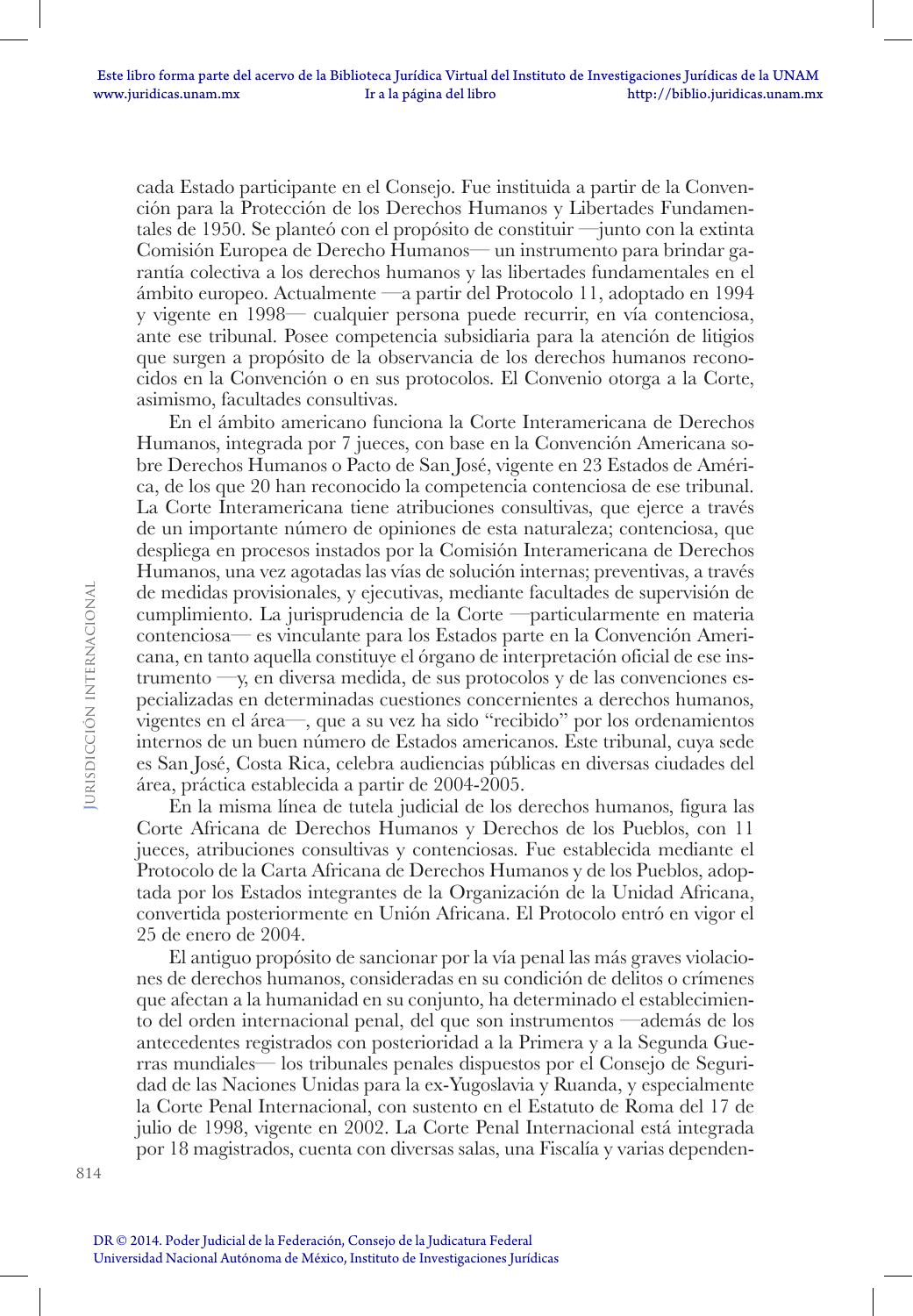cias. Conoce de casos de genocidio, crímenes de lesa humanidad, crímenes de guerra, delitos contra la administración de justicia y agresión.

En materia penal, con alcance nacional pero generación o integración mixta, también es pertinente mencionar a un importante conjunto de órganos jurisdiccionales internacionalizados o "híbridos", a saber: Tribunal Especial para Sierra Leona, Cámaras Extraordinarias de Camboya, Paneles Especiales para Timor Oriental, Paneles Especiales para Kosovo, Cámara de Crímenes de Guerra de la Corte Estatal de Bosnia-Herzegovina y Tribunal Especial para Líbano.

El surgimiento de las comunidades europeas, como proyecto de concertación económica al término de la Segunda Guerra, ha generado un derecho comunitario, supranacional y con control judicial. En este ámbito funciona el Tribunal de la Unión Europea, con sede en Luxemburgo. Este órgano comparte la función jurisdiccional comunitaria con los tribunales nacionales de los Estados miembros, que en este sentido también son jueces de derecho cumunitario, facultados y obligados a aplicar aquella normativa. El Tribunal de Justicia de las Comunidades Europeas ejerce un control del derecho por parte de los Estados incorporados en este régimen, a través de recursos que permiten conocer de problemas de incumplimiento —positivo o negativo de las obligaciones de los Estados.

En el mismo marco del derecho comunitario se halla el Tribunal de Justicia de la Comunidad Andina, instituido en el tratado de creación de esta Comunidad, en Cartagena de Indias, en 1979, y modificado por el Protocolo de Trujillo, Perú, en 1996. La Comunidad abarca Bolivia, Colombia, Ecuador y Perú. El Tribunal está compuesto por 5 magistrados y es competente para conocer de acciones de nulidad, incumplimiento, interpretación prejudicial, recurso por omisión o inactividad y demanda laboral, además de poseer competencia arbitral para resolver litigios a propósito de la aplicación o interpretación de contratos o convenios suscritos entre órganos e instituciones del Sistema Andino de Integración Económica o entre estos y terceros.

En el propio espacio del orden jurídico comunitario es pertinente mencionar al Tribunal Permanente de Revisión del Mercosur (Argentina, Brasil, Paraguay y Uruguay), constituido por el Protocolo de Olivos, de 2002, integrado con 5 árbitros y que considera conflictos entre Estados a partir de la aplicación, la interpretación o el incumplimiento de las normas del instrumento constitutivo.

Agreguemos ahora la Corte Caribeña de Justicia, en el seno de la Comunidad Caricom, con motivo del interés de los Estados caribeños por contar con un órgano jurisdiccional propio, regional, en sustitución del Comité Judicial del *Privy Council*, órgano superior dentro del orden judicial de la Gran Bretaña. La Corte quedó establecida por acuerdo de 14 de febrero de 2001, con funciones de tribunal de única instancia y de apelación, esto último en materias civil, penal y constitucional.

Mencionaré, finalmente, al Tribunal Internacional del Derecho del Mar, instalado en Hamburgo, el 1o. de octubre de 1996, con base en la Convención de las Naciones Unidas sobre el Derecho del Mar de 1994. Su competencia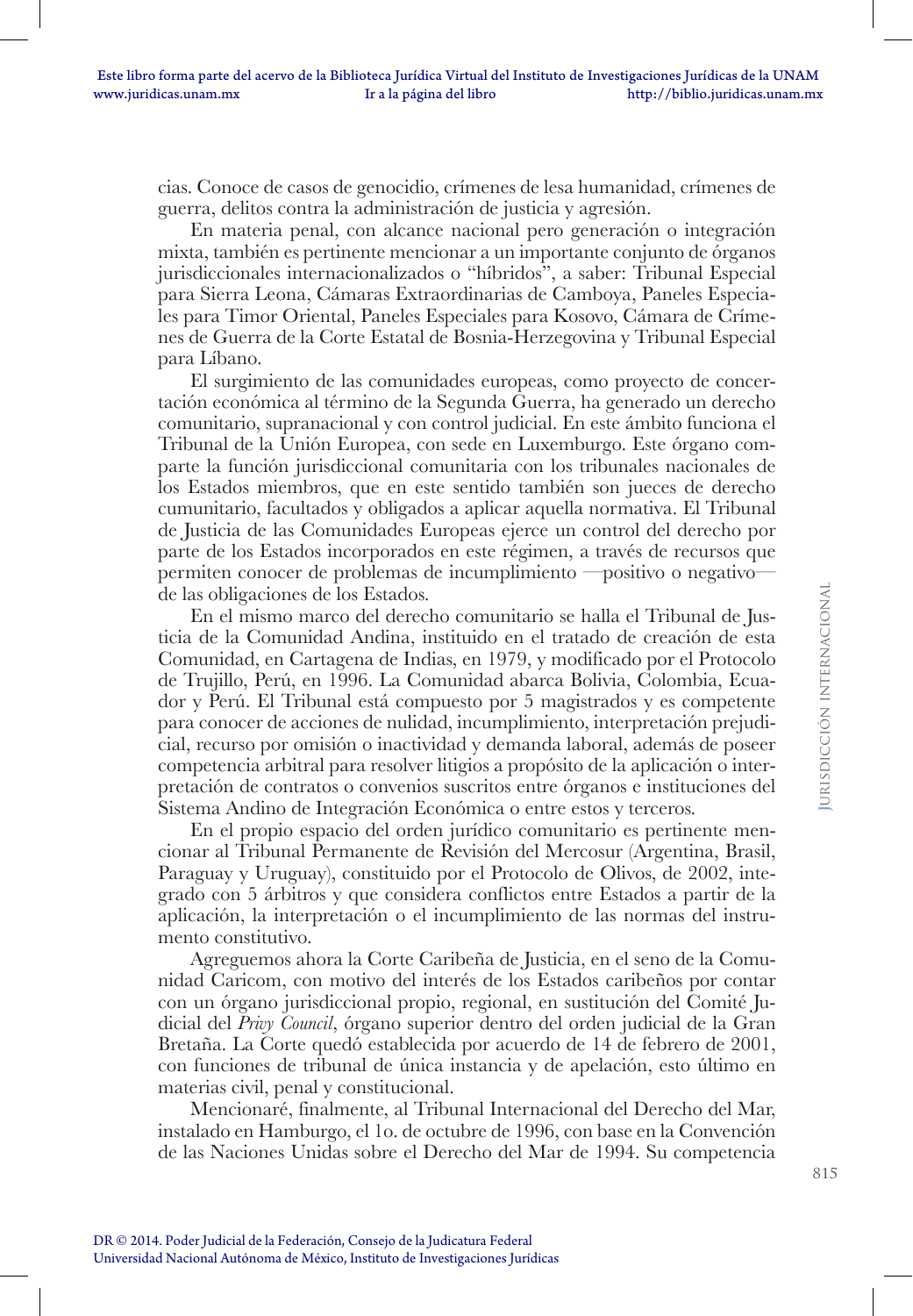se extiende a todas las controversias relativas a esta rama del derecho internacional.

Un tema central en la revisión de la jurisdicción internacional es el concerniente al valor de las decisiones —resoluciones, criterios, jurisprudencia— de los órganos abarcados bajo aquel concepto. Evidentemente, las resoluciones emitidas en procedimientos contenciosos, a los que los Estados contendientes —entre sí o con particulares— se han sometido en forma general o especial, poseen fuerza *inter partes*, como la tiene, característicamente, una sentencia dictada por un tribunal competente. Esto no implica, sin embargo, que la jurisprudencia de un tribunal internacional o supranacional carezca de eficacia *erga omnes*, cuando interpreta oficialmente —con facultades convencionales para hacerlo— las disposiciones de un instrumento internacional que se ha integrado en la normativa interna a título de ordenamiento nacional de fuente internacional. Así sucede, por ejemplo, en el caso de la Corte Interamericana de Derechos Humanos, que aplica la Convención Americana de su materia. Esto ha sido examinado y reconocido por dicho tribunal, pero también por altas cortes nacionales, entre ellas la Suprema Corte de Justicia de México.

En este punto también corresponde acudir a los conceptos y disposiciones vigentes acerca de las fuentes del derecho internacional, cuya aplicación incide en los planos nacionales. Al respecto, se suele invocar el art. 38 del Estatuto de la Corte Internacional de Justicia, que fija el fundamento para las decisiones que adopte este órgano: convenciones internacionales, costumbre internacional, principios generales del derecho y decisiones judiciales (inciso d) y doctrina. Los tribunales internacionales recurren con gran frecuencia a los criterios y determinaciones adoptadas por otros tribunales del mismo alcance, e incluso por tribunales internos. De aquí proviene una interacción fecunda, frecuentemente calificada como *cross fertilization*, que concurre a la forja del un *ius commune* cada vez más necesario y útil a los fines de la justicia y la seguridad jurídica, servidas a través de la jurisdicción internacional.

*Sergio García Ramírez*

#### **Jurisdicción supranacional**

Es la potestad dimanante de una porción de soberanía que un Estado nacional cede en favor de un órgano judicial erigido más allá de las fronteras estaduales, que presenta las siguientes características: *a*) se genera a través de un acto de derecho internacional (resolución o tratado); *b*) se ejerce por conducto de tribunales o cortes, integradas por jueces o magistrados independientes; *c*) su función es la realización del derecho (principalmente convencional) en el caso concreto, juzgando de modo complementario e irrevocable.

Dicha jurisdicción es uno de los productos de la era de la globalización, la cual no restringe sus objetivos hacia el mero alcance de una paz a gran escala regional, sino a su establecimiento a nivel mundial; pretende hacer posible la continuidad entre ser ciudadano de un Estado y el ser ciudadano del mundo. No aspira a sustituir a la jurisdicción doméstica; su anhelo es imponer ciertos límites a la justicia nacional.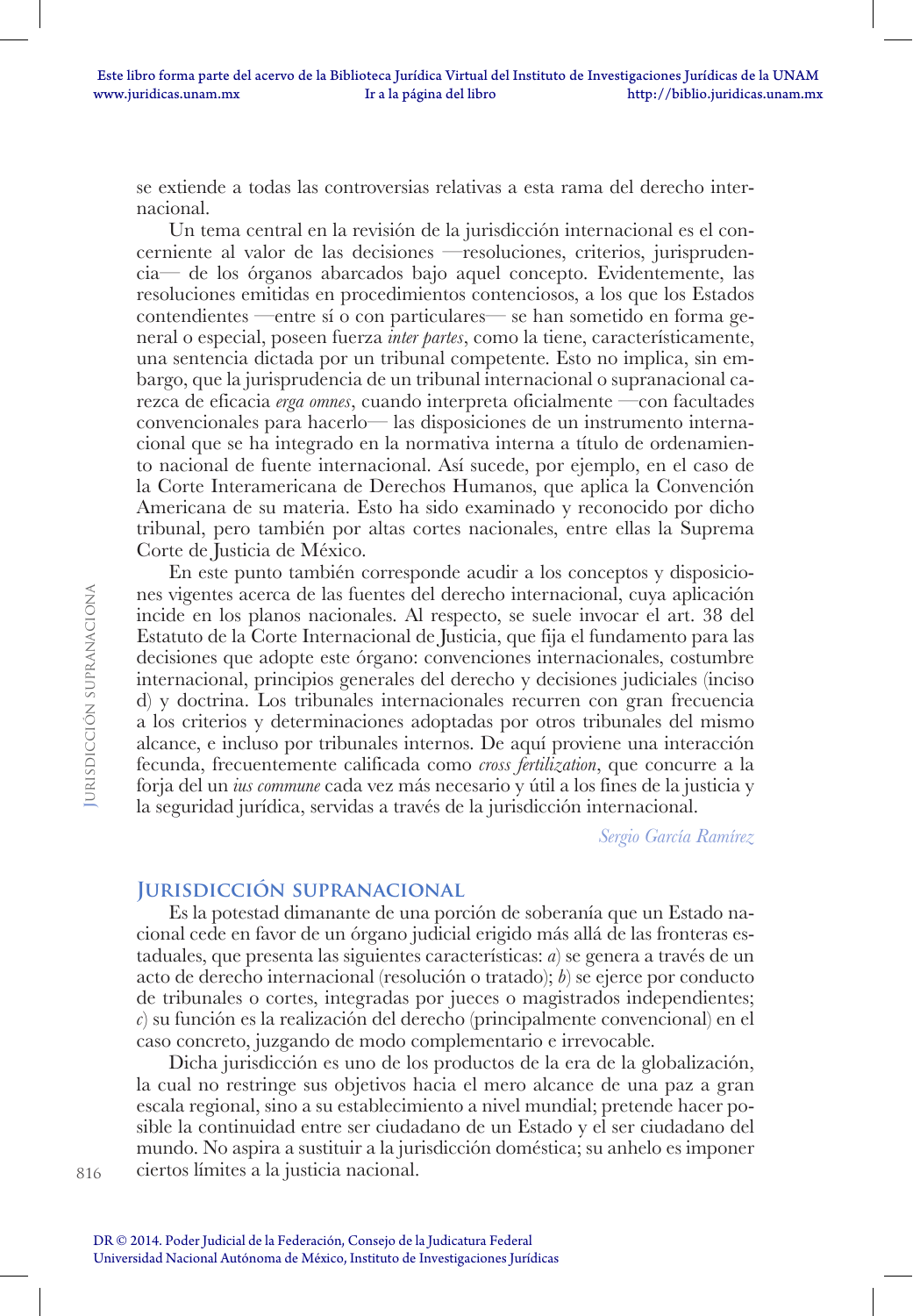Las bases teóricas de un *ius gentium pacis* fueron construidas desde antaño (por ejemplo, la obra de Mirkine-Guetzévitch, *Derecho constitucional internacional*, París, 1933), bajo la premisa de que temas como la seguridad interna, la previsión de la existencia, el bienestar económico o la protección del medio ambiente, son tareas que exceden los límites de los Estados, quienes son —dado el concepto de "complementariedad" de una República mundial— los responsables primarios de otorgar a los individuos la garantía inmediata del derecho, empero, cuando ese afianzamiento no se brinda o resulta insuficiente, surgirá el sistema supranacional, a fin corregir ese déficit. Entonces, es posible que en el tráfico jurídico cotidiano acontezcan fricciones entre los diversos operadores del sistema (tanto individuos como órganos de derecho público), y por ende, es menester la implementación de medios civilizados de solución de los conflictos.

En ese orden de ideas, el art. 33 de la Carta de las Naciones Unidas incluye entre los medios pacíficos de solución de controversias, el denominado *arreglo judicial*, el cual implica un medio de solución de naturaleza jurídica, caracterizado por la intervención de órganos compuestos por jueces plenamente independientes de las partes en la controversia, que ejercen sus competencias, normalmente de forma permanente, a través de un procedimiento judicial de carácter contradictorio y que resuelve la diferencia que les es sometida mediante sentencias que tienen siempre carácter obligatorio para las partes en litigio. Dicho medio de solución de controversias se asemeja en buena medida al mecanismo básico de solución de diferendos empleado en los ordenamientos jurídicos estatales, que no es otro que el acceso a la justicia a través de un recurso judicial efectivo. Sin embargo, dicha componenda judicial presenta claras diferencias con los sistemas judiciales estatales, tanto por lo que se refiere a la estructura de la propia jurisdicción supranacional, a la forma de atribución competencial, a la legitimación de los interesados en el proceso, a la naturaleza de las sentencias dictadas por los órganos judiciales y al peso y lugar que corresponde al arreglo judicial en el sistema global de aplicación del derecho internacional.

Los tribunales supranacionales son autónomos entre sí, carecen de ubicación única y jerarquizada y su competencia no es automática, sino que requieren de declaraciones expresas de voluntad de los Estados para ser reconocidas sus funciones. Sus sentencias generalmente son meramente declarativas y carecen de efecto ejecutivo. Los temas de legitimación y de admisibilidad de las causas, tampoco son uniformes entre cada uno de ellos. El *leitmotiv* del proceso formador de esa jurisdicción obedece a la aparición de una idea orientada a la paz y a la solidaridad internacional, entelequia que carecerá de concreción a menos que se realicen esfuerzos especiales y quizás, el más difícil, es la renuncia a parcelas sustantivas de soberanía.

En 1840 se generó un proyecto de los ingleses y los norteamericanos, consistente en establecer *A Congress of Nations.* En 1870 se planteó el proyecto de la Unión Interparlamentaria, y en 1873 la Cámara de los Comunes aceptó la celebración de tratados de arbitraje comercial. Luego surgieron otros debates, gestándose la tendencia hacia una cooperación parlamentaria en favor de la paz y del arbitraje internacional.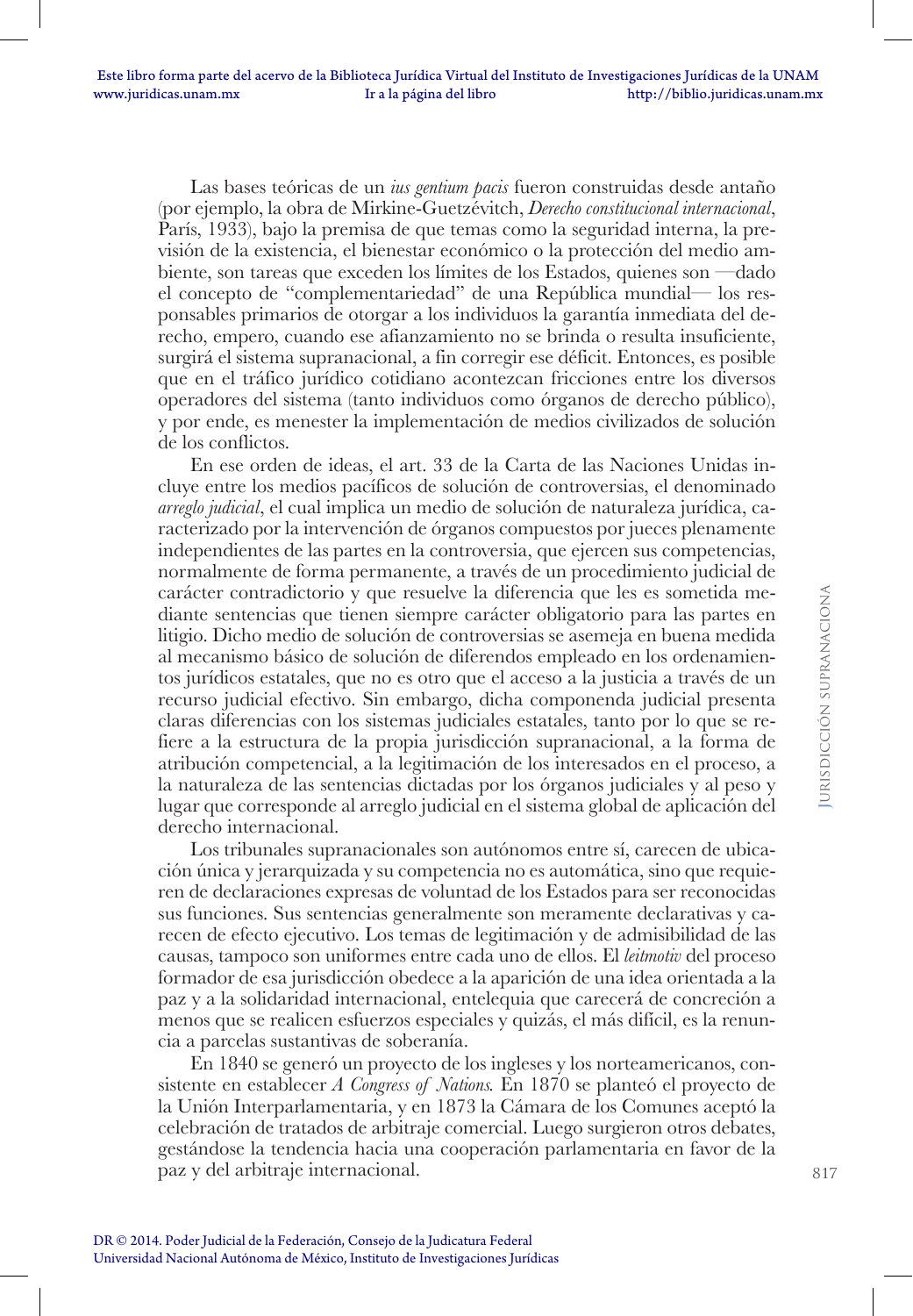El surgimiento de tribunales supranacionales permanentes, como medio de solución de controversias, es un fenómeno característico del siglo XX, que se extendió progresivamente en esa centuria, siempre a la par de las organizaciones internacionales en la sociedad internacional. La primera manifestación real y efectiva de ese proceso se produjo en el marco regional americano. El 20 de diciembre de 1907, las repúblicas de Guatemala, Honduras, El Salvador, Nicaragua y Costa Rica firmaron un Tratado de Paz y Amistad en Washington. En las convenciones de este tratado se creó la Corte de Justicia Centroamericana (también conocida como la Corte de Cartago), para el arbitraje obligatorio en los conflictos político-sociales de esos países. Por un periodo de diez años Costa Rica sería la sede de esta institución, con asiento en Cartago y luego en San José. Esta Corte se extinguió jurídicamente en marzo de 1918.

Tras la Primera Guerra Mundial acontecieron otros impulsos (unos más efectivos que otros) para la instauración de jurisdicciones de alcance general. El primer intento para fincar una responsabilidad individual en el ámbito internacional aparece en el Tratado de Paz de Versalles de 28 de junio de 1919 (que puso fin a esa guerra), en donde se dispuso, para el enjuiciamiento del *Káiser*, que debía establecerse un tribunal penal internacional. No obstante, tal modelo sancionador no pasó a ser más que una anécdota, pues no llegó jamás a implementarse (al exemperador alemán se le concedió asilo en los Países Bajos, nunca se le juzgó). El segundo envión se sitúa en el Pacto de la Sociedad de las Naciones, donde se previó la existencia de un Tribunal Permanente de Justicia Internacional, que vio la luz en 1920, una vez que la Asamblea General aprobó el proyecto de Estatuto, elaborado por un Comité de Expertos. Dicho Tribunal tuvo su sede en La Haya, que desde entonces se convirtió en la capital judicial del mundo. Su actividad se vio truncada por la Segunda Guerra Mundial y dejó de existir formalmente el 18 de abril de 1946. Empero, inspiró lo que ahora es la Corte Internacional de Justicia, cuyo fundamento se encuentra en los arts. 7 y 92 de la Carta de las Naciones Unidas. Otro antecedente importante es el proceso instruido por el Tribunal Militar Internacional de Nüremberg (1945), que hizo factible no solo la protección directa y efectiva de los derechos humanos, sino y sobre todo, la posibilidad de sancionar a individuos por la comisión de crímenes contra la humanidad, acaecidos durante la Segunda Guerra Mundial.

En la actualidad, los principales tribunales que ejercen la jurisdicción supranacional son el Tribunal Internacional del Derecho del Mar; los tribunales internacionales de derechos humanos (el Tribunal Europeo de Derechos Humanos, la Corte Interamericana de Derechos Humanos, la Corte Africana de Derechos Humanos y de los Pueblos); los tribunales penales internacionales (la Corte Penal Internacional y los Tribunales *ad hoc* para ex-Yugoslavia y Ruanda); el sistema jurisdiccional de la Unión Europea (Tribunal de Justicia, Tribunal General, tribunales especializados), y la Corte Internacional de Justicia.

*Jorge Rivero Evia*

818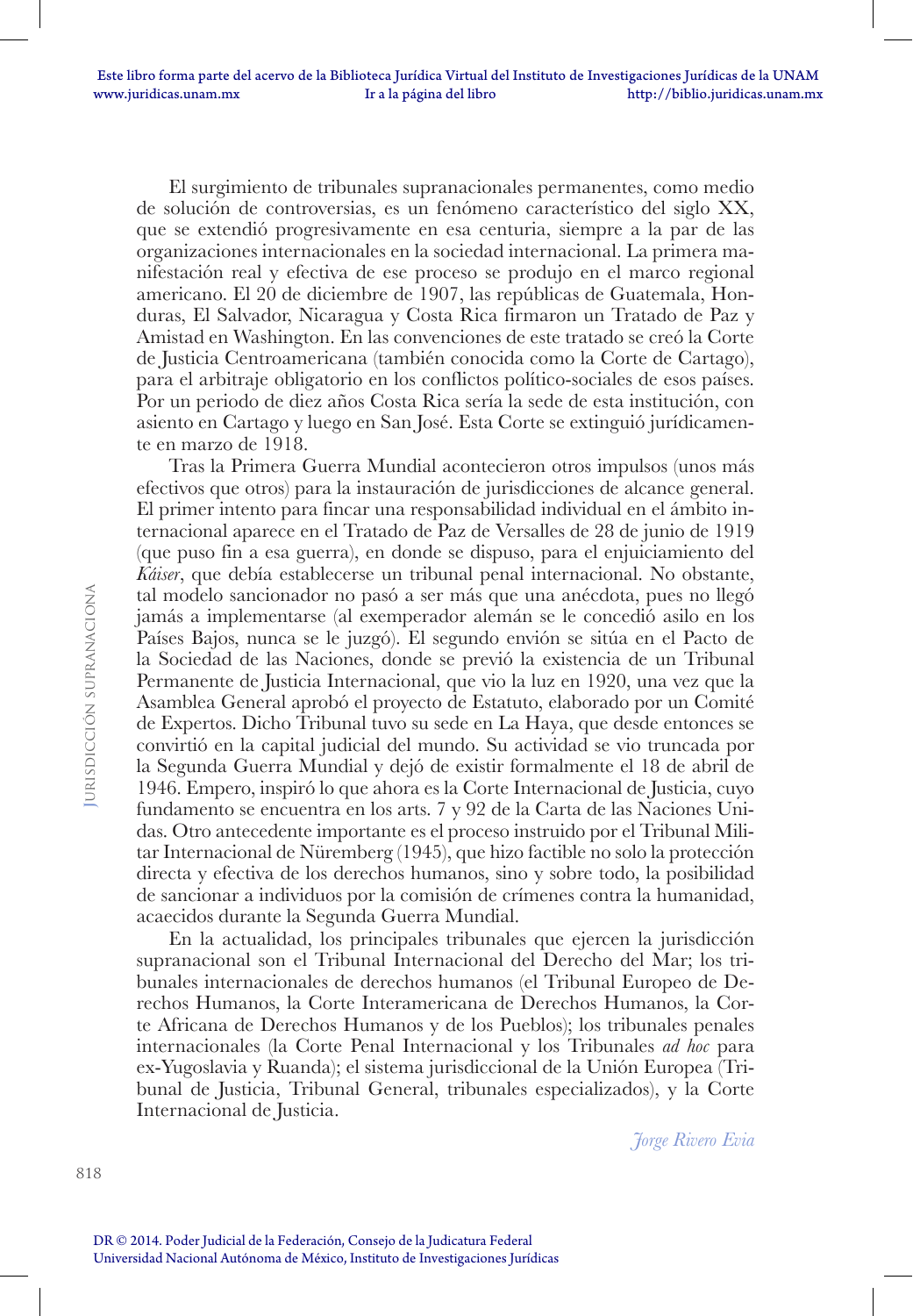## **Jurisfirma**

El jurisfirma fue un proceso foral para preservar de infracción de fueros y evitar contrafueros, liberando de toda violencia al oprimido al moderar, conforme a derecho, los injustos arrebatos, lo mismo de los reyes y sus jueces, que de quienes habitaban el reino.

Por medio del proceso foral aragonés de jurisfirma, *firma juris*, firma de derecho, o proceso de firma de derecho, se mantenía a alguno en la posesión de los bienes o derechos que se suponían pertenecerle, y precisamente a través de él podía el justicia mayor avocarse al conocimiento de cualquiera causa incoada ante otro tribunal, garantizando de los efectos de la condena impuesta por este, los bienes de los que recurrían a su asistencia. En consecuencia, se decretaba por el justicia mayor, y después, cuando desapareció este juez del Medievo, lo decretaría la Audiencia de Aragón, la más absoluta prohibición a quien lo obtenía, de molestarlo en sus derechos, en su persona o en sus bienes, según fuese el objeto del pedimento. En tal sentido, por el carácter de juez supremo que se le otorgó al funcionario competente del proceso foral de jurisfirma, y los derechos que encaminaba a salvaguardar el mismo proceso, puede considerarse un precedente de los procesos constitucionales contemporáneos.

Con este procedimiento jurídico no solo se garantizaba a la persona en sí, sino también se garantizaba a la propiedad, en relación con la misma, no pudiendo aquella ser presa, ni tampoco despojada de sus bienes, sino hasta que se hubiese dictaminado la sentencia, en el juicio correspondiente, a cuyo fin el que pedía el amparo por medio de este proceso foral, daba fianza como garantía de su derecho, y a su vez confería firma el justicia mayor, de donde se originaron las llamas firmas —*ne pendiente apellatione*—. El firmar el derecho o apellidar (de estas formas se denominaba el acto por el cual se promovía el proceso) se realizaba no solo contra actos de jueces, constituyéndose en el control de legalidad de los actos de tribunales inferiores, sino también en contra de oficiales e incluso de particulares. Más aún, las firmas tuvieron un carácter revisorio, a manera de la casación, en donde el justicia mayor amparaba las libertades del reino, en contra de las arbitrariedades que hubiesen cometido o que pudieran cometer el monarca y las demás autoridades.

El jurisfirma fue estatuido en el Privilegio General, otorgado por Pedro III, en 1283, y elevado a la condición de fuero, por Pedro IV, en 1348, el cual ha sido comparado con la Carta Magna inglesa. Existían diversos tipos de firmas de derecho: *a*) las comunes o volanderas (denominadas así por la extensión y generalidad de su aplicación), que podían ser simples o motivadas; *b*) las causales, divididas en posesorias o titulares; *c*) las de agravios hechos y temidos; y *d*) las de apelación.

La decadencia y desuso de los procesos de firma se aprecia en el Reglamento de 26 de septiembre de 1835, sobre administración de justicia; y posteriormente en los Decretos de Nueva Planta de 29 de junio de 1707, y especialmente por el decreto de 29 de julio de 1707, expedido por el primer rey borbónico, Felipe V.

*Juan Rivera Hernández*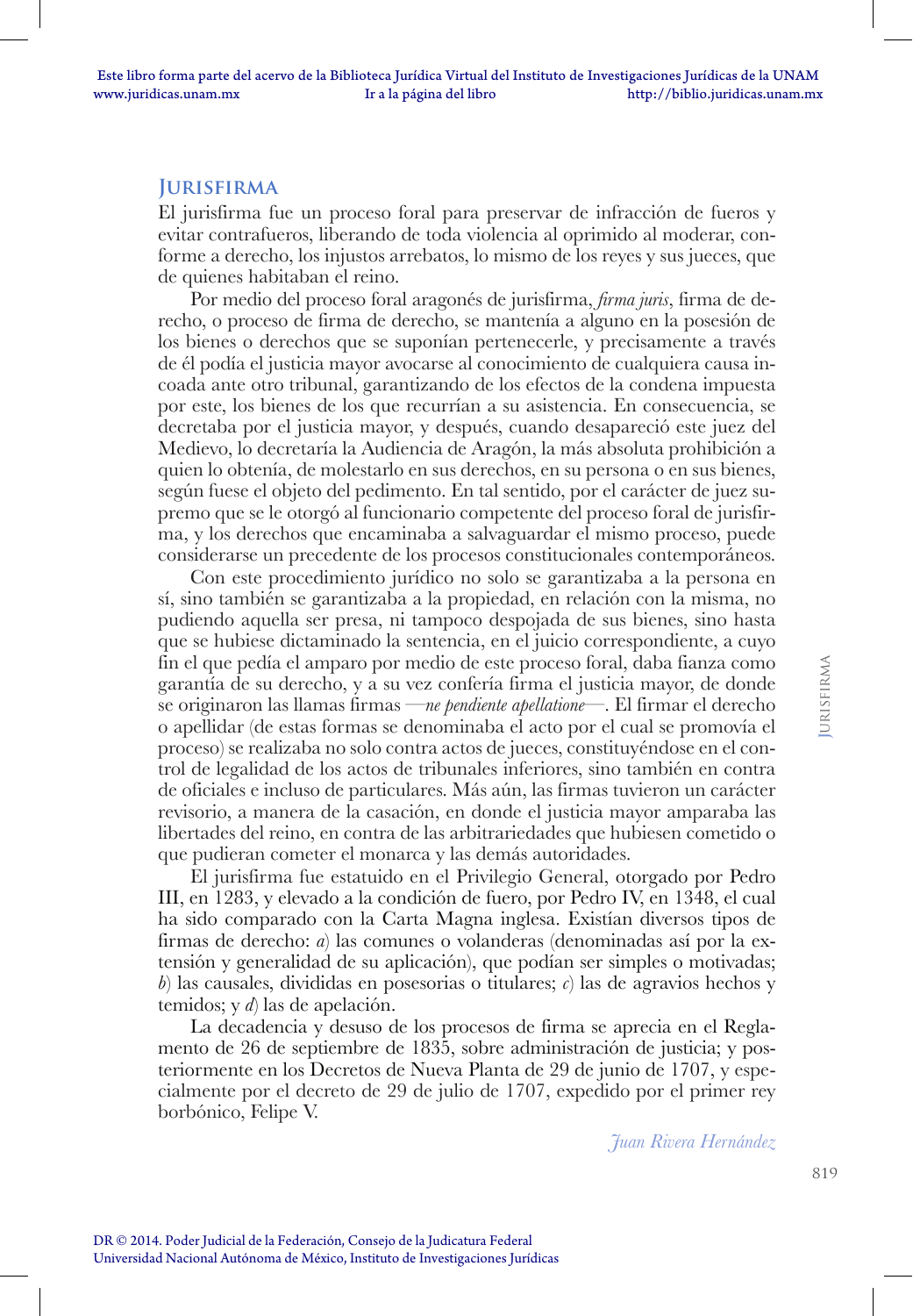#### **Jurisprudencia constitucional**

La jurisprudencia constitucional se refiere al conjunto de sentencias que emiten los tribunales constitucionales en su carácter de intérpretes supremos de la Constitución, en particular, a los fundamentos jurídicos o *ratio decidendi* de las resoluciones. Se relaciona con el concepto procesal de jurisprudencia, entendida como el conjunto de sentencias de los tribunales y la doctrina que se contiene en ellas, acepción que tiene su origen en el principio de *stare decisis* del derecho angloamericano. En este sentido, la jurisprudencia constitucional es también fuente formal de derecho en tanto produce normas jurídicas generales aplicables a casos futuros indeterminados.

En el sistema jurídico mexicano, la jurisprudencia constitucional —como doctrina del intérprete supremo de la Constitución— se forma a través de las decisiones pronunciadas en los distintos medios de control constitucional. Al respecto, el párrafo décimo del art. 94 constitucional reserva a la ley la fijación de los términos en que será obligatoria la jurisprudencia que produzcan los órganos del Poder Judicial de la Federación sobre la interpretación de la Constitución y normas generales, así como los requisitos para su interrupción y sustitución.

En las acciones de inconstitucionalidad y controversias constituyen jurisprudencia obligatoria las razones contenidas en los considerandos que funden los resolutivos de las sentencias aprobadas por cuando menos ocho votos (art. 43 de la L. R.). Es decir, tratándose de estos medios de control constitucional, la ley contempla un sistema de precedentes en el que son las reglas explícitas o implícitas contenidas en la argumentación y que justifican la resolución del caso (*ratio decidendi)* las que resultan obligatorias para todas las autoridades jurisdiccionales federales y del orden común, cuando se cumpla con la votación exigida. Este sistema de precedentes difiere del tradicional sistema de "jurisprudencia obligatoria", surgido en el contexto del juicio de amparo, en donde no son las razones del fallo, sino el criterio identificado en una tesis publicada, el que reviste obligatoriedad.

En materia de amparo, la jurisprudencia puede establecerse: (i) por reiteración de criterios del Pleno o de las salas de la Suprema Corte Justicia de la Nación o por los tribunales colegiados de circuito; (ii) por contradicción de criterios, la cual se establece por los mismos órganos y, además, los plenos de circuito, o, (iii) por sustitución, a petición de los magistrados o ministros integrantes de un tribunal colegiado de circuito, un pleno de circuito o una sala de la Corte. La jurisprudencia se puede interrumpir y dejar de tener carácter obligatorio cuando se pronuncie una sentencia en sentido contrario.

La jurisprudencia por reiteración del Pleno de la Suprema Corte de Justicia de la Nación se establece cuando se sustente un mismo criterio en cinco sentencias no interrumpidas por otra en contrario, resueltas en diferentes sesiones, por una mayoría de cuando menos ocho votos. Las salas y los tribunales colegiados establecen jurisprudencia en los mismos términos, pero la votación requerida es de cuatro votos para las primeras, y unánime para los segundos.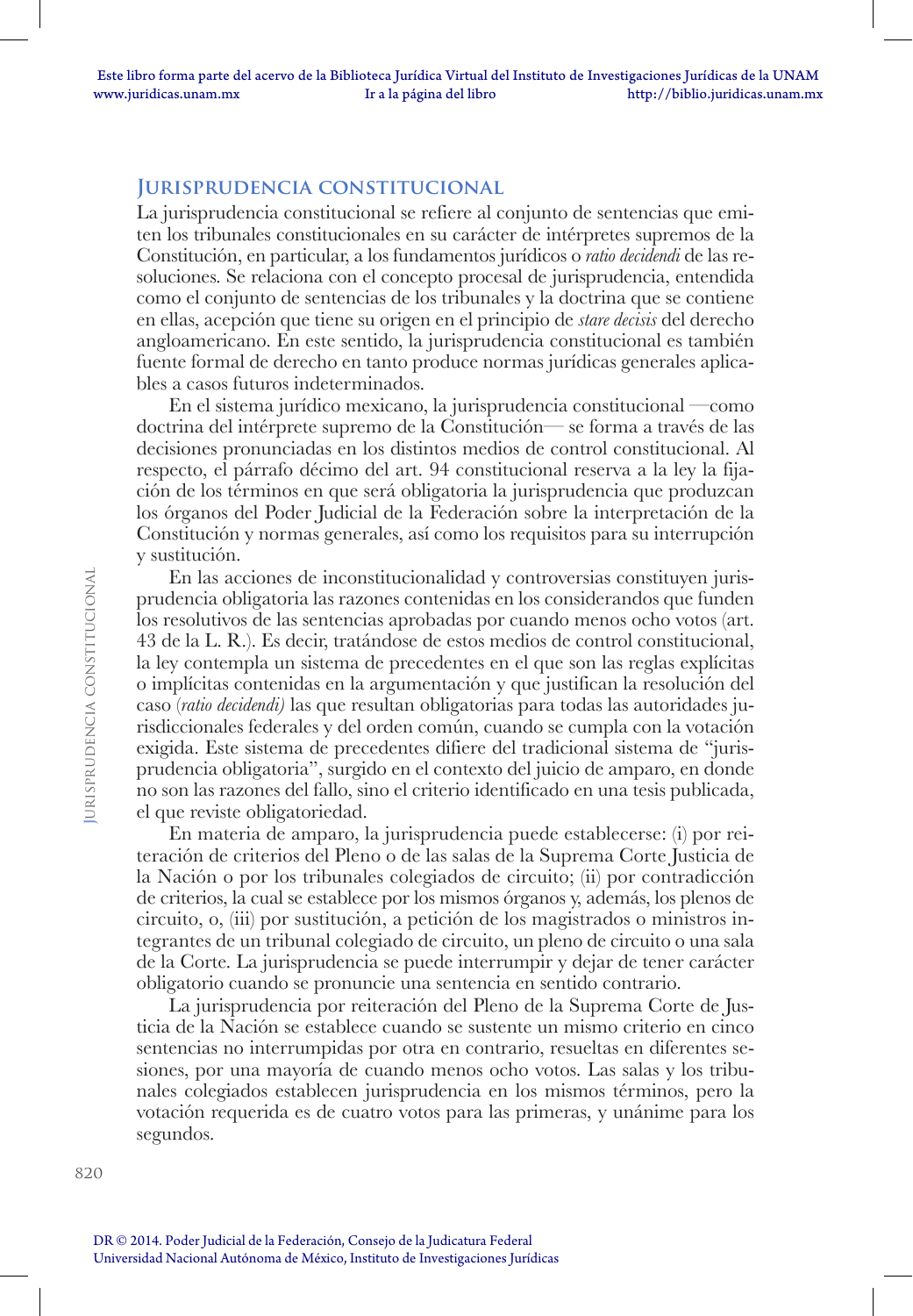La jurisprudencia por contradicción de tesis se establece al dilucidar los criterios discrepantes sostenidos entre los órganos del Poder Judicial de la Federación. Así, el Pleno de la Suprema Corte resuelve las contradicciones suscitadas entre sus salas; el Pleno o las salas del alto tribunal resuelven, según la materia, cuando se susciten entre los plenos de circuito de distintos circuitos, o en materia especializada de un mismo circuito o entre sus tribunales de diversa especialidad, así como entre los tribunales colegiados de diferente circuito; los plenos de circuito, cuando se susciten entre los tribunales colegiados del circuito correspondiente. El órgano que resuelva puede acoger uno de los criterios discrepantes, sustentar uno diverso o declarar la contradicción inexistente o sin materia.

En materia electoral, el Tribunal Electoral del Poder Judicial de la Federación está facultado para emitir jurisprudencia, la cual se establece por la Sala Superior mediante la reiteración de un mismo criterio en tres sentencias no interrumpidas por otra en contrario o a través de la resolución de una contradicción de criterios entre dos o más salas, o entre estas y la Superior, o, por las salas regionales, mediante reiteración en cinco sentencias no interrumpidas por otra en contrario. Esta jurisprudencia es obligatoria para las salas y el Instituto Federal Electoral, así como para las autoridades electorales locales en asuntos relativos a derechos político-electorales de los ciudadanos o en aquellos en que se hayan impugnado actos o resoluciones de esas autoridades. A su vez, las contradicciones que puedan suscitarse entre las salas del Tribunal Electoral y las salas o el Pleno de la Suprema Corte de Justicia de la Nación, deben ser resueltas por este último.

Adicionalmente a la jurisprudencia constitucional que generan los órganos del Poder Judicial de la Federación, la Suprema Corte de Justicia de la Nación, al resolver la contradicción de tesis 293/2010, determinó que la jurisprudencia de la Corte Interamericana de Derechos Humanos también tiene fuerza vinculante para los jueces nacionales, con independencia de que el Estado mexicano haya sido parte en el litigio. Las razones para ello se fundan en que dicha jurisprudencia dota de contenido a los derechos humanos establecidos en la Convención Americana sobre Derechos Humanos, la cual constituye parámetro de control de regularidad del ordenamiento jurídico mexicano. El carácter vinculante de la jurisprudencia interamericana exige a los operadores jurídicos mexicanos, en primer lugar, que cuando el criterio se haya emitido en un caso en el que el Estado mexicano no haya sido parte, la aplicabilidad del precedente al caso específico se determine con base en la verificación de la existencia de las mismas razones que motivaron el pronunciamiento; que en todos los casos en que sea posible, se armonice la jurisprudencia interamericana con la nacional, y que, de no ser posible, se aplique el criterio que resulte más favorecedor para la protección de los derechos humanos de las personas, todo lo cual encuentra fundamento en las herramientas interpretativas que el art. 1o. constitucional impone a todos los operadores jurídicos.

*Arturo Zaldívar Lelo de Larrea*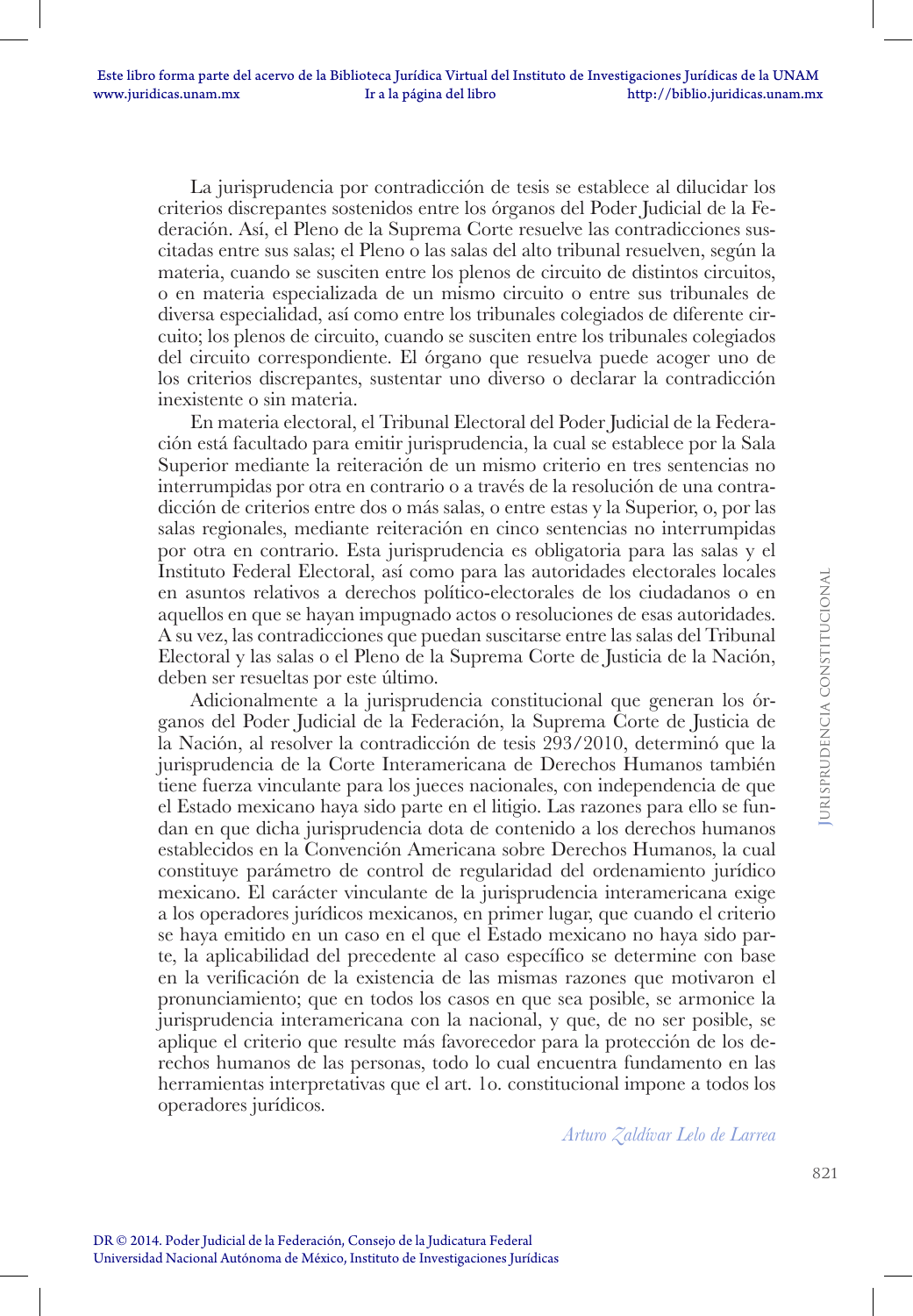#### **Jurisprudencia de los tribunales constitucionales**

1. El derecho constitucional, a la par de los otros sectores de la ciencia jurídica, tiene una importante base jurisprudencial. Tal característica ha sido consolidada en los Estados Unidos de América, donde se sostiene que la jurisprudencia de la Corte Suprema produzca efectos normativos, en concordancia a una regla que incluye las decisiones judiciales entre las fuentes del derecho. Pero también en otros sistemas donde vienen sistemas de justicia constitucional, algunos tipos de sentencia (en particular aquellas de inconstitucionalidad), vienen insertas en el catálogo de las fuentes del derecho. En algunos casos (España) el valor normativo de la jurisprudencia de los tribunales constitucionales está disciplinado por las Constituciones, en otros es la consecuencia de los particulares tipos de sentencia adoptadas por los tribunales y por su autoritarismo.

Los tribunales han individualizado diversas modalidades de solución de controversias, no tanto sobre la base de una teoría abstracta, cuando tomados por la necesidad de ponderar los efectos de las propias decisiones y de calibrarlas sobre la base del impacto que puedan provocar sea sobre el sistema jurídico, sea en las relaciones con otros poderes del Estado, *in primis* con el Parlamento y con el Poder Judicial. Para tal fin, los tribunales constitucionales, a través de sus decisiones, tienden a instaurar un "diálogo", formas de colaboración con los otros poderes en el intento común de depurar los sistemas jurídicos de normas contrarias a la Constitución.

2. Los principales tipos de sentencias inspiradas a reglas entre Corte y legislador son constituidas por las sentencias c. d. "advertencias" y por aquellas finalizadas a reenviar en el tiempo los efectos de sus propios pronunciamientos.

Los jueces constitucionales recurren a las sentencias "advertencia" cuando están por afrontar cuestiones dotadas de un elevado grado de *politicidad* y prefieren limitarse a pronunciar su decisión en el sentido de la inconstitucionalidad de la norma impugnada, sin llegar a declararla expresamente. En este caso, el juez constitucional introduce una escisión lógica entre la parte dispositiva y la motivación: la primera desestima la cuestión de constitucionalidad; la segunda, al contrario, deja entrever claramente que las dudas de constitucionalidad son fundadas. El juez en tal modo insta al legislador a intervenir.

En otros casos, el juez constitucional modula los efectos temporales de las decisiones de aceptación: de este modo, asegura al gobierno y al parlamento el tiempo necesario para colmar las lagunas provocadas por la decisión de aceptación. En general, tal resultado es obtenido adoptando: *a*) sentencias que constatan la incompatibilidad de una disposición respecto de las normas constitucionales, sin —aún— declarar su nulidad (sentencias de simple incompatibilidad, como en la República Federal de Alemania); *b*) sentencias que difieren efectos temporales de la declaración de inconstitucionalidad de una disposición (como en el caso del Tribunal Constitucional austriaco).

Con otro tipos de sentencias los tribunales constitucionales no buscan un diálogo con el legislador, pero se sustituye a él: es el caso de las c. d. sentencias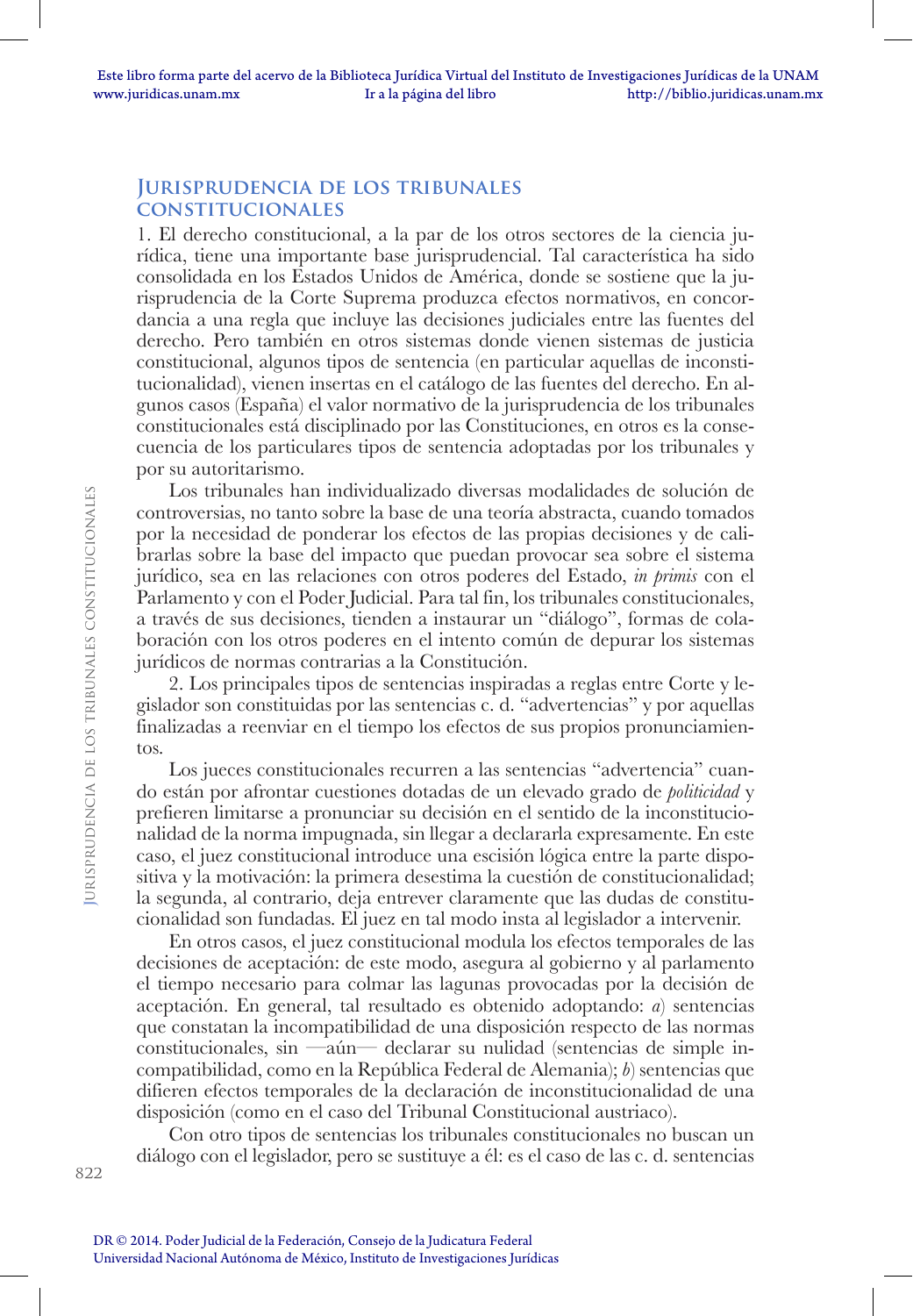"adhesivas" con las cuales una disposición es declarada inconstitucional en cuanto contiene una "laguna" y necesita de una integración normativa que da directamente el juez constitucional. En tal modo, el Tribunal introduce en el sistema normas nuevas, especialmente cuando el parámetro de la resolución de constitucionalidad es constituido por el principio de igualdad y de no discriminación.

Para limitar la interferencia con las prerrogativas parlamentarias que tales pronunciamientos determinan, en ocasiones, los tribunales constitucionales adoptan sentencias llamadas "adhesivas de principio". Con estas decisiones la Corte no introduce directamente en el sistema nuevas normas jurídicas, pero define los principios a los cuales el legislador mismo se deberá inspirar.

3. En los sistemas donde funciona la *judicial review*, la relación entre el control de constitucionalidad y la aplicación de las leyes se desarrolla en modo del todo lineal, desde el momento que la interpretación constitucional que los jueces deben utilizar al momento de aplicar una determinada disposición.

En este caso, la posibilidad de un contraste interpretativo entre la Corte Suprema y los jueces es anulado por las características del sistema: sea porque la jurisprudencia de la Corte constituye un precedente vinculante, sea en cuanto en caso de dudas interpretativas o ante una nueva causa, los jueces deben utilizar el instrumento de la *certification of questions,* mediante la cual la Corte Suprema revoca la cuestión o la reenvía al juez competente adjuntando instrucciones vinculantes.

Los contratos entre jurisdicciones constitucionales y gobierno parecen, por el contrario, difícilmente eludibles en los ordenamientos donde operan sistemas abstractos y centralizados de justicia constitucional: en este caso, el control de constitucionalidad está separado de aquel de legalidad y viene reservado exclusivamente a un órgano, generalmente externo al judicial. Como consecuencia, la autonomía interpretativa del juez se debe confrontar y contraponer con el monopolio interpretativo de los tribunales constitucionales por lo que concierne a la conformidad de las normas con la Constitución.

Para regular de mejor manera las relaciones con la magistratura común, los tribunales constitucionales han desarrollado dos tipos de pronunciamientos que han permitido limitar las posibilidades de conflictos y las interferencias: se trata de las decisiones correctivas y las sentencias interpretativas, sea de rechazo o aceptación.

Con los pronunciamientos c. d. "correctivos", el juez constitucional no aborda el fondo de la cuestión; se limita a detectar que una determinada interpretación dada por el juez no es la correcta, en cuanto no ha tomado en cuenta el criterio del tribunal, del derecho viviente o del significado evidente de la disposición.

Este resultado es técnicamente posible partiendo de la distinción teórica entre disposición y norma. La primera representa la expresión lingüística mediante la cual se manifiesta la voluntad del órgano que emite un determinado acto jurídico; la norma, al contrario, constituye el resultado de un proceso interpretativo realizado sobre la disposición y que puede conducir, mediante el uso de la hermenéutica jurídica, a recabar más de una norma de una sola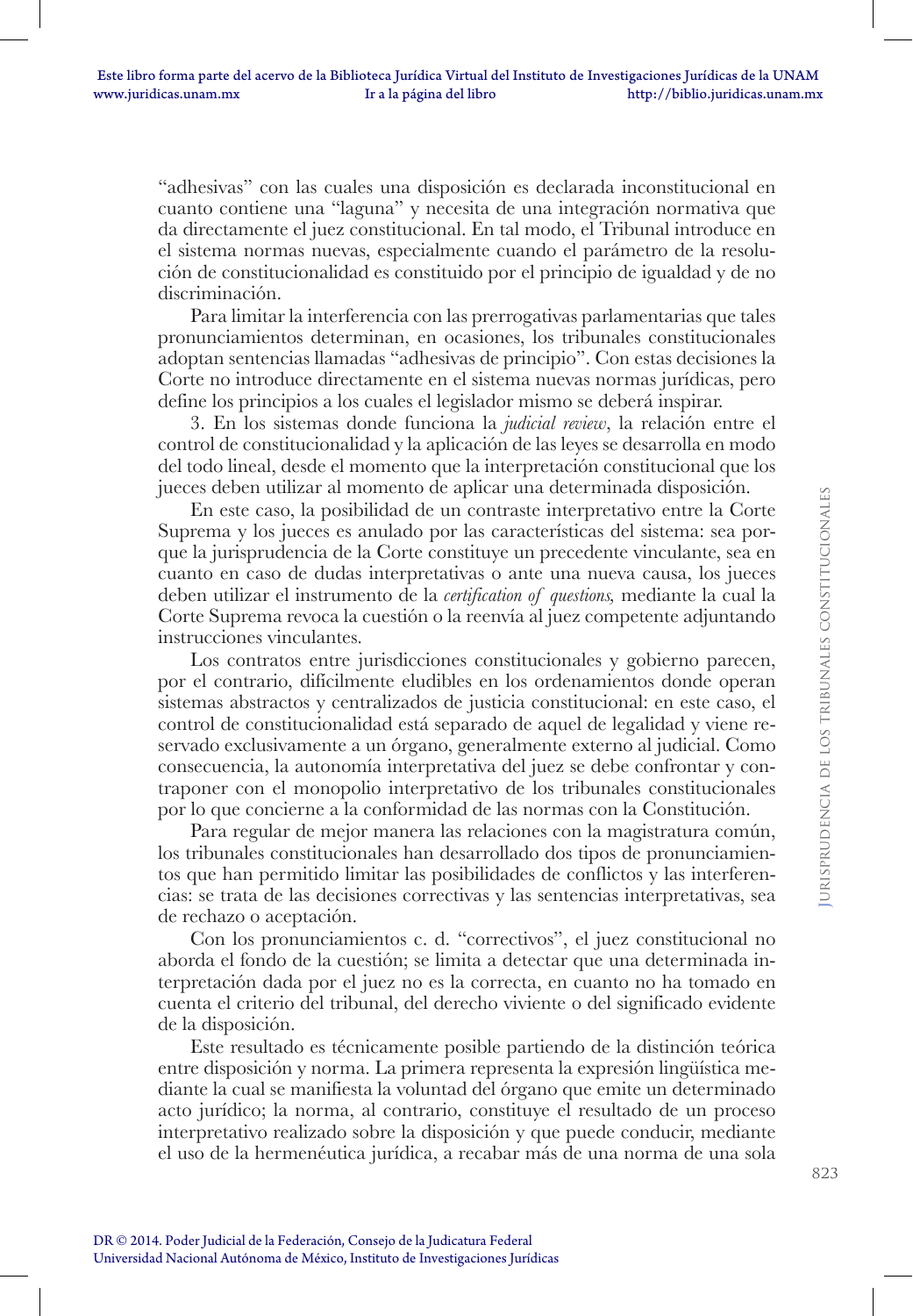disposición o una sola norma de más disposiciones. Hecha la distinción, resulta relevante por cuanto permite separar la norma del significado lingüístico originario de la disposición y la *voluntas legis* adquiere autonomía en la confrontación con la *voluntas legislatoris*.

Con las "sentencias interpretativas de rechazo" la Corte aborda la situación de fondo, declarándola infundada, por cuanto es posible atribuir a la disposición impugnada un significado normativo diferente de aquel tomado por el juez o por el recurrente, conforme a la Constitución: la Corte, entre los posibles significados de una disposición, opta por aquel que considera compatible con la Constitución, dejando a un lado aquellos que podrían ser contrarios a la Constitución. En este caso, sin embargo, la interpretación ofrecida por la Corte no tiene efectos *erga omnes:* no es vinculante y puede imponerse solamente gracias a la eficacia persuasiva de la motivación o por la autoridad del juez de las leyes.

En cambio, con las "sentencias interpretativas de aceptación", el juez constitucional elige, entre los posibles significados de una disposición, aquel incompatible con la Constitución y lo declara inconstitucional, mientras permanece abierta la posibilidad de dar a la disposición todos los demás significados. Con tal tipo de sentencia, el tribunal constitucional no elimina del sistema jurídico la disposición (como en las sentencias de aceptación), sino una de las normas que de tal disposición pueden obtenerse. La disposición, en otros términos, continúa siendo aplicada y, entonces, eficaz, con la excepción de la norma considerada inconstitucional.

*Giancarlo Rolla*

#### **Jurisprudencia electoral**

Cuando el sentido de la ley es dudoso, el juzgador tiene que echar mano de todos los recursos que le brinda la técnica interpretativa: declarativa, restrictiva, extensiva, progresista o evolutiva, gramatical, lógica-sistemática, histórica y finalista-teleológica.

La interpretación solo resulta posible cuando hay preceptos que así lo ameriten, pero cuando la cuestión sometida al conocimiento del juzgador no se encuentra prevista en el ordenamiento positivo, aquel no puede dejar de resolver. Si existe una laguna en la ley (que no en el derecho), debe el juzgador colmarla. La misma ley le ofrece los criterios que han de servirle para el logro de tal fin. Casi todos los códigos disponen que, en situaciones de este tipo, hay que recurrir a los principios generales del derecho o a la equidad.

La reiteración lisa y llana del texto legal en diversas sentencias no debe dar lugar a una tesis jurisprudencial: es más, dentro de las reglas para la elaboración, envío y publicación de las tesis que emiten los órganos del Poder Judicial de la Federación, así como el Tribunal Electoral, se encuentra aquella referente al texto de la tesis que exige "...reflejar un criterio novedoso: por ejemplo su contenido no debe ser obvio ni reiterativo".

El contenido sustancial de las tesis relevantes y de jurisprudencia se encuentra en las ejecutorias y resoluciones jurisdiccionales emitidas conjunta-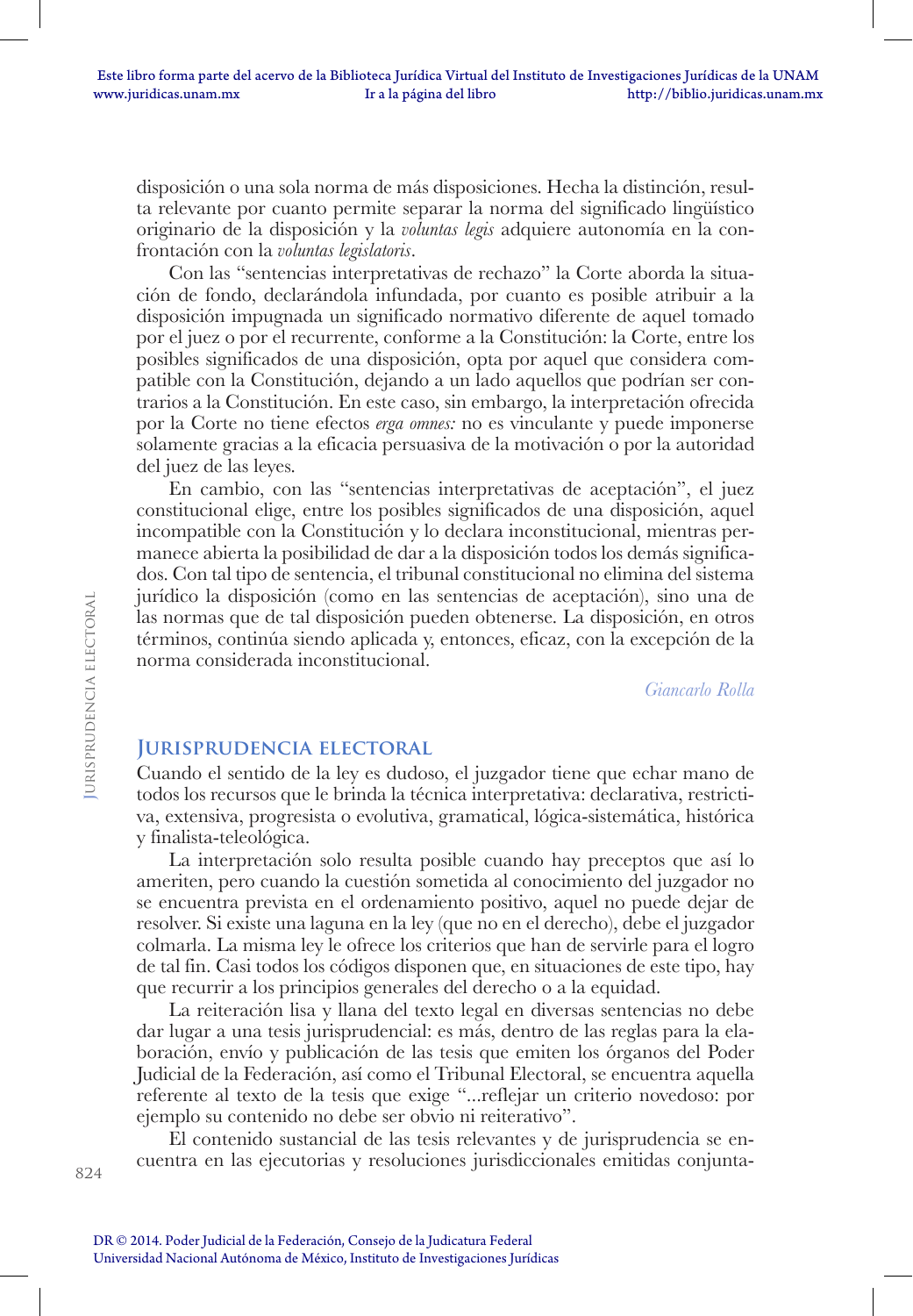mente por todos y cada uno de los magistrados de la Sala Superior del Tribunal Electoral del Poder Judicial de la Federación, desde la elaboración del proyecto por el ponente y sus secretarios, el enriquecimiento de los contenidos, en las sesiones previas, con el conocimiento y la experiencia de los demás magistrados, hasta su culminación en la sesión pública de resolución, además de la depuración y aprobación final a la que todos dedican muchas horas, con empeño, con gusto, con total dedicación, lo que eleva, considerablemente, la calidad de la redacción y concisión de las tesis y de la fuerza expresiva de los rubros adoptados.

Las autoridades judiciales que cuentan con la facultad de formar jurisprudencia aplicable a la materia electoral, de la obligatoriedad de esta, son en primer término, el Tribunal Electoral del Poder Judicial de la Federación (TEPJF), con fundamento en los arts. 94 y 99 de la Constitución Política de los Estados Unidos Mexicanos y los arts. 232 al 237 de la Ley Orgánica del Poder Judicial de la Federación. En este sentido, el párrafo octavo del art. 94 constitucional contempla que "La ley fijará los términos en que sea obligatoria la jurisprudencia que establezcan los Tribunales del Poder Judicial de la Federación sobre interpretación de la Constitución, leyes y reglamentos federales o locales y tratados internacionales celebrados por el Estado Mexicano, así como los requisitos para su interrupción y modificación". Asimismo, el art. 99 constitucional habla sobre la jurisprudencia electoral y el procedimiento relacionado con la fijación de la jurisprudencia.

Las salas regionales pueden establecer jurisprudencia con cinco sentencias no interrumpidas y ninguna en contrario, sostienen el mismo criterio de aplicación, interpretación e integración de una norma, siempre y cuando dicho criterio lo ratifique la Sala Superior del TEPJF; para ello la sala regional respectiva lo comunicará a la Sala Superior, a fin de que determine si procede fijar jurisprudencia.

La facultad de la Suprema Corte de Justicia de la Nación (SCJN) se establece en razón de lo expresado en el primer párrafo del art. 99 constitucional, que refiere: "El Tribunal Electoral será, con excepción de lo dispuesto en la frac. II del art. 105 de esta Constitución, la máxima autoridad jurisdiccional en la materia y órgano especializado del Poder Judicial de la Federación". Por lo que estamos en presencia de una excepción de la supremacía del TEPJF en su materia, la cual repercute en la jurisprudencia electoral, es decir, nos remitimos a la frac. II, del art. 105 constitucional, que dice: "La Suprema Corte de Justicia de la Nación conocerá, en los términos que señale la ley reglamentaria, de los asuntos siguientes: de las acciones de inconstitucionalidad que tengan por objeto plantear la posible contradicción entre una norma de carácter general y esta Constitución". De manera que cuando en forma directa o al resolver en contradicción de criterios entre la establecido por la jurisprudencia sustentada por el TEPJF y que pueda ser contradictoria con una sostenida por las salas o el Pleno de la SCJN, cualquiera de los ministros, de las salas o las partes podrán denunciar la contradicción para que el Pleno de la SCJN, determine cuál criterio habrá de prevalecer en adelante. O bien, cuando alguna de las personas señaladas en la frac. II, del art. en comento, promuevan una acción de inconstitucionalidad, en tal caso, el criterio sustentado por la SCJN será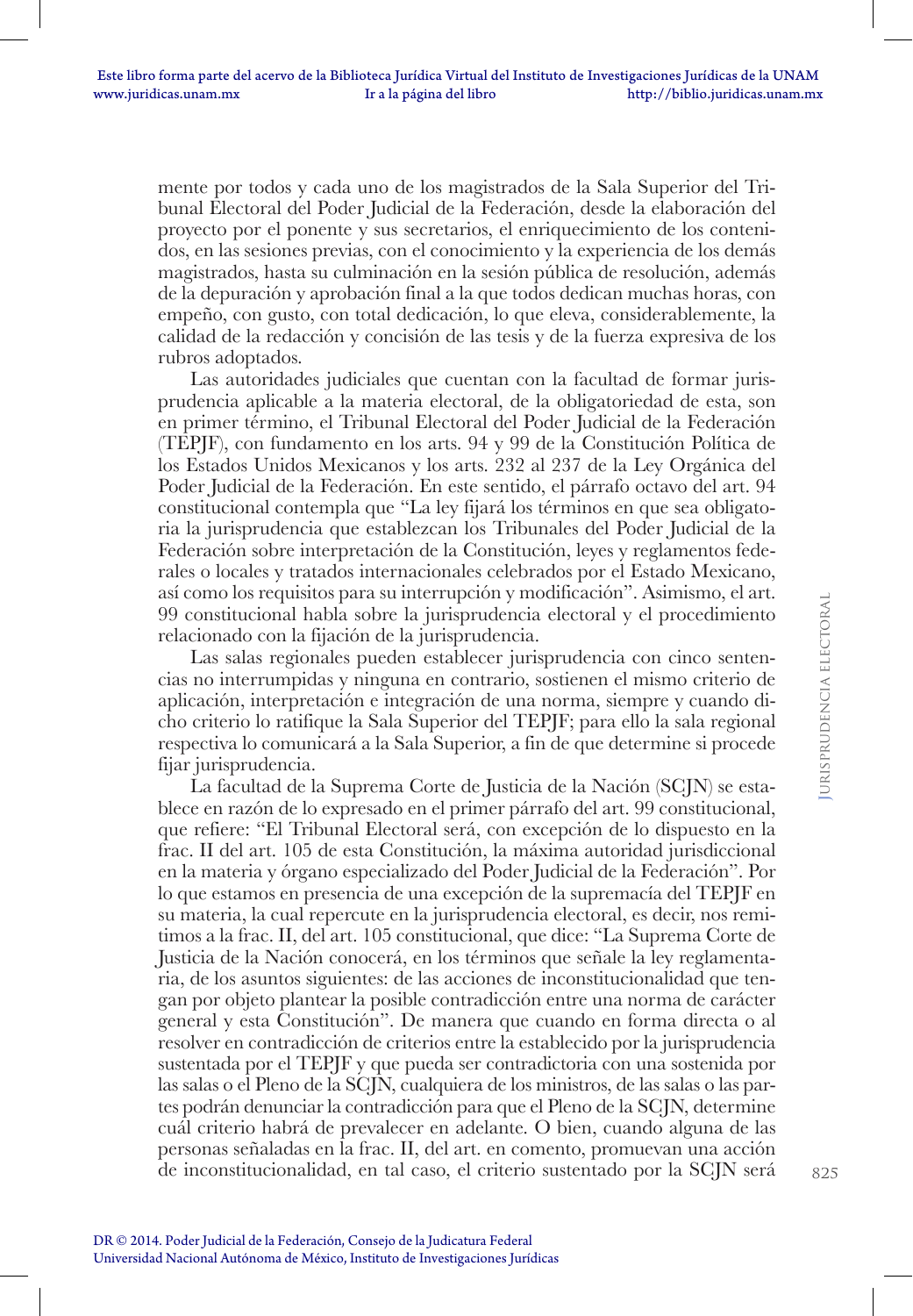obligatorio para el TEPJF, por lo que, en general, el único órgano facultado para interpretar la Constitución y dirimir controversias relativas a ella es la SCJN.

Los órganos encargados de impartir justicia electoral, y aun los administrativos de la materia, están obligados a acatar la jurisprudencia, excepto la SCJN. Ya hemos visto que tanto el TEPJF como la SCJN están facultados para emitir jurisprudencia electoral. Así pues, la jurisprudencia emitida por el Tribunal será obligatoria para los siguientes órganos:

— Sala Superior del TEPJF;

— Salas regionales del TEPJF;

— Instituto Federal Electoral;

— Autoridades electorales locales (tribunales, consejos, institutos, etcétera), y

— Colegios electorales.

A su vez, la jurisprudencia emitida por la SCJN será obligatoria para las salas del TEPJF, tanto la Superior como las regionales.

La jurisprudencia del Pleno de la SCJN será obligatoria para el TEPJF, cuando se refiera a la interpretación directa de un precepto de la Constitución Política de los Estados Unidos Mexicanos, y en los casos en que resulte exactamente aplicable.

Será obligatoria para las salas del TEPJF, la jurisprudencia que emite la SCJN, pero solo aquella establecida por el Pleno de la Corte, no así las de las salas, ni la de los tribunales colegiados de circuito, ya que el art. 94 de la Constitución remite que sea la ley secundaria la que fije los términos en que sea obligatoria la jurisprudencia que establezcan los tribunales del Poder Judicial de la Federación, por lo que debe estarse al art. 235 de la Ley Orgánica del Poder Judicial de la Federación.

Será obligatoria en todos los casos para la Sala Superior y para las salas regionales, la jurisprudencia dictada por el TEPJF, según el art. 233 de la Ley Orgánica del Poder Judicial de la Federación, y para que resulte obligatoria se requiere la declaración formal de la Sala Superior, de conformidad con el último párrafo del art. 232 de la referida Ley Orgánica.

En materia electoral, el sistema de formación de la jurisprudencia por reiteración aparece por primera vez en 1991, a pesar de que el Tribunal de lo Contencioso Electoral, desde 1988, editó una obra que contenía los principales criterios sustentados por dicho órgano jurisdiccional; pues tal compilación, en una nota aclaratoria, sostuvo correctamente que dichos criterios solo tenían "...el propósito de ofrecer una información sistematizada de esos proveídos; ya que la normatividad legal que le es aplicable (artículo 60 de la Constitución Política y el Código Federal Electoral), no previene la integración de jurisprudencia en materia electoral".

A partir de 1996 este sistema incluye tanto a la Sala Superior, cuando en tres sentencias no interrumpidas por otra en contrario sostenga el mismo criterio de aplicación, interpretación o integración de la norma, como a las salas regionales que en su caso debe sostenerse en cinco sentencias. Esta jurisprudencia no solo obliga a las salas del propio Tribunal, sino como se dijo anteriormente, a las autoridades electorales federales y locales.

**J**urisprudencia electoral

**URISPRUDENCIA ELECTORAL**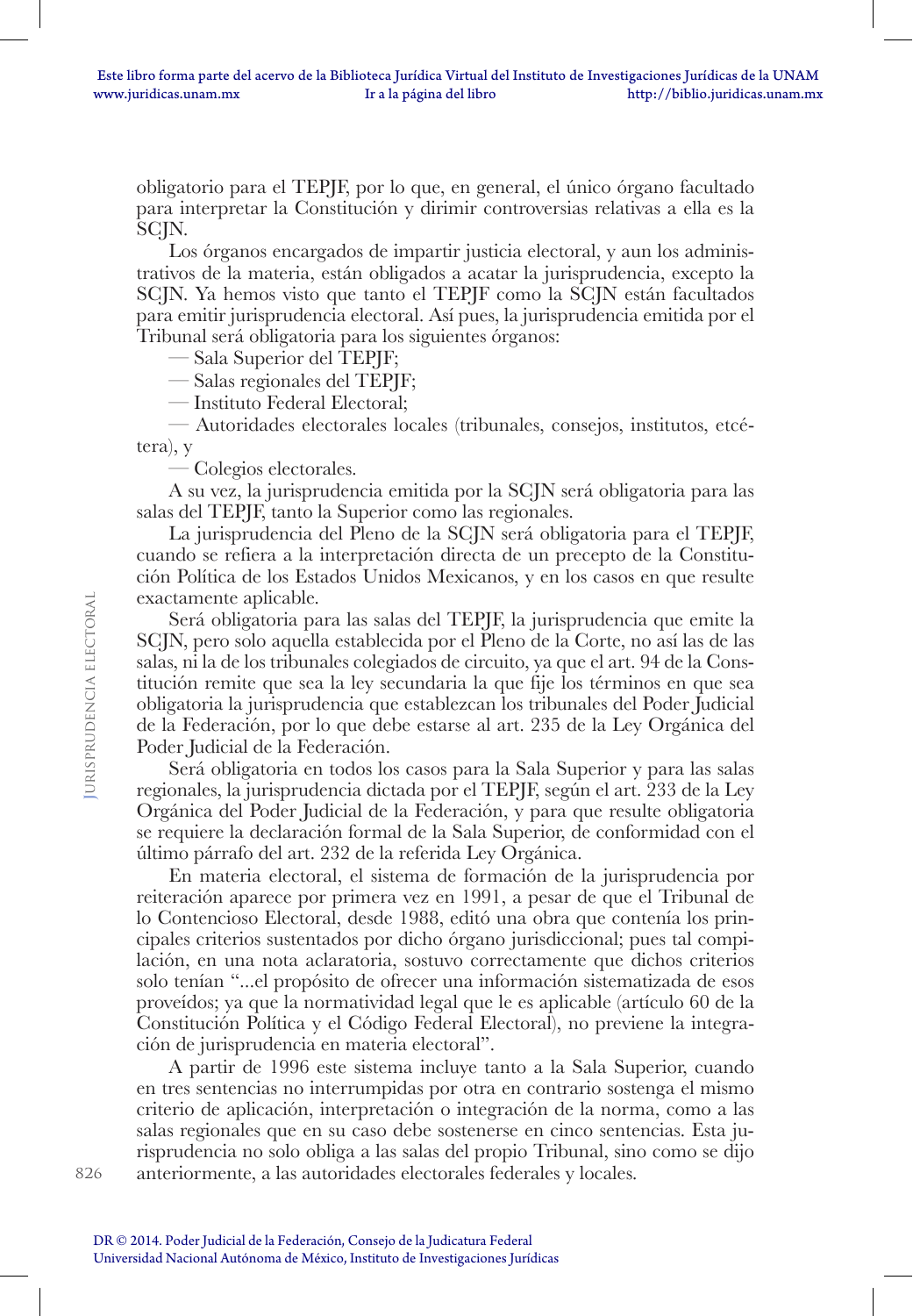El sistema de integración de jurisprudencia por reiteración requiere además de otro elemento indispensable, no basta la sola repetición del criterio en el número de veces ordenado por el legislador, sino que es necesario contar con la declaración formal de la Sala Superior para que el criterio de jurisprudencia resulte obligatorio, así lo sostiene a la letra el art. 232 último párrafo de la Ley Orgánica del Poder Judicial de la Federación. En otras materias, como el juicio de amparo, la jurisprudencia que deriva de este sistema resulta obligatoria aun sin que se haya redactado el texto, basta tan solo la existencia del quinto precedente en el mismo sentido.

El segundo sistema tradicional de integración de la jurisprudencia en materia electoral lo constituye el denominado por unificación.

Este sistema consiste en que una sola sentencia forma jurisprudencia; no se requiere de la reiteración o repetición del criterio contenido en ella, sino de que dicho fallo sea el que dirima una contradicción de tesis.

La regla general es que solo existe contradicción de tesis de jurisprudencia entre sí o de una tesis de jurisprudencia con una tesis aislada, emitidas por salas diversas, pues si son emitidas por la misma sala no estaremos en presencia de una contradicción, sino de una interrupción de tesis. Sin embargo, en materia electoral este sistema por unificación acarrea ciertas excepciones a la regla general antes referida, pues la ley permite su procedencia aun entre criterios que ni son tesis de jurisprudencia, ni son tesis aisladas (ahora denominadas tesis relevantes), sino meras consideraciones en los fallos emitidos por dos o más salas regionales.

El citado art. 232, frac. II, de la Ley Orgánica, señala que la jurisprudencia del TEPJF será establecida cuando las salas regionales, en cinco sentencias no interrumpidas por otra en contrario, sostengan el mismo criterio de aplicación, interpretación o integración de una norma y la Sala Superior lo ratifique.

La Ley General del Sistema de Medios de Impugnación en Materia Electoral señala que para la resolución de los medios de impugnación, las normas se interpretarán conforme a los criterios: gramatical, sistemático y funcional. Y a falta de disposición, se aplicarán los principios generales del derecho, asimismo, contemplar la conservación de la libertad de decisión política y el derecho de autoorganización de los partidos políticos, respecto de las controversias internas de los partidos políticos sometidas a la jurisdicción del órgano jurisdiccional en materia electoral.

La interpretación que los tribunales hacen en materia electoral es por regla general de estricto derecho, dichas resoluciones se apegan con fidelidad al texto de las leyes, evitando así la aplicación de la ley de manera extensiva, ni la suplencia de la misma de manera genérica.

Sin embargo, las prescripciones constitucionales no gozan del mismo detalle del que cuenta una ley secundaria, existen principios abstractos y genéricos, por lo que los tribunales electorales desarrollan una interpretación constitucional, en la que no están constreñidos al texto de la norma constitucional, en razón de la imposibilidad de encontrar en la norma constitucional el detalle, singularidad y especificidad que podría encontrarse en la ley electoral. Por lo que en el caso de la interpretación constitucional, son los principios constitucionales de contenido electoral los que corresponde apreciar en cada caso y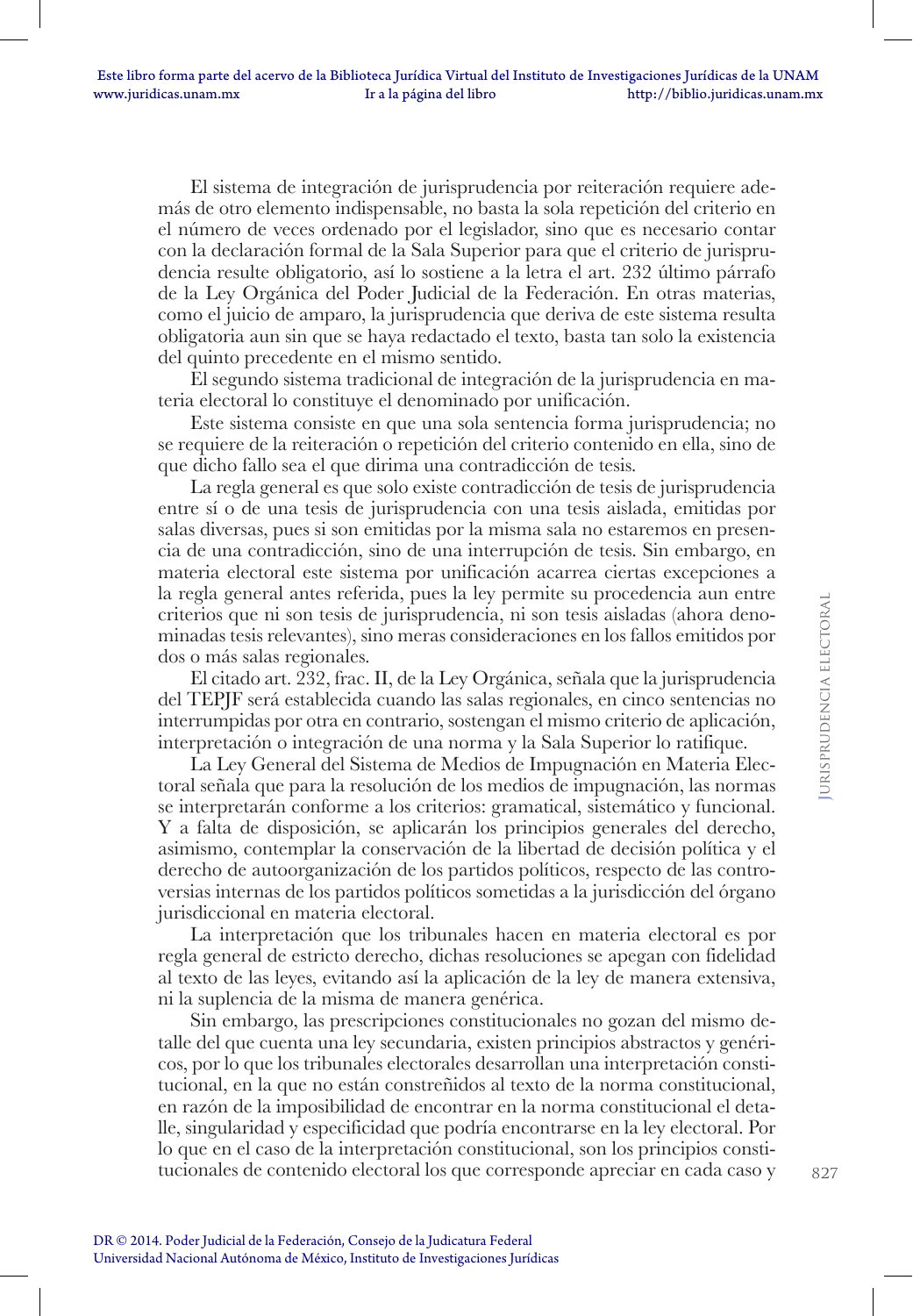en su momento interpretar, para dotar de un contenido específico, ajustado al caso en análisis, al principio que se invoque para justificar la resolución.

Por tanto, la interpretación que desarrolla el TEPJF, y en general todos los tribunales electorales del país, no pueden tener la misma característica que la interpretación gramatical de la ley, ya que en el caso de la interpretación constitucional, son los principios los que deben ser apreciados por el juez, siempre con mayor liberalidad y amplitud de criterio, con la intención de potenciar los derechos políticos.

En razón de las múltiples reformas, adiciones y modificaciones o derogaciones que ha sufrido el texto constitucional, algunos de los principios establecidos en esta generan contradicción con otros inmersos de igual manera en el contenido de la misma, por lo que se debe ser cuidadoso cuando se habla de interpretación constitucional. De tal suerte que hay que hacer una interpretación integral de la Constitución, de manera sistemática, ponderando qué principios deben prevalecer cuando la Constitución nos muestre principios contradictorios.

El hecho de que el TEPJF sea un órgano de última instancia nos permite afirmar que lleva implícita la obligación de desempeñar las atribuciones constitucionales y legales de la mejor manera. Es un reto del que depende la democracia y los derechos políticos de los ciudadanos mexicanos y que solo se logrará a base de una interpretación constitucional extensiva, abierta, progresista, y que dé la pauta a los ciudadanos para hacer valer sus derechos.

La reforma constitucional de 2007 tomó en cuenta la convivencia y tesis relevantes del TEPJF, es decir, se encuentra íntimamente conectada con la jurisprudencia electoral más relevante expedida; dicho hecho es relevante puesto que finalmente la jurisprudencia representa la aplicación de la ley en casos concretos en problemas específicos cuya resolución la ley no contempló. La utilización de precedentes de tribunales internacionales dentro de la interpretación jurisdiccional es consecuencia derivada de la Constitución, que le otorga a los tratados internacionales fuerza de ley suprema de la unión; es por ello que las resoluciones de organismos creados por tratados internacionales, como lo es la Corte Interamericana de Derechos Humanos, tienen fuerza de precedente, como lo ha venido realizando el TEPJF. Sin embargo, la interpretación jurisdiccional no se debe limitar aquí; ampliar la consulta a resoluciones de tribunales constitucionales de otras latitudes, como la Corte Europea de Derechos Humanos, la Suprema Corte de Estados Unidos, e incluso de la Suprema Corte de Canadá, proporcionan valiosos criterios orientadores, al ser innegable la actual globalización judicial que se vive; por tanto, es importante la atención a los criterios de otros órganos jurisdiccionales en materia de derechos civiles y políticos.

*Manuel González Oropeza*

#### **Jurisprudencia por razón fundada**

La Constitución de México se reformó el 31 de diciembre de 1994 para crear las acciones de inconstitucionalidad y fortalecer diversos aspectos de las controversias constitucionales; lo anterior dio lugar a que el 11 de mayo de 1995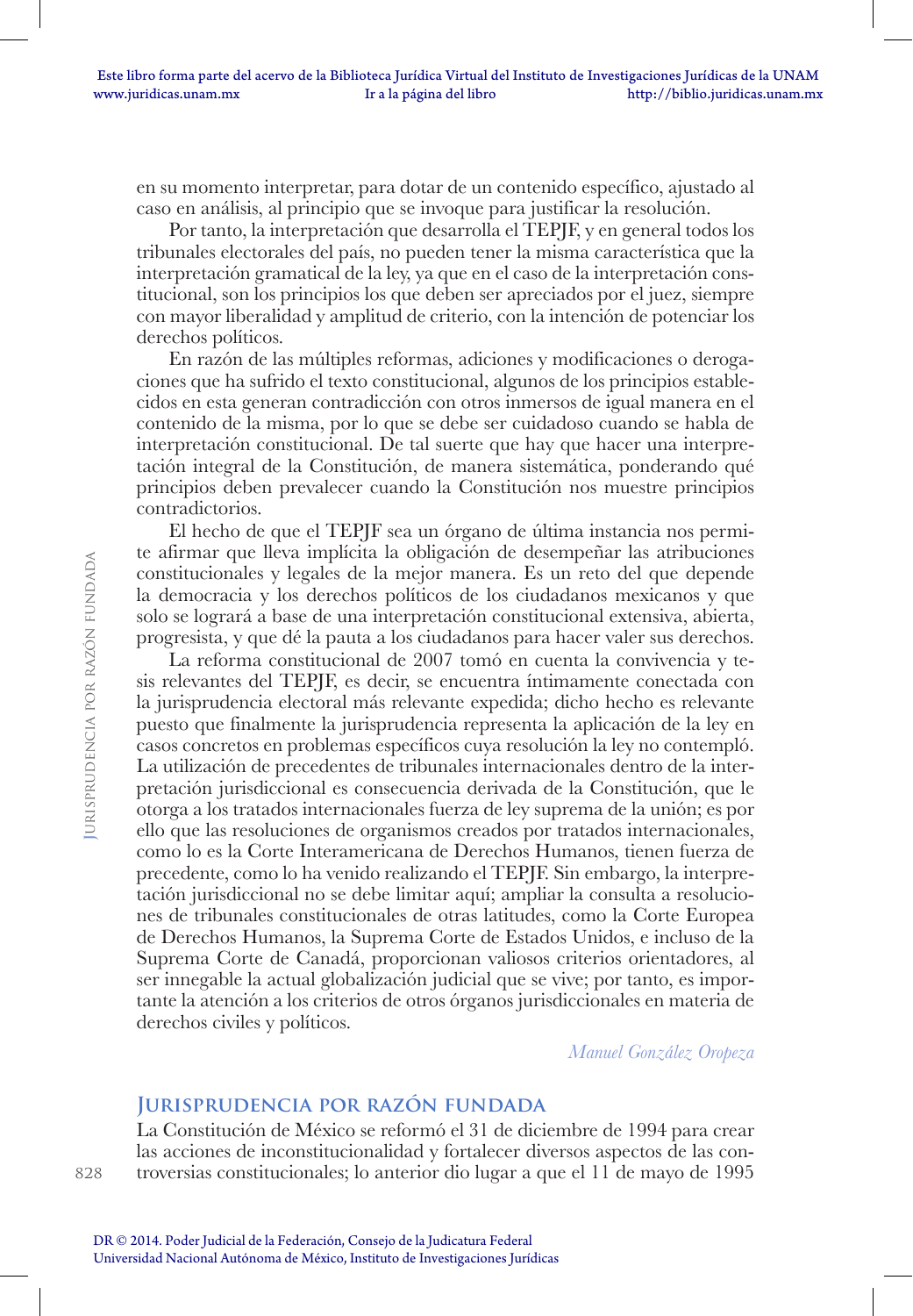se publicara la Ley Reglamentaria de las Fracciones I y II del Artículo 105 de la Constitución.

En estos mecanismos de control constitucional se prevé la posibilidad de que la Suprema Corte de Justicia de la Nación declare la invalidez de una norma general con efectos *erga omnes*, y que esta invalidez se extienda a todas las normas que dependan de la norma invalidada.

Entre las innovaciones en estos mecanismos de control se encuentra la confección de un tercer sistema de conformación jurisprudencial, pues además de la jurisprudencia que establecen los órganos jurisdiccionales bajo los sistemas de reiteración y de unificación de criterios, se configuró la jurisprudencia por razón fundada.

El art. 43 de la ley mencionada dispone que las razones contenidas en los considerandos que funden los resolutivos de las sentencias aprobadas por cuando menos ocho votos, son obligatorias para las salas, plenos de circuito, tribunales unitarios y colegiados de circuito, juzgados de distrito, tribunales militares, agrarios y judiciales del orden común de los estados y del Distrito Federal, y administrativos y del trabajo, tanto federales como locales.

Si bien la ley reglamentaria no hace referencia expresa a la conformación de la "jurisprudencia" en estos procesos constitucionales, el hecho de que las razones contenidas en los considerandos se consideren como tal tiene sustento, entre otros preceptos, en el art. 177 de la Ley Orgánica del Poder Judicial de la Federación, el cual reconoce la posibilidad de que los órganos jurisdiccionales federales emitan jurisprudencia en ejecutorias que pronuncien en asuntos distintos al juicio de amparo.

Lo anterior se robustece tomando en consideración que la esencia de la jurisprudencia subyace en el hecho de que un órgano jurisdiccional emita criterios vinculantes para otros órganos encargados de la impartición de justicia, situación que es regulada de dicha forma en el art. 43 de la Ley Reglamentaria citada.

Respecto de la jurisprudencia por razón fundada se tienen seis aspectos que determinan su existencia y obligatoriedad, como se aprecia a continuación:

— El Pleno de la Suprema Corte de Justicia de la Nación es el único facultado para emitirla.

— Únicamente se puede configurar derivado de las sentencias que dicte en acciones de inconstitucionalidad y controversias constitucionales.

— Se requiere un criterio para que se conforme.

— Se debe sustentar en las razones contenidas en los considerandos que fundan los resolutivos de las sentencias.

— Se requieren ocho votos de los ministros respecto del criterio que se aprueba.

— Es obligatoria para los órganos jurisdiccionales federales y locales.

Por último, debe replantearse si en efecto existe justificación para que el máximo órgano de impartición de justicia emita jurisprudencia en mecanismos de control de constitucionalidad de una forma compleja y de una forma simplificada; el primer supuesto bajo la Ley de Amparo por la reiteración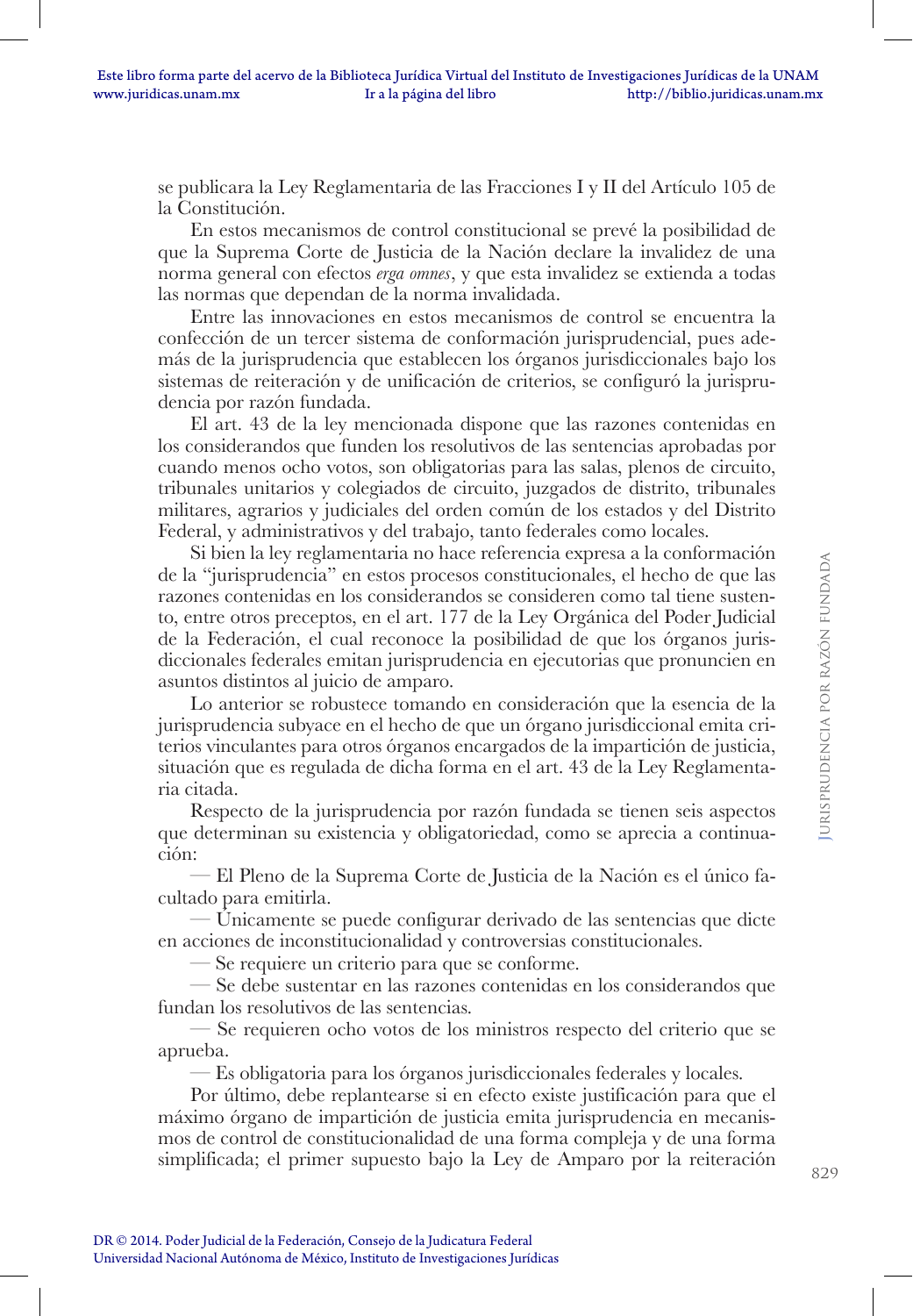de cinco precedentes, y el segundo supuesto, en el caso de las acciones de inconstitucionalidad y de las controversias constitucionales, al requerirse un solo precedente.

*Mauricio Lara Guadarrama*

## **Jurisprudencia por reiteración de criterios**

Para abordar la voz compuesta "jurisprudencia por reiteración de criterios", necesariamente debemos partir de la concepción jurídica de la jurisprudencia, entendida como la producción interpretativa y, en ciertos casos, como una función integradora ante la ausencia de normas (lo que no siempre es aceptado), que llevan a cabo los tribunales por un determinado número de veces, y cuya formación se encuentra generalmente a cargo de un órgano jurisdiccional de carácter superior.

En ese contexto, la jurisprudencia, acorde con distintos sistemas jurídicos, puede ser una fuente de derecho de mayor o menor importancia, cuya implementación y regulación en ocasiones alcanza el nivel constitucional, pero otras veces solamente está contemplada en normas generales secundarias. En el derecho anglosajón se considera a la jurisprudencia como una importante fuente jurídica, y algo semejante ocurre en países como México, en donde distinguidos doctrinarios le dan ese carácter, a pesar de que resulta obvio mencionar que los alcances y conformación son diversos.

La acumulación de precedentes en un mismo sentido, sin ninguna resolución en contrario, bajo determinadas circunstancias y condiciones, da lugar a la fijación de criterios firmes que pueden resultar obligatorios para órganos judiciales de menor rango, como ocurre en el caso de España, Guatemala y México. La importancia y valor de la jurisprudencia por reiteración, radica, por supuesto, en que la forma de resolver determinados negocios judiciales es utilizada para fallar casos iguales o análogos en un mismo sentido. La uniformidad de criterios que se alcanza empata perfectamente con un objetivo central generalmente atribuido a la jurisprudencia, que es generar seguridad jurídica en los justiciables, aun cuando esta no se consigna de manera absoluta por el dinamismo interpretativo que pueden generar otros criterios por encima de los previamente establecidos.

Por supuesto, el origen de la jurisprudencia se encuentra justamente en las resoluciones o sentencias, pero sobre todo interesa el criterio en ellas contenido, que constituye lo que se conoce como precedente, que formalmente puede incluso ser redactado de manera independiente al fallo, pero siempre en estricto apego a lo considerado en él. Por sí mismo, en distintos países, el precedente llega a tener fuerza de vinculación moral, puesto que es, muchas veces, resultado de un trabajo jurisdiccional de un ente supremo al que se le supone con una importante autoridad y solvencia ética, y que por tanto se le dispensa respeto; sin embargo, ello no implica un acatamiento forzoso en sistemas jurídicos que contemplan el proceso de reiteración como fundante de la jurisprudencia. Bajo cualquier perspectiva, el precedente judicial, que en algunos lugares se conoce como tesis aislada o incluso tesis de ejecutoria, es un referente objetivo y valioso que tiene una gran utilidad para que los jueces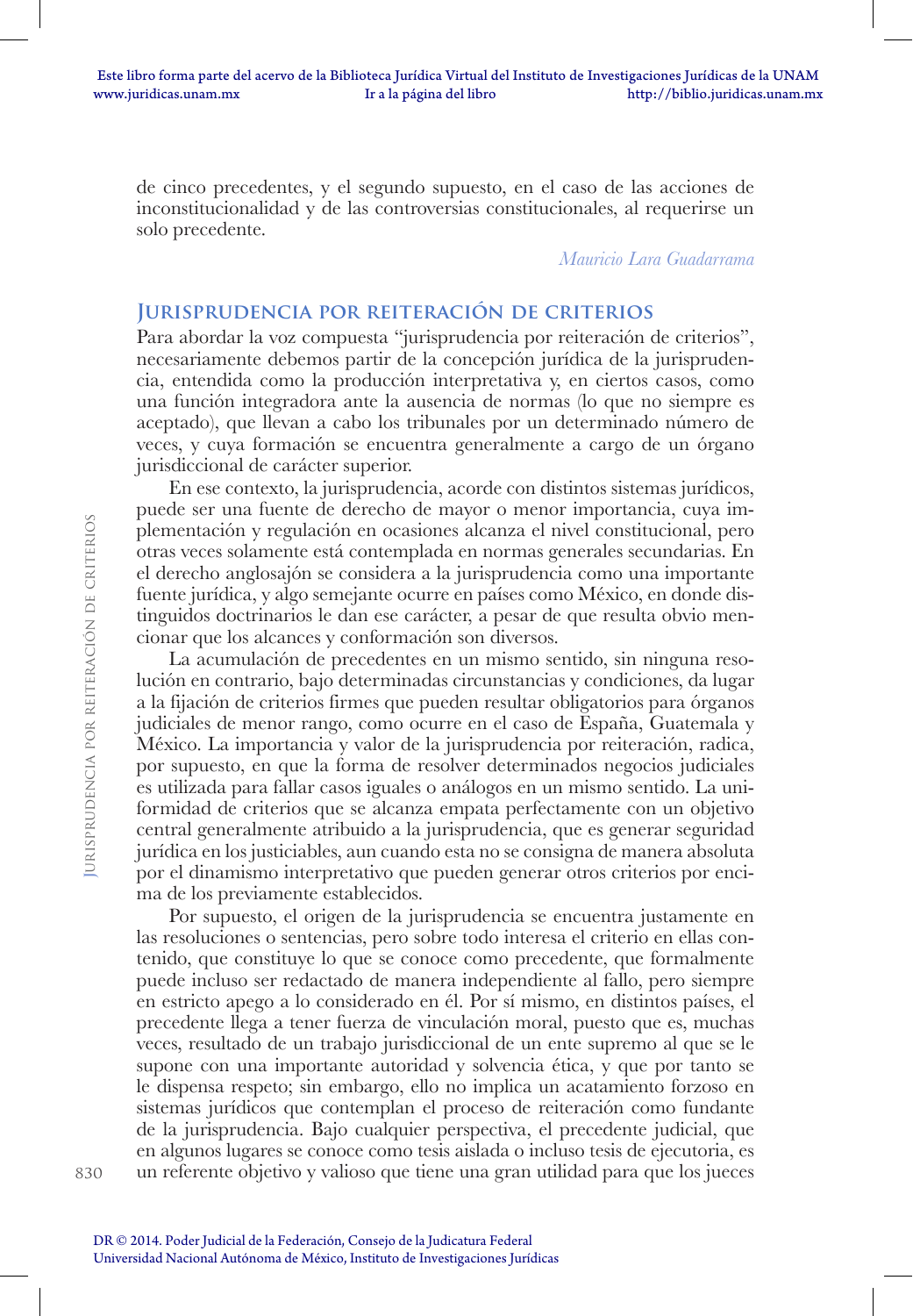y tribunales examinen el criterio que sustenta el precedente y resuelvan conforme a su arbitrio el caso concreto; se trata entonces al menos de una visión preliminar autorizada de cómo podría resolverse el asunto, sin que exista una sujeción absoluta al criterio que sustenta el indicado precedente, lo que incluso puede llegar a ser enriquecedor en el debate interpretativo y argumentativo que lleve a la autoridad jurisdiccional a una conclusión final.

Por otra parte, el número de precedentes que lleguen a fijar los legisladores o los órganos judiciales para formar jurisprudencia es un tema sumamente interesante que amerita algunos comentarios. Un primer punto que podría someterse a reflexión, tendría que ver con el número de precedentes que se pudiera estimar como el más conveniente para dar nacimiento a una jurisprudencia. Por muchos años, en el juicio de amparo mexicano, verbigracia, se ha establecido la formación de la jurisprudencia con motivo del pronunciamiento de cinco ejecutorias uniformes sin ninguna en contrario, de tal forma que la pregunta que podríamos formular es si ese número resulta o no el más adecuado o podría pensarse en un número mayor o menor. Al respecto, es muy importante tomar en cuenta, en principio, los efectos obligatorios que conlleva la emisión de una jurisprudencia, lo que a su vez nos conduce a ponderar si por razones de seguridad jurídica debe alargarse la espera de la fijación de un criterio mientras no se resuelvan un total de cinco asuntos, o bien, sería mejor reducir el número de reiteraciones a tres o quizás dos, como ocurre en España, con la finalidad de generar certidumbre en un lapso más corto en beneficio de los gobernados. Esta primera postura sería atendible justamente por lo positivo que resultaría contar con una directriz que en un menor tiempo generara certidumbre, pero en una postura de mayor apertura y prudencia, igualmente podrían proporcionarse buenas razones para considerar que el sometimiento de cinco asuntos a debate, y más aún si se resuelve esa cantidad de asuntos en sesiones o audiencias distintas, permite una reflexión más profunda al órgano emisor del precedente, lo que pudiera generar que se aprecien otros panoramas metodológicos o puntos de vista disímbolos que no se hubieran tenido en cuenta al emitir el primer o primeros precedentes.

En un ángulo optimista, la jurisprudencia por acumulación o reiteración de criterios es un mecanismo jurídico que propicia un trabajo judicial de gran solidez en la consolidación de la doctrina judicial, que a su vez incide en la construcción de una consistente cultura jurídica derivada de la experiencia abrevada por los jueces y tribunales en su quehacer cotidiano, siempre bajo la condición de que los criterios obligatorios que resulten puedan ser modificados o abandonados si se encuentran razones suficientes.

Dicha condición esencial permitiría en todo momento generar nuevas respuestas judiciales para la solución de problemas que puedan resultar más justas y equitativas. De esa manera se rompería en todo momento la posibilidad de que se emitieran criterios únicos y definitivos, impidiendo la evolución del derecho.

La integración de la jurisprudencia en la forma a que nos hemos referido, asume la complejidad que existe en el fenómeno jurídico, pero busca empatarlo con la realidad circundante en constante transformación.

**J**urisprudencia por reiteración de criterios

**JURISPRUDENCIA POR REITERACIÓN DE CRITERIOS**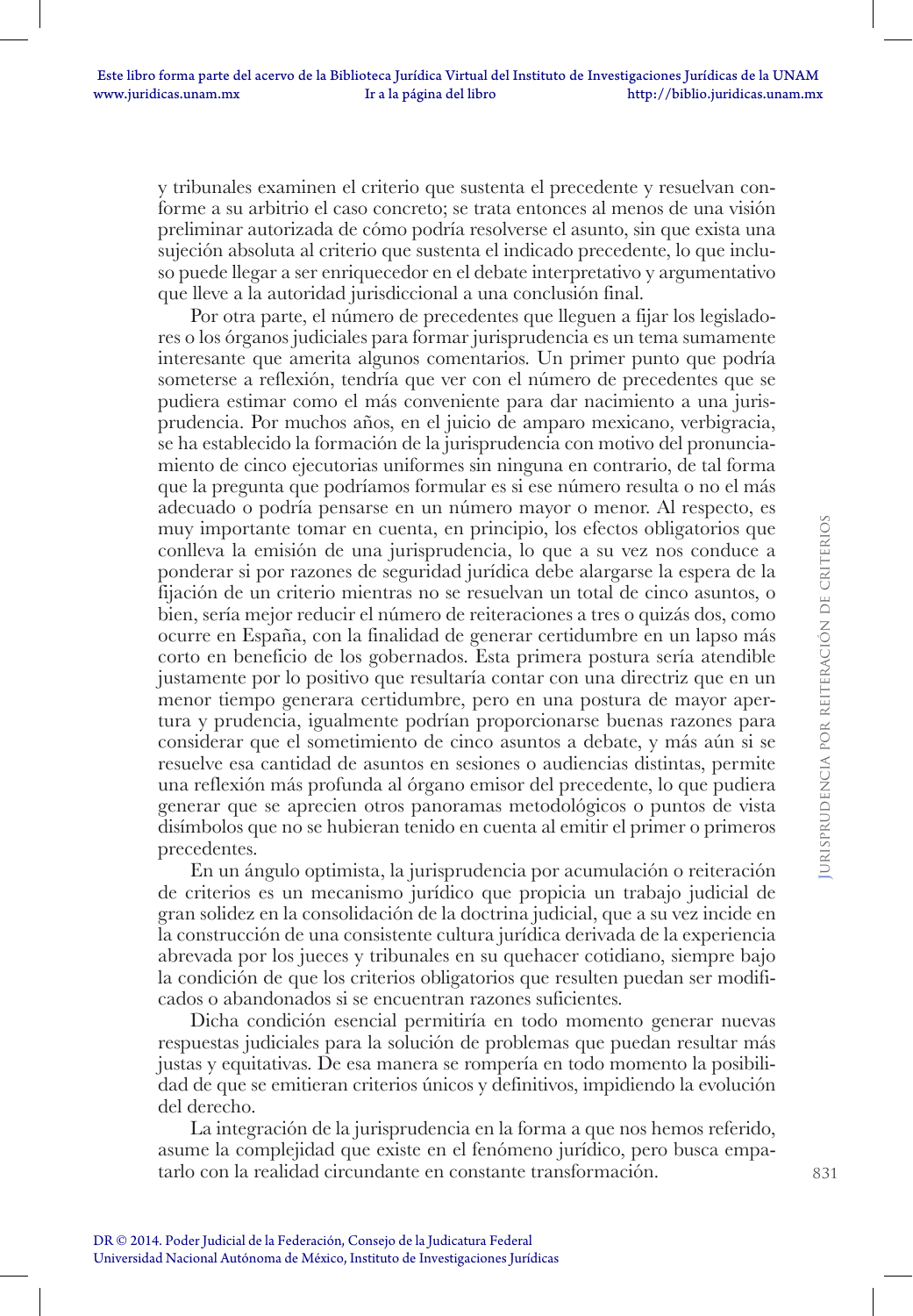A pesar de lo anterior, una crítica que pudiera hacerse a este sistema jurisprudencial, como a cualquier otro procedimiento del que emana jurisprudencia obligatoria, es el que con su implementación se inhiban las facultades creativas de los jueces y se obstruya su arbitrio judicial con el establecimiento de soluciones anticipadas.

*Walter Arellano Hobelsberger*

# **Jurisprudencia por unificación de criterios**

La unificación de criterios es una de las formas en que se puede integrar la jurisprudencia. El principio de contradicción, a virtud del cual se establece que dos cosas no pueden ser y dejar de ser al mismo tiempo, es lo que, de acuerdo con la lógica formal aristotélica, en principio justifica racionalmente la institución que se analiza, pero igualmente con la lógica no formal o dialéctica es posible explicar la importancia que tiene la unificación de criterios, ya que no resulta razonable que, en los mismos momento y espacio, existan dos o más criterios jurídicos formalmente válidos, en distintos sentidos, para resolver un mismo problema de hecho o de derecho.

La jurisprudencia por unificación de criterios o por contradicción, como también se le conoce, permite superar conflictos interpretativos que se suscitan entre dos o más tribunales de la misma o de diferente jerarquía, que en el ejercicio de sus funciones jurisdiccionales cotidianas sostienen puntos de opinión discrepantes, opuestos o contradictorios.

Es bien sabido que los precedentes interpretativos, ya sean o no vinculatorios, no están llamados a regir para siempre, lo que es implícita y explícitamente admitido en diversos sistemas jurídicos contemporáneos. Así, por ejemplo, en los Estados Unidos de América existe una figura jurídica conocida como *overruling*, por medio de la cual se establece la posibilidad de que la Suprema Corte de Justica deje sin efectos sus precedentes. Ahora bien, si se trata de tesis o precedentes aislados que entran en pugna, o de criterios que ya integran jurisprudencia, o un precedente y una jurisprudencia opuestos, menos aún se justifica su permanencia y, en tal caso, no solo es posible, sino conveniente, que se busque una línea interpretativa que disuelva la oposición, para establecer cuál criterio debe prevalecer, o se dé lugar a la formación de uno nuevo, que puede ser distinto de los que se encontraban en contradicción.

Un sector de la doctrina especializada se refiere a la discrepancia de criterios como algo connatural a la labor jurisdiccional y no como un mal en sí mismo, o bien, como una incidencia que se considere negativa o indeseable, con lo cual convenimos enteramente, pues el derecho, por su propia naturaleza, y en especial porque la conducta humana que regula reviste un sinnúmero de matices y suelen existir varios caminos interpretativos en torno a las normas jurídicas, se abre a un muy fértil campo de opinión y debate. Es justo ello lo que nos lleva a considerar a nuestra disciplina científico social como una rama del saber humano de alta complejidad, que no previene respuestas únicas y definitivas. En otras palabras, las decisiones jurídicas que se lleguen a dar están impregnadas con frecuencia de un alto sentido de opinabilidad por

832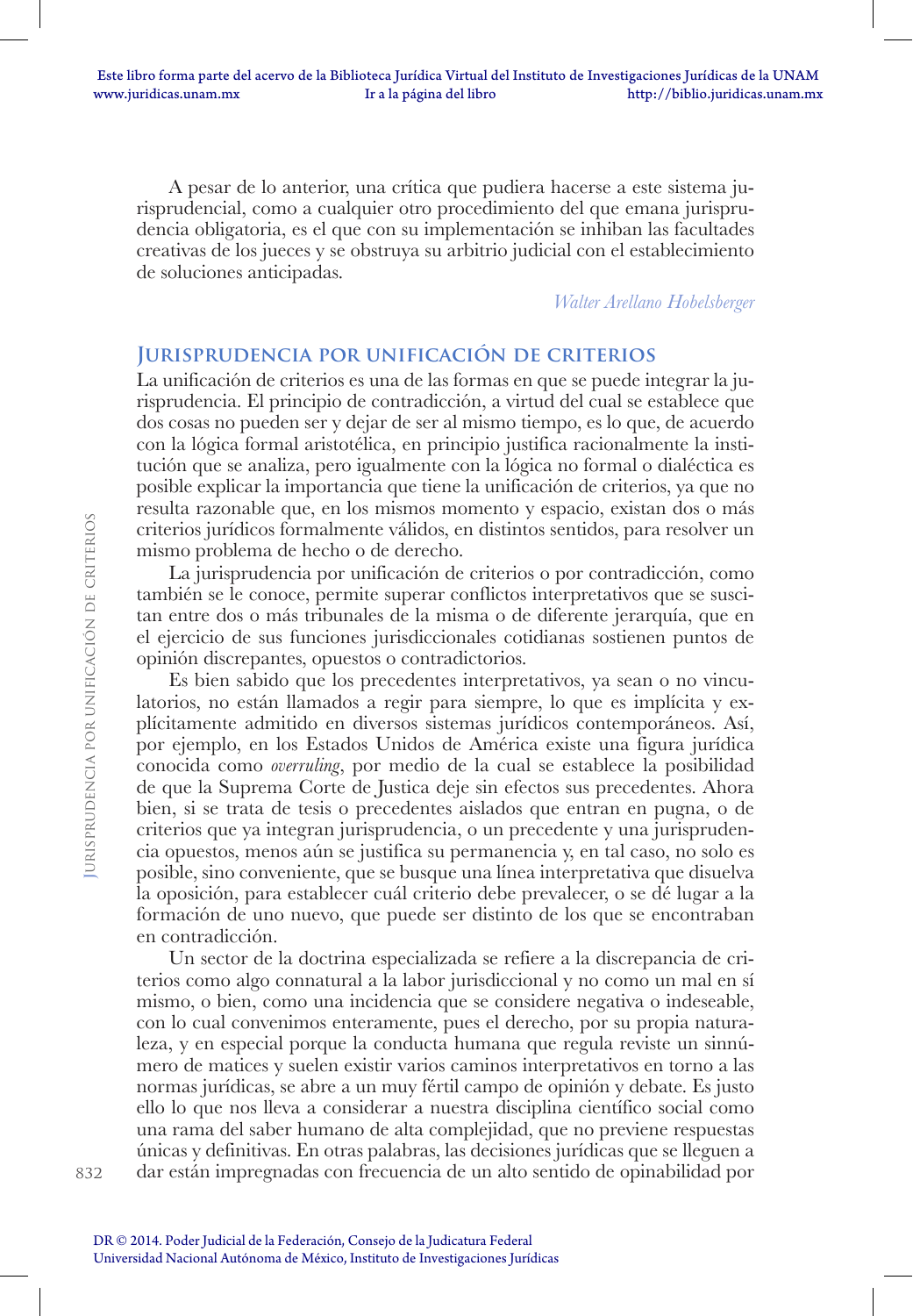la esencia misma del fenómeno jurídico, situación que justifica plenamente las posiciones antagónicas que en sus quehaceres cotidianos asumen los jueces y tribunales.

Es siempre muy atendible la idea de que las discrepancias interpretativas o integradoras se resuelvan por parte de un órgano judicial superior, que podrá ser la máxima instancia de justicia de un país, funcionando en pleno, a veces con votación calificada, fijando el criterio que debe prevalecer en un ámbito y momentos determinados, ya sea en materia de constitucionalidad o de exclusiva legalidad. Esta verticalidad genera mayor certidumbre en los gobernados, quienes estarán atentos al criterio que finalmente se llegue a tomar y que en lo sucesivo deberá regir su actuación, así como la de los jueces y tribunales.

Un problema natural en una decisión que unifica criterios jurisprudenciales, se refiere a si el nuevo criterio tendrá o no influencia en los asuntos ya decididos en uno u otro sentido. Al respecto, la solución que legisladores o los propios órganos jurisdiccionales han encontrado, es en el sentido de que el nuevo criterio surgido con motivo de la contradicción sometida a la potestad jurisdiccional no afecte situaciones jurídicas que hubieran sido decididas anteriormente. Esta solución tiene la bondad de ser respetuosa con la cosa juzgada, impidiéndose con ello que al dirimir un conflicto interpretativo se genere una segunda instancia o incluso una tercera.

En algunos sistemas normativos, como acontece en el caso del juicio de amparo en México, se considera a la uniformidad de criterios como una exigencia fundamental que pretende generar seguridad en el orden jurídico. Sin embargo, ha de reconocerse que no se trata de una seguridad jurídica absoluta, de carácter permanente y definitivo, pues la evolución interpretativa de la propia jurisprudencia, así como el dinamismo del fenómeno jurídico, puede legítimamente marcar pautas que a su vez conduzcan al abandono de los nuevos criterios de jurisprudencia originados, o bien a retomar posturas que se habían asumido anteriormente.

Los mecanismos o procedimientos que se pueden emplear para alcanzar la unidad interpretativa son muy diversos y comprenden múltiples cuestiones, como los supuestos de su procedencia, los agentes, personas o entes legitimados para denunciar la contradicción de criterios, las autoridades jurisdiccionales que pueden sustentar criterios susceptibles de entrar en pugna, así como los alcances del criterio que llegue a surgir, y la vinculación u obligatoriedad de la jurisprudencia que dirima el conflicto interpretativo o integrador, sin desatender, por supuesto, los órganos jurisdiccionales que deben acatar el nuevo criterio que ha surgido.

En el caso mexicano, la jurisprudencia por contradicción ha sido muy prolífica, al grado que se le puede considerar como un factor trascendente en la evolución de la cultura jurídica. En un esfuerzo por ir perfeccionando sus procedimientos, la jurisprudencia ha establecido como exigencias para estimar la existencia de contradicción de criterios las siguientes: *a*) el examen de cuestiones jurídicas esencialmente iguales y la adopción de posiciones o criterios jurídicos discrepantes; *b*) la diferencia de criterios ha de presentarse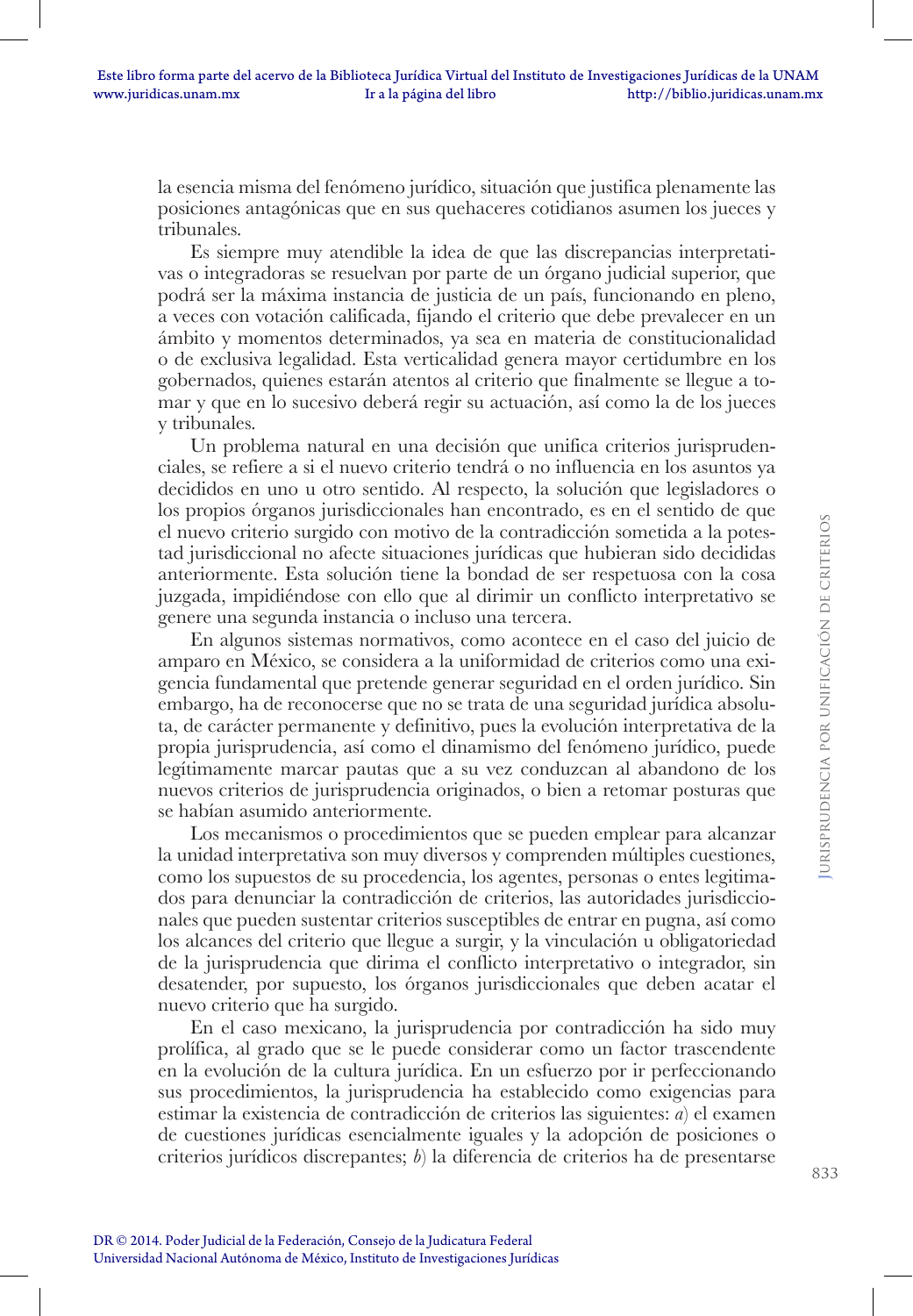en las consideraciones, razonamientos o interpretaciones jurídicas de los fallos correspondientes, y *c*) los distintos criterios deben provenir del examen de los mismos elementos.

*Walter Arellano Hobelsberger*

### **Justicia constitucional electoral**

Es el sistema de protección de los principios constitucionales en materia electoral. Se integra por los medios de impugnación a cargo de órganos jurisdiccionales especializados. Este conjunto de medios jurídicos técnicos de impugnación o control de los actos, resoluciones y procedimientos electorales se substancian ante un órgano de naturaleza jurisdiccional para garantizar la regularidad constitucional de las elecciones, cuya principal finalidad es la protección y conservación de los principios constitucionales en materia electoral, entre los que se encuentran la certeza, la objetividad, la imparcialidad, la autenticidad, la transparencia y la libertad electoral.

En este sentido, la justicia electoral tiene como finalidad garantizar la constitucionalidad y legalidad de los actos y resoluciones electorales, en la transmisión y desempeño del poder; en la elección de los poderes Ejecutivo y Legislativo de la unión y de las entidades federativas, así como de los munícipes y otros funcionarios municipales; en el ejercicio de los derechos político-electorales de los ciudadanos; en el control de la constitucionalidad de las leyes electorales; así como en la definitividad e inatacabilidad de los actos realizados durante el proceso electoral.

Por ser de carácter especializado, los medios de control de la constitucionalidad en materia electoral se encuentran encomendados a tribunales constitucionales u órganos supremos del Poder Judicial. En México, la justicia constitucional electoral está a cargo de la Suprema Corte de Justicia de la Nación, del Tribunal Electoral del Poder Judicial de la Federación y de los tribunales y salas electorales de las entidades federativas. Esto último considerando la corriente que sostiene que la justicia electoral es justicia constitucional, al fundar sus resoluciones en los principios constitucionales en materia electoral.

Debe señalarse que el Tribunal Electoral, a partir de su incorporación al Poder Judicial de la Federación, en 1996, ha asumido una postura más moderna en la interpretación y argumentación jurídica, propias de tribunales constitucionales. Este tipo de argumentación se conjugó en un contexto en el que se necesitaba resolver eficazmente los conflictos, lo que obligó a quienes integraban el Tribunal a asumir una actitud creativa. Esta visión ha privilegiado, conforme a los principios constitucionales, los derechos políticos, postura que identifica el actuar institucional con el garantismo jurídico, y de hacer valer los principios constitucionales relacionados.

Esto se encuentra a tono con la idea de que la Constitución federal y las de los estados son las normas que establecen y determinan los principios electorales, por lo que los principios que rigen la materia electoral no se reducen únicamente al ámbito de la ley, sino que tienen además un evidente sustento en la Constitución, misma que establece principios que no son solo buenos deseos, pues no se puede concebir a la Constitución como un instrumento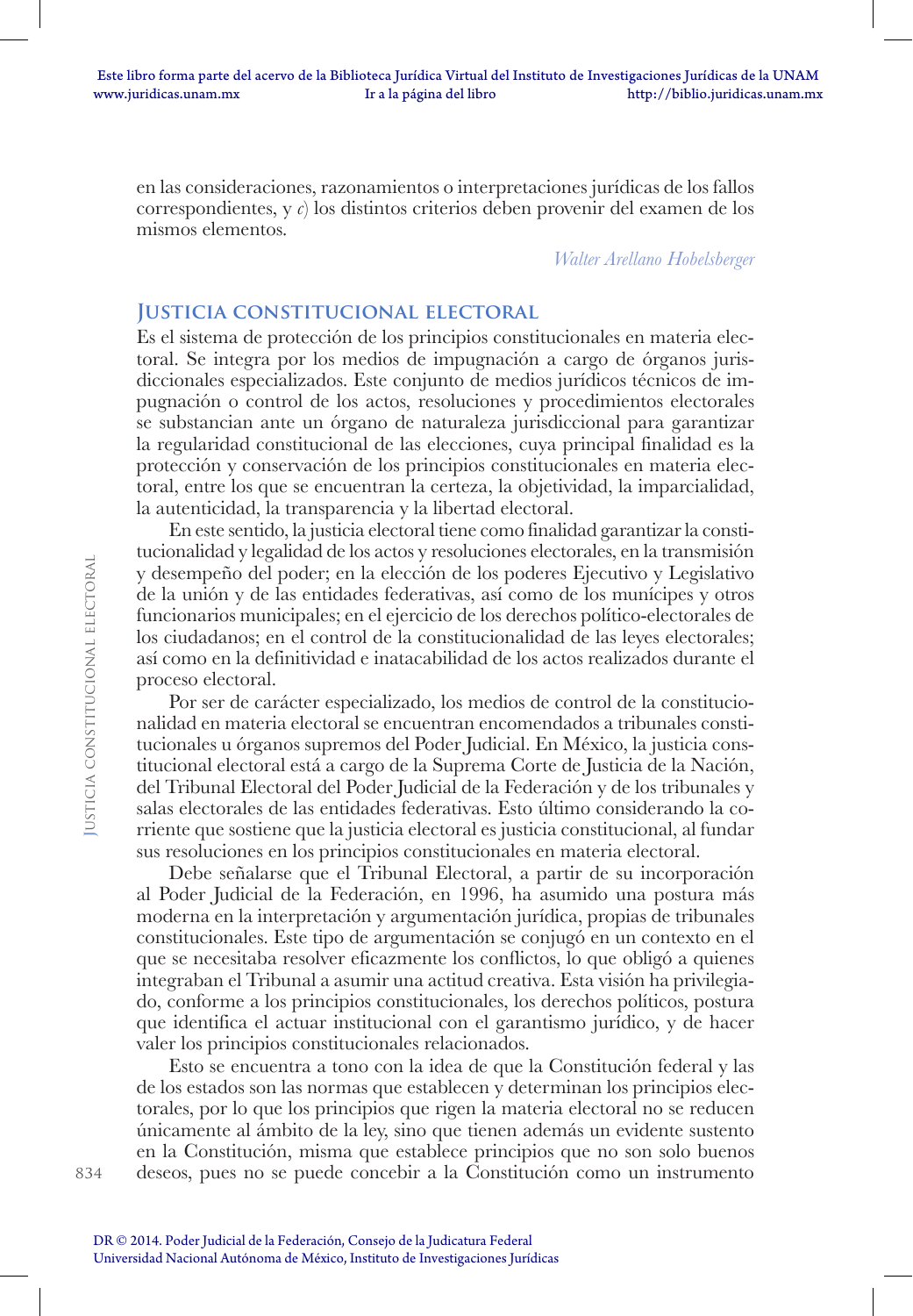programático-político, sino como una norma jurídica, la ley fundamental. Así, resulta lógica la pretensión de que todos los actos y resoluciones de las autoridades electorales, así como de los actores políticos, se sujeten a tales principios constitucionales. Ello sin obviar el contenido e interpretación de los instrumentos internacionales suscritos por el Estado mexicano, de donde pueden extraerse también principios aplicables en la materia electoral.

La justicia constitucional electoral presenta dos aspectos: el control abstracto que se realiza a través de la acción de inconstitucionalidad a cargo de la Suprema Corte de Justicia de la Nación, y el concreto, desarrollado a través de los medios de impugnación reconocidos a los tribunales federal y locales en materia electoral. El primero se ocupa del control de leyes, mientras que el segundo sirve para revisar el ajuste constitucional de actos y resoluciones de las autoridades electorales.

Así, respecto al control de leyes electorales federales y locales, se reconoce como vía adecuada la acción de inconstitucionalidad a cargo de la Suprema Corte de Justicia de la Nación. Este mecanismo procesal tiene por objeto plantear la posible contradicción entre la norma electoral y la Constitución federal, exigiéndose que las normativas electorales deben promulgarse y publicarse noventa días antes del inicio del proceso electoral en que habrán de aplicarse, a efecto de que el órgano revisor tenga la oportunidad de pronunciarse sobre las mismas y se genere certeza sobre el marco jurídico aplicable. El fallo de inconstitucionalidad tiene como consecuencia la expulsión del sistema normativo de dicha norma contraventora de la Constitución.

En el caso de los actos y resoluciones, debe considerarse que se reconoce como principio la posibilidad de conservar los actos válidamente realizados; sin embargo, será el análisis jurisdiccional el que determine si se declara legal y constitucional la actuación sometida a escrutinio. A partir del contenido de la Constitución mexicana (art. 99), el legislador federal estableció en la Ley General del Sistema de Medios de Impugnación en Materia Electoral, entre otros, los siguientes medios de justicia constitucional electoral:

*Recurso de apelación*. Sirve para combatir la generalidad de los actos o resoluciones del Instituto Federal Electoral, concretamente las resoluciones del Consejo General, Junta General Ejecutiva, presidente del Consejo General, órganos unipersonales del propio Instituto a nivel local o distrital, como vocales ejecutivos de las juntas locales o distritales, o los consejeros presidentes de los consejos locales o distritales.

*Juicio de inconformidad*. Se emplea para cuestionar la validez de una elección, la legalidad de los resultados asentados en las actas de cómputo; el otorgamiento de las constancias de mayoría y validez de la elección, en las elecciones de diputados, senadores y presidente de la República.

*Recurso de reconsideración*. Sirve para impugnar la determinación dictada por una sala regional que declara la validez de las elecciones de diputados y senadores en cada uno de los distritos uninominales y en cada una de las entidades federativas de su circunscripción emanada de un juicio de inconformidad.

*Juicio de revisión constitucional*. Se emplea para impugnar actos o resoluciones definitivas de autoridades competentes en las entidades federativas para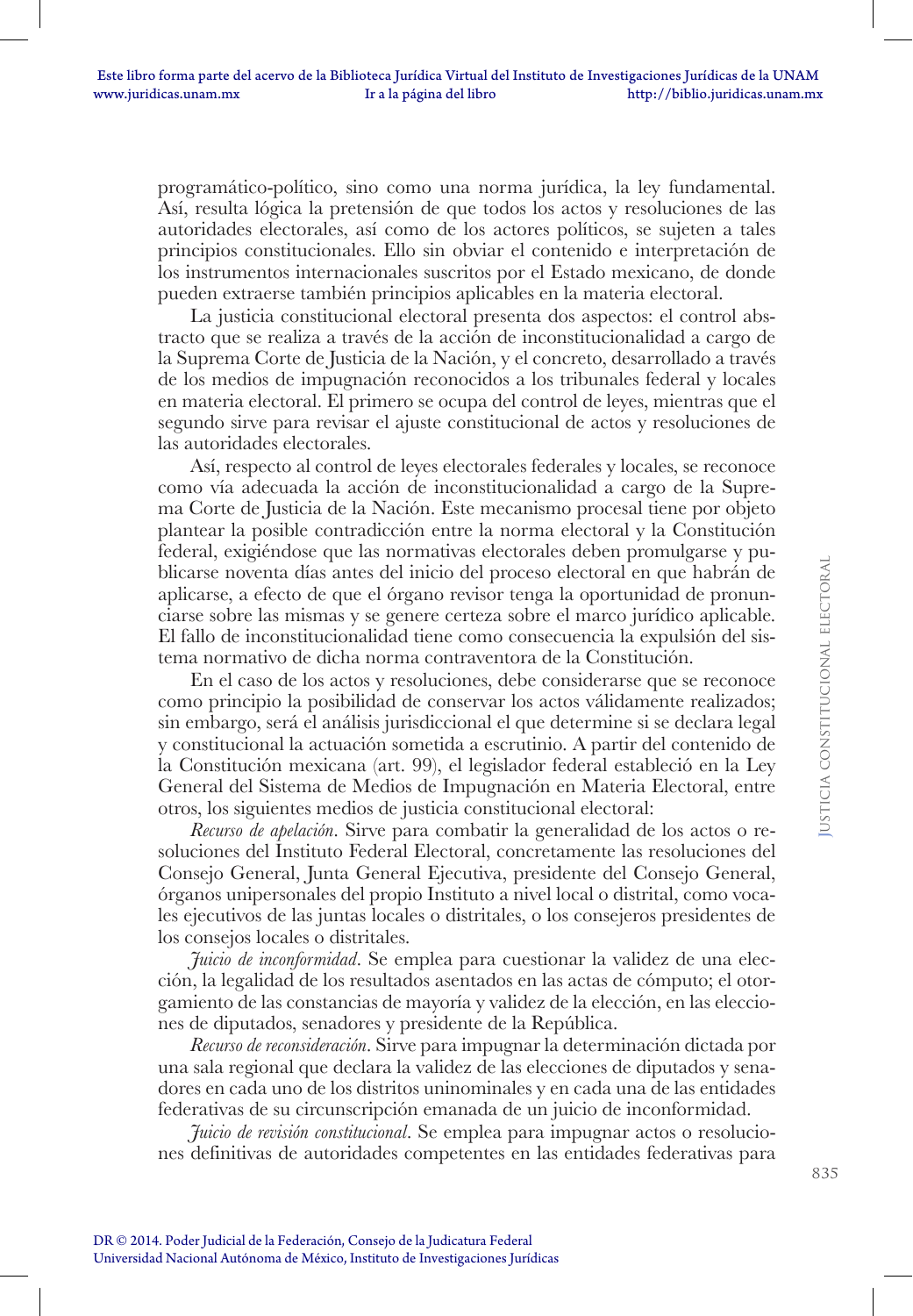organizar y calificar los comicios o resolver controversias que surjan de los mismos.

*Juicio para la protección de los derechos político-electorales del ciudadano*. Sirve para impugnar actos y resoluciones que violen los derechos de los ciudadanos a votar, ser votados, de afiliación libre y pacífica para tomar parte en los asuntos políticos del país, así como para integrar órganos electorales.

La mayoría de las Constituciones y legislaciones procesales electorales en el ámbito local mexicano establecen similares instrumentos procesales, mismos que son del conocimiento de los tribunales y salas especializadas en la materia electoral. Aquí cabe señalar que la mayoría de los órganos electorales, administrativos y jurisdiccionales, tienen en la actualidad el carácter de permanentes.

En el mismo tenor, la Constitución mexicana otorga al Tribunal Electoral del Poder Judicial de la Federación la facultad de decidir sobre la no aplicación de leyes electorales contrarias a la Constitución, especialmente pensada para los casos en los que un ciudadano pretendiera impugnar la constitucionalidad de una norma electoral que le haya sido aplicada y que considera contraria a la ley suprema, toda vez que dicho ciudadano carece de legitimación procesal para ejercer la acción de inconstitucionalidad, limitándose dicha resolución únicamente al caso concreto sobre el que versa el juicio. Este mecanismo complementa el modelo donde la acción de inconstitucionalidad está limitada por la legitimación activa reconocida a determinados sujetos.

*David Cienfuegos Salgado*

### **Justicia constitucional local**

Los ordenamientos jurídicos compuestos se caracterizan por integrar diversos órdenes normativos con ámbitos de validez determinados que encuentran plena racionalización en una norma fundamental. Regularmente cada uno de esos órdenes obtiene el fundamento de su validez en un texto constitucional, de forma tal que el orden jurídico nacional se desprende de una Constitución general, mientras que los ordenamientos jurídicos parciales dependen de Constituciones particulares que, a su vez, están sometidas a la observancia de los principios establecidos en la primera.

Esta doble dualidad constitucional es la premisa básica para entender la doble caracterización que adquiere la justicia constitucional. La aplicación vinculante de la Constitución nacional, llevada a cabo por tribunales ordinarios, o bien, por tribunales especializados, de manera concentrada o difusa, a través de específicos instrumentos procesales de tutela o bien de procesos jurisdiccionales ordinarios, representa el contenido de la noción "justicia constitucional". Sin embargo, en Estados que se caracterizan por su descentralización tanto política como jurídica, se ha desarrollado el concepto de "justicia constitucional local" para hacer referencia a la actividad de tutela de la Constitución estatal dentro de específicos ámbitos de actuación competencial, siempre que se lleve a cabo por jueces estatales ordinarios o especializados, en ejercicio de un control concentrado o difuso, y en el contexto de específicos procesos constitucionales, o bien, de procesos de carácter ordinario.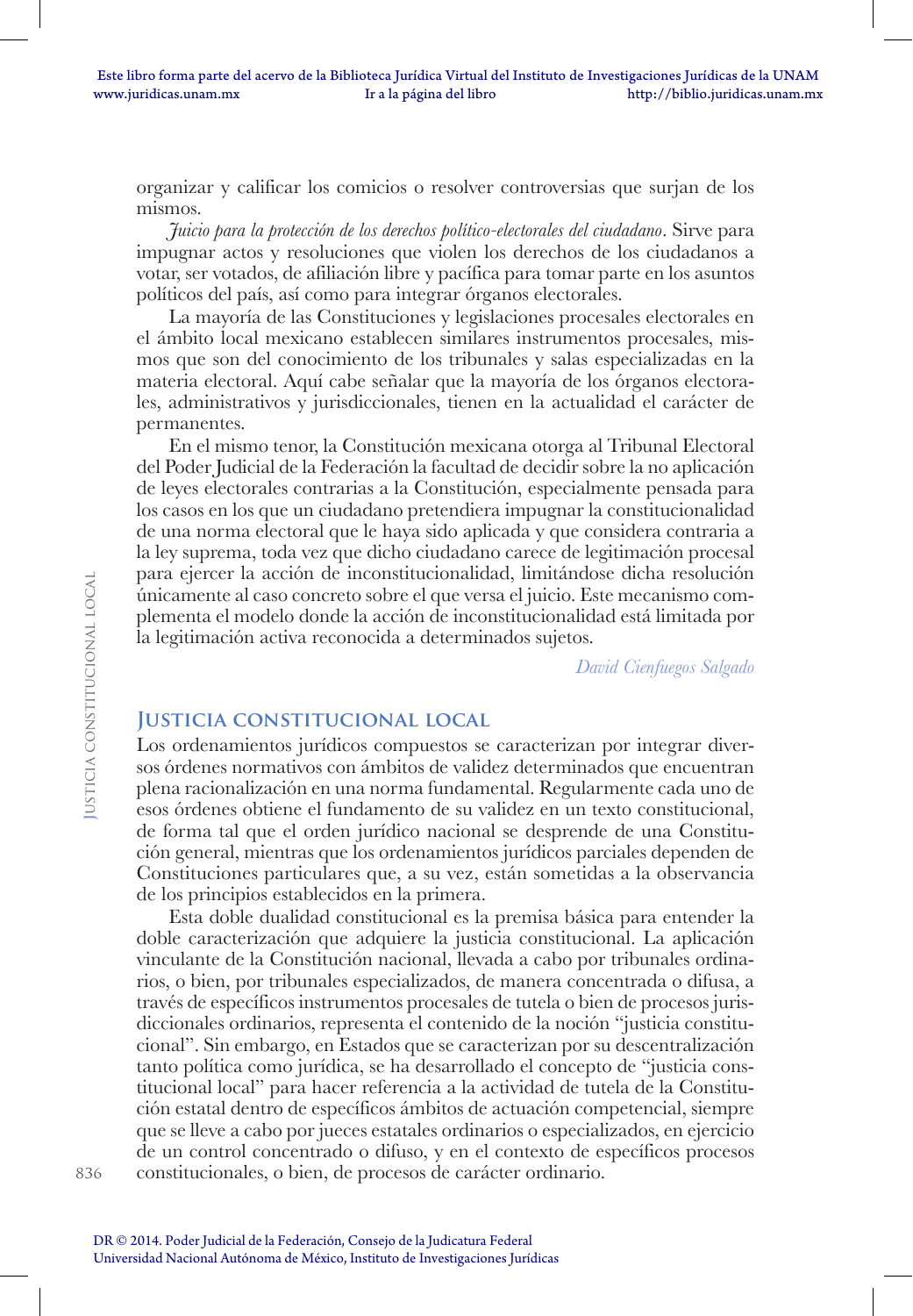La experiencia comparada indica que la justicia constitucional local es un rasgo característico de países como Alemania, Argentina, Brasil y México, ya que derivado de su connotación de Estados federales han establecido tribunales constitucionales en sentido estricto o jurisdicciones constitucionales para el conocimiento de procesos específicos para la tutela de la constitución del *Länder*, del estado o de la entidad federativa, o han habilitado a sus jueces ordinarios para que al interior de cualquier proceso jurisdiccional realicen ejercicios de compatibilidad entre las disposiciones de derecho ordinario estatal y su Constitución.

Alemania destaca por que la justicia constitucional estatal se ejerce por tribunales constitucionales que existen en 16 de sus *Länder*, con excepción de Schleswig-Holstein, cuyas competencias se encuentran diversificadas, pero es común que se pronuncien sobre la constitucionalidad de las normas del *Land* vía recurso directo o de amparo, conflictos entre órganos constitucionales, control previo de constitucionalidad y contenciosos electorales. En Argentina, la principal experiencia de justicia constitucional local se encuentra fundamentalmente en Buenos Aires, a través del conocimiento de la acción declarativa de inconstitucionalidad que lleva a cabo el Tribunal Superior de Justicia. En Brasil, cada uno de sus 27 estados cuenta con una justicia constitucional estatal de carácter marcadamente concentrado a través de las acciones directas de inconstitucionalidad que pueden conocer los tribunales de justicia de cada entidad.

En México, la revalorización de las Constituciones estatales se produjo en el 2000, como consecuencia de la reforma integral de la Constitución del Estado de Veracruz. Más allá de su consideración como documento que da forma jurídica al poder estatal, el texto veracruzano se caracterizó por reivindicar su cualidad de norma jurídica vinculante mediante la instauración de un auténtico sistema de justicia constitucional local, que desde la propia Constitución abrió el espacio para especificar los órganos de garantía judicial del texto y el conjunto de instrumentos procesales bajo los cuales procedería la tutela constitucional. Esta experiencia se expandió rápidamente al interior del país, generando importantes reformas constitucionales en los estados de Coahuila, Guanajuato y Tlaxcala en 2001, Chiapas en 2002, Quintana Roo en 2003, Nuevo León y el Estado de México en 2004, Querétaro en 2008, Nayarit en 2009 y Oaxaca en 2011.

Las entidades federativas aludidas se caracterizan esencialmente por haber creado jurisdicciones constitucionales de tipo concentrado —el único caso de un sistema mixto, concentrado y difuso, es el de Coahuila— que habilitan al Tribunal Constitucional (Chiapas), al Pleno del Tribunal Superior de Justicia (Veracruz, Coahuila, Guanajuato, Quintana Roo, Tlaxcala, Nuevo León y Oaxaca), a la Sala Constitucional (Veracruz, Quintana Roo, Estado de México, Nayarit y Querétaro), o a dos de estos órganos (el Pleno y la Sala Constitucional en Veracruz y Quintana Roo) a llevar a cabo el control de la constitucionalidad.

El conjunto de procesos y procedimientos constitucionales a través de los cuales se lleva a cabo dicho control incorpora inicialmente a las acciones de inconstitucionalidad y las controversias constitucionales, presentes en todos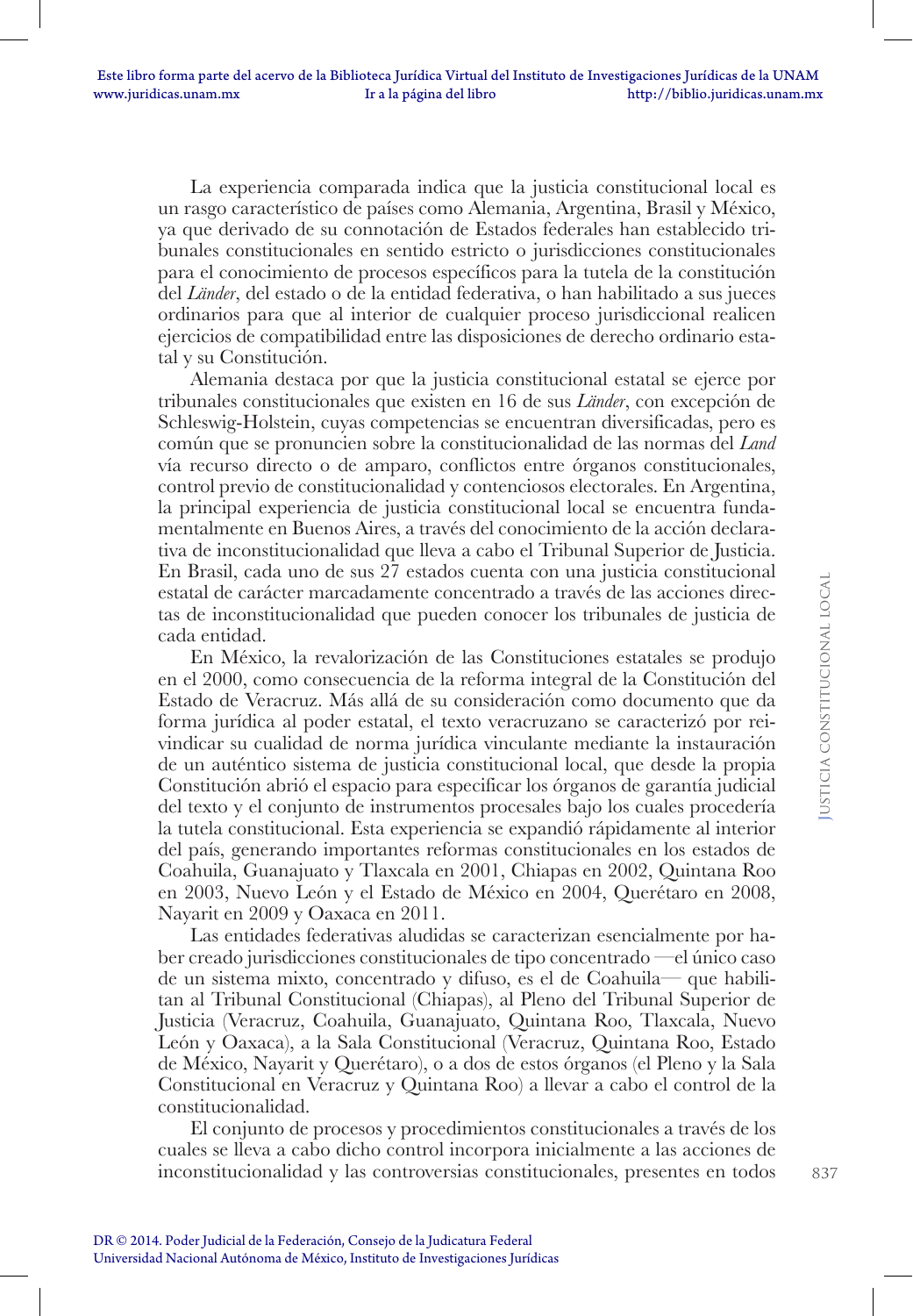y cada uno de los estados referidos; los juicios de tutela de los derechos fundamentales se reconocen en Veracruz, Tlaxcala, Nayarit, Oaxaca y Querétaro; las acciones por omisión legislativa se encuentran en Veracruz, Tlaxcala, Chiapas, Quintana Roo, Querétaro y Coahuila; las cuestiones de inconstitucionalidad están en Veracruz, Chiapas y Oaxaca; el control previo de constitucionalidad únicamente se estipula en Oaxaca; el juicio de protección de intereses difusos o colectivos solamente aparece en Querétaro, y el recurso sobre los actos del Ministerio Público que vulneren derechos está presente en Veracruz y Quintana Roo.

Las demás entidades federativas del país se caracterizan por establecer como reminiscencia histórica la figura de la controversia constitucional y conceder su substanciación al tribunal superior de justicia correspondiente. Este proceso constitucional no se encuentra regulado legislativamente y, además, prácticamente no es utilizado como mecanismo de resolución de conflictos entre órganos del estado o niveles del gobierno local. La figura aparece en Colima, Durango, Guerrero, Morelos y Zacatecas.

Sin embargo, el punto de inflexión que para el sistema jurídico mexicano ha significado la resolución de la Corte Interamericana de Derechos Humanos en el caso *Rosendo Radilla* de noviembre de 2009, la trascendente reforma constitucional en materia de derechos humanos de junio de 2011, y los expedientes *varios* 489/2010 de septiembre de 2010 y 912/2010 de julio de 2011, resueltos por la Suprema Corte de Justicia de la Nación, han derivado en el reconocimiento de que todos los jueces del país son ahora "jueces constitucionales y convencionales", habilitados para realizar un examen de compatibilidad, con efectos vinculantes, entre actos y disposiciones normativas internas y un parámetro de control conformado fundamentalmente por los derechos contenidos en la Constitución general de la República y los tratados internacionales, con la consecuente inaplicación o declaración de invalidez de conformidad con las competencias que cada uno tenga atribuidas.

La distinción entre juez federal y juez estatal no es relevante para adquirir la connotación de juez constitucional. Sobre las espaldas de todos los jueces, sin importar jerarquía, materia, grado, competencia o instrumento de tutela procesal, recae la exigibilidad de los derechos fundamentales reconocidos en un parámetro que se desdobla en varios niveles, y donde el criterio distintivo fundamental recae en la habilitación para expulsar normas del ordenamiento jurídico o únicamente para inaplicarlas.

En este sentido, el sistema de justicia constitucional local tiene una vertiente concentrada allí donde es un juez especializado el que ejerce el control al interior de determinados instrumentos de tutela constitucional, y una renovada vertiente difusa que obliga a todos los jueces locales a realizar un control de constitucionalidad y convencionalidad *ex officio* bajo un doble parámetro de constitucionalidad, conformado por la Constitución general de la República y la particular de la correspondiente entidad federativa.

*César Astudillo*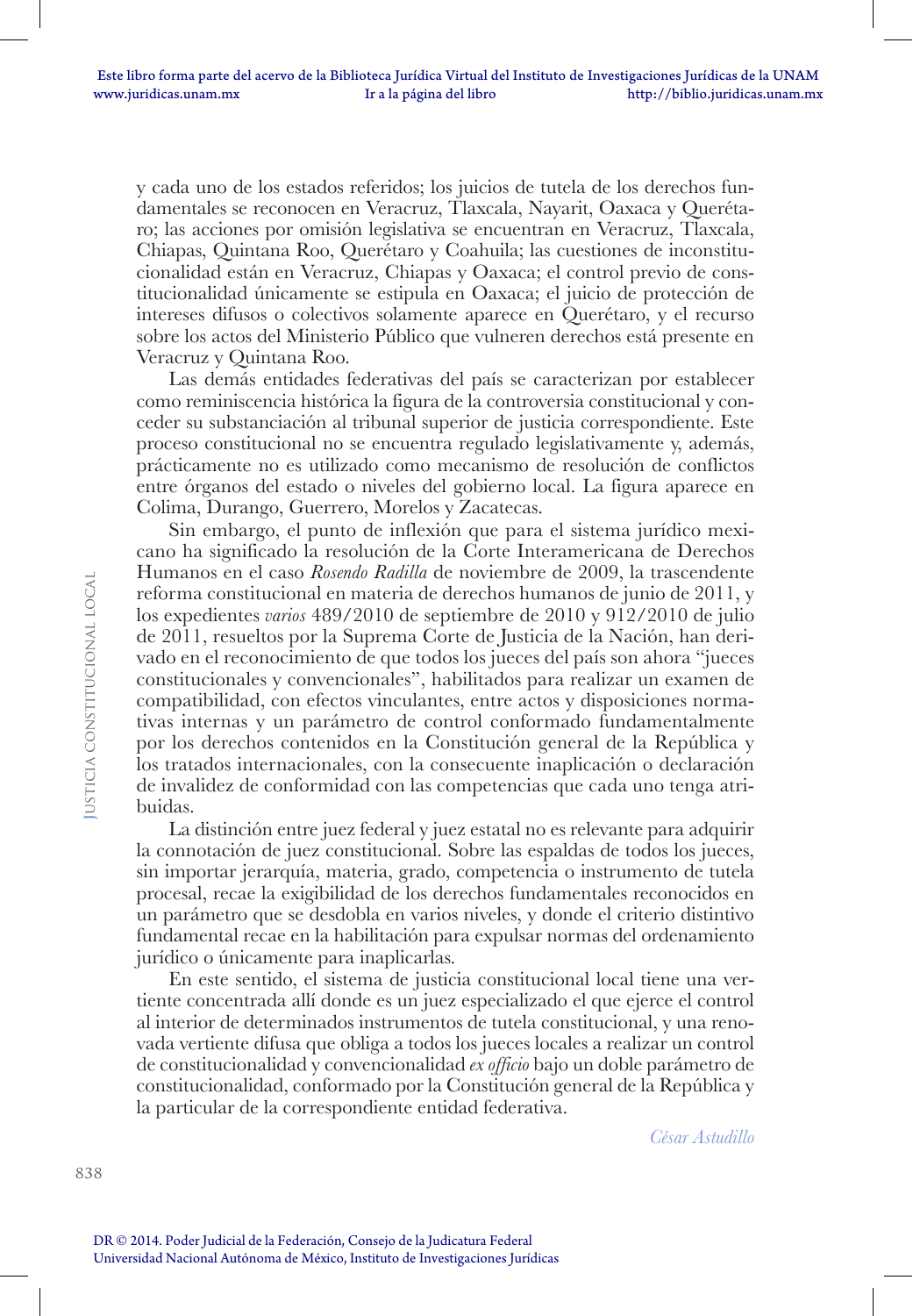## **Justicia constitucional (modelos)**

Un modelo reagrupa, con una forma ordenada, un cierto número de datos dispersos a fin de darles una coherencia. El uso de modelos permite, por un lado, establecer una coherencia en el interior de cada uno de los sistemas jurídicos nacionales, y por otro, clasificar entre ellos, de manera racional, los diversos elementos comparados, con el resultado de facilitar la utilización de los datos.

Un modelo puede entenderse como *Rechtstypus* (tipo jurídico), individualizado a través de la comparación y que, por ende, porta consigo características comunes de un conjunto de ordenamientos; o bien como *Rechtsideal* (tipo ideal o ideal jurídico), es decir, como aquel modelo que responde a algunos arquetipos ideales o a "lo que debe ser": un modelo teórico, abstracto y externo al derecho positivo. En otras palabras, es un modelo que no describe esta o aquella realidad jurídica, elevándola a prototipo o modelo ejemplar. Su utilidad, por lo tanto, está en ofrecer al comparatista un parámetro de referencia con base en el cual expresar sus propias evaluaciones críticas sobre los términos de la comparación (*comparatum* y *comparandum*), llegando así *al juicio comparativo*. Representa, al mismo tiempo, un parámetro de evaluación preliminar de las condiciones de homogeneidad entre los términos de la comparación. De hecho, el cotejo de las reglas o las instituciones que hay que comparar con el modelo asumido como parámetro, evidencia la subsistencia o no de las condiciones de la comparación.

El uso del término "modelo" se entiende como una especie de representación sintética de fenómenos de la realidad, en combinación con la idea de "forma ejemplar" y, por tanto, algo digno de imitarse.

En el campo de la justicia constitucional, la teoría de los modelos es objeto de crítica porque la realidad es tan variada, y las soluciones prácticas tan distintas, que intentar adscribir un sistema a uno u otro modelo parece casi imposible (Tusseau). Los modelos —afirma esta teoría— son platónicos, ideales, no tienen correspondencia con la realidad. Mejor partir de esta última, y reconstruir las clases.

Sin embargo, como la luz de una supernova ardiente permanece visible, en la distancia, por millones de años, así las reconstrucciones doctrinales y los modelos por ellas creados, continúan produciendo efectos incluso en los "formantes" dinámicos (legislación y jurisprudencia), y sobre todo también en el mismo "formante" doctrinal.

Así, muchos autores siguen haciendo referencia a los arquetipos clásicos: el modelo norteamericano, forjado en *Marbury* vs. *Madison* en 1803, y el modelo austríaco-kelseniano de la *Verfassungsgerichtsbarkeit*.

No obstante, proponiendo nuevas clasificaciones, sobre todo hibridando los dos modelos clásicos, se construyen nuevos modelos teóricos en donde encuadrar las nuevas experiencias: *modelos de referencia* que actúen como *tertium comparationis* en el cotejo entre *comparatum* (lo que viene comparado) y *comparandum* (lo que se debe comparar). Se trata, en palabras más simples, de la "idea" de lo que une, frente a la búsqueda de lo que divide.

Junto a las clasificaciones, la doctrina ha propuesto modelos, cuyo éxito, sin embargo, no ha logrado la fama de los modelos clásicos, derivados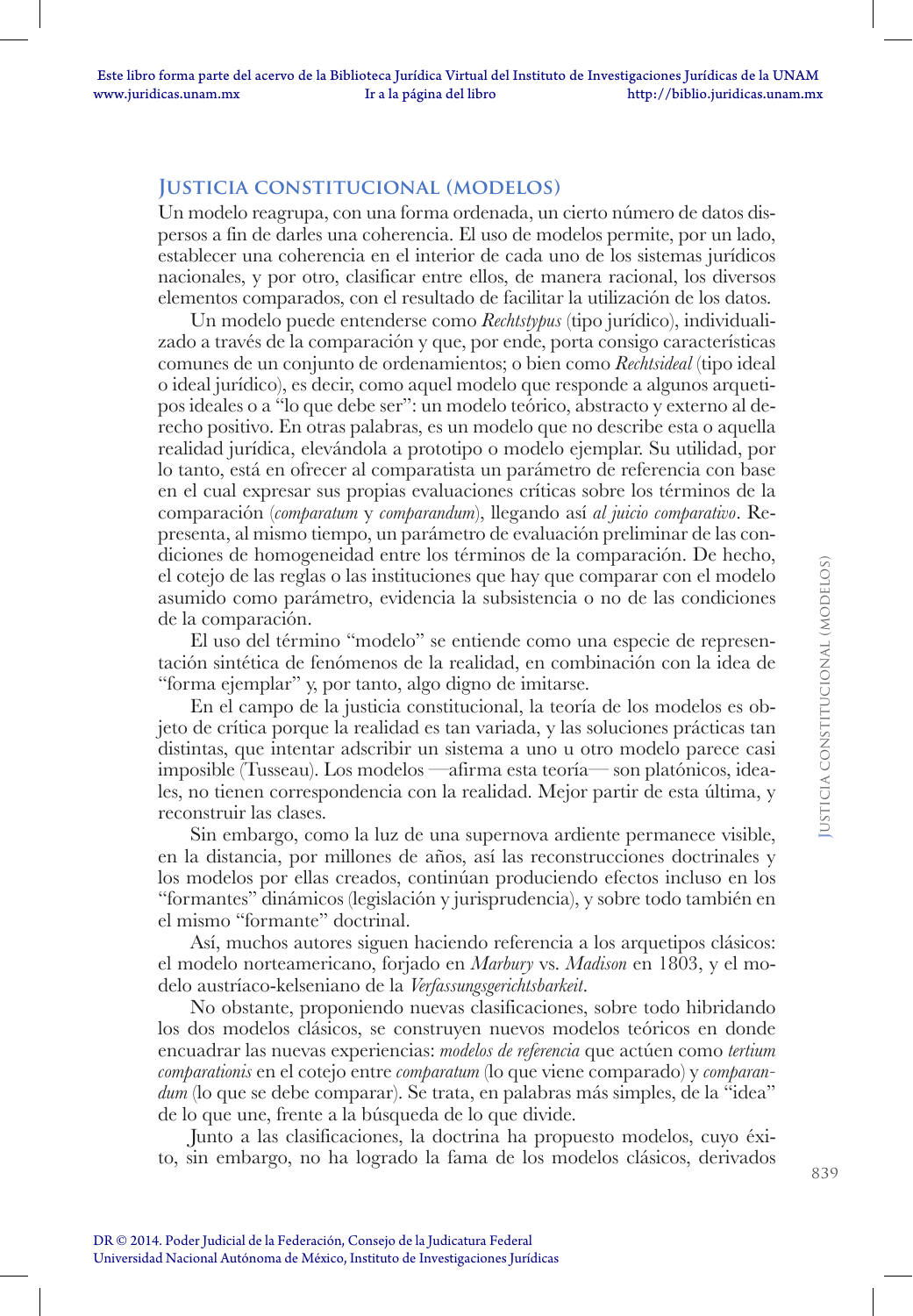de una experiencia concreta (Francia, Estados Unidos, Austria). Por ejemplo, solo pocos están convencidos de que exista un "modelo europeo", incluyente Francia como Austria (arquetipo de 1920), Alemania e Italia, y tal vez otras experiencias; igualmente, no todos comparten la idea de un "modelo latinoamericano", siendo hoy el mapa de la justicia constitucional en América Latina muy variado, aunque la ruta sea en la dirección de una concentración del control. Tampoco existe un "modelo socialista" (este sería un "non-modelo").

En el derecho constitucional comparado, la existencia de "modelos" que se configuran como *formas ejemplares* postula de por sí la difusión de los modelos mismos. Lo que explica por qué solo las fórmulas que impliquen la existencia de un ejemplar que opera como emblema de cada clase han sido objeto de imitación.

Así ha circulado el modelo "difuso", identificado en el sistema estadounidense (sobre todo en el ex-*Commonwealth*, desde Canadá a África a Asia y a Oceanía), aunque la difusión represente solo una de las características principales, pero no exclusiva, del *sistema* de *judicial review*; igualmente se ha propagado la idea de control concentrado según el esquema propuesto por Kelsen (particularmente en Europa, pero no solo ahí), y el "modelo preventivo" francés (en las excolonias). Después de la gran hibridación propuesta por Alemania e Italia, posterior a la Segunda Guerra Mundial, el modelo más difundido es el llamado "modelo incidental". Finalmente, en Iberoamérica, se ha extendido la idea de introducir al lado del control difuso un control concentrado (en salas o tribunales *ad hoc*).

Se trata de elementos característicos de cada sistema-*leader* que se han propagado, en los primeros casos, en virtud del prestigio de los países exportadores, en el caso de Francia en virtud de influjos no solo jurídicos, y en el caso de América Latina debido a los éxitos favorables de las primeras experiencias.

La divulgación de los modelos jurídicos por imitación implica afinidad de condiciones culturales, ambientales, sociales, económicas y jurídicas. Lo que no ha impedido al modelo estadounidense de control difuso afirmarse en América Latina, aunque falte aquí una condición básica del mismo: la eficacia vinculante o "persuasiva" del precedente judicial.

De un modelo puede difundirse solo una parte: por ejemplo, la idea de que la dicotomía entre sentencias estimatorias y desestimatorias, teorizada por Kelsen, no tenía sentido en la realidad ha circulado inmediatamente; en cambio, se ha extendido la idea de que las cortes y tribunales constitucionales podían introducir sentencias "intermedias": interpretativas, creativas, "monitorias", entre otras.

> *Lucio Pegoraro (traducción de Giovanni A. Figueroa Mejía)*

#### **Justicia constitucional (tipología)**

No existe por naturaleza ninguna tipología de justicia constitucional, sino solo clases forjadas por la doctrina constitucionalista y sobre todo comparatista, tomando en cuenta los modelos cada vez individualizados en la experiencia

**J**usticia constitucional (tipología)

USTICIA CONSTITUCIONAL (TIPOLOGÍA)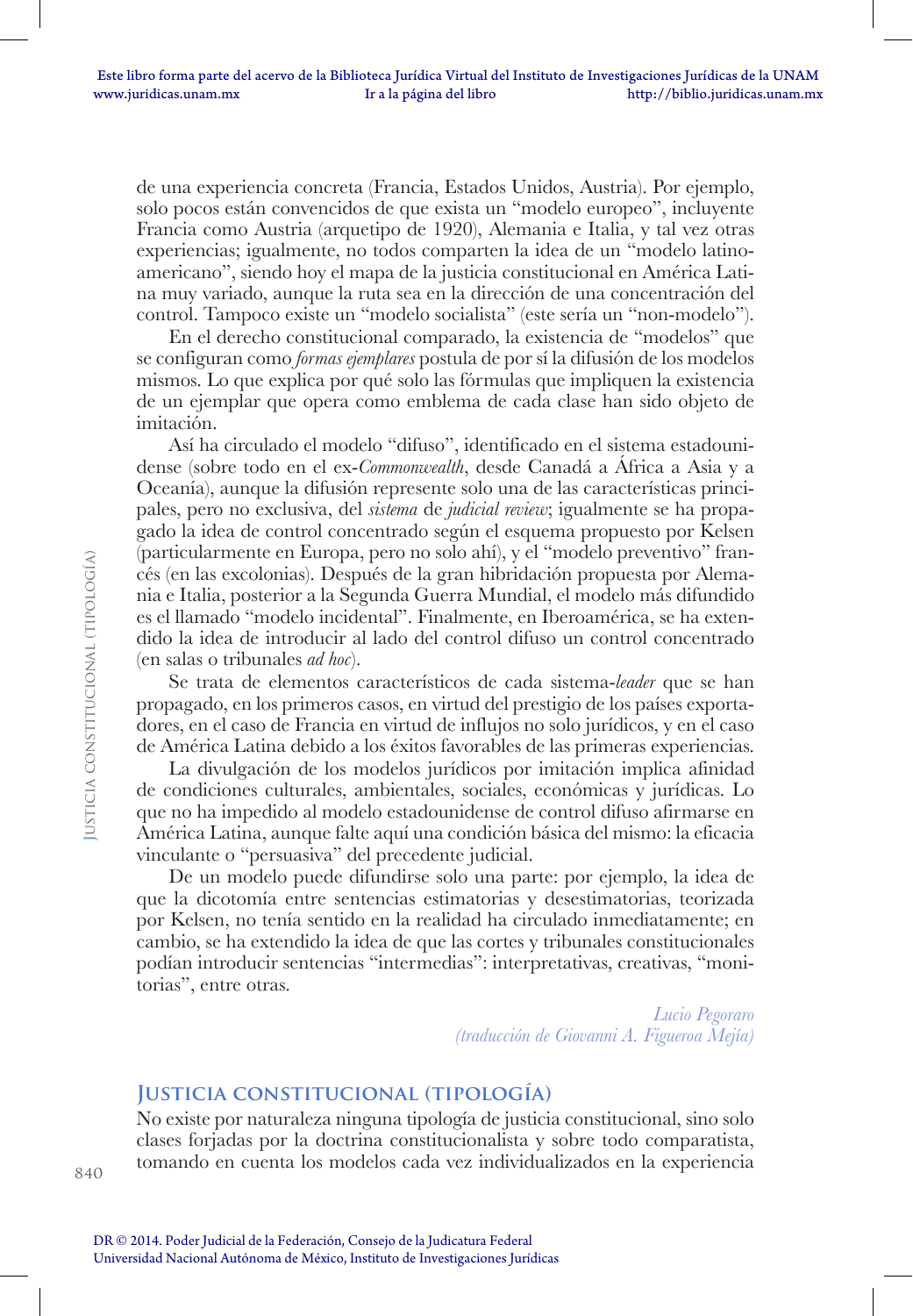histórica, o construidos a partir de la búsqueda de un elemento unificador, y llegando a la propuesta de un tipo ideal.

Tampoco existe ninguna diferencia, salvo léxica, entre "jurisdicción constitucional" y "justicia constitucional". Las dos expresiones definen el mismo objeto, ni más ni menos como "carro" y "coche" definen el mismo referente en España y Latinoamérica. Solo aludiendo a la disciplina científica (entonces no a un fenómeno del mundo jurídico, de las normas, sino al "formante" —es decir, cada elemento constitutivo del derecho— doctrinal), también el "derecho procesal constitucional" define el mismo objeto.

Definir la tipología de la justicia constitucional significa definir la tipología de la jurisdicción constitucional; igualmente, definir la tipología de la justicia (o jurisdicción) constitucional significa explicar sus clasificaciones (y modelos).

Hay, sin embargo, una diferencia entre modelos y sistemas. Cada país tiene (salvo excepciones, como Reino Unido) un sistema de justicia constitucional, pero solo en pocos casos se puede hablar de "modelos".

En su obra de construcción de clases taxonómicas, la doctrina comparatista ha propuesto soluciones divergentes, aunque la clasificación más plausible hace referencia a una primera distinción entre justicia constitucional política y justicia constitucional jurisdiccional (en este sentido, hay diferencia entre las dos expresiones, siendo el término "justicia" más amplio).

A la primera clase pertenecería el sistema francés, cuando menos hasta: *a)* la incorporación al *bloc de constitutionnalité*, por parte del *Conseil constitutionnel*, del preámbulo de la Constitución, de modo que de mero controlador de las esferas de competencias delineadas en el texto del 58 (y, en particular, de guardián del predominio gubernativo), el *Conseil constitutionnel* pasó a transformarse en juez pleno de la constitucionalidad de las leyes, también en relación con la violación de los derechos y de las libertades; *b)* la aprobación de la Ley constitucional de 29 de octubre de 1974, por la cual el poder de acudir al *Conseil* se adjudicó también a sesenta diputados o a sesenta senadores; de manera que las minorías parlamentarias, valiéndose desde el día siguiente de la introducción de la *saisine parlementaire* de la posibilidad de interponer una cuestión de constitucionalidad al *Conseil constitutionnel*, contribuyeron a un inusitado crecimiento cuantitativo y cualitativo del control de legalidad de las leyes); *c)* finalmente, a la Ley que introdujo en el 2008 la *question de constitutionnalité*, transformando el francés en un verdadero sistema jurisdiccional de control de la constitucionalidad de las leyes.

A la misma categoría pertenecen además no tanto sistemas, sino modalidades de control preventivo, que se encuentran en muchos ordenamientos, cuando el presidente de la República u otros órganos constitucionales pueden solicitar un examen por parte de la Corte (Irlanda, Portugal, Chipre, Hungría, Rumanía, etcétera). Formas de control político se encontraban incluso en algunos países del socialismo, como Yugoslavia. Hay también que recordar formas anómalas, como el control de las comisiones parlamentarias sobre la legitimidad constitucional de decretos-leyes (Italia), y el control de la constitucionalidad de la ley por parte del presidente de la República en sede de promulgación (veto, reenvío).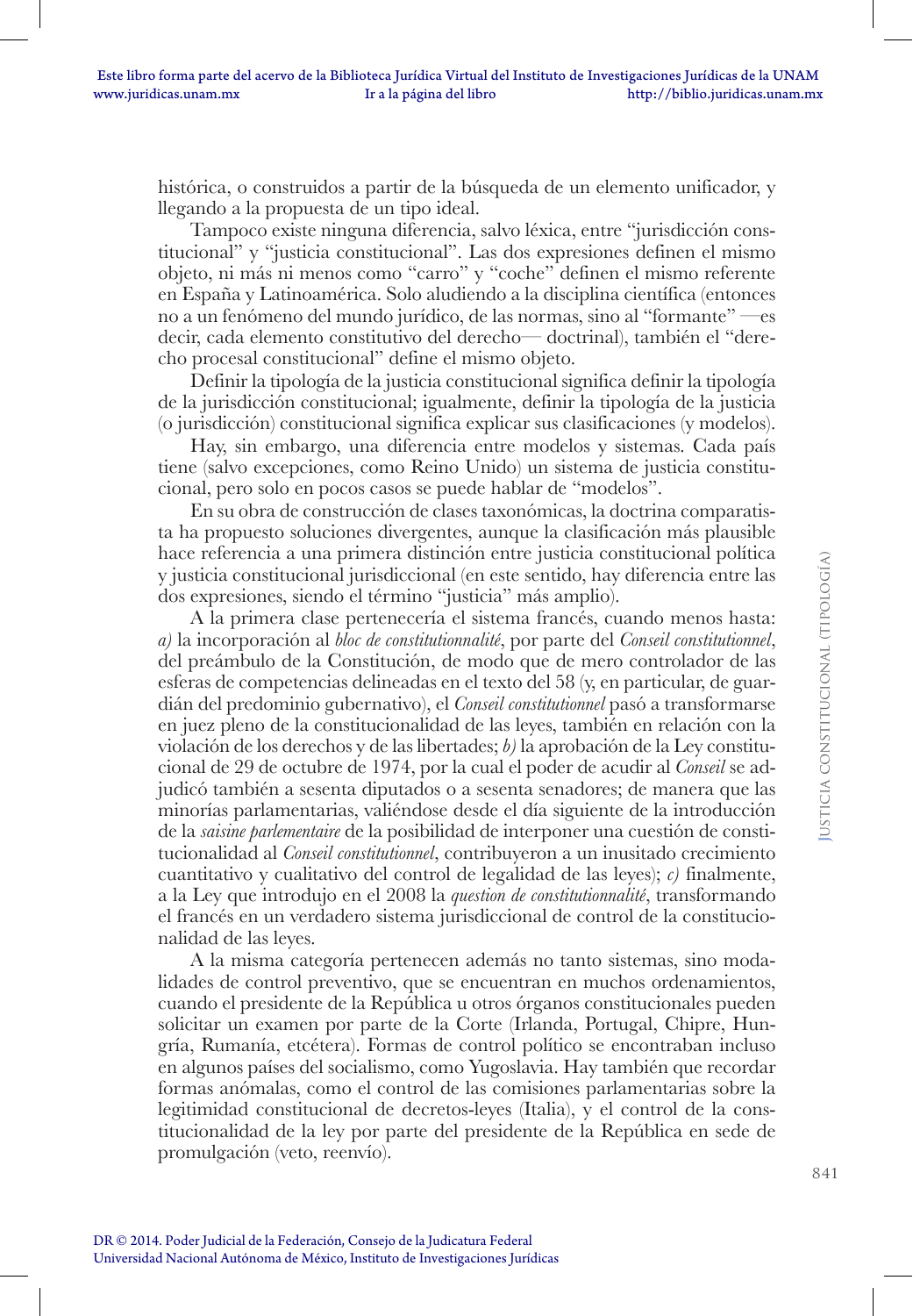A la categoría de la justicia constitucional *jurisdiccional* pertenecen todos los demás sistemas, sean los inspirados en el modelo estadounidense (difuso y concreto), o los que, siendo del *civil law*, sin imitar a Estados Unidos, son difusos y concretos (Norte de Europa, Grecia), sean los sistemas prevalentemente (pero no exclusivamente) caracterizados por ser concentrados y concretos (el alemán, el italiano y muchos países imitadores del Este de Europa, de la ex-URSS, de las ex colonias francesas, y ahora Francia); sean finalmente los que utilizan al lado del control difuso el control concentrado (Portugal, Rusia, África del Sur, muchos Estados latinoamericanos). Faltan los tributarios de la *Verfassungsgerichtbarkeit* de matriz kelseniana, siendo este modelo puro regresivo. Ningún país está caracterizado por confiar solo al recurso directo frente a un tribunal constitucional la protección de la Constitución.

Lo que parece evidente es que la justicia constitucional representa un formidable laboratorio de soluciones empíricas y de adopción de modelos parciales. Los paradigmas clásicos (por ejemplo, donde falta el valor vinculante del precedente, el modelo difuso no puede funcionar, como imaginaba Cappelletti, o donde la doctrina tradicional de la división de poderes lo impide, nunca el Parlamento podría ser controlado por los jueces) se desmienten cada día. Cada país añade al lado de una modalidad prevalente de control de la ley, una o dos o muchas más. Concreción y abstracción, recurso e incidente, eficacia declarativa y constitutiva, efectos *erga omnes* e *inter partes*, conviven casi siempre, se adaptan, generalmente ampliando el poder de las cortes y tribunales cuales guardianes de la Constitución.

> *Lucio Pegoraro (traducción de Giovanni A. Figueroa Mejía)*

## **Justicia electoral**

A imagen y semejanza de lo acontecido en el origen y desarrollo del denominado "contencioso administrativo", que surgió en el Estado moderno de manera "prudente", casi desapercibida en cuanto a su contenido y trascendencia futura, o incluso como una gracia o concesión del emperador, rey o monarca y que, a partir de un auténtico principio de división de poderes, se ha considerado como un caso de "justicia delegada" por el Poder Ejecutivo, la cual se ha impartido bajo el rubro de "justicia administrativa", por conducto de los tribunales administrativos y que en el derecho del presente se identifica, adecuadamente, como "derecho procesal administrativo". Así ha sucedido en el ámbito del derecho electoral mexicano, en cuyo contexto, desde su origen, con la Constitución de Cádiz de 1812, se ha previsto y practicado un sistema de recursos electorales de tipo "administrativo", es decir, procedentes, tramitados y resueltos, como en el derecho administrativo; por regla, en beneficio de los ciudadanos y candidatos a un cargo de representación popular y, en el derecho moderno, a favor de los partidos políticos, principalmente, a fin de impugnar la votación recibida en las mesas directivas de casilla o bien una elección en su conjunto, así como los resultados obtenidos en las elecciones populares.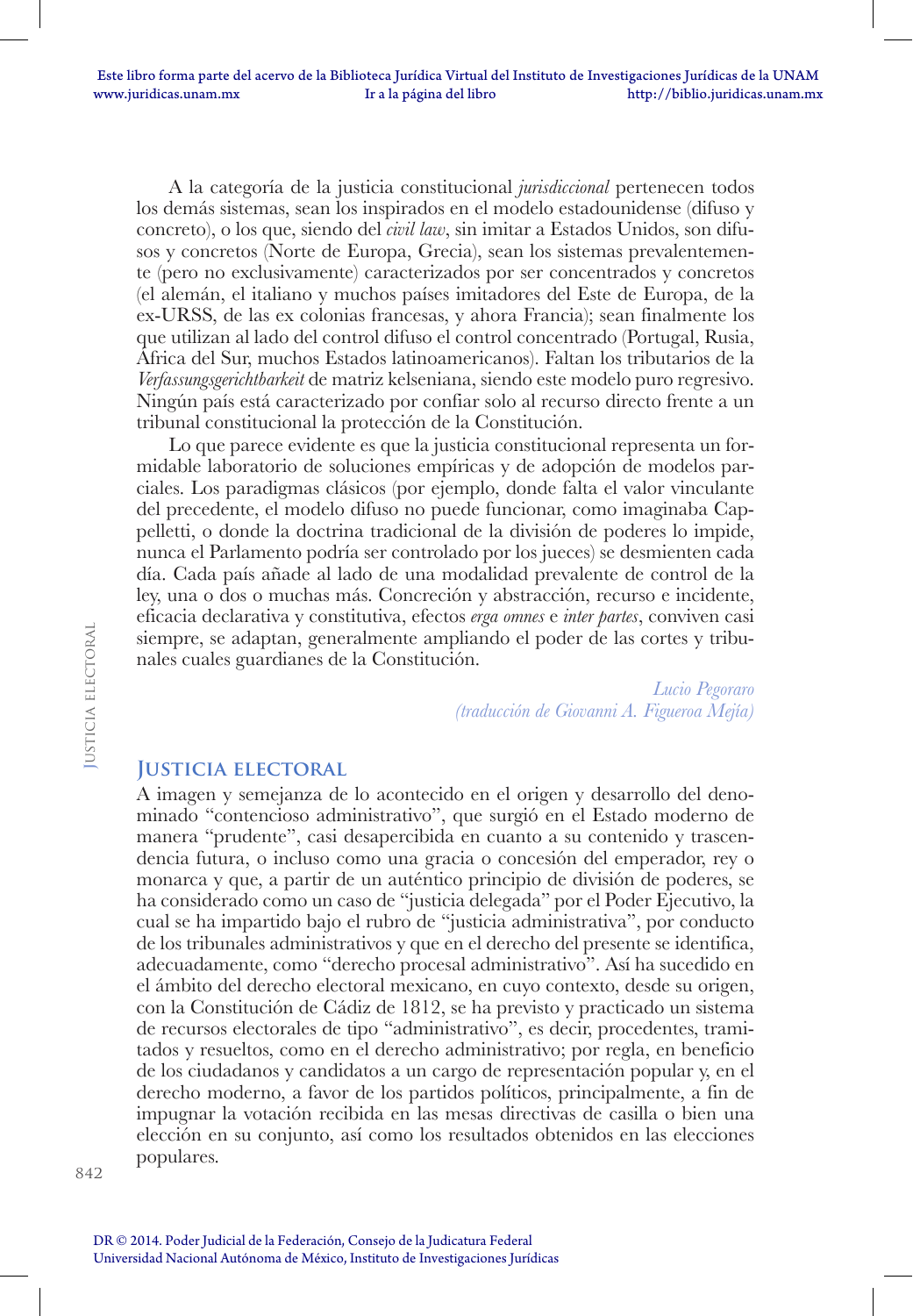Igualmente, los recursos electorales han tenido por objeto controvertir la legalidad y validez de los actos, resoluciones y procedimientos de los órganos de autoridad electoral.

Sin embargo, a partir de la reforma a la Constitución Política de los Estados Unidos Mexicanos (CPEUM) en diciembre de 1986 y de la expedición del Código Federal Electoral en febrero de 1987, que instituyeron al Tribunal de lo Contencioso Electoral (TCE), en el contexto del derecho electoral mexicano, teórico y práctico, e igual en la praxis política, se empezó a hablar de la "justicia electoral", en términos generales, es decir, abarcando todos los recursos previstos en la legislación electoral ordinaria, tanto los procedentes ante los organismos electorales, encargados de preparar y llevar a cabo las elecciones populares, como los medios de impugnación jurisdiccional, que eran competencia del novedoso TCE federal.

No obstante, como la expresión "impartir justicia" se orienta más a identificar, específicamente, a la actividad que llevan a cabo los órganos jurisdiccionales en todo Estado de derecho y, en este particular, a la función estatal asignada a los tribunales electorales (justicia electoral), con el transcurso del tiempo se ha tratado de adecuar el título a su contenido; por ende, se ha identificado al conjunto de juicios y recursos electorales, tanto administrativos como jurisdiccionales, con la expresión genérica "sistema de medios de impugnación", la cual ha dado título, indebido, por redundante, extenso y asistemático, a las leyes procesales, federal y locales, vigentes en la materia.

Así, el legislador federal ordinario, en noviembre de 1996, expidió el vigente código o ley procesal electoral, bajo el título de Ley General del Sistema de Medios de Impugnación en Materia Electoral, la cual fue actualizada con el Decreto legislativo de reformas, adiciones y derogaciones, publicado oficialmente en julio de 2008, para adecuarla al Decreto de reformas a la CPEUM, expedido por el poder revisor permanente de la Constitución, en noviembre de 2007.

En la actualidad, usar la expresión "justicia electoral" como sinónima de "derecho procesal electoral" es un desacierto en México, porque en el presente, en esas dos palabras se encierra un contenido demasiado amplio, complejo y variado, que no se reduce a la ya en sí misma trascendente función jurisdiccional del Estado, consistente en dirimir, mediante la aplicación del derecho, las controversias de trascendencia jurídica (litigios) emergentes, de manera inmediata y directa o solo mediata e indirecta, de los procedimientos electorales llevados a cabo para la renovación periódica de los depositarios del Poder Ejecutivo y del Poder Legislativo, tanto federal como local, así como de los integrantes de los ayuntamientos de los estados y de los correlativos depositarios del poder público en el Distrito Federal y sus demarcaciones territoriales.

La frase "justicia electoral", ahora, abarca todas las vías, constitucional y legalmente establecidas, para garantizar que todos los procedimientos, actos y resoluciones electorales se ajusten, invariablemente, al principio de legalidad *lato sensu*, es decir, al principio de constitucionalidad y al de legalidad *stricto sensu*.

El vocablo "todos" comprende la actuación de la totalidad de los sujetos de derecho electoral, con y sin personalidad jurídica, sean gobernados o au-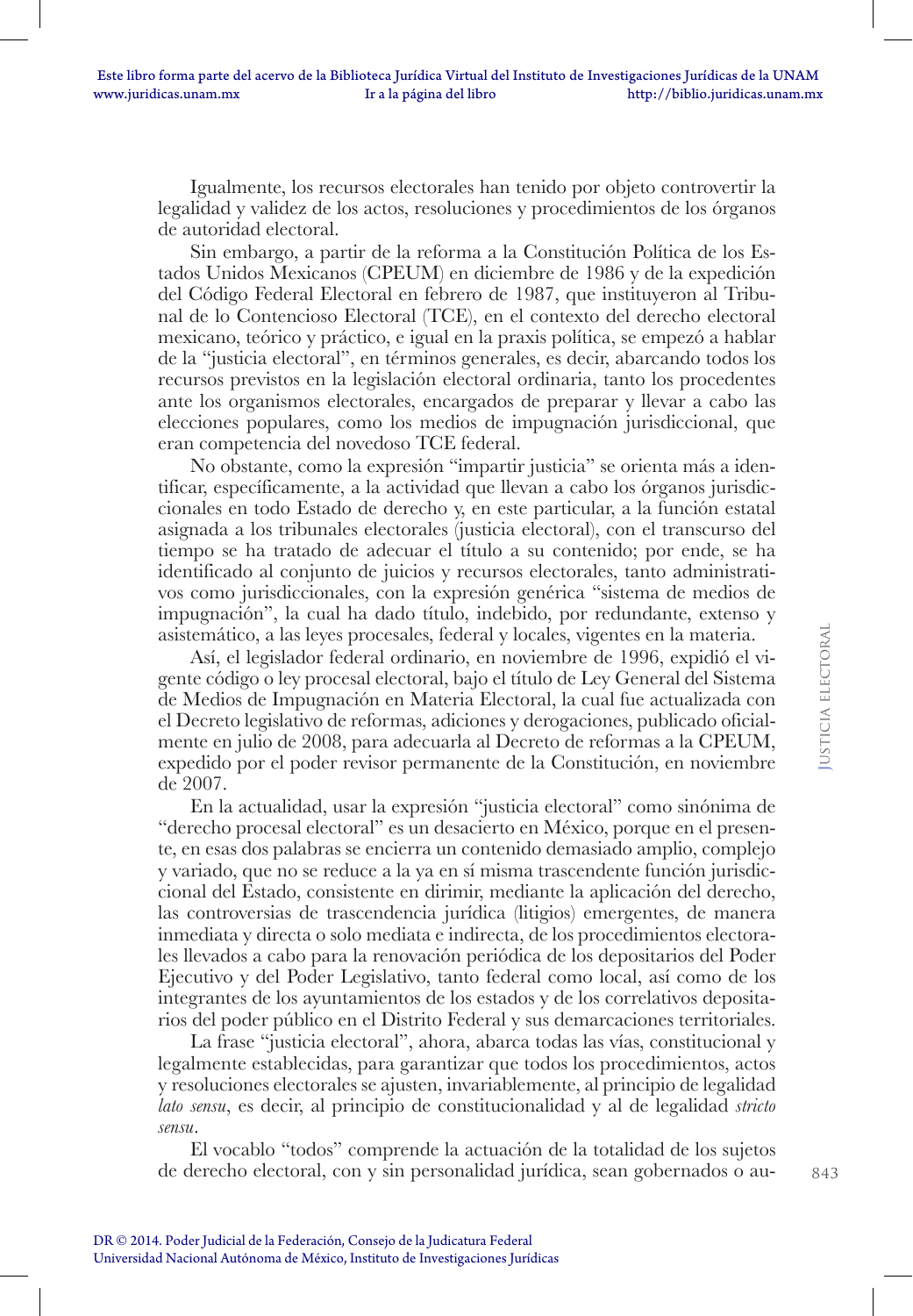toridades, electorales y no electorales, administrativas, legislativas o jurisdiccionales, siempre que su actuación, activa u omisiva, tenga efectos jurídicos en materia electoral.

En resumen, la frase "justicia electoral", actualmente, tiene una connotación demasiado amplia, porque incluye al: 1) derecho procesal electoral, orgánico y dinámico, relativo a todos los juicios y recursos jurisdiccionales electorales; 2) derecho procedimental electoral, es decir, el que tiene por objeto a los recursos electorales de naturaleza administrativa, contra las autoridades y los partidos políticos; 3) derecho procesal constitucional, en cuanto a la acción de inconstitucionalidad ante la Suprema Corte de Justicia de la Nación, para impugnar leyes electorales, federales y locales, consideradas contrarias a la CPEUM; 4) derecho penal electoral, correspondiente a la tipificación de determinadas conductas como delitos electorales, federales y del fuero común; 5) derecho procesal penal electoral, que tiene por objeto al proceso, juicio o causa, con motivo de la comisión de delitos electorales; 6) derecho administrativo sancionador electoral, que tiene por objeto las conductas electorales ilícitas, tipificadas y sancionadas como infracciones administrativas electorales, así como las reglas jurídicas sobre la denuncia o queja y el procedimiento para tramitar y dictar resolución; finalmente, se puede incluir al 7) derecho procesal laboral electoral, que comprende los juicios y recursos, administrativos y jurisdiccionales, a favor de los servidores públicos del Instituto Federal Electoral y del TEPJF, para dirimir las diferencias y/o controversias que surgen con motivo de la correspondiente relación laboral.

Recientemente, en países como Chile, Ecuador, Perú y República Dominicana, donde se han instituido tribunales electorales similares al de México, se empieza a usar la voz derecho procesal electoral y, como sinónima, la dicción "justicia electoral"; sin embargo, es necesario hacer la correspondiente conceptuación, clasificación y sistematización, en beneficio de la ciencia jurídica y del Estado de derecho democrático.

*Flavio Galván Rivera*

## **Justicia mayor**

En la Edad Media existe un precedente del juez constitucional y del juez convencional: el justicia mayor, quien al conocer y resolver los procesos forales aragoneses (los de mayor arraigo eran de manifestación de personas, de inventario, de jurisfirma o firma de derecho, y de aprehensión ), "amparaba" a las personas y a sus bienes en contra de los actos excesivos y arbitrarios de la autoridad real y eclesiástica, que constituían contrafuero (parangón de los actos inconstitucionales) en perjuicio de los mismos, asegurándose este funcionario del cumplimiento de los privilegios de los habitantes de la ciudad, la organización política, y, en general, el derecho de la misma (en el que preponderaron las costumbres locales), todo ello estatuido, por ejemplo, en un alto ordenamiento, como lo fue el Privilegio General, otorgado por Pedro III, en 1283, y elevado a la condición de fuero por Pedro IV, en 1348, el cual ha sido comparado con la Carta Magna inglesa.

DR © 2014. Poder Judicial de la Federación, Consejo de la Judicatura Federal Universidad Nacional Autónoma de México, Instituto de Investigaciones Jurídicas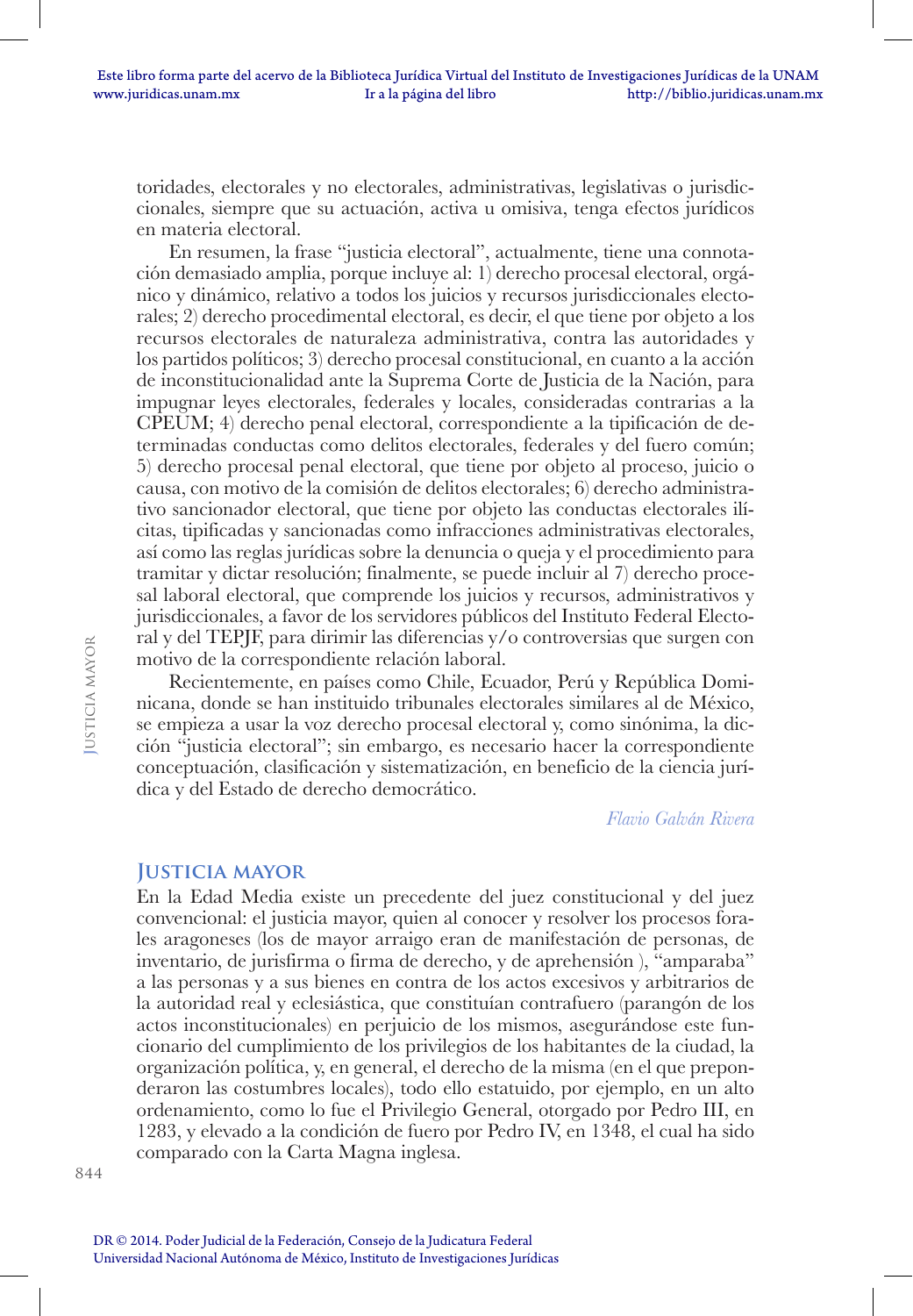En el Reino de Aragón el justicia mayor era juez supremo. Ejercía elevadísimas funciones, era el último intérprete de las leyes, conocía de las causas del rey, era considerado como un baluarte contra la opresión, pues él, en caso de duda, decidía si eran conformes a las leyes los decretos u órdenes reales, y si debían en consecuencia ejecutar o no; él amparaba a los particulares cuando contra ellos o sus bienes se cometía algún atentado o se temía que se cometiese por las autoridades; y contra sus fallos, que debían obedecerse en todo el reino, no prevalecían ni las órdenes del soberano. Así habían llegado los aragoneses a asegurar sus derechos naturales.

La finalidad funcional del justicia mayor de Aragón (juez que también existió en el Reino de Castilla), que implicó al mismo tiempo la causa de su creación, se precisó en el *Pacto de Sobrarbe,* en cuyo punto V se disponía: "Para que nuestras libertades no padezcan detrimento ni daño, habrá: juez medio sobre el Rey y sus súbditos, a quien sea lícito apelar el que recibiere agravio, o de los que recibiese la República o sus leyes, para su remedio".

El justicia mayor de Aragón tuvo dos tipos de facultades: unas de índole político y otras de naturaleza estrictamente jurisdiccional. En relación con estas últimas, realizaba funciones de juez medio entre el rey y sus vasallos, como se estableció en el Fuero de Sobrarbe, y se encargaba de resolver los procesos forales aragoneses, precedentes de los procesos constitucionales.

Debido a la abundante demanda de sus funciones, se le autorizó en 1348 para que nombrase un lugarteniente, quien le auxilió en sus labores, autorización que se extendió posteriormente a dos en 1352, los cuales desde 1461 fueron designados por insaculación de la bolsa formada con este objeto por los diputados del reino. En 1592, las Cortes de Zaragoza aumentaron a cinco el número de lugartenientes. La agrupación de estos funcionarios se denominó *justiciazgo*.

Si bien la figura del justicia mayor nació a finales del siglo XII e inicios del XIII, es decir, a mitad de la Edad Media, su esfera tutelar de mayor desarrollo fue en los siglos XIV a XVI (1436 a 1520), especialmente al sustanciar el proceso foral de manifestación de personas. Desde esta perspectiva, el justicia mayor tenía como función más importante y prestigiosa el recordar a quienes gobernaban que las leyes las debían de cumplir todos, empezando por el que las promulgaba. Así, ya en el juramento de los reyes de Aragón decía: "Te hacemos Rey si cumples nuestros Fueros y los haces cumplir, si no, no". Se infiere que el justicia mayor constituye un precedente del amparo, en cuanto a la categoría procesal de la *jurisdicción*, así como un antecedente de los jueces constitucionales y convencionales contemporáneos, por ser el guardián e intérprete del sistema jurídico español de la Edad Media.

La aparición de la inamovibilidad de este juez supremo (garantía de la independencia judicial entonces y ahora, objeto de estudio del derecho constitucional procesal), y en consecuencia de la irrenunciabilidad del cargo, causó su fortaleza pero también trastornos. Mas la inamovibilidad requirió a su vez de otra garantía: la de la inviolabilidad de la persona. Problema conexo con el de responsabilidad del justicia y sus lugartenientes, que fue abordado en el fuero de 1436, esto es, el justiciazgo se robusteció al establecerse que solo el conjunto de las Cortes y el rey podía hacerlo responsable.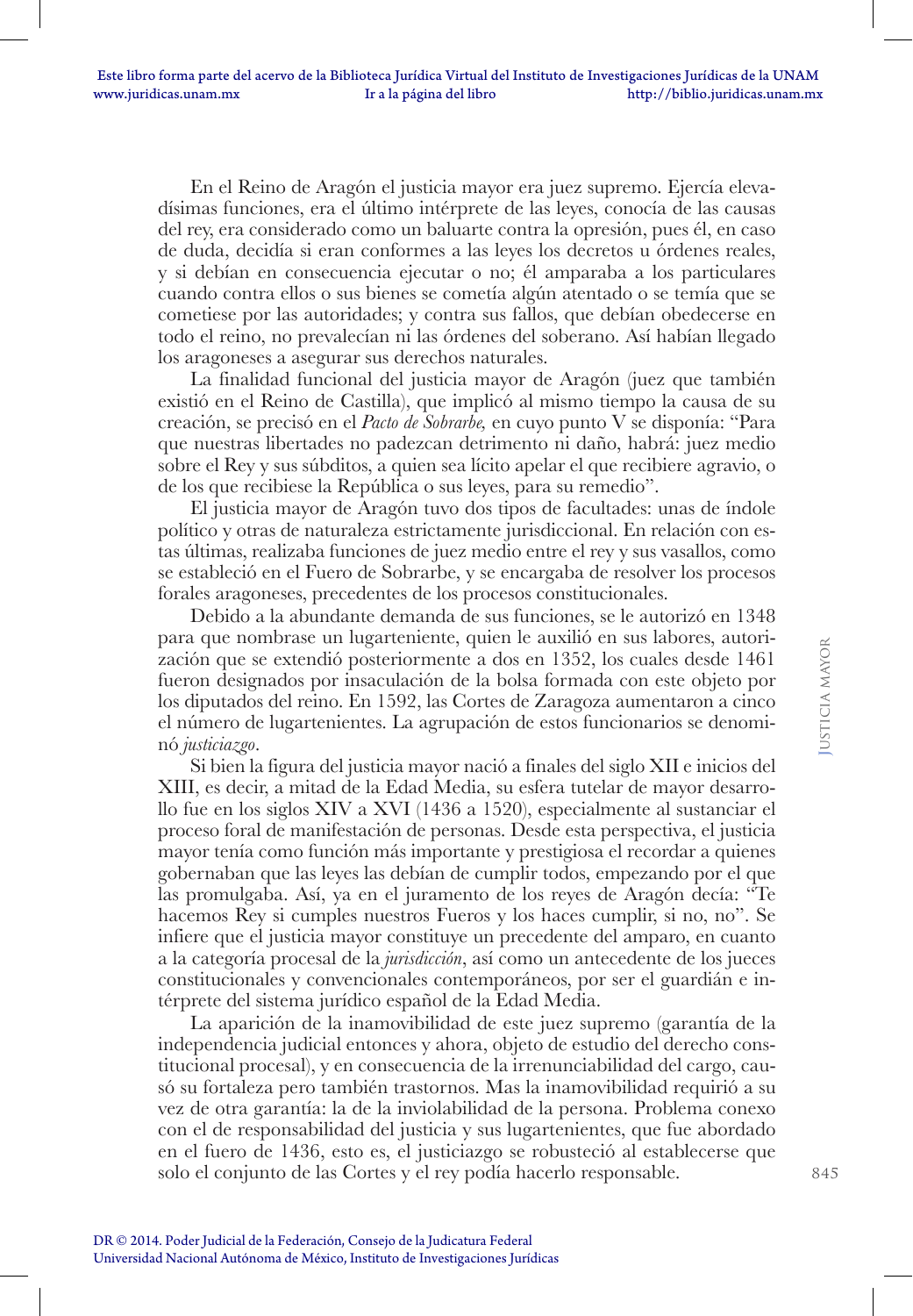Cabe destacar que el justicia mayor sufrió diversos avatares por defender las leyes y soportó represalias transcendentales en diversos momentos de la historia, y en específico cuando en las Cortes de Tarazona, de 1592, se establece que el cargo de justicia dejaba de ser inamovible y podía ser proveído el cargo por el rey. De suerte que, el justiciazgo quedó mermado y a merced del soberano español, acontecer que se ejemplificó con la orden de ejecución del último verdadero justicia, don Juan de Lanuza. La desaparición del juzticiago se confirma con la expedición de los Decretos de Nueva Planta de Felipe V, en 1707.

*Juan Rivera Hernández*

## **Justicia tradicional indígena (usos y costumbres)**

La locución "justicia tradicional indígena" es de nuevo cuño en la doctrina jurídica contemporánea. En efecto, la teoría jurídica de la última parte del siglo XX ha delineado las características de la justicia indígena y su relación con otras ciencias sociales. Se advierte que la contribución científica de diversas ciencias sociales (como la antropología, la etnología, la sociología, entre otras) ha sido determinante y ha permitido contar con un cuerpo doctrinario que ha posibilitado la articulación de una auténtica perspectiva sobre los derechos de los pueblos indígenas. Dicho en otras palabras, la doctrina jurídica ha delineado diversos ejes de reflexión, a partir de los planteamientos de otras disciplinas sociales para establecer una teoría jurídica de los usos y costumbres indígenas. Esto, sobre todo porque los usos y costumbres indígenas como núcleo del sistema jurídico indígena establecieron desafíos a los clásicos principios de la modernidad jurídica: derechos colectivos frente a derechos individuales; culturalización de los derechos humanos; emancipación social frente a la regulación estatal, entre otras cuestiones. Dichas temáticas nacieron con un componente de marginalidad en el discurso jurídico y por ello su obligado desarrollo en otras disciplinas. Un ejemplo claro de lo anterior es la creación de la teoría del derecho de las minorías indígenas, cuya articulación fue realizada sobre los planteamientos realizados por la filosofía política anglosajona. Sin embargo, es dable apuntar que las diversas teorías de los derechos fundamentales y el reconocimiento constitucional de la justicia indígena han contribuido al debate nacional y su relación con la exuberante doctrina y principios jurídicos del derecho comparado en materia de pueblos indígenas.

El nacimiento de los derechos indígenas, como reclamos institucionales, ha estado marcado por la paradoja. En América Latina, algunos países tienen una población indígena significativa y solo hasta tiempos recientes, el sistema jurídico ha regulado los derechos de dichas poblaciones. Justamente, la falta de regulación jurídica de los pueblos indígenas en el espectro constitucional provocó que la realidad indígena fuera objeto de un olvido institucional. De hecho, la relación entre las políticas públicas y los pueblos indígenas se encuentra todavía en gestación en un buen número de países latinoamericanos. Sin embargo, las razones de omitir la mención de los pueblos indígenas en los ordenamientos jurídicos no son gratuitas; al contrario, respondió al paradigma jurídico planteado por la modernidad y dominado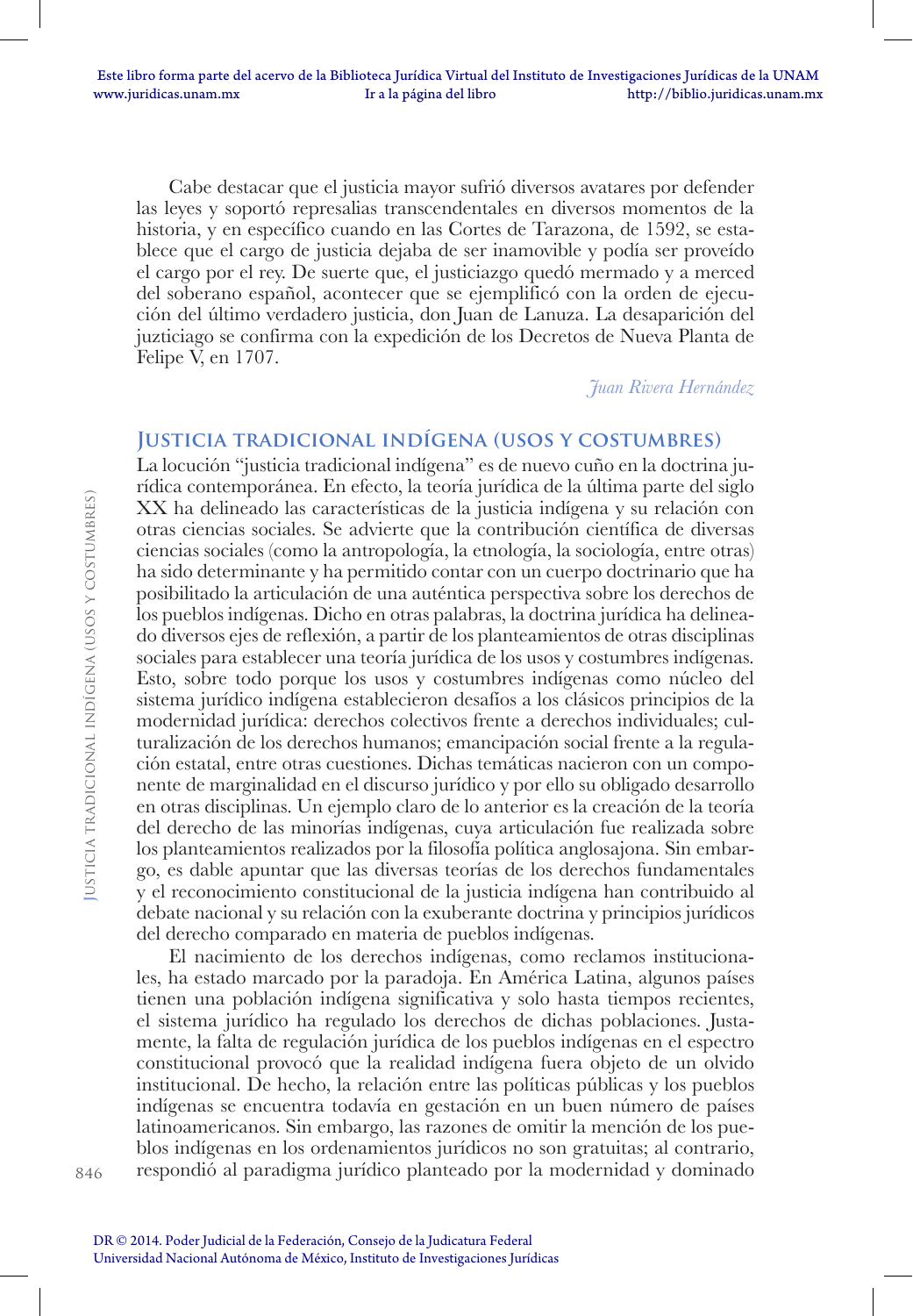principalmente por el principio de igualdad jurídica que pretendió colmar cualquier tipo de reclamo ciudadano, incluyendo el indígena. A pesar de lo anterior, las contribuciones jurídicas de los últimos años se han incrementado para conformar un "corpus" teórico que permite señalar la existencia de una auténtica ciencia del derecho indígena. Inicialmente la discusión del derecho indígena ha sido considerada desde el derecho constitucional, pero hay otras disciplinas que han sido especialmente pródigas en reflexiones de alto calibre, como la sociología jurídica y la antropología jurídica. También es conveniente recordar que en algunos países, como México cuya reforma indígena se llevó a cabo en los albores del siglo XXI, la inclusión de los derechos indígenas en el texto constitucional ha galvanizado un rico derecho constitucional estatal. Esto es, en países de corte federal, el reconocimiento constitucional indígena ha estado aparejado a un cambio en las leyes de las diversas entidades federativas.

Por otra parte, se debe evidenciar la importancia de diversos movimientos sociales y políticos que han reivindicado las necesidades de los pueblos indígenas para coadyuvar en el debate de los pueblos indígenas, como fue el caso del alzamiento del Ejército Zapatista de Liberación Nacional en México en 1994. En esta sede, debe señalarse la importante labor de variadas organizaciones no gubernamentales (ONG), expertos independientes, y Estados que han debatido la realidad indígena y que han actuado para mejorar el nivel social de los pueblos indígenas. Todos estos esfuerzos han ido cristalizando después de varios años y a través de diversas generaciones.

Es necesario recordar que en algunos casos, como el de México, el reconocimiento constitucional ha sido tardío o en algunos otros, como en el caso de Bolivia, los derechos indígenas son el núcleo del texto constitucional. Sin embargo, en las diversas legislaciones latinoamericanas se pueden señalar, principalmente, dos grandes grupos. Aquellos países que otorgan ciertos derechos a los pueblos indígenas, como Honduras, el Salvador y Costa Rica. En un segundo plano, encontraríamos a otros países que regulan de manera más extensa los derechos de los pueblos indígenas; en este grupo encontramos países tales como México, Nicaragua, Colombia, Panamá, Argentina, Bolivia, Paraguay, Ecuador, Perú, Brasil y Guatemala. Asimismo, el reconocimiento constitucional ha ido de la mano del desarrollo de la jurisprudencia de los tribunales de los Estados o de jurisprudencia de algunos tribunales internacionales como la Corte Interamericana de Derechos Humanos (véase por ejemplo la sentencia del 23 de junio de 2005 del caso *Yatama* vs. *Nicaragua*).

La discusión del derecho indígena centra su atención en cuestiones que tradicionalmente la ciencia jurídica no había analizado respecto a la realidad indígena, como la costumbre, el municipio, la pluralidad jurídica, el reconocimiento de las minorías, la autonomía, por citar algunas de las discusiones más prominentes en que se ha visto involucrada la cuestión indígena. Esto, precisamente, ha motivado la participación de los juristas en los grandes debates sobre el diseño institucional del Estado latinoamericano contemporáneo. Aún más, la figura de los derechos individuales, característica del Estado liberal, ha sido puesta en jaque con la inclusión en diversos ordenamientos jurídicos de los denominados derechos colectivos indígenas. De tal suerte que la doctrina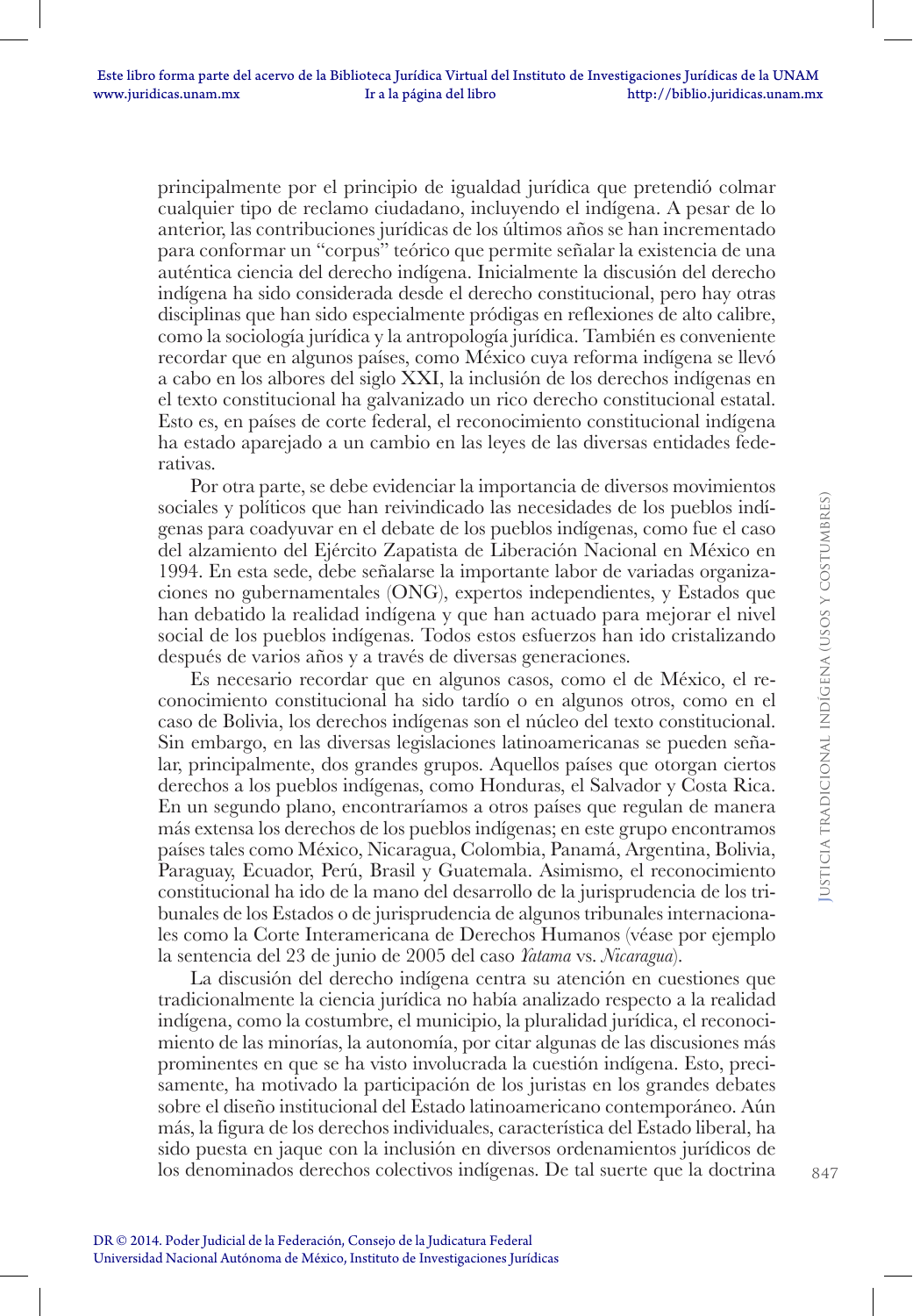sobre los derechos de los pueblos indígenas ha permitido la conformación de un aparato crítico que brinda originalidad al perfil del sistema jurídico de América Latina. Es así que la ciencia jurídica latinoamericana está creando un derecho común en materia de derecho público. En la reflexión sobre los derechos de los pueblos indígenas, los juristas latinoamericanos han participado en la gran introspección histórica que han realizado la mayoría de los países latinoamericanos en los últimos años. Los Estados latinoamericanos no son entidades homogéneas, sino comunidades políticas pluriculturales.

Veamos algunas de las temáticas que han sido objeto de las legislaciones nacionales sobre derechos indígenas: 1) reconocimiento de usos y costumbres indígenas; 2) derecho a la autoadscripción; 3) derecho a la libre determinación; 4) derecho a la autonomía; 5) derecho a la preservación de la identidad cultural; 6) derecho a la tierra y al territorio; 7) derecho de consulta y participación; 8) derecho a acceder plenamente a la jurisdicción del Estado; 9) derecho al desarrollo (Comisión Nacional para el Desarrollo de los Pueblos Indígenas, México).

Otro elemento que es necesario señalar en el debate de los pueblos indígenas es la referida al marco internacional de los derechos indígenas. Como se ha señalado, "la cuestión de los pueblos indígenas no es nueva para el derecho internacional, sino que ha figurado con mayor o menor relevancia en el discurso y la práctica jurídico-internacionales durante siglos" (James Anaya). Desde Bartolomé de las Casas hasta Lassa Oppenheim, pasando por Francisco de Vittoria, la cuestión indígena ha sido objeto del derecho internacional. Sin embargo, esta disciplina ha destacado la importancia del derecho indígena situando la discusión en el ámbito de los derechos humanos, derechos colectivos, defensa del medio ambiente, entre otros. Para tal fin, se han creado diversos instrumentos de carácter internacional, entre los que se mencionarán solo dos, que reflejan la importancia del fenómeno indígena: la Declaración de las Naciones Unidas sobre los Derechos de los Pueblos Indígenas (adoptada por la Asamblea General de la ONU en su Resolución 1/2 del 29 de junio de 2006), o bien, el célebre Convenio número 169 sobre Pueblos Indígenas y Tribales en Países Independientes (adoptado por la Conferencia General de la OIT el 27 de junio de 1989 en su 76a. sesión) cuyo impacto en los sistemas jurídicos nacionales ha sido determinante en el derecho de los pueblos indígenas. También es relevante en el ámbito del derecho internacional, la creación de la figura del Relator Especial sobre la situación de los derechos humanos y las libertades fundamentales de los indígenas (en virtud de la resolución 2001/57 de la Comisión de Derechos Humanos del 24 de abril de 2001, en su 57o. periodo de sesiones), cuyo mandato tiene los siguientes objetivos: *a)* recabar, solicitar, recibir e intercambiar información y comunicaciones de todas las fuentes pertinentes, incluidos los gobiernos, los propios indígenas, sus comunidades y organizaciones, sobre las violaciones de sus derechos humanos y libertades fundamentales; *b)* formular recomendaciones y propuestas sobre medidas y actividades apropiadas para prevenir y remediar las violaciones de los derechos humanos y las libertades fundamentales de los indígenas, y *c)* trabajar en estrecha relación con otros relatores especiales, representantes especiales, grupos de trabajo y expertos independientes de la Comisión de Derechos Humanos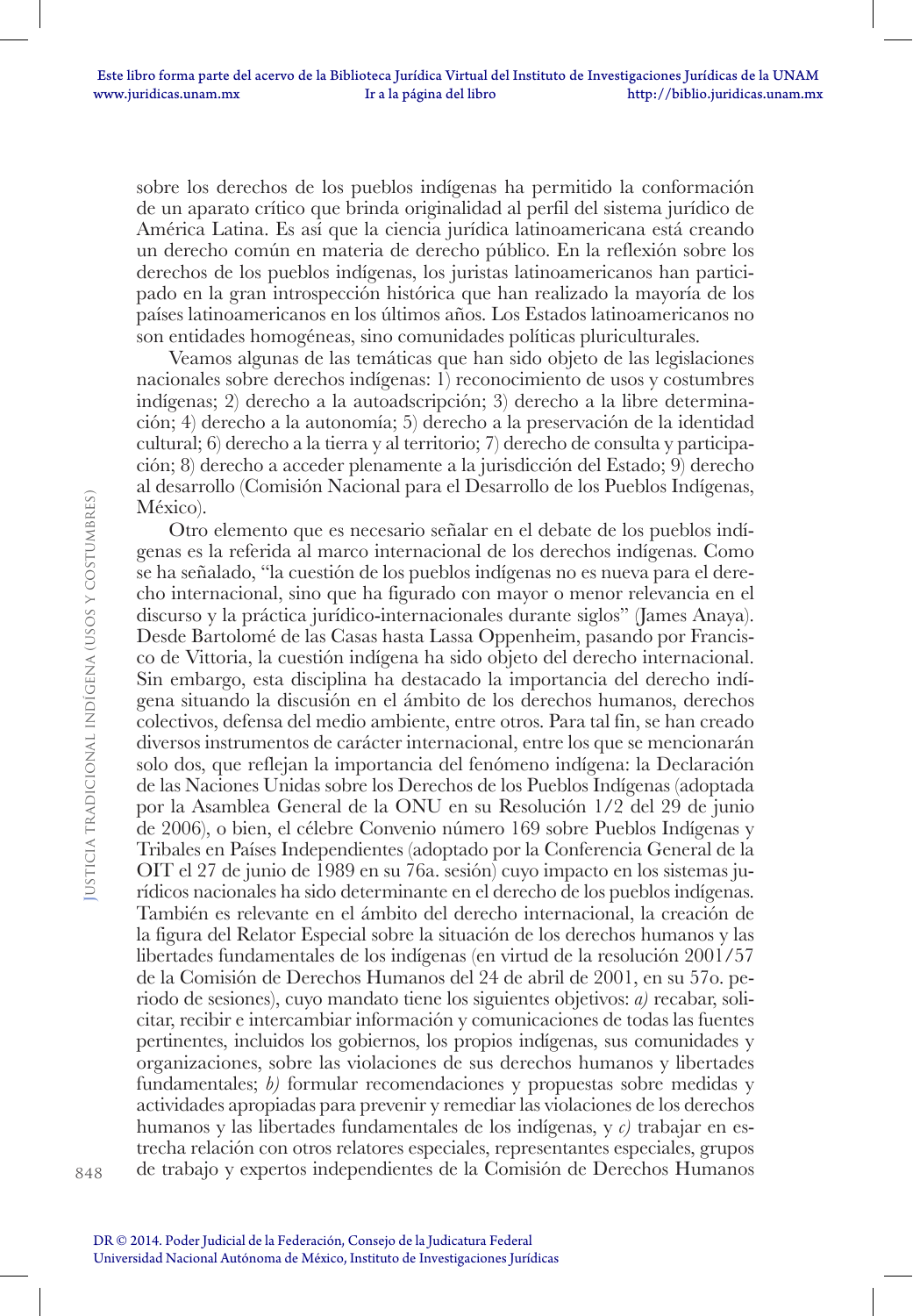y de la Subcomisión de Promoción y Protección de los Derechos Humanos (Rodolfo Stavenhagen).

La justicia indígena es pues, uno de los principales sistemas que han surgido en la ciencia jurídica contemporánea y que permiten comprender que el derecho es una entidad dinámica que debe abrazar la tensión entre realidad social y norma jurídica. Con el debate de los pueblos indígenas hemos asistido a una nueva forma de comprender el derecho, una nueva manera de enfrentar la añeja discusión entre ser y deber ser. El derecho indígena ha evidenciado el carácter dinámico de los sistemas jurídicos.

*Mario Cruz Martínez*

## **Justicia y jurisdicción constitucionales**

I. Justicia <sup>y</sup> jurisdicción constitucionales. Ambas expresiones no son conceptos de definición exacta. Admiten diversidad de usos dada la variedad de sistemas y de competencias que pueden atribuirse a una y otra. Su delimitación es positiva e histórica, varía en cada ordenamiento. Algunos autores equiparan ambos conceptos. Pero no creo sean equivalentes. La noción de "justicia" es más amplia si la comprendemos como la encargada de la aplicación judicial de la Constitución, pues igualmente resuelven pretensiones conforme a normas constitucionales los órganos judiciales. Jueces y tribunales amparan derechos, revisan la constitucionalidad de los reglamentos, resuelven controversias competenciales, y adecuan normas a los mandatos constitucionales mediante una interpretación conforme. El Tribunal Constitucional es el supremo intérprete de la Constitución, pero no el único. No existe un *monopolio de aplicación* de la Constitución, sino solo *de rechazo de la ley* en los sistemas concentrados. Pero una jurisdicción constitucional debe mantener unida y sin contradicciones una pluralidad de órganos judiciales que, de forma muy difusa, ejercen la justicia constitucional. Pese a que el sentido más empleado de jurisdicción constitucional la identifica con el *control de constitucionalidad de las leyes*, es necesario operar con un concepto más amplio. Finalmente, la adopción de una jurisdicción constitucional comporta un concepto de *Constitución formal y rígida*, a la que esta garantía jurisdiccional sirve.

II. Sistemas: europeo, americano <sup>e</sup> híbridos. Están estudiadas las disimilitudes entre dos grandes sistemas: el modelo americano —difuso, concreto y declarativo—, y el modelo europeo —concentrado, abstracto y constitutivo—. Más tarde advertimos sus similitudes hasta llegar a pensar (Pizorrusso) en la existencia de un único modelo. Una tesis excesiva, pues volvimos a apreciar las diferencias que persisten: en los efectos de las sentencias, en el poder de una pluralidad de jueces ordinarios que es grande —al menos en teoría— en un sistema difuso, y en los específicos rasgos del juicio de inconstitucionalidad concreto e incidental. No podemos tampoco olvidar los diversos híbridos de uno y otro modelo surgidos en Iberoamérica.

III. Insuficiencias de la teorización del periodo de entreguerras. Desde Kelsen, la jurisdicción constitucional europea se hace coincidir con el *monopolio de control* de constitucionalidad de la ley. Pero el propio clásico se encontró en apuros a la hora de diferenciar entre la jurisdicción constitucional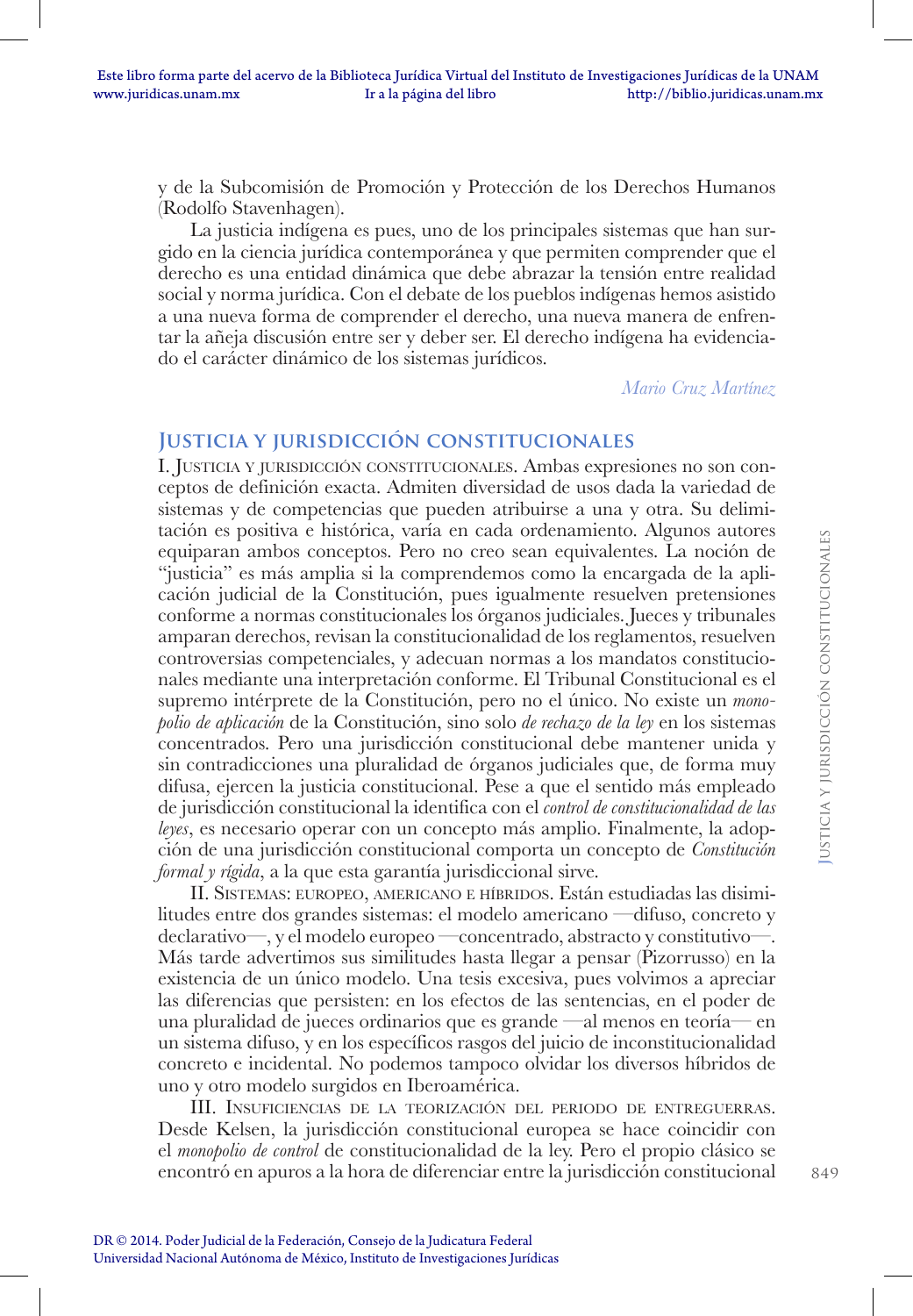y la *contencioso-administrativa*, y concluyó que solo las normas positivas pueden realizar ese deslinde, de manera convencional y formal antes que material. Ese marco teórico tampoco preveía ese posterior aditamento que fue el *amparo,* y que ha acabado por devorar algunas jurisdicciones constitucionales —más del 90% de los asuntos— generando una clara hipertrofia. Esa posición no parece adecuada a la realidad, pues incurre en una simplificación: tomar una parte por el todo. Asimismo, su visión abstracta se compadece mal con la actual generalización tanto de unas *acciones abstractas*, conformadas por una comparación normativa indeterminada, como de otras *concretas* donde los hechos son incidentales y se introducen en las normas hasta determinarlas.

IV. La jurisdicción no se identifica por el monopolio de control de constitucionalidad de las leyes sino por la agregación de tres funciones diversas. El modelo europeo es ciertamente concentrado, pero ya no es solo abstracto y objetivo, pues ha incorporado diversas acciones subjetivas y concretas. En segundo lugar, alberga varias funciones superpuestas en una *commixtio*.

V. Tribunal de conflictos, Senado <sup>y</sup> jurisdicción contenciosa. La primera en el tiempo es la herencia germánica de un tribunal de conflictos. Una jurisdicción de Estado que arbitra la división de poderes entre órganos constitucionales y entes territoriales. Pero comparte la solución de las *controversias constitucionales* con otras instituciones: los *senados territoriales*, que deben ser una cámara de interconexión de políticas competenciales; con la labor arbitral de diversas *comisiones administrativas de cooperación*; con la intervención de la *jurisdicción contencioso-administrativa* en la solución de conflictos entre entes territoriales por la vía de recursos contenciosos. Este tribunal de conflictos carece de un "monopolio de decisión" como ocurre, en cambio, con el "monopolio de rechazo" de las leyes. Los silencios del legislador y las contradicciones de la jurisprudencia han producido un largo debate —todavía no resuelto en España a diferencia de en Alemania—, sobre la relación entre la jurisdicción constitucional y la contencioso-administrativa.

VI. Control de constitucionalidad de la ley. En segundo lugar, un control de constitucionalidad de las leyes en vía directa y abstracta, y más tarde incidental y concreta; un sistema generalizado por toda Europa después de la Segunda Guerra Mundial e incorporado en parte a Iberoamérica, puede explicarse como un control jurídico de normas infraconstitucionales por su adecuación a un canon o parámetro de normas superiores en jerarquía: la Constitución o el bloque de la constitucionalidad.

VII. TRIBUNAL DE AMPARO. En tercer lugar, la jurisdicción constitucional alberga un *tribunal ciudadano* con competencia para enjuiciar un *amparo constitucional* de derechos fundamentales. Una construcción expandida en Europa tras la última mitad del siglo XX, de génesis germánica y con antecedentes en México y en la Constitución Española de 1931. Este juicio de ponderación de derechos no es en esencia diferente del *amparo judicial u ordinario* ante los órganos del Poder Judicial, ni del *amparo europeo* o acceso directo ante el Tribunal de Estrasburgo, e incluso del acceso a la Corte Interamericana de Derechos Humanos después del filtro de la Comisión; salvando los distintos efectos de las sentencias y las diversidades procesales. Asistimos a una euro